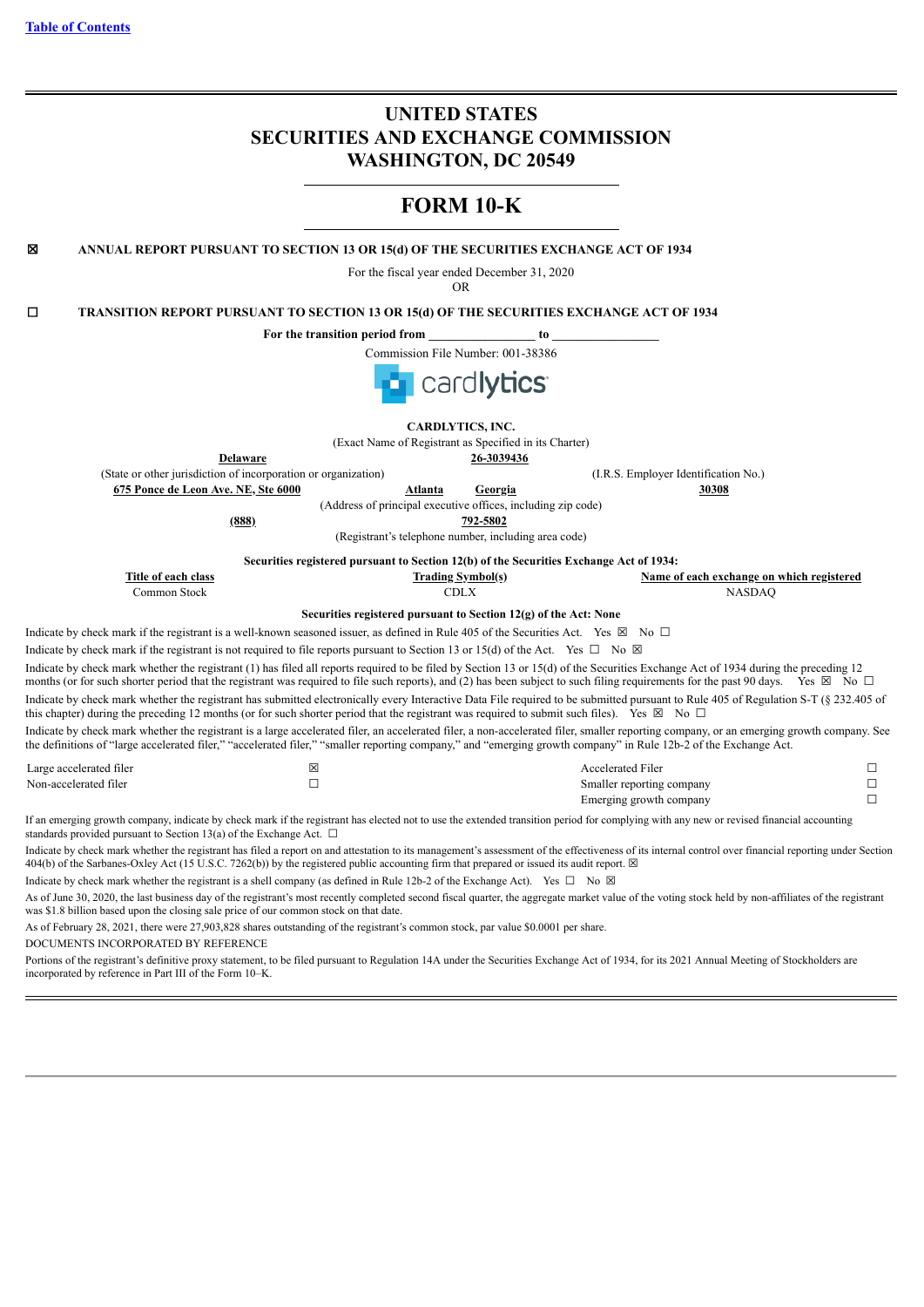## **CARDLYTICS, INC. ANNUAL REPORT ON FORM 10-K TABLE OF CONTENTS**

|                |                                                                                                              | Page           |
|----------------|--------------------------------------------------------------------------------------------------------------|----------------|
| <b>PART I.</b> |                                                                                                              | $\overline{4}$ |
| Item 1.        | <b>Business</b>                                                                                              | $\overline{4}$ |
| Item 1A.       | <b>Risk Factors</b>                                                                                          | 12             |
| Item 1B.       | <b>Unresolved Staff Comments</b>                                                                             | 40             |
| Item 2.        | Properties                                                                                                   | 41             |
| Item 3.        | <b>Legal Proceedings</b>                                                                                     | 41             |
| Item 4.        | <b>Mine Safety Disclosures</b>                                                                               | 41             |
| PART II.       |                                                                                                              | 42             |
| Item 5.        | Market for Registrant's Common Equity, Related Stockholder Matters and Issuer Purchases of Equity Securities | 42             |
| Item 6.        | <b>Selected Financial Data</b>                                                                               | 42             |
| Item 7.        | Management's Discussion and Analysis of Financial Condition and Results of Operations                        | 43             |
| Item 7A.       | Quantitative and Qualitative Disclosures about Market Risk                                                   | 61             |
| Item 8.        | <b>Financial Statements and Supplementary Data</b>                                                           | 63             |
| Item 9.        | Changes in and Disagreements With Accountants on Accounting and Financial Disclosure                         | <u>110</u>     |
| Item 9A.       | <b>Controls and Procedures</b>                                                                               | <b>110</b>     |
| Item 9B.       | <b>Other Information</b>                                                                                     | 111            |
| PART III.      |                                                                                                              | <u>112</u>     |
| Item $10$ .    | Directors, Executive Officers and Corporate Governance                                                       | 112            |
| Item $11$ .    | <b>Executive Compensation</b>                                                                                | <u>112</u>     |
| Item $12$ .    | Security Ownership of Certain Beneficial Owners and Management and Related Stockholder Matters               | <u>112</u>     |
| Item $13$ .    | Certain Relationships and Related Transactions, and Director Independence                                    | 112            |
| Item 14.       | <b>Principal Accounting Fees and Services</b>                                                                | 112            |
| PART IV.       |                                                                                                              | 112            |
| Item $15$ .    | <b>Exhibits, Financial Statement Schedules</b>                                                               | <u>113</u>     |
| Item $16$ .    | Form 10-K Summary                                                                                            | <u>116</u>     |
|                | <b>Signatures</b>                                                                                            | 117            |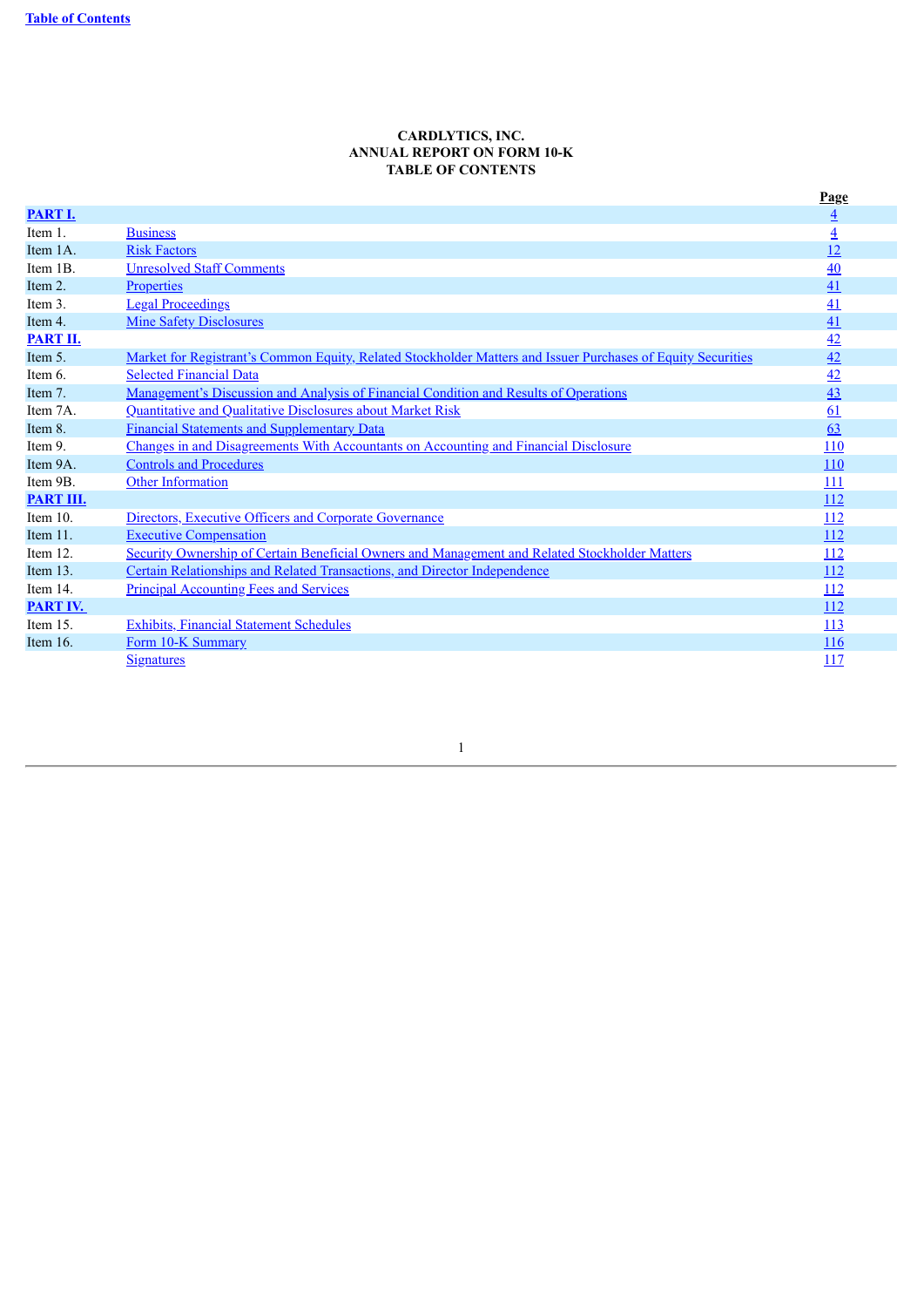#### **SPECIAL NOTE REGARDING FORWARD-LOOKING STATEMENTS**

This Annual Report on Form 10-K ("Annual Report"), contains "forward-looking statements" within the meaning of Section 27A of the Securities Act of 1933, as amended ("Securities Act"), and Section 21E of the Securities Exchange Act of 1934, as amended ("Exchange Act"), that reflect our current expectations regarding future events, our strategy, future operations, future financial position, future revenues, projected costs, prospects, plans and objectives of management. Forward-looking statements include any statement that does not directly relate to a current or historical fact. In some cases, you can identify forward-looking statements by the words "anticipate," "believe," "continue," "could," "estimate," "expect," "intend," "may," "might," "objective," "ongoing," "plan," "predict," "project," "potential," "should," "will," or "would," or the negative of these terms, or other comparable terminology intended to identify statements about the future. These statements involve known and unknown risks, uncertainties and other factors that may cause our actual results, levels of activity, performance or achievements to be materially different from the information expressed or implied by these forward-looking statements. The forward-looking statements and opinions contained in this Annual Report are based upon information available to us as of the date of this Annual Report and, while we believe such information forms a reasonable basis for such statements, such information may be limited or incomplete, and our statements should not be read to indicate that we have conducted an exhaustive inquiry into, or review of, all potentially available relevant information. Forward-looking statements include statements about:

- our ability to continue to add new financial institution ("FI") partners and marketers and maintain existing FI partners and marketers;
- with respect to the Cardlytics platform, our ability to increase FI partner customer engagement from new and existing FI partners;
- our ability to increase revenue from new and existing marketers in both new and existing industries;
- the effects of increased competition as well as innovations by new and existing competitors in our market;
- our ability to adapt to technological change and effectively enhance, innovate and scale our solutions;
- our ability to effectively manage or sustain our growth and to sustain profitability;
- potential acquisitions and integration of complementary business and technologies;
- our ability to maintain, or strengthen awareness of, our brand;
- perceived or actual integrity, reliability, quality or compatibility problems with our solutions, including related to unscheduled downtime or outages;
- future revenue, hiring plans, expenses, capital expenditures, capital requirements and stock performance;
- our ability to attract and retain qualified employees and key personnel and further expand our overall headcount;
- our ability to grow our business;
- our ability to stay abreast of new or modified laws and regulations that currently apply or become applicable to our business both in the United States and internationally;
- our ability to maintain, protect and enhance our intellectual property;
- costs associated with defending intellectual property infringement and other claims;
- the future trading prices of our common stock and the impact of securities analysts' reports on these prices;
- the closing of our acquisition of DOSH Holdings, Inc.;
- the potential impact of the worldwide COVID-19 pandemic and related global economic uncertainty on our business, results of operations and financial condition; and
- other risks detailed below in Item 1A. "Risk Factors."

You should refer to Item 1A. "Risk Factors" section of this Annual Report for a discussion of important factors that may cause our actual results to differ materially from those expressed or implied by our forward-looking statements. As a result of these factors, we cannot assure you that the forward-looking statements in this Annual Report will prove to be accurate. Furthermore, if our forward-looking statements prove to be inaccurate, the inaccuracy may be material. In light of the significant uncertainties in these forward-looking statements, you should not regard these statements as a representation or warranty by us or any other person that we will achieve our objectives and plans in any specified time frame or at all. We undertake no obligation to publicly update any forwardlooking statements, whether as a result of new information, future events or otherwise, except as required by law. You should, therefore, not rely on these forward-looking statements as representing our views as of any date subsequent to the date of this Annual Report.

Except as otherwise indicated herein or as the context otherwise requires, references in this Annual Report to "Cardlytics," the "company," "we," "us," "our" and similar references refer to Cardlytics, Inc. and, unless the context otherwise requires, its consolidated subsidiaries.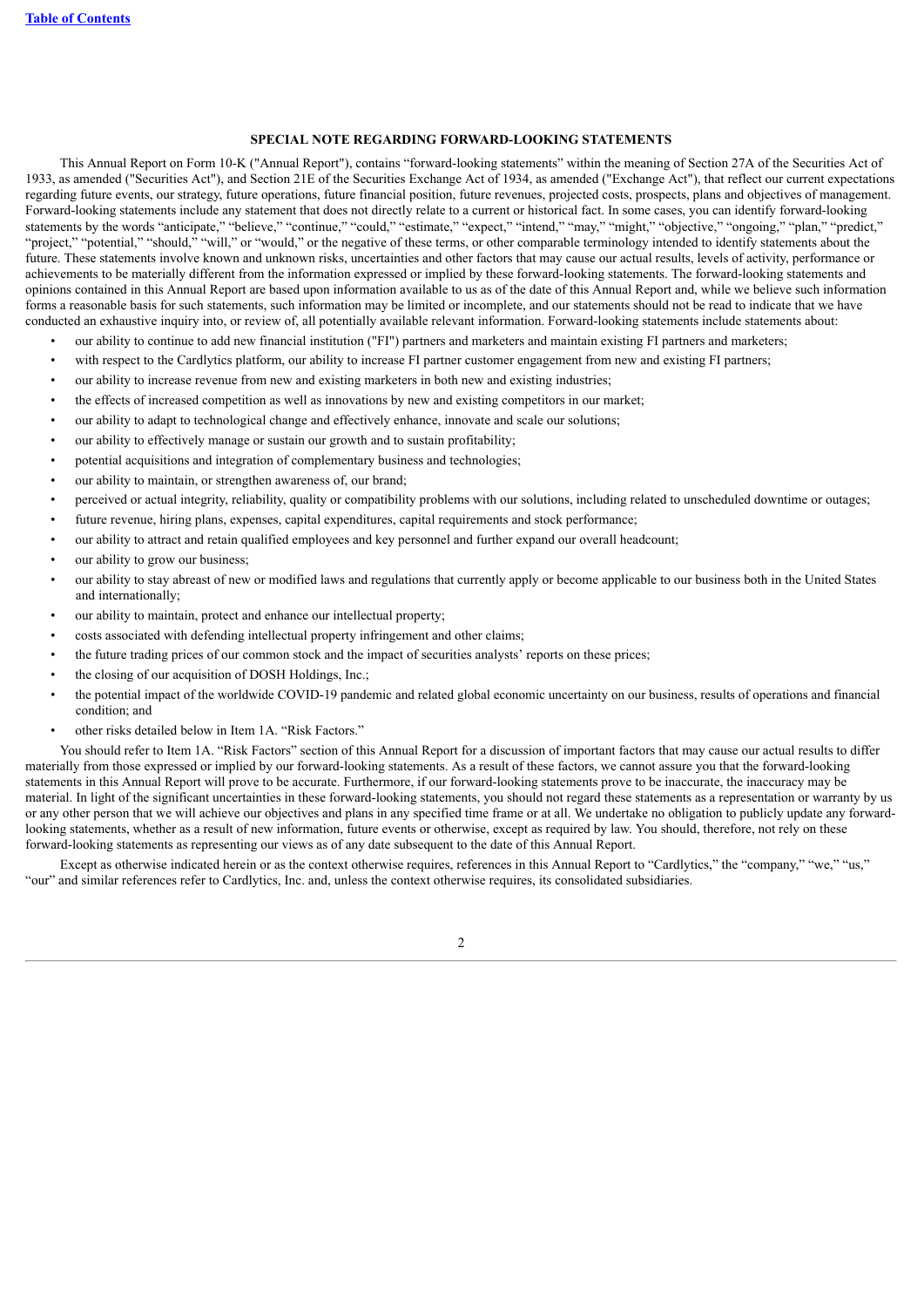## **RISK FACTORS SUMMARY**

Our business is subject to a number of risks and uncertainties, including those risks discussed at-length in the section below titled "Risk Factors." These risks include, among others, the following:

#### *Risks Related to our Business and Industry*

- The ongoing COVID-19 pandemic could materially and adversely affect our business, results of operations and financial condition.
- Unfavorable conditions in the global economy or the industries we serve could limit our ability to grow our business and negatively affect our operating results.
- Our quarterly operating results have fluctuated and may continue to vary from period to period, which could result in our failure to meet expectations with respect to operating results and cause the trading price of our stock to decline
- We may not be able to return to or sustain our revenue and billings growth rate in the future.
- We are dependent upon the Cardlytics platform.
- We are substantially dependent on Chase, Bank of America and a limited number of other FI partners.
- The market in which we participate is competitive and we may not be able to compete successfully with our current or future competitors.

#### *Risks Related to our Outstanding Convertible Senior Notes*

- Servicing our debt may require a significant amount of cash. We may not have sufficient cash flow from our business to pay our indebtedness, and we may not have the ability to raise the funds necessary to settle for cash conversions of the Notes or to repurchase the Notes for cash upon a fundamental change, which could adversely affect our business and results of operations.
- We are subject to counterparty risk with respect to the Capped Calls.

## *Risks Related to Regulatory and Intellectual Property Matters*

- Regulatory, legislative or self-regulatory developments regarding Internet privacy matters could adversely affect our ability to conduct our business.
- Legislation and regulation of online businesses, including privacy and data protection regimes, is expansive, not clearly defined and rapidly evolving. Such regulation could create unexpected costs, subject us to enforcement actions for compliance failures, or restrict portions of our business or cause us to change our business model.
- Failure to protect our proprietary technology and intellectual property rights could substantially harm our business, financial condition and operating results.

#### *Risks Related to Ownership of our Common Stock*

- The market price of our common stock has been and is likely to continue to be volatile.
- <span id="page-3-0"></span>• Anti-takeover provisions in our charter documents and under Delaware law could make an acquisition of us more difficult, limit attempts by our stockholders to replace or remove our current management and limit the market price of our common stock.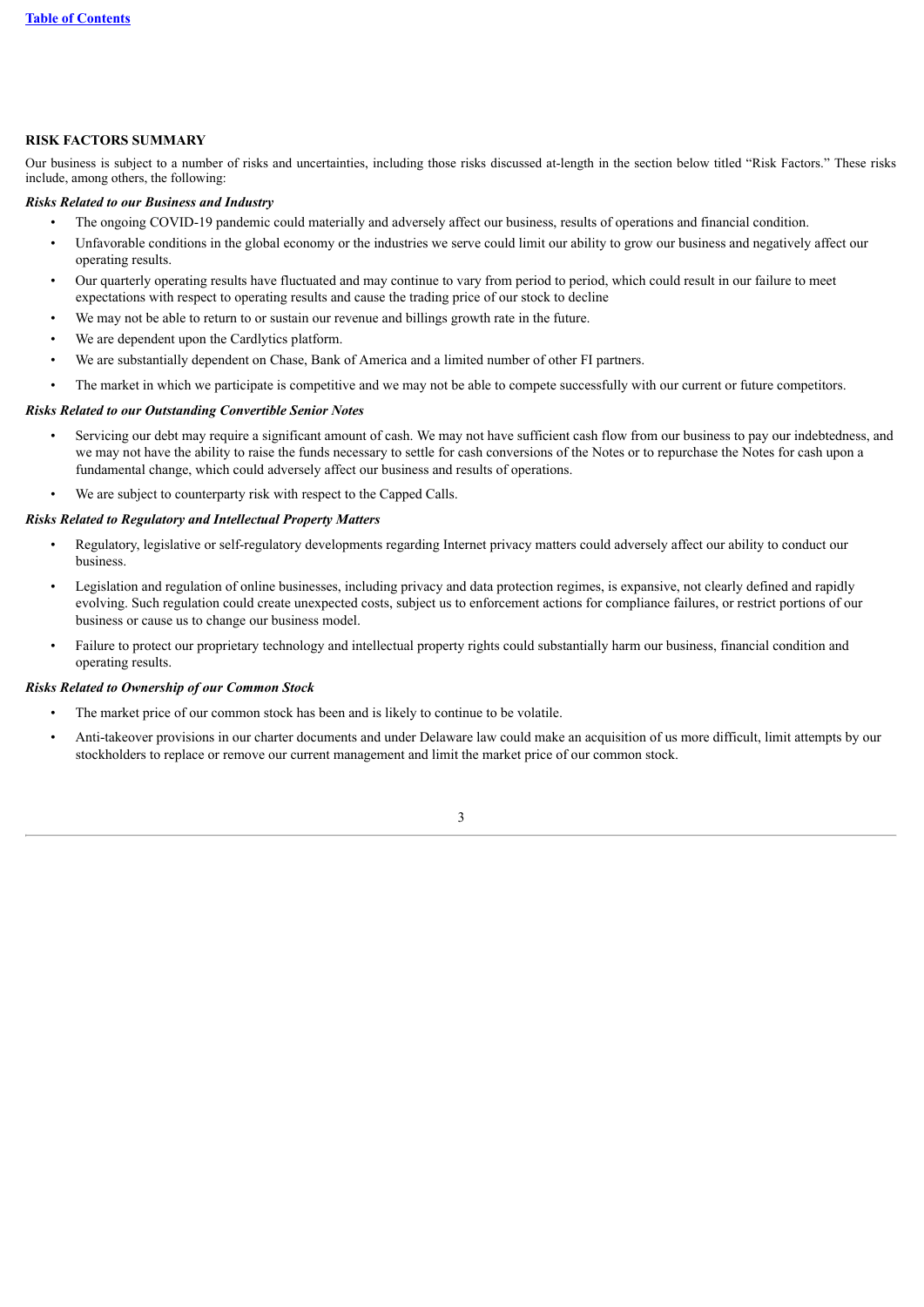## **PART I.**

#### <span id="page-4-0"></span>**ITEM 1. BUSINESS**

#### **Overview**

Cardlytics operates an advertising platform within financial institutions' ("FIs") digital channels, which include online, mobile, email and various real-time notifications. Our partnerships with FIs provide us with access to their anonymized purchase data and digital banking customers. By applying advanced analytics to this aggregation of purchase data, we make it actionable, helping marketers identify, reach and influence likely buyers at scale, and measure the true sales impact of their marketing spend. We have strong relationships with leading marketers across a variety of industries, including retail, restaurant, travel and entertainment, telecommunications, subscription services, direct to consumer, and grocery.

Our purchase intelligence, coupled with our access to customers using FIs' online, mobile, and email channels, enables us to help solve fundamental problems for marketers. Marketers increasingly have access to data on the purchase behavior of their customers in their own stores and websites. However, they lack insight into their customers' purchase behavior outside of their stores and websites, as well as the purchase behavior of individuals who are not yet customers. The reality is, no matter how robust their own customer data, marketers only see a small portion of their customers' overall spend. As a result, it is very difficult for businesses to focus their marketing investments on the most valuable customers. By consolidating the largely untapped, high growth mobile and online banking channels of FIs, we enable marketers to reach potential customers across our network of FI partners through their digital banking accounts and present them relevant offers to save money at a time when they are thinking of their finances. Marketers are also challenged to measure the performance of their marketing. This issue is particularly acute with respect to measuring the impact of marketing on in-store sales, where the vast majority of consumer spending occurs. We believe purchase intelligence is a disruptive opportunity in marketing and can comprehensively address these challenges by enabling marketers to precisely measure how marketing drives sales by "closing the loop"—both digital and in-store.

Our platform also helps solve fundamental problems for FIs. Leveraging our powerful predictive analytics, we are able to create compelling cash back offers that have the potential to drive deeper and sustained use of the FI channels, which we believe reduces customer attrition and increases use of the FIs' credit and debit cards. Today, our FI partners include Bank of America, National Association ("Bank of America"), JPMorgan Chase Bank, National Association ("Chase") and Wells Fargo Bank, National Association ("Wells Fargo"), as well as many other national and regional financial institutions, including several of the largest bank processors and digital banking providers to reach customers of small and mid-sized FIs. Wells Fargo began a phased launch of our platform in the fourth quarter of 2019 that was completed in the second quarter of 2020.

Revenue from the Cardlytics platform, which is net of Consumer Incentives, was \$149.3 million, \$210.4 million and \$186.9 million for 2018, 2019 and 2020, respectively. During 2018, 2019 and 2020, our average monthly active users ("FI MAUs") were approximately 65.0 million, 122.6 million and 155.8 million, respectively, and our average revenue per user ("ARPU") was \$2.30, \$1.72 and \$1.20, respectively. FI MAU and ARPU are performance metrics defined under the heading "Non-GAAP Measures and Other Performance Metrics" within Item 7 of this Annual Report.

During 2018, 2019 and 2020, our net loss was \$53.0 million, \$17.1 million and \$55.4 million, respectively. Our historical losses have been driven by our substantial investments to expand the use of our platform by both FIs and marketers and include significant non-cash charges. During 2018, 2019 and 2020, our net loss includes stock-based compensation expense of \$26.8 million, \$15.9 million and \$32.4 million, respectively. In 2018, our net loss also includes a \$6.8 million non-cash expense related to the change in fair value of our warrant liabilities and a \$2.5 million non-cash expense related to the vesting of warrants issued to an FI partner that accelerated upon our IPO.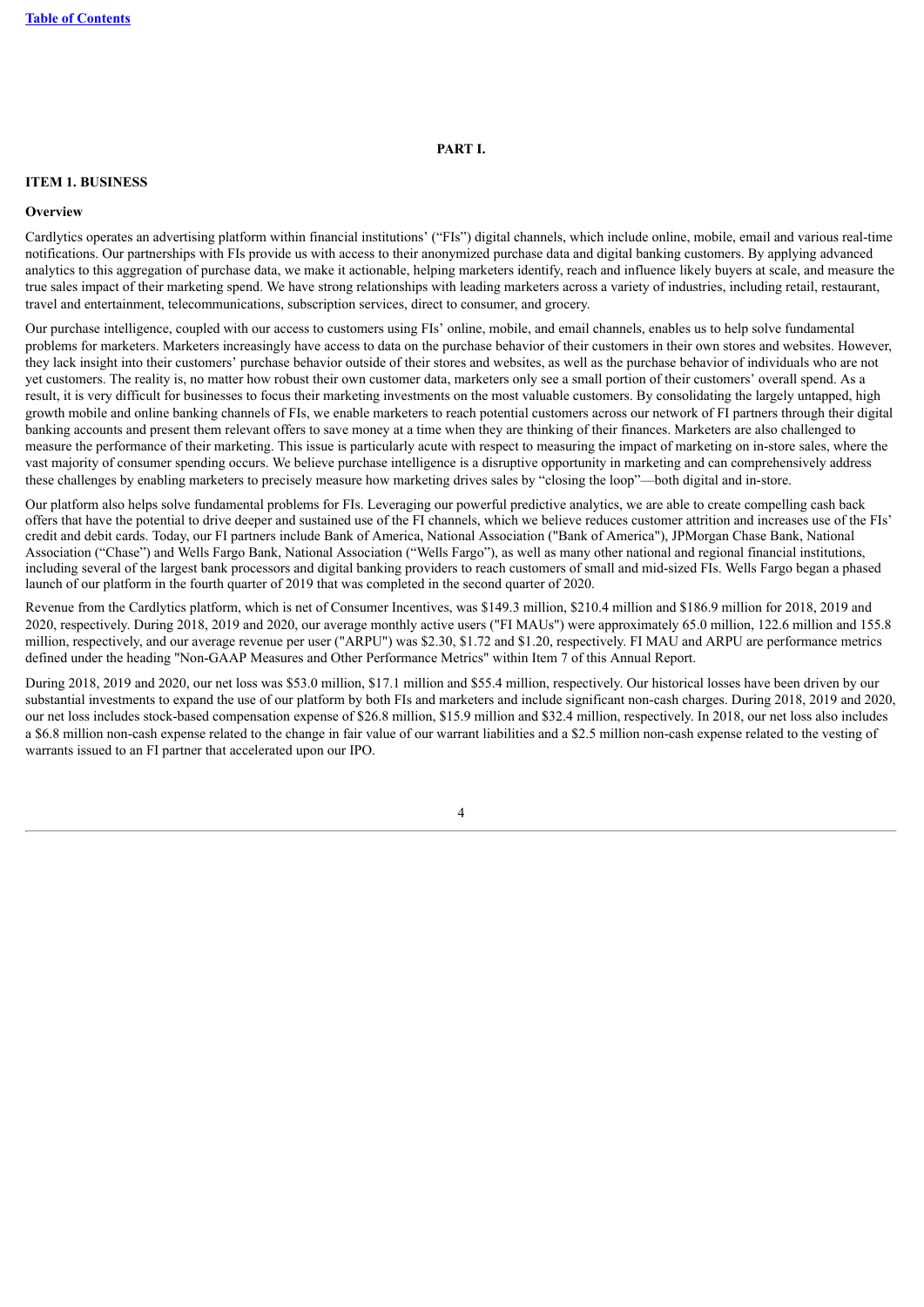## *Purchase Intelligence*

#### *Data Asset*

Purchase data from FIs provides a secure view into where and when consumers are spending their money. Our technology aggregates and analyzes purchase data without any personally identifiable information ("PII") leaving the FI or otherwise being made available to us. The data from the FI is anonymized so that it cannot be associated with any one individual. Our platform analyzes online and in-store transactions across the United States ("U.S"). and United Kingdom ("U.K."), including one in two debit and credit card transactions in the U.S. as of December 31, 2020. We believe that access to both debit and credit card purchase data at scale can only be obtained by partnering directly with FIs. This data allows us to serve relevant advertisements to our FIs' customers through our native bank advertising channel. We also leverage the power of purchase intelligence to provide marketers utilizing the Cardlytics platform with valuable insights into the preferences of their actual or potential customers wherever they shop.

#### *Advanced Analytics Capabilities*

The advanced analytics we apply to our unique purchase dataset are what transforms it into valuable purchase intelligence. We use sophisticated quantitative methods to quickly access our massive volumes of data and make sense of what has happened—and, importantly, what is likely to happen. Our analytics makes our data actionable, enabling us to develop insights that marketers and FIs rely on to make more informed business decisions and more meaningful customer connections.

We analyze the impact marketing campaigns have on in-store and online sales. Since we are able to measure sales impact, marketers can use our purchase intelligence to optimize their advertising efforts, increase their investment in the Cardlytics platform and enhance future campaigns. Given our granular view into consumer spending across all categories, we can also help marketers identify share shift against their competition, and learn more about where else their customers spend their money.

For FIs, we use our analytics to optimize the offers we display to FI customers within our channel. By assigning relevancy scores to each offer based on what customers are most likely to buy, our platform can present the most relevant offers earlier in customers' mobile and online banking sessions. This increases the likelihood that customers activate, redeem, and earn more cash back on the things they care about most. At the same time, marketers gain more opportunities to get valuable content in front of the right audience.

#### *Distributed Architecture*

A crucial aspect of our platform is our patented distributed architecture, which helps to facilitate both the effective delivery of our solutions and the protection of customer PII, which is not shared by FIs to Cardlytics. Our Offer Placement System ("OPS") and Offer Management System ("OMS") form the core of our advertising platform.

Each FIs' OPS is either hosted at the FI partner's data center behind the FI partner's firewall or hosted by us on behalf of the FI partner. The OPS tracks impressions, engagement, activation and redemptions and is responsible for targeting and presenting offers, which are developed and designed within the OMS. The OPS interfaces with FI systems to receive anonymized purchase data, assign a unique consumer ID to each FI customer, which we call a Cardlytics ID, and aggregate this purchase data. The Cardlytics ID is then used to assign offers, measure redemptions, and in limited cases, validate certain online purchases via anonymously linking to a consumer's digital media presence.

The OMS is hosted in our data centers behind our firewall and is used to create, manage and publish marketing campaigns to each FI partner's OPS. OMS also provides a majority of the functionality for managing configuration settings within each OPS and the transfer of data between Cardlytics and our FI partners.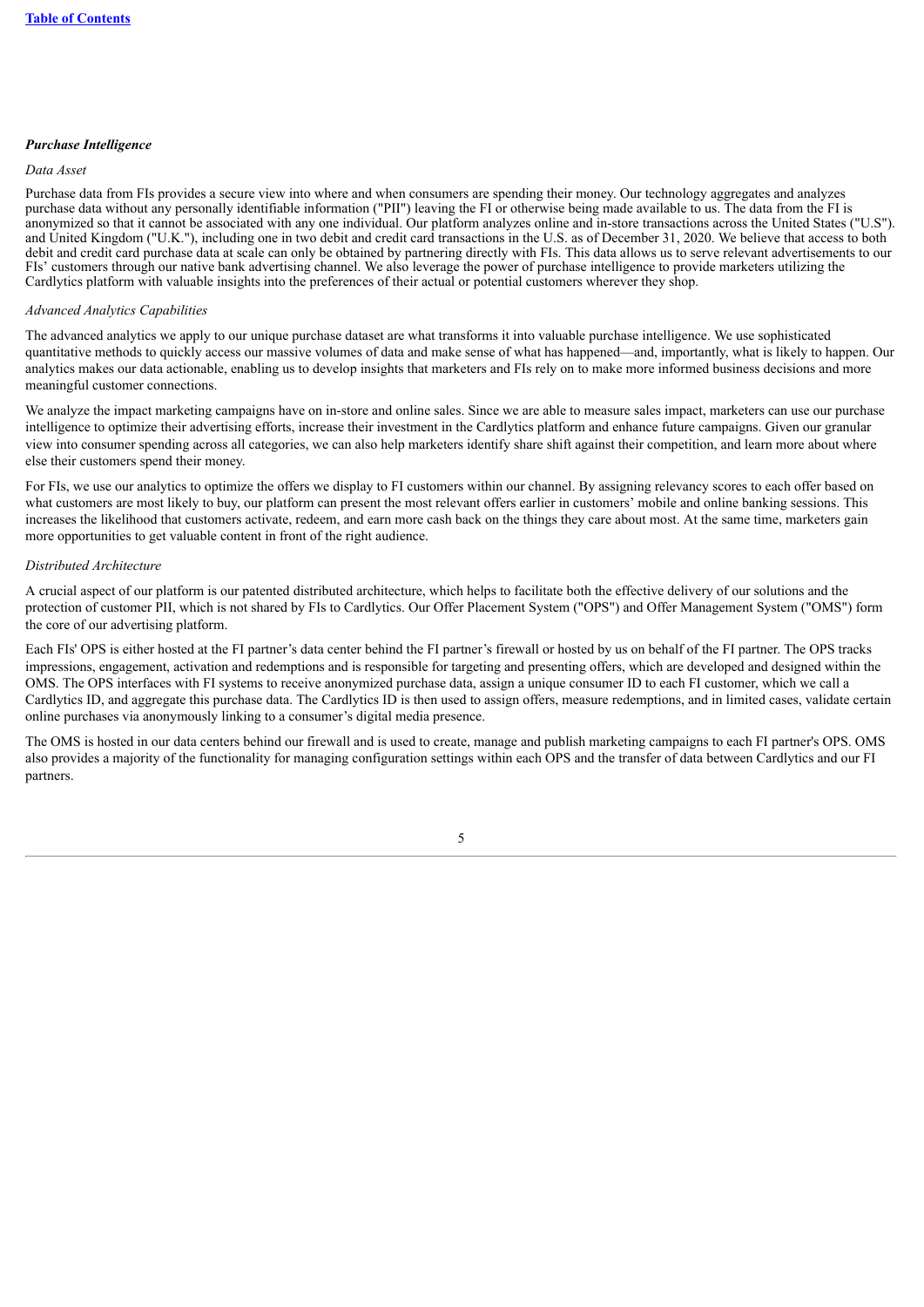#### *Solutions*

### *The Cardlytics Platform*

Through our platform, marketers can deliver advertising content to FI customers in the form of an opportunity to earn rewards, which are funded with a portion of the fees we collect from marketers. Additionally, Cardlytics benefits FI customers by enhancing their experiences by showing them relevant advertisements tailored to their specific needs based on their specific purchase history. We maintain similar platforms in both the U.S. and the U.K.

Cardlytics helps marketers find potential new customers that are active in their category but not currently shopping with them, or to grow their business with existing customers. Our marketing is targeted and measured based on actual spending information at a customer level. However, all reporting is aggregated across consumers in our FI network. Unlike many other measurement solutions on which the marketing industry has historically relied, our measurements are not probabilistic or based on models, but are based on actual in-store and online purchases.

The breadth of our FI partners means that we are able to offer marketers the ability to optimize their marketing efforts to reach a large number of consumers through a single point of contact. The Cardlytics platform also provides FIs a scalable solution for driving customer loyalty and engagement whereby Cardlytics handles everything from contracting with marketers and creating, managing and reporting performance of their campaigns to attributing incentives to each FIs' customers. Prior to the year ended December 31, 2020, we referred to the Cardlytics platform as Cardlytics Direct.

#### *Other Platform Solutions*

Our Other Platform Solutions enabled marketers and marketing service providers to leverage the power of purchase intelligence outside the bank channel. During 2018, Other Platform Solutions revenue was \$1.4 million, before shifting the majority of our efforts and resources to support the growth of the Cardlytics platform. We no longer generate revenue from Other Platform Solutions and do not expect to generate revenue from Other Platform Solutions for the foreseeable future.

### *Privacy and Security*

We have architected privacy and security into our systems and practices. A critical part of our strategy involves a design focused on gathering data without collecting, maintaining or using sensitive information, such as social security numbers, credit card numbers, financial account information or medical records. Our platform is currently designed so that we do not receive or have access to any PII from our FI partners. We only target marketing against anonymized data. This approach to privacy is intended to protect consumers. Our privacy and security standards have also been designed and implemented to meet the requirements and safeguard the reputations of our FI partners and marketers, many of which are large, multinational corporations. These customers frequently audit our practices and engage in detailed assessments of our infrastructure.

Despite the fact that we do not receive or have access to any PII from FIs, privacy and security are among our highest priorities and we commit significant resources to protecting the data that we receive. We have implemented, assess on an ongoing basis, and, when necessary, upgrade our physical, procedural and technical controls. We also take steps to impose compliance with these controls on our service providers via contract and regular audits.

We have implemented a number of security controls. Our security controls have been audited and certified by third parties using standards which include SSAE 18, SQCS and SAS. Sensitive data is subject to encryption, anonymization, or de-identification depending on the use case and risk profile. We enhance network security through measures such as network segmentation, firewalls and network and host-based intrusion detection at critical network aggregation and ingress/egress points.

A cornerstone of our practices is transparency in data use and consumer choice. Our privacy policy outlines the types of data we collect and how we use it. Most of our FI partners maintain different types of "opt-out" features for any consumer wishing to opt out of the FI rewards program on the Cardlytics platform.

Outside of the U.S., our privacy and data handling practices are subject to regulation by data protection authorities and other regulators in the countries in which we do business, which may be more restrictive than the requirements that we are subject to in the U.S.

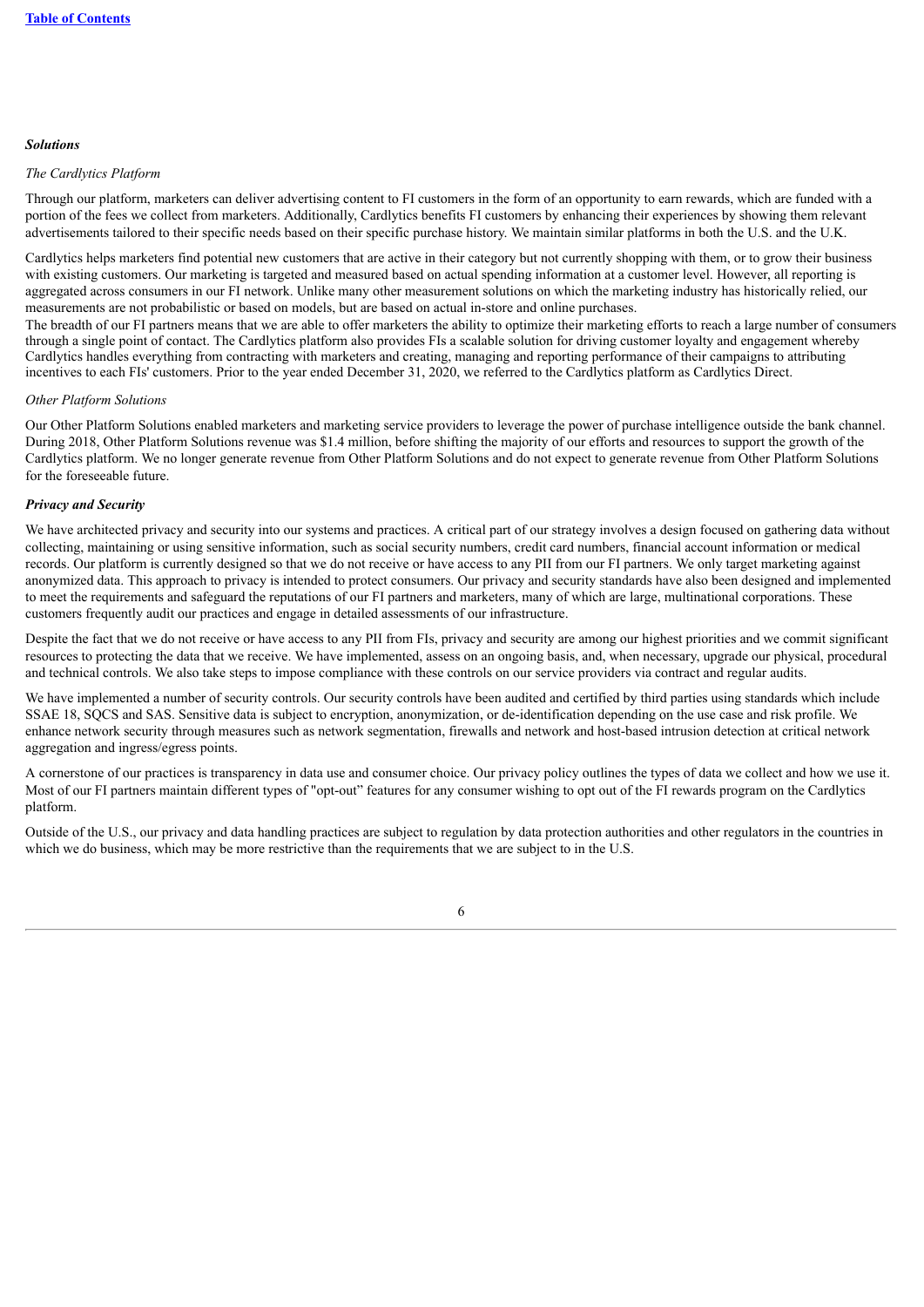### *Acquisition of Dosh*

On March 1, 2020, we announced the entry into an Agreement and Plan of Reorganization (the "Merger Agreement") to acquire DOSH Holdings, Inc. ("Dosh"), a personalized cash-back offers platform, for approximately \$275.0 million, including \$150.0 million in cash, subject to adjustments and escrows, and \$125.0 million of our common stock at an agreed upon price of \$136.33 per share. The acquisition will be accounted for under the acquisition method of accounting with the operations of the newly acquired entity included in our operating results from the date of acquisition.

### *Competitive Strengths*

We have the ability to reach and influence real buyers at scale and measure the true impact of our campaigns on in-store and online sales. We believe that the following strengths provide us with competitive advantages:

- *Deeply Embedded with FIs*. Our founders were bankers who understood the power of historical purchase data and the needs of marketers. Our platform was architected with our FI partners in mind and is designed to ensure that no PII ever leaves the FI or is otherwise made available to us. The data is anonymized so that it cannot be associated with any one individual. No FI partner with which we contract directly has unilaterally terminated its use of our platform. We are generally the exclusive provider of native bank channel advertising to our FI partners as mobile and online banking portals are typically not conducive to supporting marketing content from different vendors. Further, advertising within banks' digital channels requires deep technological integrations, which we believe increases the cost of switching vendors and therefore increases FI partner loyalty to us.
- *Valuable Consumer Touchpoints.* With all of our FI partners, we enable marketers to reach consumers in a captive, largely untapped, and digitally engaging environment, when they are thinking about their finances. Given FI requirements, we reach real people in a secured, brand-safe environment. We have access to consumers through both online and mobile channels, and are increasingly reaching them through various other channels, including emails and real-time notifications.
- *Massive Reach Informed by Purchase Intelligence*. During 2020, our platform analyzed approximately \$3.4 trillion in purchases across stores, retail categories, and geographies, both online and in-store. We have access to purchase data on our platform in the form of credit, debit, ACH and bill pay transactions. We provide marketers with the opportunity to leverage this unique data set to precisely reach millions of consumers.
- *Significant Scale with Marketers and Compelling Return on Advertising Spend ("ROAS")*. We work with marketers across a variety of industries, including retail, restaurant, travel and entertainment, telecommunications, subscription services, direct to consumer, and grocery. By serving these marketers at scale, we have developed deep insight into consumer behavior, which has allowed us to optimize how we reach and influence likely buyers.
- *Powerful, Self-Reinforcing Network Effects.* We see significant network effects within our platform. By adding new marketers and increasing the potential incentives provided to our FIs' customers, we are able to increase engagement within our FIs' digital banking channels. This, in turn, attracts more FIs to our platform, adding to our scale, and making our platform more valuable to marketers.
- *Ability to Improve Marketing*. Even in the global pandemic, consumers spend a vast majority of their purchase dollars in physical stores and online marketers have long sought efficient and effective ways to understand online-to-offline attribution. Likewise, although marketers may have access to data on the purchase behavior of their customers in their stores and on their websites, they lack visibility about these customers' overall purchasing patterns and the purchasing behavior of other likely buyers. Through our proprietary purchase intelligence platform, we reach and influence real buyers at scale and measure the true, incremental impact marketers' campaigns have on in-store and online sales. Our targeting capabilities allow us to tailor the campaigns on our platform to the growth strategies of marketers.

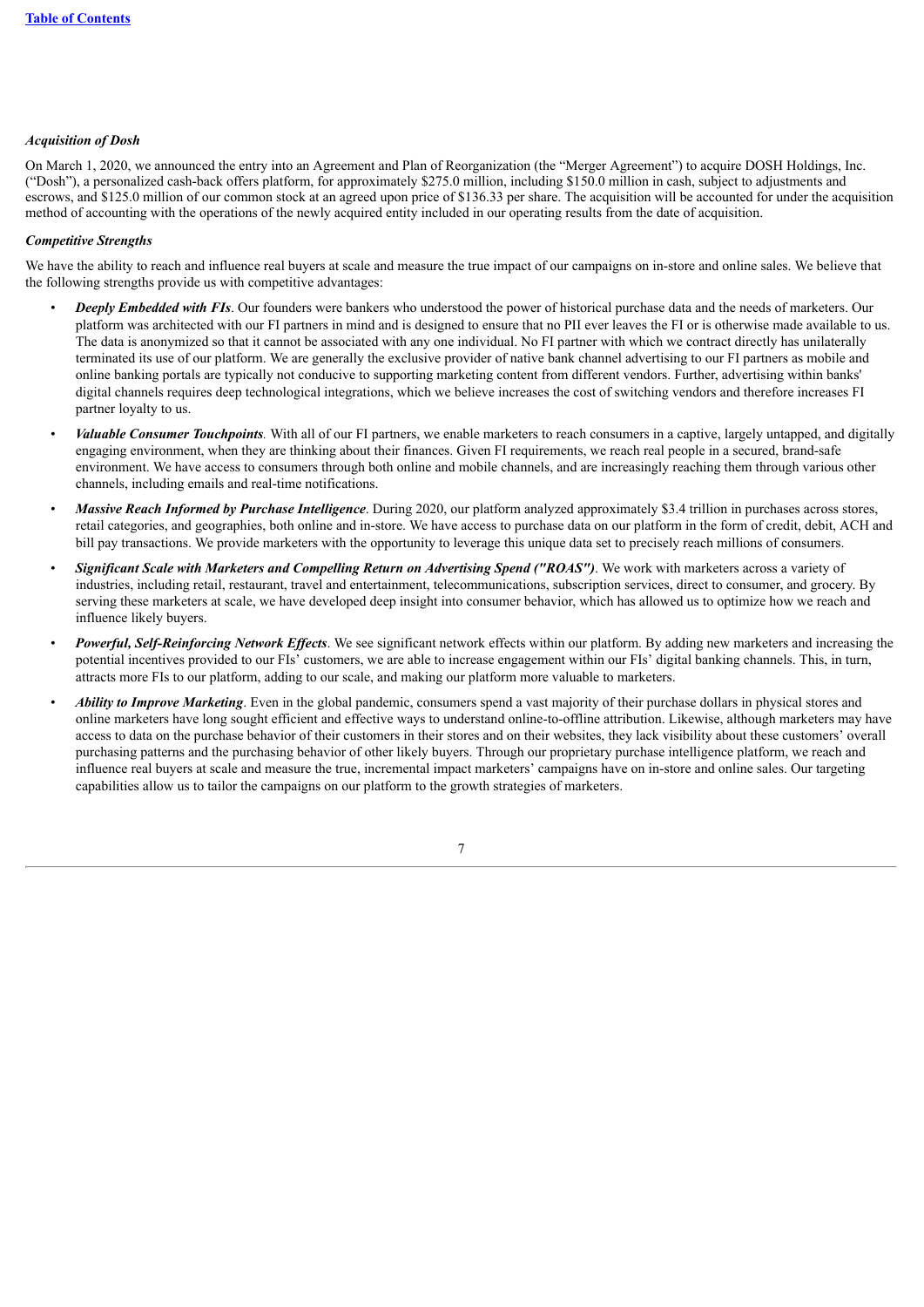- *Proprietary Technology Architecture and Advanced Analytics Capabilities*. We have designed our platform to protect highly sensitive first-party data. Our proprietary, distributed architecture helps facilitate both the effective delivery of our solution and the protection of our FI customers' PII. No PII is shared by the FIs with Cardlytics and the data is anonymized so that it cannot be associated with any one individual. Our technologies leverage proprietary algorithms, to process raw purchase data into normalized purchase history useful for marketing and analytics. Our platform also supports integration of data from third-party sources to enrich the intelligence that we are able to provide. Further, we apply advanced analytics to continuously increase our intelligence capabilities and identify actionable behavior patterns for our marketers. Our advanced analytics capabilities are what transforms our unique purchase dataset into valuable purchase intelligence. We use sophisticated quantitative methods to quickly access our massive volumes of data and make sense of what has happened—and, importantly, what is likely to happen. Our analytics makes our data actionable, enabling us to develop insights that marketers and FIs rely on to make more informed business decisions and more meaningful customer connections.
- *World-Class Management Team with Unique Combination of Backgrounds and Experiences***.** Our team's extensive experience across banking, technology and marketing is invaluable in our ability to forge relationships with financial and marketing partners, and understand the technical complexities inherent in building a platform that is transforming and disrupting the marketing industry.

### *Growth Strategies*

The principal components of our strategy include the following:

- *Grow our Business with Marketers***.** While we already work with many large marketers, our platform currently captures only a small portion of their overall marketing spend. We intend to continue to expand our sales and marketing efforts to grow our share of advertising budgets from existing marketers and attract new brands, retailers and service providers. We also intend to grow our business with new marketers in new industry verticals such as travel and entertainment, direct to consumer, and grocery. We plan to increase sales to marketers through advertising agencies by leveraging our platform's new self-service capabilities.
- *• Drive Growth through Existing FI Partners*. We intend to drive revenue growth by continuing to increase customer adoption by improving the effectiveness of FIs' digital channels. The amount of revenue that we generate from the incentive programs of each of our FI partners varies. This variance is typically a result of how long the program has been active, the user interface for the program and the FI's efforts to promote the program. We continually work with FIs to improve their customers' user experience, increase customer awareness and leverage additional customer outreach channels like email.
- *Expand the Network of FI Partners*. We will continue to focus on growing our network of FI partners by integrating directly with large national and regional banks and by opportunistically reselling our solution through financial processors and payment networks. Each new FI partner increases the size of our data asset, increasing the value of our platform to both marketers and FIs that are already part of our FI network.
- *Continue to Innovate and Evolve our Platform*. As we continue to grow our data asset and enhance our platform through the option of selfservice, we are developing new solutions, greater automation and increasingly sophisticated analytical capabilities. Our platform's new selfservice capabilities will provide existing and new marketers with the ability to build their own campaigns directly on our platform and enhance their experience with our product. As we have in the past, we plan to continue to work in close collaboration with our FI partners to develop new purchase intelligence-based analytic solutions to enable marketers to make more informed business decisions.
- *Grow the Platform Through Integrations with Partners*. We intend to continue to partner with other media platforms, marketing technology providers and agencies that can utilize our platform to serve a broad array of customers. To facilitate these partnerships, we intend to focus on continued technological integration of our platform with those of complementary market participants.

### *FI Partners*

We define an FI partner as a separate contracting entity from which we access purchase data to empower our platform either directly or through a thirdparty intermediary, such as a bank processor, digital banking provider or payment network operator. We generally pay our FI partners an FI Share, which is a negotiated and fixed percentage of our billings to marketers less any Consumer Incentives that we pay to the FIs' customers and certain third-party data costs.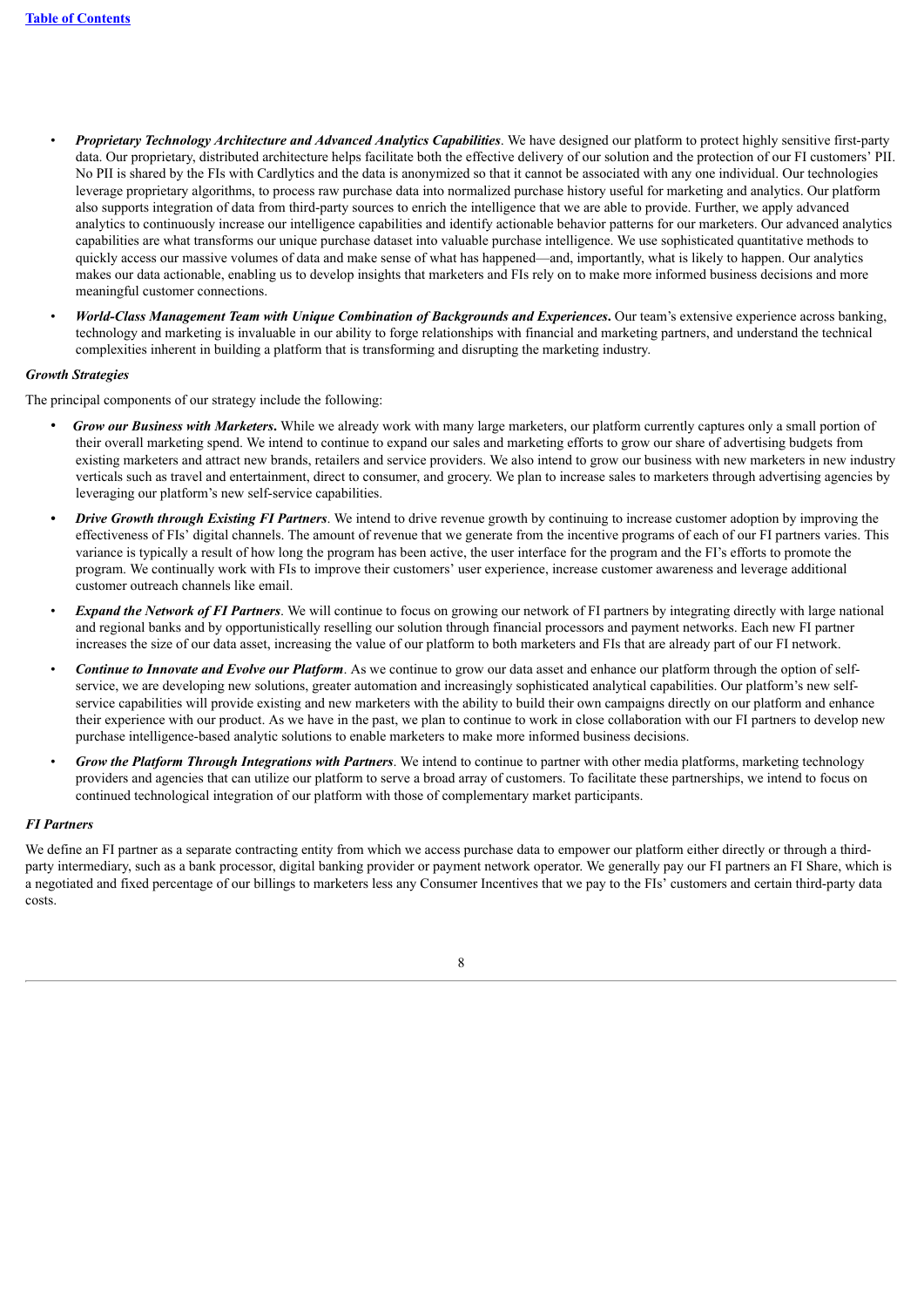As of December 31, 2020, we had direct contractual relationships with 20 of our FI partners. From inception to date, no FI partner with which we contract directly has unilaterally terminated its use of our solution. FI partners that become part of our network through bank processors and digital banking providers may terminate their relationships with these bank processors and digital banking providers and thereby indirectly terminate their relationships with us.

## *Agreements with Bank of America*

Since November 2010, our relationship with Bank of America has been governed by a General Services Agreement ("GSA") pursuant to which we provide Bank of America with access to the Cardlytics platform and certain other related services, and a related Software License, Customization and Maintenance Agreement, which grants Bank of America the right to use the software underlying the Cardlytics platform. The GSA terminates in December 2021 and may be extended by Bank of America for additional one-year periods.

Pursuant to the GSA with Bank of America, we provide the Cardlytics platform to Bank of America customers which includes forming relationships with participating marketers; obtaining and publishing marketer offers to customers after screening both the marketer and specific advertising content; and monitoring redemption rates with respect to Consumer Incentives offered in Cardlytics campaigns. Although we are primarily responsible for securing marketers to advertise on our platform, Bank of America may likewise secure marketers and has the right to approve all marketer offers to be presented to Bank of America customers on the Cardlytics platform.

Under the GSA, we share the revenue that we generate from the sale of advertising within the Bank of America channel with Bank of America, subject to certain exceptions. The amounts that we pay to Bank of America are reflected as FI Share. The specific FI Share percentage that we pay is based on whether we or Bank of America have secured the relevant marketer account and other marketer- and transaction-specific factors, provided that we are entitled to retain a minimum percentage of the monthly revenue subject to the GSA.

In connection with entering into certain supplements to the GSA and the related license agreement, in March 2011 we granted to an affiliate of Bank of America a 10-year warrant to purchase up to (i) 78,100 shares of our common stock at an exercise prices of \$2.52 per share and (ii) 312,401 shares of our common stock at an exercise price of \$6.52 per share. These warrants were net exercised in February 2018, resulting in the issuance of 263,518 shares of our common stock.

#### *Agreements with Chase*

In May 2018, we entered into a Master Agreement and Schedule #1 to the Master Agreement (collectively, the "Master Agreement") with Chase, pursuant to which we provide Chase with access to the Cardlytics platform. Under the Master Agreement, we provide Chase with access to the Cardlytics platform through November 2025. Chase may terminate the Master Agreement at any time upon 90 days' written notice.

Under the Master Agreement, we share billings that we generate from the sale of advertising within the Chase channel with Chase, subject to certain exceptions. The amounts that we pay to Chase in excess of Consumer Incentives are reflected as FI Share. The specific billing share percentage that we pay is based on whether we or Chase have secured the relevant marketer account and other marketer- and transaction-specific factors, provided that we are entitled to retain a minimum percentage of the monthly revenue subject to the Master Agreement.

#### *Marketers*

We enable marketers and their agencies to efficiently and effectively market to our FIs' customers through the Cardlytics platform. We work with companies across a variety of industries, including retail, restaurant, travel and entertainment, telecommunications, subscription services, direct to consumer, and grocery. During 2018, 2019 and 2020, our top five marketers accounted for 23%, 27% and 35% of our revenue. No marketer represented a significant concentration of our accounts receivable as of December 31, 2018. As of December 31, 2019 and December 31, 2020 our top five marketers accounted for 26% and 31% of our accounts receivable, respectively, with one marketer representing over 10% as of December 31, 2019 and December 31, 2020, respectively.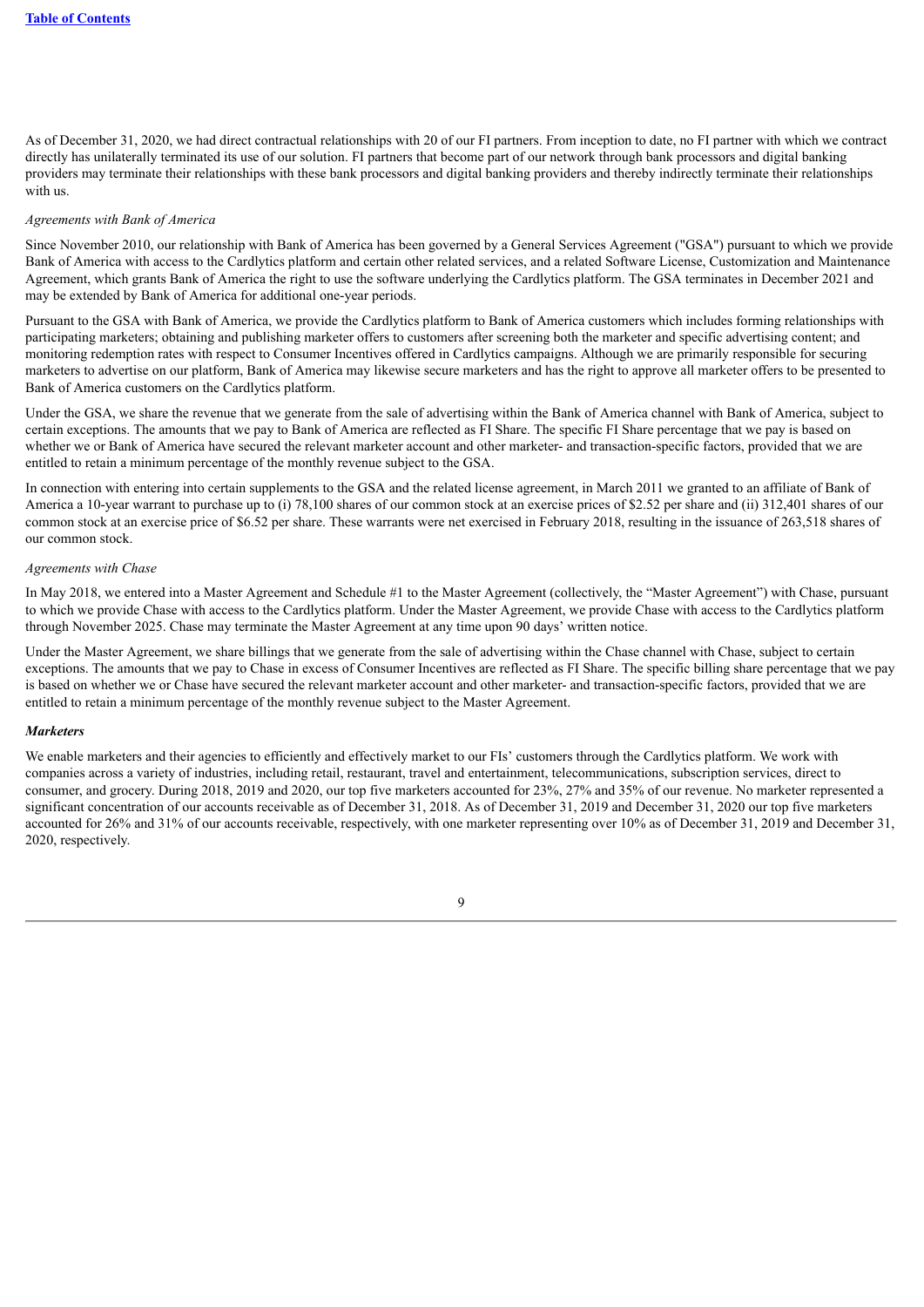#### *Sales and Marketing*

Our sales teams are focused on growth with our marketer and agency customers and our marketing efforts are focused on increasing market awareness for Cardlytics through partnerships, public relations, industry events and publications. Our FI-focused account management team is focused on deepening relationships with existing FI partners and expanding our FI network. During 2018, 2019 and 2020, our total sales and marketing expenses were \$41.9 million, \$43.8 million and \$45.3 million, respectively, representing approximately 28%, 21% and 24% of revenue, respectively.

#### *Marketers*

We have dedicated sales teams responsible for establishing relationships with marketers and their agencies. Our sales teams are organized by industry, which include retail, restaurant, travel and entertainment, telecommunications, subscription services, direct to consumer, and grocery. Each industry team is led by an experienced sales manager and staffed with sales, sales support and service specialists who have deep domain knowledge and industry operating experience. We also have account managers that manage our customer relationships within each industry.

#### *Financial Institution Partners*

Our efforts to expand our FI network are focused on both nurturing our existing banking relationships and cultivating new relationships. Our FI partner sales team is focused on driving FIs to enhance their user interface for our platform, otherwise drive increased consumer engagement and encourage adoption of our solution offerings.

## *Competition*

The market for the utilization of purchase intelligence is nascent and we believe we are one of the only companies that can provide purchase intelligence with the scale and the level of granularity that is equivalent to ours. We believe that we are the only company that enables marketing through FI channels at scale. In the future, we may face greater competition from online retailers, credit card companies, digital publishers and mobile pay providers with access to a substantial amount of consumer purchase data. While we may successfully partner with a wide range of companies that are, to some extent, currently competitive to us, these companies may become more competitive to us in the future. As we introduce new solutions, as our existing solutions evolve and as other companies introduce new products and services, we are likely to face additional competition.

We believe the principal competitive factors in our industry include the following:

- ability to leverage purchase data to inform marketing;
- depth and breadth of relationships with FIs, marketers and their agencies;
- depth and breadth of, and access to, purchase data;
- effectiveness in increasing return on advertising spend ("ROAS") for marketers;
- effectiveness in increasing marketing campaign performance for marketers and their agencies;
- effectiveness in increasing FI customer engagement;
- ability to maintain confidentiality and security of FI transaction data;
- transparency into and measurement of marketing performance;
- multi-channel capabilities;
- pricing;
- brand awareness and reputation;
- ability to continue to innovate; and
- ability to attract, retain and develop leading-edge analytical and technical talent.

We believe that we compete favorably with respect to these factors and that we are well positioned as a leading provider and innovator of purchase intelligence.

### *Intellectual Property*

Our future success and competitive position depend in part on our ability to protect our intellectual property and proprietary technologies. To safeguard these rights, we rely on a combination of patent, trademark, copyright and trade secret laws and contractual protections in the U.S. and other jurisdictions.

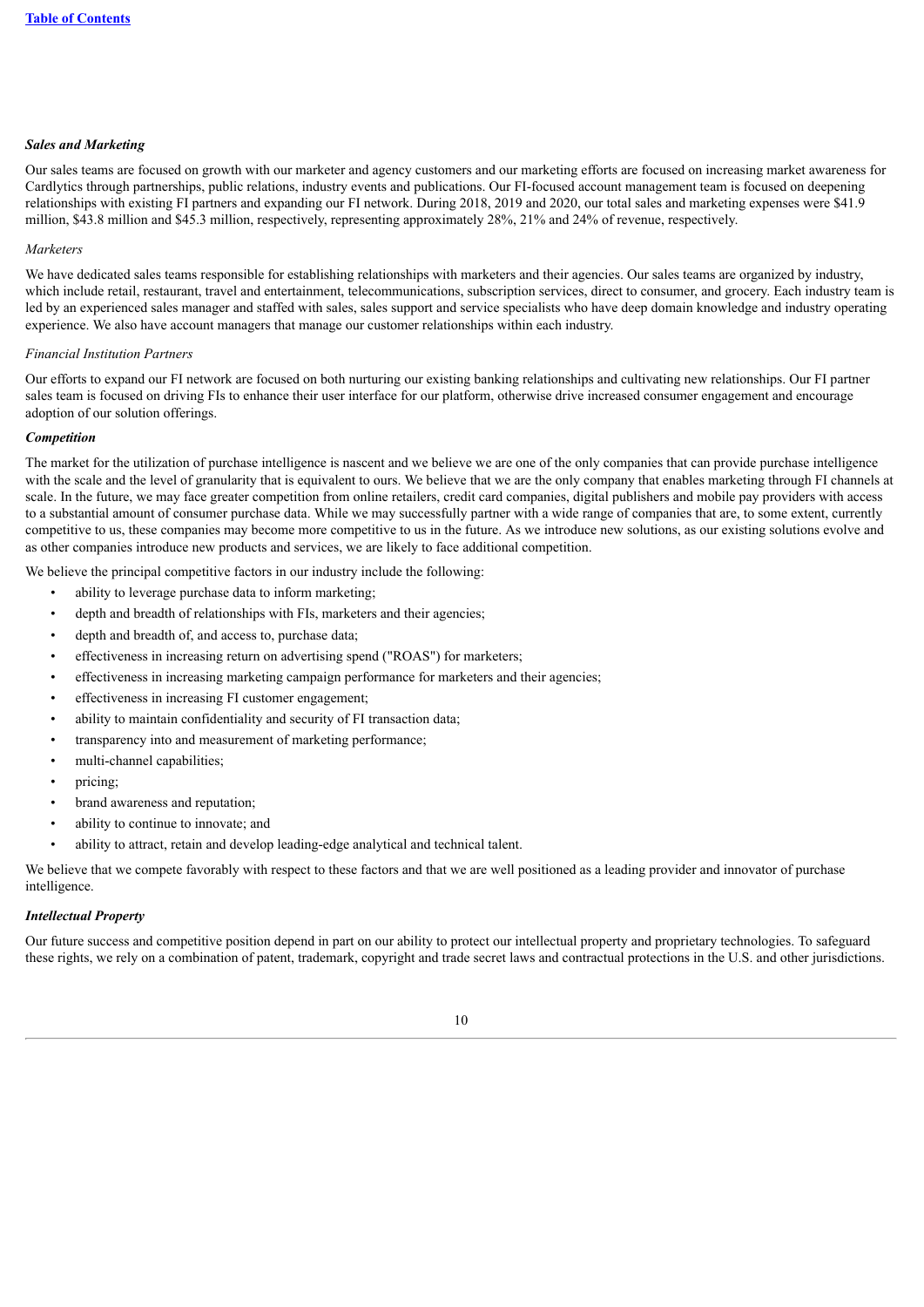As of December 31, 2020, we had four issued patents and are pursuing ten additional patents relating to our software. Our issued patents relate to a distributed system for inserting offers into online banking and expire in October 2028. We cannot assure you that any patents will issue from any patent applications, that patents that issue from such applications will give us the protection that we seek or that any such patents will not be challenged, invalidated, or circumvented. Any patents that may issue in the future from our pending or future patent applications may not provide sufficiently broad protection and may not be enforceable in actions against alleged infringers.

We have registered the "Cardlytics" name and logo in the U.S. and certain other countries. We have registrations and/or pending applications for additional marks in the U.S. and other countries; however, we cannot assure you that any future trademark registrations will be issued for pending or future applications or that any registered trademarks will be enforceable or provide adequate protection of our proprietary rights.

We also license software from third parties for integration into our offerings, including open source software and other software available on commercially reasonable terms. We cannot assure you that such third parties will maintain such software or continue to make it available.

We are the registered holder of a variety of domestic and international domain names that include cardlytics.com and similar variations on that name.

In order to protect our unpatented proprietary technologies and processes, we rely on trade secret laws and confidentiality agreements with our employees, consultants, financial institution partners, marketers, vendors and others. Despite our efforts to protect our proprietary technology and trade secrets, unauthorized parties may attempt to misappropriate, reverse engineer or otherwise obtain and use them. In addition, others may independently discover our trade secrets, which would prevent us from being able to assert trade secret rights, or develop similar technologies and processes. Further, the contractual provisions that we enter into may not prevent unauthorized use or disclosure of our proprietary technology or intellectual property rights and may not provide an adequate remedy in the event of unauthorized use or disclosure of our proprietary technology or intellectual property rights. If we become more successful, we believe that competitors will be more likely to try to develop solutions and services that are similar to ours and that may infringe our proprietary rights. It may also be more likely that competitors or other third parties will claim that our platform infringes their proprietary rights.

Patent and other intellectual property disputes are common in our industry and we have been involved in such disputes from time to time in the ordinary course of our business. Some companies, including some of our competitors, own large numbers of patents, copyrights and trademarks, which they may use to assert claims against us. Third parties may in the future assert claims of infringement, misappropriation or other violations of intellectual property rights against us. They may also assert such claims against our FI partners, which we typically indemnify against such claims. As the numbers of products and competitors in our market increase and overlaps occur, claims of infringement, misappropriation and other violations of intellectual property rights may increase. Any claim of infringement, misappropriation or other violation of intellectual property rights by a third-party, even those without merit, could cause us to incur substantial costs defending against the claim and could distract our management from our business.

#### *Seasonality*

Our cash flows from operations vary from quarter to quarter, largely due to the seasonal nature of our marketers' advertising spending. Many marketers tend to devote a significant portion of their marketing budgets to the fourth quarter of the calendar year to coincide with consumer holiday spending and to reduce spend in the first quarter of the calendar year.

### *Employees*

As of December 31, 2020, we had 471 full-time employees, including 88 in delivery, 192 in sales and marketing, 140 in research and development and 51 in general and administrative. None of our employees are covered by collective bargaining agreements. We believe our employee relations are good and we have not experienced any work stoppages.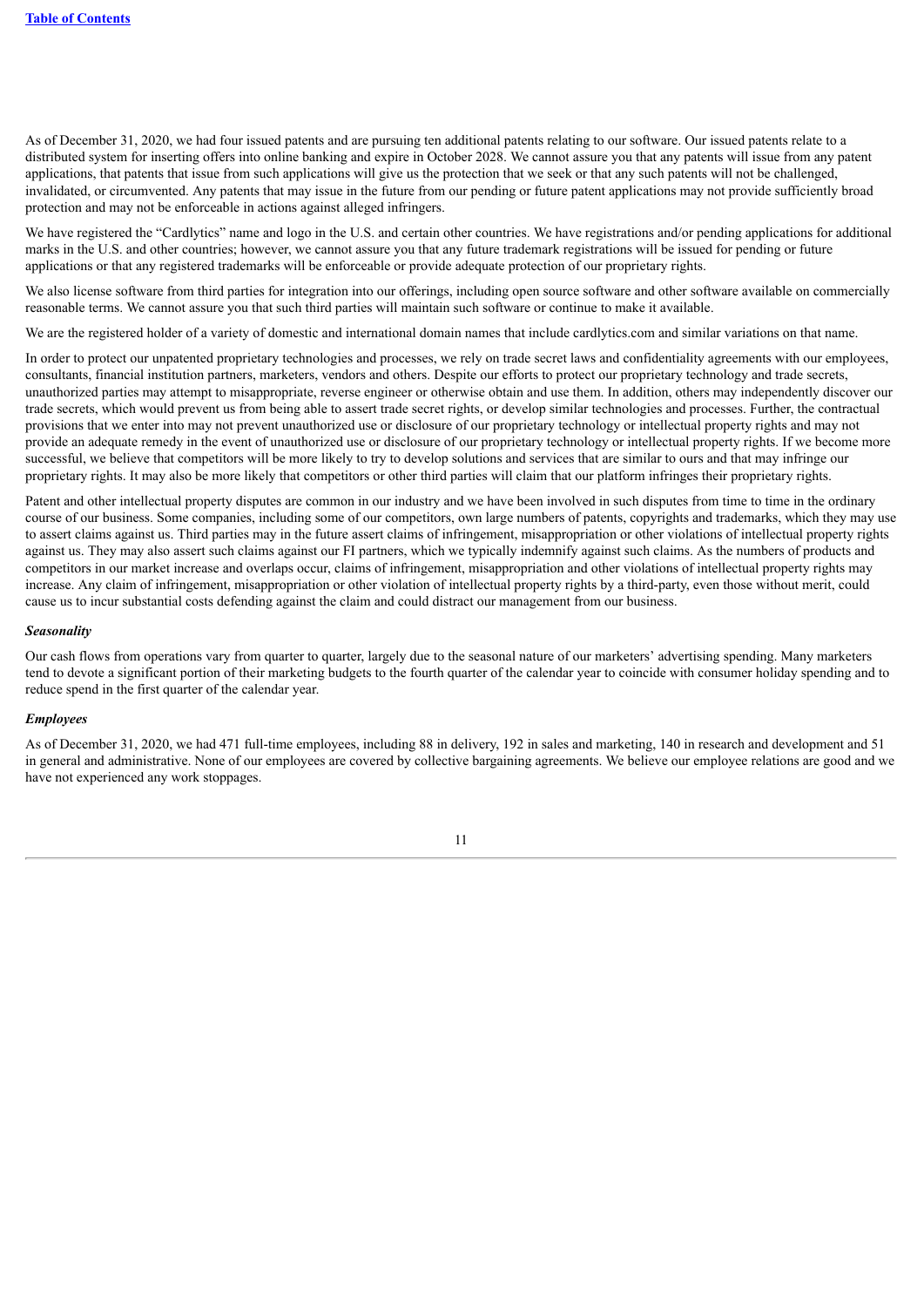#### *Human Capital Resources and Management*

We are focused on building a revolutionary company, and we know this starts with investing in each of our employees. Headquartered in Atlanta, GA with additional offices in New York, NY; San Francisco, CA; London, U.K. and Visakhapatnam, India, our employees are a big part of what drives our exceptional desire to win and help our advertisers and FI partners win.

Diversity, Equity, and Inclusion ("DEI") is integrated in everything we do. This mindset starts at the top. Our CEO and other senior leaders have DEI objectives in their performance goals. This focus is embedded in each aspect of the talent lifecycle: attraction, recruitment, onboarding, development and retention efforts. We build external relationships to ensure our talent pipelines are filled with candidates of diverse backgrounds. At the foundation of our DEI focus is our employee-led Special Interest Groups ("SIGs"). These groups facilitate learning and development, holistic wellness, professional connections, philanthropy, and raising awareness internally and externally for meaningful causes. Each group is sponsored by senior leaders in the organization. Cardlytics Connect, our newest SIG, focuses on our black employees across the globe and has a focused curriculum led by senior leaders. As of December 31, 2020, approximately 39% of our global workforce is made up of women and 40% people of color.

A key component to our sustainability and success is learning and development. We are intentional in our efforts to provide all employees opportunities to grow. Cardlytics University is a resource for both new hires as well as longer tenured employees, and we have specialized curriculum for emerging leaders, managers and mentors.

Our use of equity compensation allows all employees to operate as owners and is a key component of our total rewards strategy to retain, motivate and attract the best talent. All employees are shareholders and are invested, figuratively and literally, in our success. Employee equity is the cornerstone in our compensation philosophy along with comprehensive medical benefits, a positive work/life ratio, unlimited paid time off, health and wellness programs, and learning and development opportunities. Each year, with the help of outside experts, we evaluate each aspect of compensation and benefits to ensure they are in alignment with the market and our peers.

Our values reflect what drives our success. Our people and culture are our most valuable assets and greatest differentiators. We GSD, take initiative, are hungry to win, value transparency, and make it a priority to create a place where people want to be.

#### *Corporate Information*

Cardlytics, Inc. was initially incorporated under the laws of the State of Delaware in June 2008. Our principal executive offices are located at 675 Ponce de Leon Avenue NE, Suite 6000, Atlanta, Georgia 30308. Our telephone number is (888) 798-5802. Our website address is www.cardlytics.com. Our common stock is listed on the Nasdaq Global Market under the symbol "CDLX." "Cardlytics," the Cardlytics logo and other trademarks or service marks of Cardlytics, Inc. appearing in this Annual Report on Form 10-K are the property of Cardlytics, Inc. This Annual Report on Form 10-K contains additional trade names, trademarks and service marks of others, which are the property of their respective owners. Solely for convenience, trademarks and trade names referred to in this Annual Report may appear without the ® or TM symbols.

### *Available Information*

Our website address is www.cardlytics.com and our investor relations website is located at http://ir.cardlytics.com/. Our Annual Reports on Form 10-K, Quarterly Reports on Form 10-Q, current reports on Form 8-K and amendments to those reports filed or furnished pursuant to Sections 13(a) and 15(d) of the Exchange Act, are available free of charge on our investor relations website as soon as reasonably practicable after we electronically file such material with, or furnish it to, the Securities and Exchange Commission ("SEC"). Additionally, the SEC maintains an internet site that contains reports, proxy and information statements and other information. The SEC's website address is www.sec.gov.

The contents of our websites are not intended to be incorporated by reference into this Annual Report on Form 10-K or in any other report or document we file with the SEC, and any references to our websites are intended to be inactive textual references only.

### <span id="page-12-0"></span>**ITEM 1A. RISK FACTORS**

Investing in our common stock involves a high degree of risk. You should consider carefully the risks and uncertainties described below, together with all of the other information contained in this report, and in our other public filings in evaluating our business. Our business, financial condition, operating results, cash flow, and prospects could be materially and adversely affected by any of these risks or uncertainties. In that event, the market price of our *common stock could decline and you could lose part or all of your investment.*

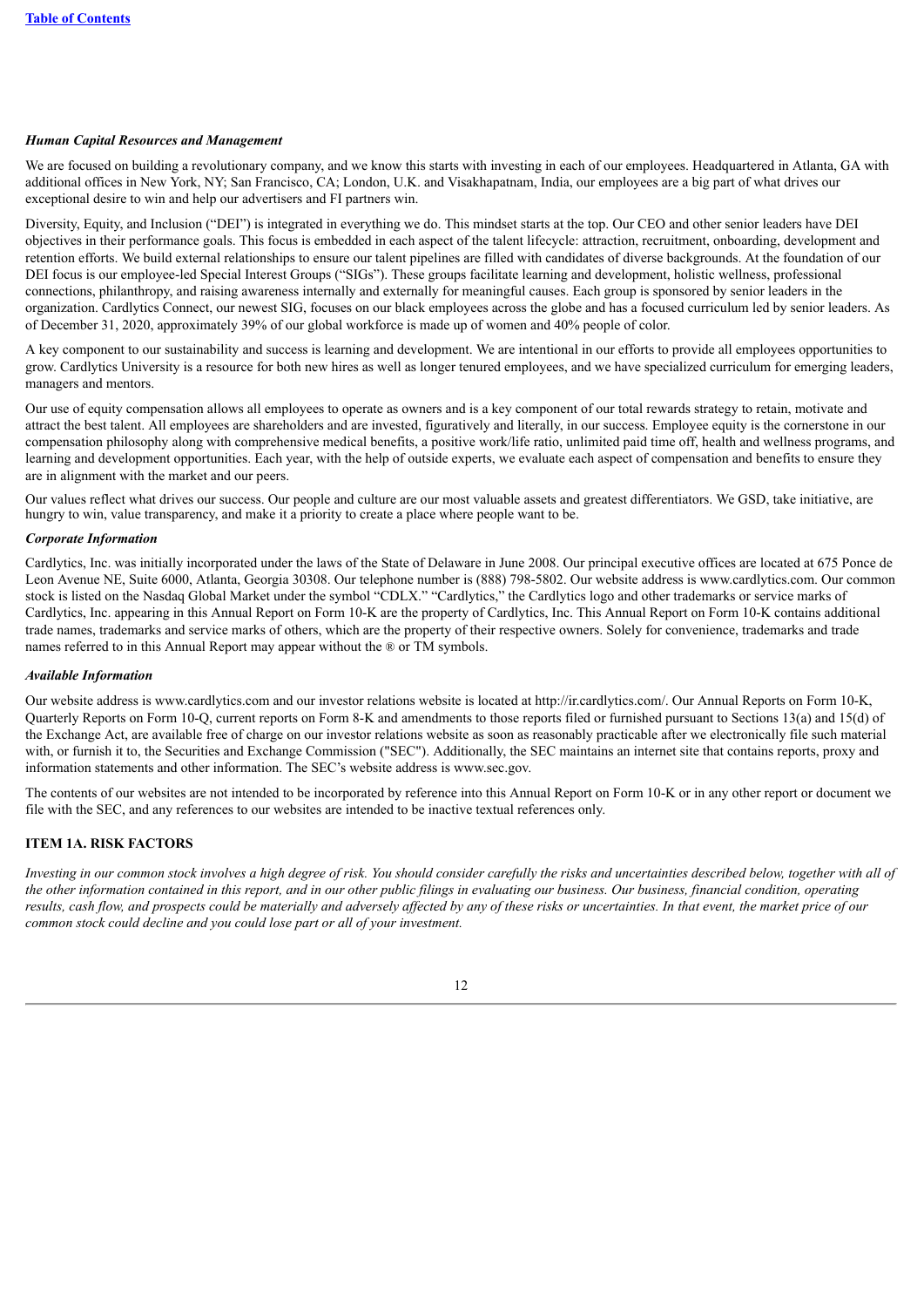## **Risks Related to our Business and Industry**

#### The ongoing COVID-19 pandemic could materially and adversely affect our business, results of operations and financial condition.

In March 2020, the World Health Organization declared the outbreak of COVID-19 a pandemic, which continues to spread throughout the United States and the world and has resulted in authorities implementing numerous measures to contain the virus, including travel bans and restrictions, quarantines, shelter-in-place orders, and business limitations and shutdowns. While we are unable to accurately predict the full impact that COVID-19 will have on our results from operations, financial condition, liquidity and cash flows due to numerous uncertainties, including the duration and severity of the pandemic and containment measures, our compliance with these measures has impacted our day-to-day operations and could disrupt our business and operations, as well as that of our marketers, FI partners, suppliers and others with whom we work, for an indefinite period of time. To support the health and well-being of our employees, marketers, FI partners and communities, our employees began working remotely in March 2020 and are still working from home. In addition, many of our marketers and prospective marketers, as well as our FI partners, are working remotely. The disruptions to our operations caused by COVID-19 may result in inefficiencies, delays and additional costs that we cannot fully mitigate through remote or other alternative work arrangements. In addition, given the economic uncertainty created by COVID-19, we have and may continue to see delays in our sales cycle, failures of marketers to renew at all or to renew at a reduced scope their agreements with us, requests from marketers for payment term deferrals as well as pricing concessions, which, if significant, could materially and adversely affect our business, results of operations and financial condition. The extent of the impact of COVID-19 on our operational and financial performance will depend on certain developments, including the duration and spread of the outbreak, its impact on industry events, and its effect on consumer spending, our marketers, FI partners, suppliers and vendors and other parties with whom we do business, all of which are uncertain and cannot be predicted at this time. To the extent possible, we are conducting business as usual, with necessary or advisable modifications to employee travel, employee work locations, and cancellation of marketing events. We will continue to actively monitor the rapidly evolving situation related to COVID-19 and may take actions that alter our business operations, including those that may be required by federal, foreign, state or local authorities, or that we determine are in the best interests of our employees, marketers, FI partners, suppliers, vendors and stockholders. At this point, the extent to which the COVID-19 pandemic may impact our business, results of operations and financial condition is uncertain.

More generally, the pandemic raises the possibility of an extended global economic downturn and has caused volatility in financial markets, which could materially and adversely affect demand for our solution and materially and adversely impact our results and financial condition even after the pandemic is contained and the shelter-in-place orders are lifted. For example, we may be unable to collect receivables from those marketers significantly impacted by COVID-19, which may be more pronounced in each industry more directly impacted by the COVID-19 pandemic. The pandemic may also have the effect of heightening many of the other risks described in this "Risk Factors" section, including risks associated with our guidance, our marketers, our potential marketers, our market opportunity, renewals and sales cycle, among others. We will continue to evaluate the nature and extent of the impact of COVID-19 on our business.

The full extent of COVID-19's impact on our operations and financial performance depends on future developments that are uncertain and unpredictable, including the duration and spread of the pandemic, a possible resurgence or mutations of the virus, the effectiveness and rollout of a vaccine or effective therapeutics for the virus, the virus' impact on capital and financial markets, the timing of an economic recovery and any new information that may emerge concerning the severity of the virus, its spread to other regions as well as the actions taken to contain it, among others. Any of these impacts could have a material adverse impact on our business, results of operations and financial condition and ability to execute and capitalize on our strategies. Due to the current uncertainty regarding the severity and duration of the COVID-19 pandemic, we cannot predict whether our response to date or the actions we may take in the future will be effective in mitigating the effects of COVID-19 on our business, results of operations or financial condition.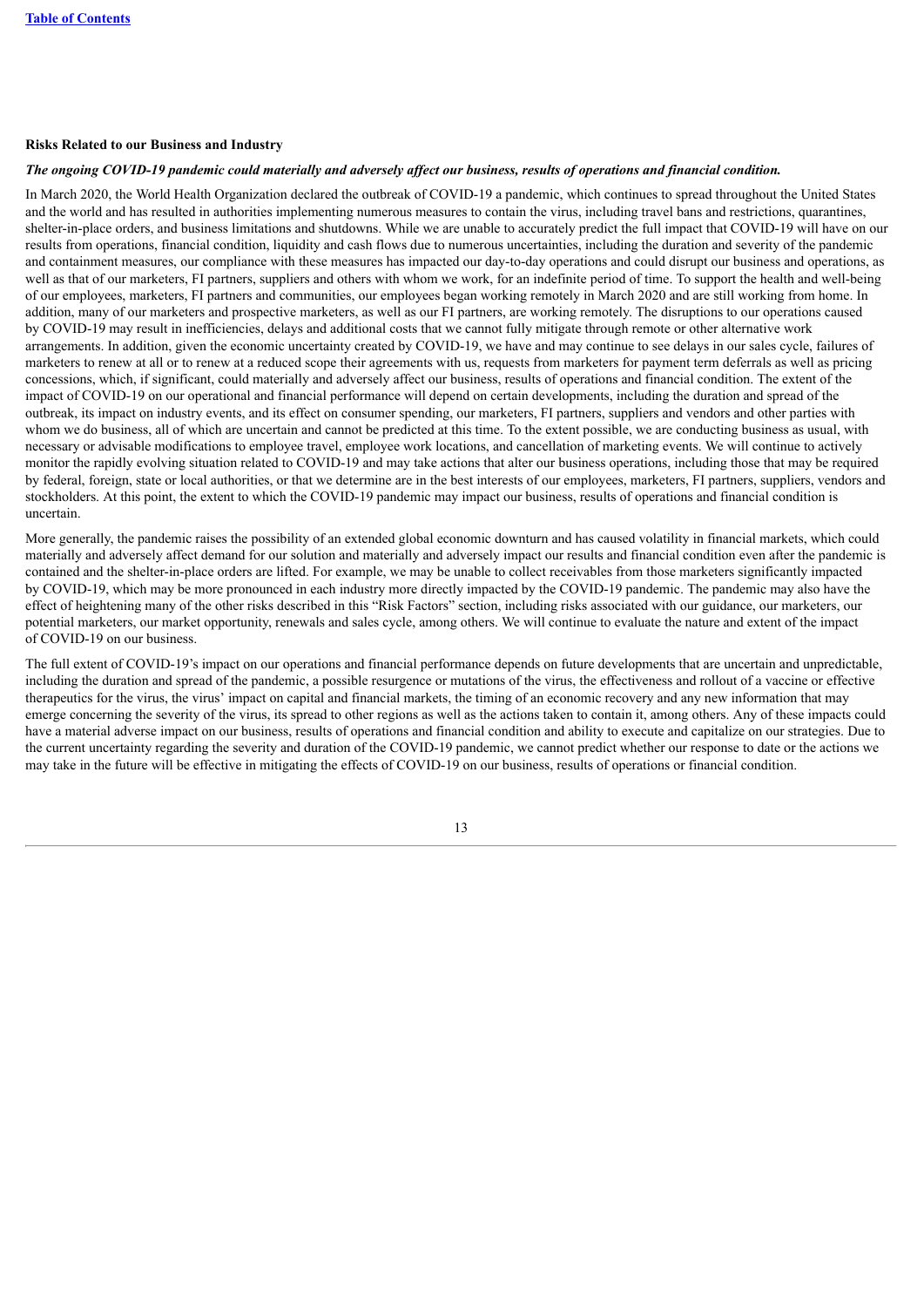#### Unfavorable conditions in the global economy or the industries we serve could limit our ability to grow our business and negatively affect our operating *results.*

General worldwide economic conditions have experienced significant instability in recent years including the recent global economic uncertainty and financial market conditions caused by the COVID-19 pandemic. These conditions make it extremely difficult for marketers and us to accurately forecast and plan future business activities and could cause marketers to continue to reduce or delay their marketing spending. For example, there has been an impact from the COVID-19 pandemic on spending by our marketers. We have also seen disruption in consumer spending in our data and it is impossible to predict the duration of the disruption. At this time, the potential impact on marketer spend and consumer spending from the COVID-19 pandemic is difficult to predict and, therefore, it is not possible to fully determine the impact on our future results. Historically, economic downturns have resulted in overall reductions in marketing spending. If macroeconomic conditions deteriorate or are characterized by uncertainty or volatility, marketers may curtail or freeze spending on marketing in general and for services such as ours specifically, which could have a material and adverse impact on our business, financial condition and operating results.

In addition, our business may be materially and adversely affected by weak economic conditions in the industries that we serve. We have historically generated a substantial majority of our revenue from marketers in the restaurant, brick and mortar retail, telecommunications and cable industries, and have recently entered new industries such as travel and hospitality, grocery, e-commerce and luxury brands. All of these industries have been negatively impacted by the pandemic and certain precautions taken to control the pandemic. We cannot predict the timing, strength or duration of any economic slowdown or recovery. In addition, we cannot predict the timing, strength or duration of any economic slowdown or recovery. In addition, even if the overall economy is robust, we cannot assure you that the market for services such as ours will experience growth or that we will experience growth.

## Our quarterly operating results have fluctuated and may continue to vary from period to period, which could result in our failure to meet *expectations with respect to operating results and cause the trading price of our stock to decline.*

Our operating results have historically fluctuated and our future operating results may vary significantly from quarter to quarter due to a variety of factors, many of which are beyond our control. Period-to-period comparisons of our operating results should not be relied upon as an indication of our future performance. Given our relatively short operating history and the rapidly evolving purchase intelligence industry, our historical operating results may not be useful in predicting our future operating results.

Factors that may impact our quarterly operating results include the factors set forth in this "Risk Factors" section, as well as the following:

- our ability to maintain and grow our business in light of the global COVID-19 pandemic and precautions taken to reduce the risk of this virus;
- our ability to attract and retain marketers and FI partners;
- the amount and timing of revenue, operating costs and capital expenditures related to the operations and expansion of our business, particularly with respect to our efforts to attract new marketers and FI partners to our network;
- the revenue mix revenue generated from our operations in the U.S. and U.K.;
- decisions made by our FI partners to increase Consumer Incentives or use their FI share to fund their Consumer Incentives;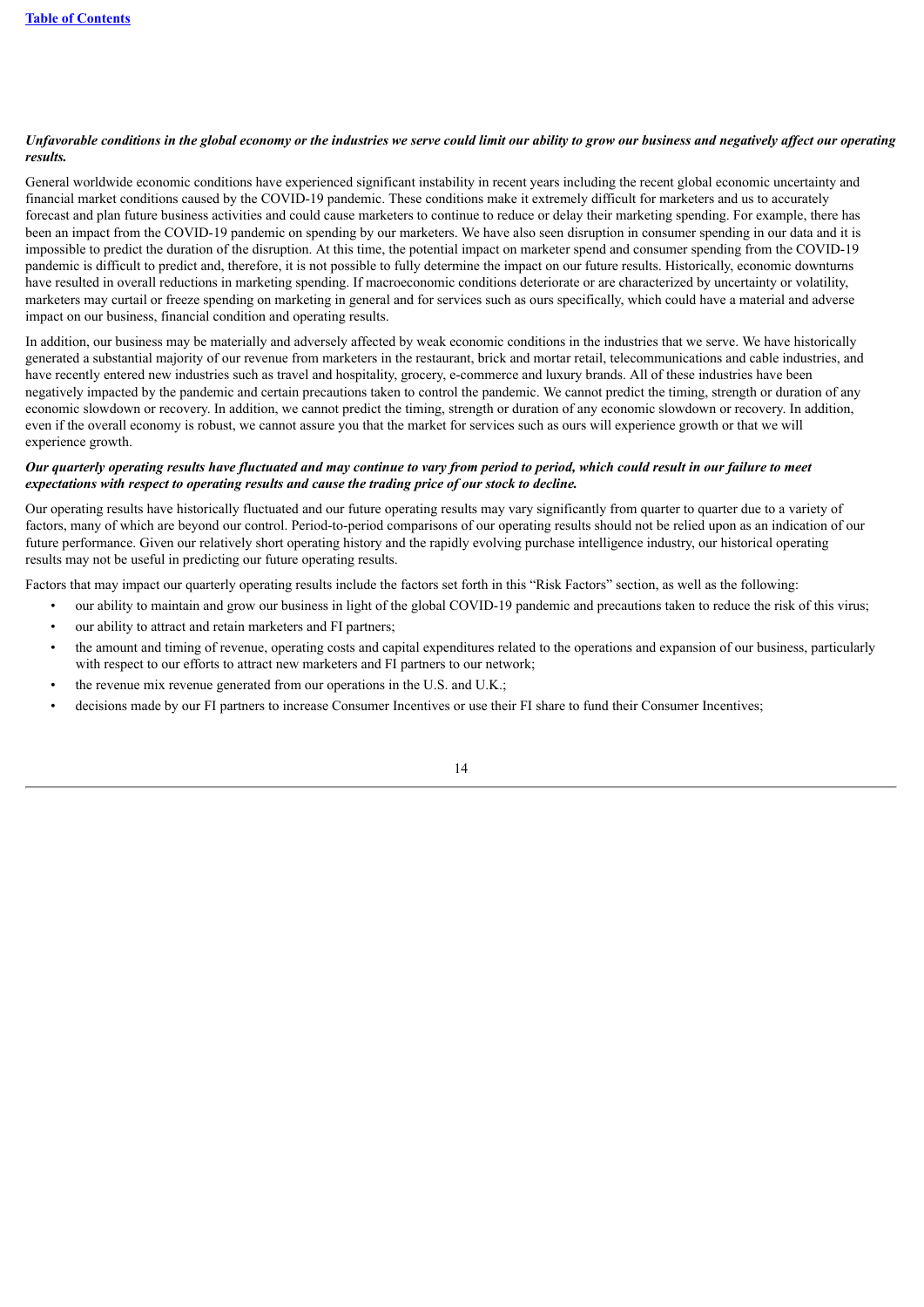- changes in the economic prospects of marketers, the industries that we primarily serve, or the economy generally, which could alter marketers' spending priorities or budgets:
- the termination or alteration of relationships with our FI partners in a manner that impacts ongoing or future marketing campaigns;
- reputational harm;
- the amount and timing of expenses required to grow our business, including the timing of our payments of FI Share and FI Share commitments as compared to the timing of our receipt of payments from our marketers;
- changes in demand for our solutions or similar solutions;
- seasonal trends in the marketing industry, including concentration of marketer spend in the fourth quarter of the calendar year and declines in marketer spend in the first quarter of the calendar year;
- competitive market position, including changes in the pricing policies of our competitors;
- exposure related to our international operations and foreign currency exchange rates;
- quarantine, private travel limitation, or business disruption in regions affecting our operations, stemming from actual, imminent or perceived outbreak of contagious disease, including the COVID-19 pandemic;
- expenses associated with items such as litigation, regulatory changes, cyberattacks or security breaches;
- the introduction of new technologies, products or solution offerings by competitors; and
- costs related to acquisitions of other businesses or technologies.

Fluctuations in our quarterly operating results, non-GAAP metrics and other metrics and the price of our common stock may be particularly pronounced in the current economic environment due to the uncertainty caused by and the unprecedented nature of the current COVID-19 pandemic. Each factor above or discussed elsewhere in this "Risk Factors" section or the cumulative effect of some of these factors may result in fluctuations in our operating results. This variability and unpredictability could result in our failure to meet expectations with respect to operating results, or those of securities analysts or investors, for a particular period. If we fail to meet or exceed expectations for our operating results for these or any other reasons, the market price of our stock could fall and we could face costly lawsuits, including securities class action suits.

## We may not be able to return to or sustain our revenue and billings growth rate in the future.

Our revenue increased 40% from \$150.7 million in 2018 to \$210.4 million in 2019. Our revenue decreased 11% from \$210.4 million in 2019 to \$186.9 million in 2020. Our billings increased 44% from \$219.0 million in 2018 to \$316.1 million in 2019. Our billings decreased 17% from \$316.1 million in 2019 to \$263.4 million in 2020. We may not be able to resume year-over-year revenue and billings growth in the near term or at all. We expect revenue and billings growth rates will be negatively impacted by the COVID-19 pandemic, and you should not consider our revenue and billings growth in any specific historical periods as indicative of our future performance. Our revenue and billings may be negatively impacted in future periods due to a number of factors, including slowing demand for our solutions, increasing competition, decreasing growth of our overall market, our inability to engage and retain a sufficient number of marketers or FI partners, or our failure, for any reason, to capitalize on growth opportunities. If we are unable to maintain consistent revenue, revenue growth or billings growth, our stock price could be volatile, and it may be difficult for us to achieve and maintain profitability.

## *We are dependent upon the Cardlytics platform.*

All of our revenue and billings during 2020 was derived from sales of advertising via the Cardlytics platform. We have historically derived substantially all of our revenue and billings from the Cardlytics platform and expect to continue to derive substantially all of our future revenue and billings from sales of the Cardlytics platform for the foreseeable future. Our operating results could suffer due to:

- lack of continued participation by FI partners in our network or our failure to attract new FI partners;
- any decline in demand for the Cardlytics platform by marketers or their agencies;
- failure by our FI partners to increase engagement with our solutions within their customer bases, improve their customers' user experience, increase customer awareness, leverage additional customer outreach channels like email or otherwise promote our incentive programs on their websites and mobile applications, including by making the programs difficult to access or otherwise diminishing their prominence;
- our failure to offer compelling incentives to our FIs' customers:
- FI partners may elect to use their FI share to fund their Consumer Incentives;

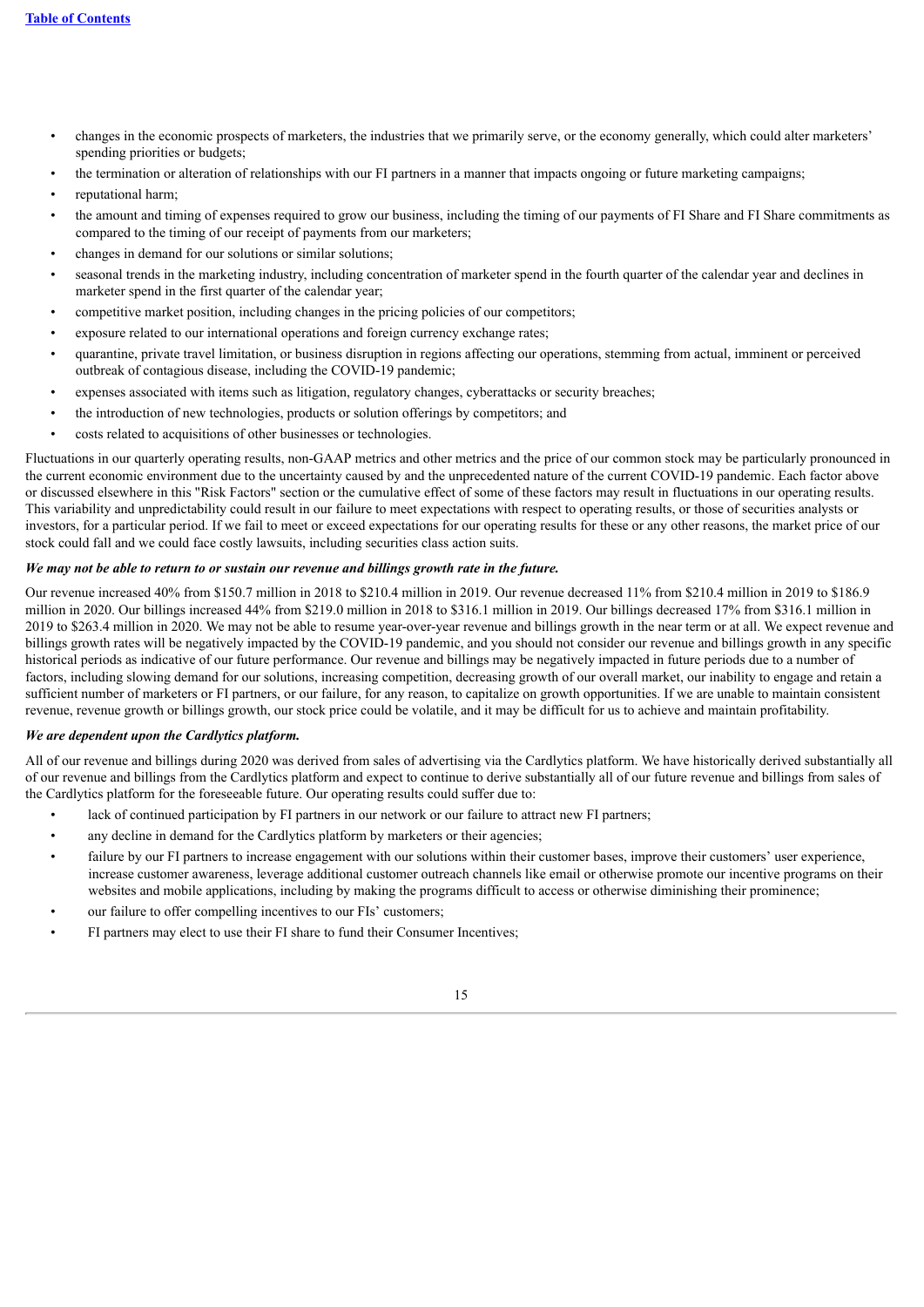- the introduction by competitors of products and technologies that serve as a replacement or substitute for, or represent an improvement over, the Cardlytics platform;
- FIs developing their own technology to support purchase intelligence marketing or other incentive programs;
- technological innovations or new standards that the Cardlytics platform does not address; and
- sensitivity to current or future prices offered by us or competing solutions.

In addition, we are required to pay a majority of Consumer Incentives associated with the Cardlytics platform marketing campaigns regardless of whether the amount of such Consumer Incentives exceeds the amount of billings that we are paid by the applicable marketer. Further, we are often required to pay such Consumer Incentives before we receive payment from the applicable marketer. Accordingly, if the amount of Consumer Incentives that we are required to pay materially exceeds the billings that we receive or we encounter any significant failure to ultimately collect payment, our business, financial condition and operating results could be adversely affected.

If we are unable to grow our revenue and billings from sales of the Cardlytics platform, our business and operating results would be harmed.

#### *We are substantially dependent on Chase, Bank of America and a limited number of other FI partners.*

We require participation from our FI partners in the Cardlytics platform and access to their purchase data in order to offer our solutions to marketers and their agencies. We must have FI partners with a sufficient number of customers and levels of customer engagement to ensure that we have robust purchase data and marketing space to support a broad array of incentive programs for marketers.

In addition, we pay most of our FI partners an FI Share, which is a negotiated and fixed percentage of our billings less certain costs. During 2018, Bank of America, National Association ("Bank of America") accounted for over 60% of the total FI Share we paid to all FIs. No other FI partner accounted for over 10% of FI Share during this period. For each year during 2019 and 2020, Bank of America and JPMorgan Chase Bank, National Association ("Chase") combined to account for over 75% of the total FI Share we paid to all FIs, with each representing over 25%. No other FI partner accounted for over 10% of FI Share during these periods.

Our agreements with a substantial majority of our FI partners have three- to seven-year terms but are generally terminable by the FI partner on 90 days or less prior notice. If an FI partner terminates its agreement with us, we would lose that FI as a source of purchase data and online banking customers. Our FI partners may elect to withhold from us or limit the use of their purchase data for many reasons, including:

- a change in the business strategy:
- if there is a competitive reason to do so:
- if new technical requirements arise;
- consumer concern over use of purchase data;
- if they choose to develop and use in-house solutions or use a competitive solution in lieu of our solutions; and
- if legislation is passed restricting the dissemination, or our use, of the data that is currently provided to us or if judicial interpretations result in similar limitations.

To the extent that we breach or are alleged to have breached the terms of our agreement with any FI partner, or a disagreement arises with an FI partner regarding the interpretation of our contractual arrangements, which has occurred in the past and may occur again in the future, such an FI partner may be more likely to cease providing us data or to terminate its agreement with us. The loss of Bank of America, Chase or any other significant FI partner would significantly harm our business, results of operations and financial conditions.

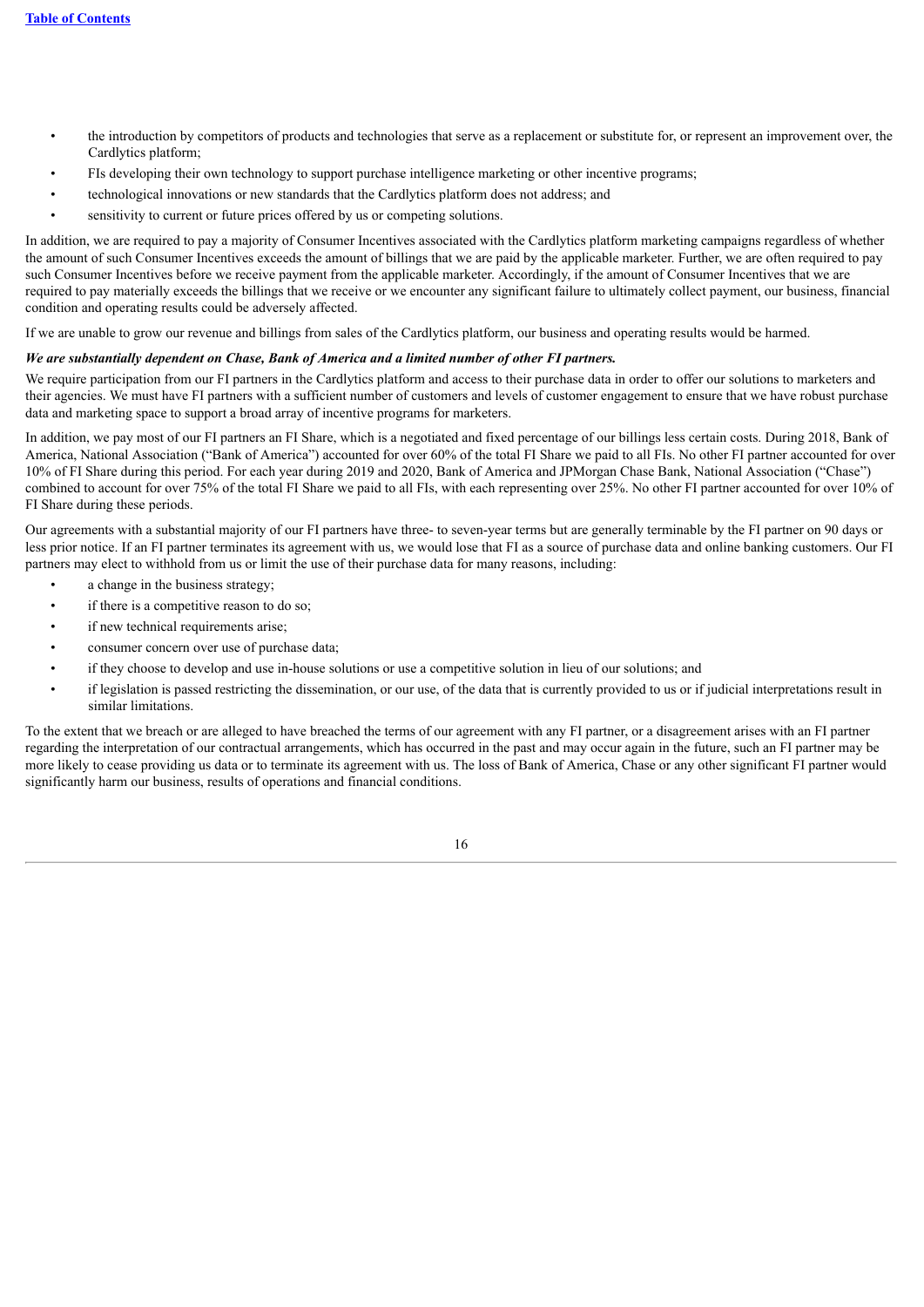### We may fail to meet our publicly announced guidance or other expectations about our business and future operating results, which would cause our *stock price to decline.*

We have provided and may continue to provide guidance about our business, future operating results and other business metrics. In developing this guidance, our management must make certain assumptions and judgments about our future performance. Some of those key assumptions relate to the impact of COVID-19 and the associated economic uncertainty on our business and the timing and scope of economic recovery globally, which are inherently difficult to predict. Furthermore, analysts and investors may develop and publish their own projections of our business, which may form a consensus about our future performance. Our business results may vary significantly from such guidance or that consensus due to a number of factors, many of which are outside of our control, including due to the global economic uncertainty and financial market conditions caused by the COVID-19 pandemic, which could adversely affect our operations and operating results. Furthermore, if we make downward revisions of any publicly announced guidance, or if our publicly announced guidance of future operating results fails to meet expectations of securities analysts, investors or other interested parties, the price of our common stock would decline.

### If we fail to maintain our relationships with current FI partners or attract new FI partners, we may not be able to sufficiently grow our revenue, which *could significantly harm our business, results of operations and financial condition.*

Our ability to grow our revenue depends on our ability to maintain our relationships with current FI partners and attract new FI partners. A significant percentage of consumer credit and debit card spending is concentrated with the 10 largest FIs in the U.S., five of which are currently part of our network, while the balance of card spending is spread across thousands of smaller FIs. Accordingly, our ability to efficiently grow our revenue will specifically depend on our ability to maintain our relationships with the large FIs that are currently part of our network and establish relationships with the large FIs that are not currently part of our network. In addition, we must continue to maintain our relationships with our existing bank processor and digital banking provider partners and attract new such partners because these partners aggregate smaller FIs into our network. We have in the past and may in the future be unsuccessful in attempts to establish and maintain relationships with large FIs. If we are unable to maintain our relationships with current FI partners and attract new FI partners, maintain our relationships with our existing bank processor and digital banking provider partners or attract new bank processor and digital provider partners, our business, results of operations and financial condition would be significantly harmed and we may fail to capture a material portion of the native bank advertising market opportunity.

#### *Our future success will depend, in part, on our ability to expand into new industries.*

We have historically generated a substantial majority of our revenue from marketers in the restaurant, brick and mortar retail, telecommunications and cable industries, and have recently entered new industries such as travel and entertainment, direct to consumer, and grocery, and believe that our future success will depend, in part, on our ability to expand adoption of our solutions in new industries. As we market to a wider group of potential marketers and their agencies, we will need to adapt our marketing strategies to meet the concerns and expectations of customers in these new industries. Our success in expanding sales of our solutions to marketers in new industries will depend on a variety of factors, including our ability to:

tailor our solutions so that they that are attractive to businesses in such industries;

- hire personnel with relevant industry experience to lead sales and services teams; and
- develop sufficient expertise in such industries so that we can provide effective and meaningful marketing programs and analytics.

If we are unable to successfully market our solutions to appeal to marketers and their agencies in new industries, we may not be able to achieve our growth or business objectives.

## We derive a material portion of our revenue from a limited number of marketers, and the loss of one or more of these marketers could adversely impact *our business, results of operations and financial conditions.*

Our marketer base is concentrated with our top five marketers representing 23%, 27% and 35% of revenue for 2018, 2019 and 2020, respectively. We do not have long-term commitments from most of these marketers. If we were to lose one or more of our significant marketers, our revenue may significantly decline. In addition, revenue from significant marketers may vary from period-to-period depending on the timing or volume of marketing spend. The loss of one or more of our significant marketers could adversely affect our business, results of operations and financial conditions.

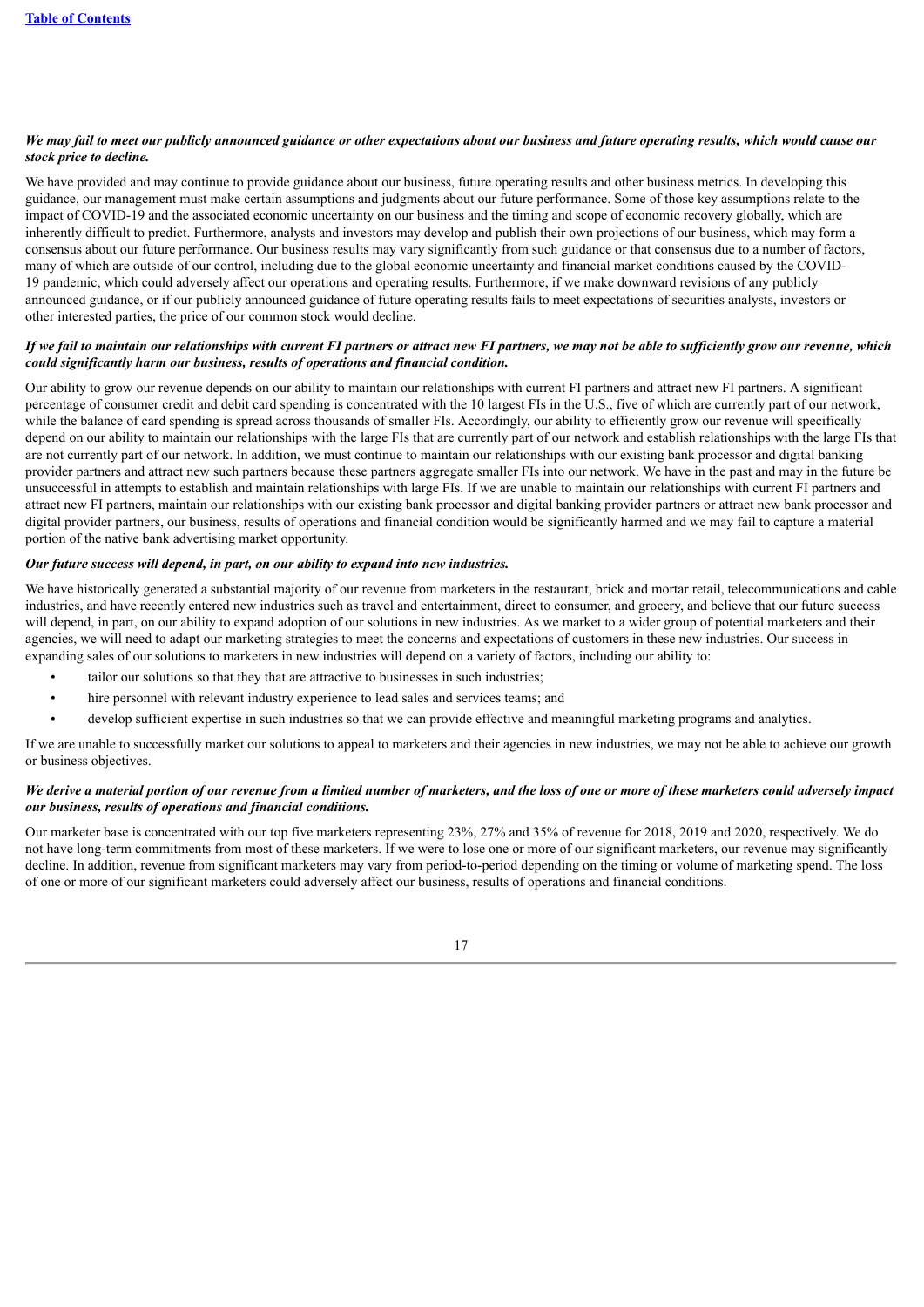Further, our top five marketers represented 23%, 26% and 31% of accounts receivable as of December 31, 2018, 2019 and 2020, respectively. Accordingly, our credit risk is concentrated among a limited number of marketers and the failure of any significant marketer to satisfy its obligations to us, on a timely basis or at all, could materially and adversely affect our business, results of operations and financial conditions.

### If we do not effectively grow and train our sales team, we may be unable to add new marketers or increase sales to our existing marketers and our *business will be adversely af ected.*

We continue to be substantially dependent on our sales team to obtain new marketers and to drive sales with respect to our existing marketers. We believe that the characteristics and skills of the best salespeople for our solutions are still being defined, as our market is relatively new. Further, we believe that there is, and will continue to be, significant competition for sales personnel with the skills and technical knowledge that we require. Our ability to achieve significant revenue growth will depend, in large part, on our success in recruiting, training, integrating and retaining sufficient numbers of sales personnel to support our growth. New hires require significant training and it may take significant time before they achieve full productivity. Our recent hires and planned hires may not become productive as quickly as we expect, and we may be unable to hire or retain sufficient numbers of qualified individuals in the markets where we do business or plan to do business. In addition, as we continue to grow, a large percentage of our sales team will be new to our company and our solutions. If we are unable to hire and train sufficient numbers of effective sales personnel, or the sales personnel are not successful in obtaining new marketers or increasing sales to our existing marketers, our business will be adversely affected.

### A breach of the security of our systems could result in a disruption of our operations, or a third-party's entry into our FI partners' systems, which *would be detrimental to our business, financial condition and operating results.*

We leverage our FI partners' purchase data and infrastructures to deliver our solutions. We do not currently receive or have access to any personally identifiable information ("PII") from our FI partners, although we may obtain or have access to PII in the future as our business evolves. However, because of the interconnected nature of our infrastructure with that of our FI partners, there is a risk that third parties may attempt to gain access to our systems, or our FI partners' systems through our systems, for the purpose of stealing sensitive or proprietary data, accessing sensitive information on our network, or disrupting our or their respective operations. In turn, we may be a more visible target for cyberattacks and/or physical breaches of our databases or data centers, and we may in the future suffer from such attacks or breaches.

Current or future criminal capabilities, discovery of existing or new vulnerabilities in our systems and attempts to exploit those vulnerabilities or other developments may compromise or breach the technology protecting our systems. Due to a variety of both internal and external factors, including defects or misconfigurations of our technology, our services could become vulnerable to security incidents (both from intentional attacks and accidental causes) that cause them to fail to secure networks and detect and block attacks. In the event that our protection efforts are unsuccessful, and our systems are compromised such that a third-party gains entry to our or any of our FI partners' systems, we could suffer substantial harm. In addition, due to the COVID-19 pandemic, we have transitioned all of our employees to work remotely, which may make us more vulnerable to cyberattacks. A security breach could result in operational or administrative disruptions, or impair our ability to meet our marketers' requirements, which could result in decreased revenue. Also, our reputation could suffer irreparable harm, causing our current and prospective marketers and FI partners to decline to use our solutions in the future. Further, we could be forced to expend significant financial and operational resources in response to a security breach, including repairing system damage, increasing cybersecurity protection costs by deploying additional personnel and protection technologies, dealing with regulatory scrutiny, and litigating and resolving legal claims, all of which could divert resources and the attention of our management and key personnel away from our business operations. In any event, a breach of the security of our systems or data could materially harm our business, financial condition and operating results.

We cannot assure you that any limitations of liability provisions in our contracts would be enforceable or adequate or would otherwise protect us from any liabilities or damages with respect to any particular claim relating to a security lapse or breach. While we maintain cybersecurity insurance, our insurance may be insufficient or may not cover all liabilities incurred by such attacks. We also cannot be certain that our insurance coverage will be adequate for data handling or data security liabilities actually incurred, that insurance will continue to be available to us on economically reasonable terms, or at all, or that any insurer will not deny coverage as to any future claim. The successful assertion of one or more large claims against us that exceeds available insurance coverage, or the occurrence of changes in our insurance policies, including premium increases or the imposition of large deductible or co-insurance requirements, could have a material adverse effect on our business, including our financial condition, operating results and reputation.

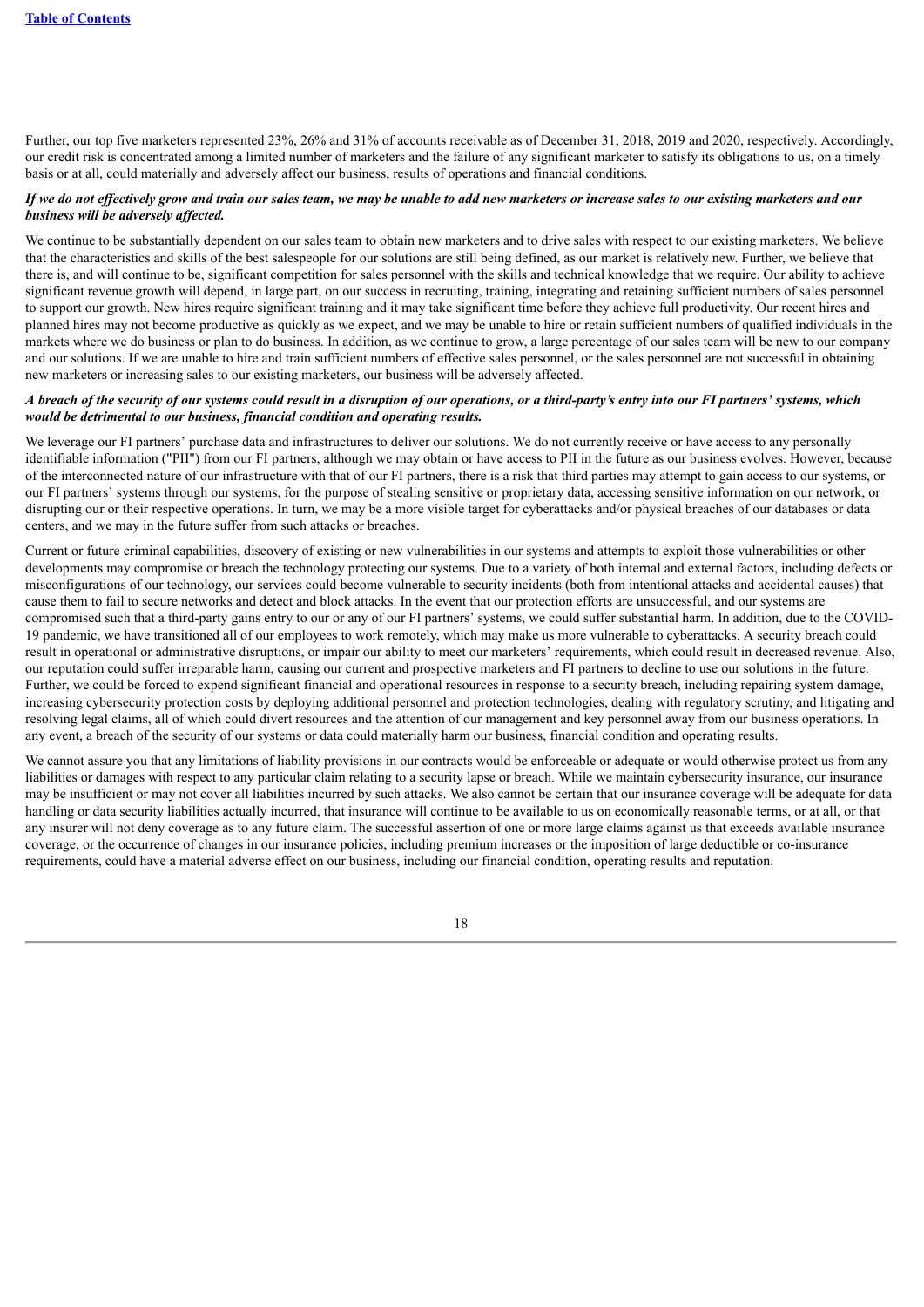## If we fail to generate sufficient revenue to offset our contractual commitments to FIs, our business, results of operations and financial conditions could *be harmed.*

We have a minimum FI Share commitment with a certain FI partner totaling \$10.0 million over a 12-month period following the completion of certain milestones by the FI partner, which were not met as of December 31, 2020. Any expected shortfall penalty will be accrued during the 12-month period following the completion of the milestones.

To the extent that we are unable to generate revenue from marketers sufficient to offset our FI Share commitments and other obligations, our business, results of operations and financial conditions could be harmed.

### Bringing new FI partners into our network can require considerable time and expense and can be long and unpredictable.

Our FI partners and FI partner prospects engage in highly regulated businesses, are often slow to adopt technological innovation and have rigorous standards with respect to providing third parties, like us, with access to their data. Our operating results depend in part on expanding our FI network to maintain and enhance the scale of our solutions. The length of time that it takes to add an FI partner to our network, from initial evaluation to integration into our network, varies substantially from FI to FI and may take several years. Our sales and integration cycle with respect to our FI partners is long and unpredictable, requires considerable time and expense and may not ultimately be successful. It is difficult to predict exactly when, or even if, a new FI partner will join our network and we may not generate revenue from a new FI partner in the same period as we incurred the costs associated with acquiring such FI partner, or at all. Once an FI partner has agreed to work with us, it may take a lengthy period of time for the implementation of our solutions to be prioritized and integrated into the FI partner's infrastructure. Because a substantial portion of our expenses are relatively fixed in the short-term, our operating results will suffer if revenue falls below our expectations in a particular quarter, which could cause the price of our stock to decline. Ultimately, if additions to our FI network are not realized in the time period expected or not realized at all, or if an FI partner terminates its agreement with us, our business, financial condition and operating results could be adversely affected.

#### We have a short operating history, which makes it difficult to evaluate our future prospects and may increase the risk that we will not be successful.

We have a relatively short operating history, which limits our ability to forecast our future operating results and subjects us to a number of uncertainties, including with respect to our ability to plan for and model future growth. We have encountered and will continue to encounter risks and uncertainties frequently experienced by growing companies in developing industries. If our assumptions regarding these uncertainties, which we use to manage our business, are incorrect or change in response to changes in our markets, or if we do not address these risks successfully, our operating and financial results could differ materially from our expectations, our business could suffer and our stock price could decline. Any success that we may experience in the future will depend in large part on our ability to, among other things:

- maintain and expand our network of FI partners.
- build and maintain long-term relationships with marketers and their agencies;
- develop and offer competitive solutions that meet the evolving needs of marketers;
- expand our relationships with FI partners to enable us to use their purchase data for new solutions;
- improve the performance and capabilities of our solutions;
- successfully expand our business;
- successfully compete with other companies that are currently in, or may in the future enter, the markets for our solutions;
- increase market awareness of our solutions and enhance our brand;
- manage increased operating expenses as we continue to invest in our infrastructure to scale our business and operate as a public company; and
- attract, hire, train, integrate and retain qualified and motivated employees.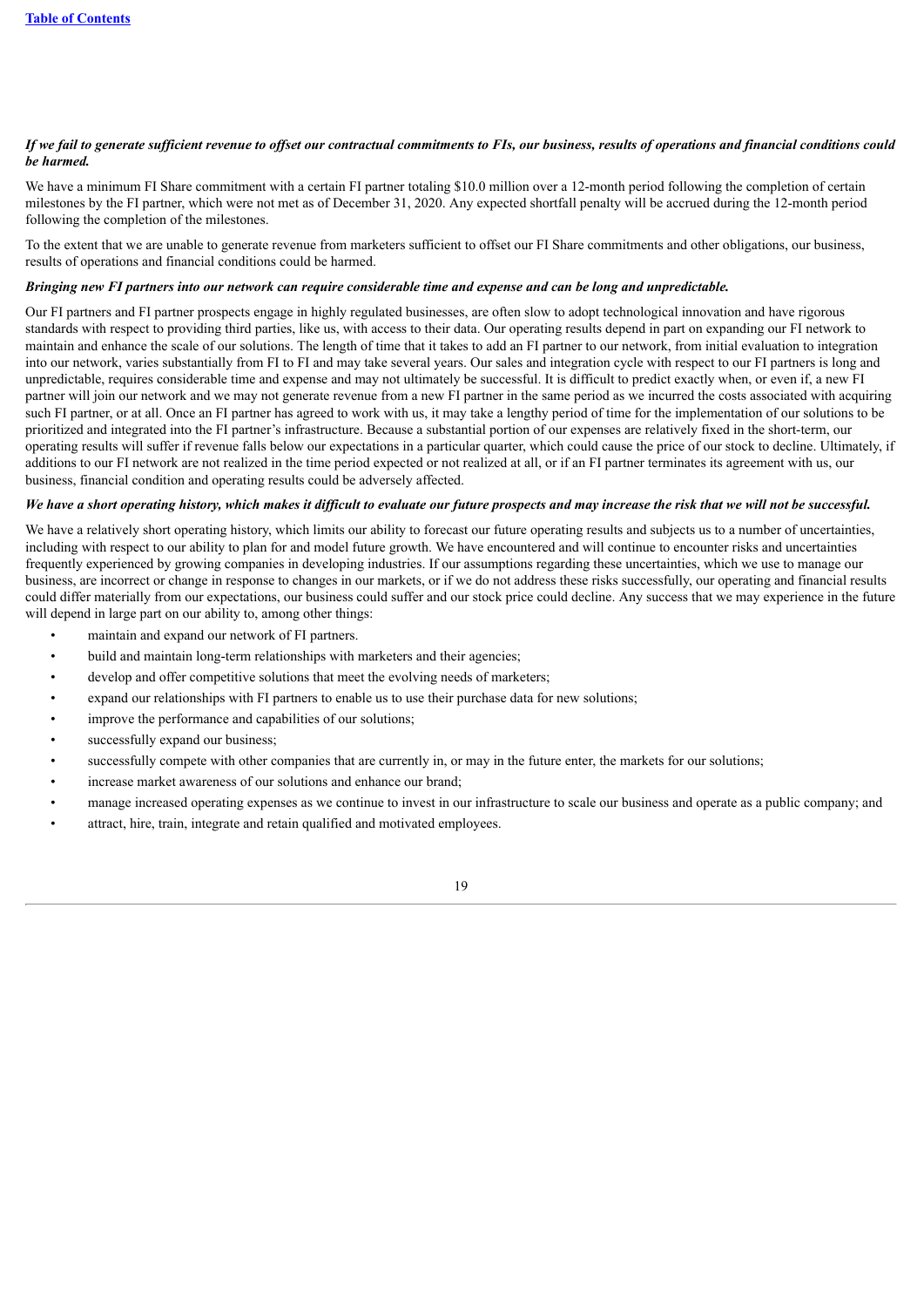## Any failure of our FI partners to effectively deliver and promote the online incentive programs that comprise the Cardlytics platform could materially *and adversely af ect our business.*

We have spent the last several years and significant resources building out technology integrations with our FI partners to facilitate the delivery of incentive programs to our FIs' customers and measuring those customers subsequent in-store or digital spending. We are also reliant on our network of FI partners to promote their digital incentive programs, increase customer awareness and leverage additional customer outreach channels like email, all of which can increase customer engagement, as well as expand our network of FI partners. We believe that key factors in the success and effectiveness of our incentive program include the level of accessibility and prominence of the program on the FI partners' website and mobile applications, as well as the user interface through which a customer is presented with marketing content. In certain cases, we have little control over the prominence of the incentive program and design of the user interface that our FI partners choose to use. To the extent that our FI partners deemphasize incentive programs, make incentive programs difficult to locate on their website and/or mobile applications and/or fail to provide a user interface that is appealing to FIs' customers, FIs' customers may be less likely to engage with the incentive programs, which could negatively impact the amount of fees that we are able to charge our marketer customers in connection with marketing campaigns, and, therefore, our revenue. In addition, a failure by FIs to properly deliver or sufficiently promote marketing campaigns would reduce the efficacy of our solutions and impair our ability to attract and retain marketers and their agencies. As a result, the revenue we generate from our Cardlytics platform solution may be adversely affected, which would materially and adversely affect our business, financial condition and results of operations.

#### Our business could be adversely affected if marketers or their agencies are not satisfied with our solutions or our systems and infrastructure fail to *meet their needs.*

We derive nearly all of our revenue from marketers and their agencies. Accordingly, our business depends on our ability to satisfy marketers and their agencies with respect to their marketing needs. With respect to the Cardlytics platform, we rely on our Offer Management System ("OMS") to facilitate the creation of marketing campaigns and evaluate the results of campaigns, and our Offer Placement System ("OPS"), to track impressions, engagement, activation and redemptions and to target consumers and present offers. Further, we are in the process of updating our platform with a self-service tool. Any failure of, or delays in the performance (or in the case of the self-service tool, the rollout) of, our systems, including without limitation our OMS, OPS, or self-service tool, could cause service interruptions or impaired system performance. Such failures in our systems could cause us to maximize our earning potential with respect to any given marketing campaign. Such failures in our systems could also cause us to over-run on campaigns, thus committing us to higher redemptions, which may negatively affect the profitability of the affected campaigns. If sustained or repeated, these performance issues could adversely affect our business, financial condition or operating results, and further reduce the attractiveness of our solutions to new and existing marketers and cause existing marketers to reduce or cease using our solutions, which could also adversely affect our business, financial condition or operating results. In addition, negative publicity resulting from issues related to our marketer relationships, regardless of accuracy, may damage our business by adversely affecting our ability to attract new marketers or marketing agencies and maintain and expand our relationships with existing marketers.

If the use of our solutions increases, or if marketers or FI partners demand more advanced features from our solutions, we will need to devote additional resources to improving our solutions, and we also may need to expand our technical infrastructure at a more rapid pace than we have in the past. This may involve purchasing or leasing data center capacity and equipment, upgrading our technology and infrastructure and introducing new or enhanced solutions. It may take a significant amount of time to plan, develop and test changes to our infrastructure, and we may not be able to accurately forecast demand or predict the results we will realize from such improvements. There are inherent risks associated with changing, upgrading, improving and expanding our technical infrastructure. Any failure of our solutions to operate effectively with future infrastructure and technologies could reduce the demand for our solutions, resulting in marketer or FI partner dissatisfaction and harm to our business. Also, any expansion of our infrastructure would likely require that we appropriately scale our internal business systems and services organization, including without limitation implementation and support services, to serve our growing marketer base. If we are unable to respond to these changes or fully and effectively implement them in a cost-effective and timely manner, our solutions may become ineffective, we may lose marketers and/or FI partners, and our business, financial condition and operating results may be negatively impacted.

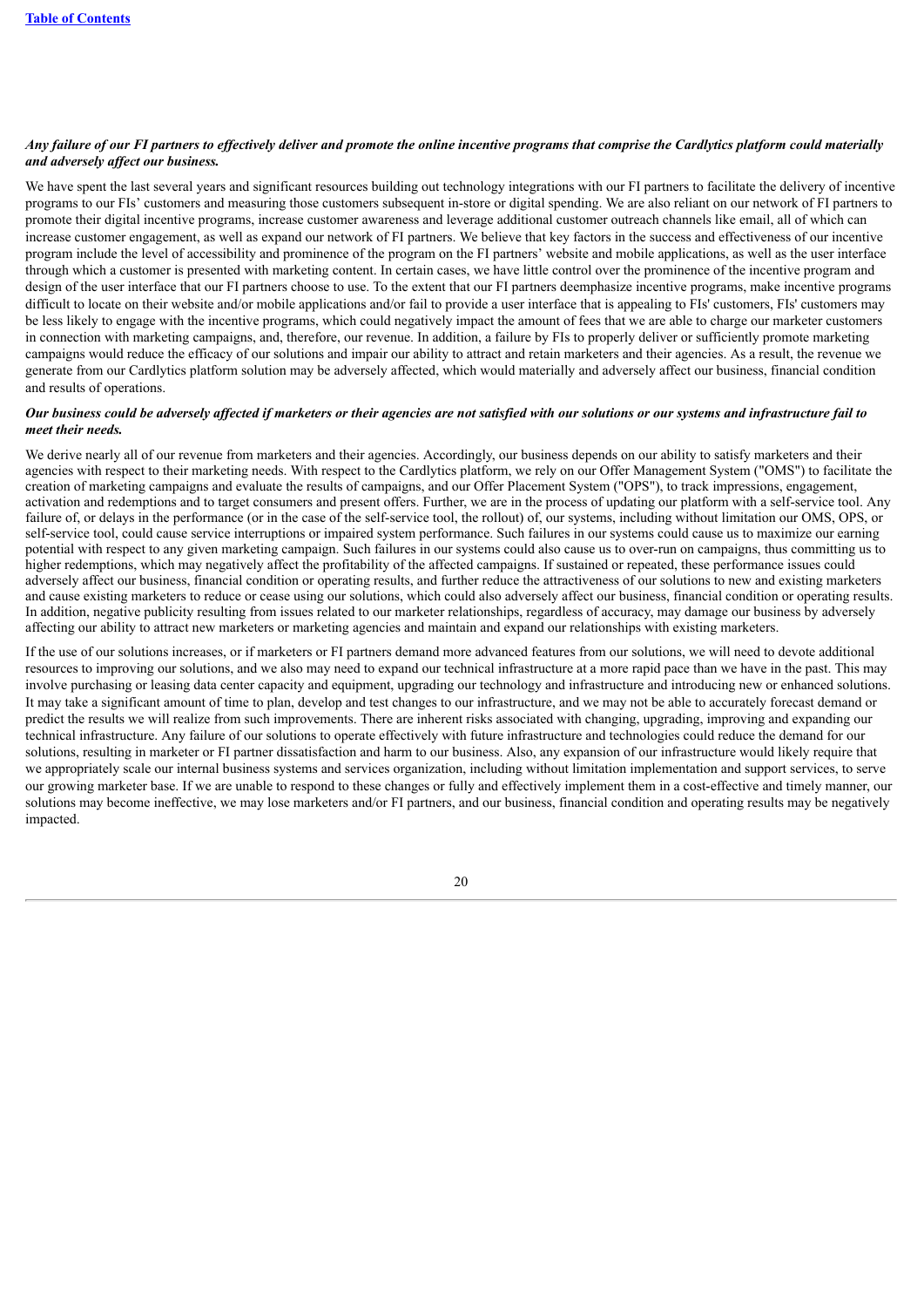## We generally do not have long-term commitments from marketers, and if we are unable to retain and increase sales of our solutions to marketers and their agencies or attract new marketers and their agencies, our business, financial condition and operating results would be adversely affected.

Most marketers do business with us by placing insertion orders for particular marketing campaigns, either directly or through marketing agencies that act on their behalf. We often do not have any commitment from a marketer beyond the campaign governed by a particular insertion order, and we frequently must compete to win further business from a marketer. In most circumstances, our insertion orders may be canceled by marketers or their marketing agencies prior to the completion of all the campaigns contemplated in the insertion orders; provided that marketers or their agencies are required to pay us for services performed prior to cancellation. As a result, our success is dependent upon our ability to outperform our competitors and win repeat business from existing marketers, while continually expanding the number of marketers for which we provide services. To maintain and increase our revenue, we must encourage existing marketers and their agencies to increase their use of our solutions and add new marketers. Many marketers and marketing agencies, however, have only just begun using our solutions for a limited number of marketing campaigns, and our future revenue growth will depend heavily on these marketers and marketing agencies expanding their use of our solutions across campaigns and otherwise increasing their spending with us. Even if we are successful in convincing marketers and their agencies to use our solutions, it may take several months or years for them to meaningfully increase the amount that they spend with us. Further, larger marketers with multiple brands typically have individual marketing budgets and marketing decision makers for each of their brands, and we may not be able to leverage our success in securing a portion of the marketing budget of one or more of a marketer's brands into additional business with other brands. Moreover, marketers may place internal limits on the allocation of their marketing budgets to digital marketing, to particular campaigns, to a particular provider or for other reasons. In addition, we are reliant on our FI network to have sufficient marketing inventory within the Cardlytics platform to place the full volume of advertisements contracted for by our marketers and their agencies. Any failure to meet these demands may hamper the growth of our business and the attractiveness of our solutions.

Our ability to retain and increase sales of our solutions and attract new marketers and their agencies may be adversely affected by competitive offerings, marketing methods that are lower priced or perceived as more effective than our solutions, or a general continued reduction or decline in spending by marketers due to the global economic uncertainty and financial market conditions caused by the COVID-19 pandemic. Larger marketers may themselves have a substantial amount of purchase data and they may also seek to augment their own purchase data with additional purchase, impression and/or demographic data acquired from third-party data providers, which may allow them to develop, individually or with partners, internal targeting and measurement capabilities.

Because many of our agreements are not long-term with our marketers or their agencies, we may not be able to accurately predict future revenue streams, and we cannot guarantee that our current marketers will continue to use our solutions, or that we will be able to replace departing marketers with new marketers that provide us with comparable revenue. If we are unable to retain and increase sales of our solutions to existing marketers and their agencies or attract new marketers and their agencies for any of the reasons above or for other reasons, our business, financial condition and operating results would be adversely affected.

### *We have a history of losses and may not achieve profitability in the future.*

We have incurred net losses since inception and expect to incur net losses in the future. We incurred net losses of \$53.0 million, \$17.1 million and 55.4 million in 2018, 2019 and 2020, respectively. As of December 31, 2020, we had an accumulated deficit of \$394.1 million. We have never achieved profitability on an annual basis, and we do not know if we will be able to achieve or sustain profitability. Although our revenue has increased substantially in recent periods, we also do not expect to maintain this rate of revenue growth. We plan to continue to invest in our research and development and sales and marketing efforts, and we anticipate that our operating expenses will continue to increase as we scale our business and expand our operations. We also expect our general and administrative expense to increase as a result of our growth and operating as a public company. Our ability to achieve and sustain profitability is based on numerous factors, many of which are beyond our control. We may never be able to generate sufficient revenue to achieve or sustain profitability.

### We operate in an emerging industry and future demand and market acceptance for our solutions is uncertain.

We believe that our future success will depend in large part on the growth, if any, in the market for purchase intelligence. Utilization of consumer purchase data to inform marketing is an emerging industry and future demand and market acceptance for this type of marketing is uncertain. If the market for purchase intelligence does not continue to develop or develops more slowly than we expect, our business, financial condition and operating results could be harmed.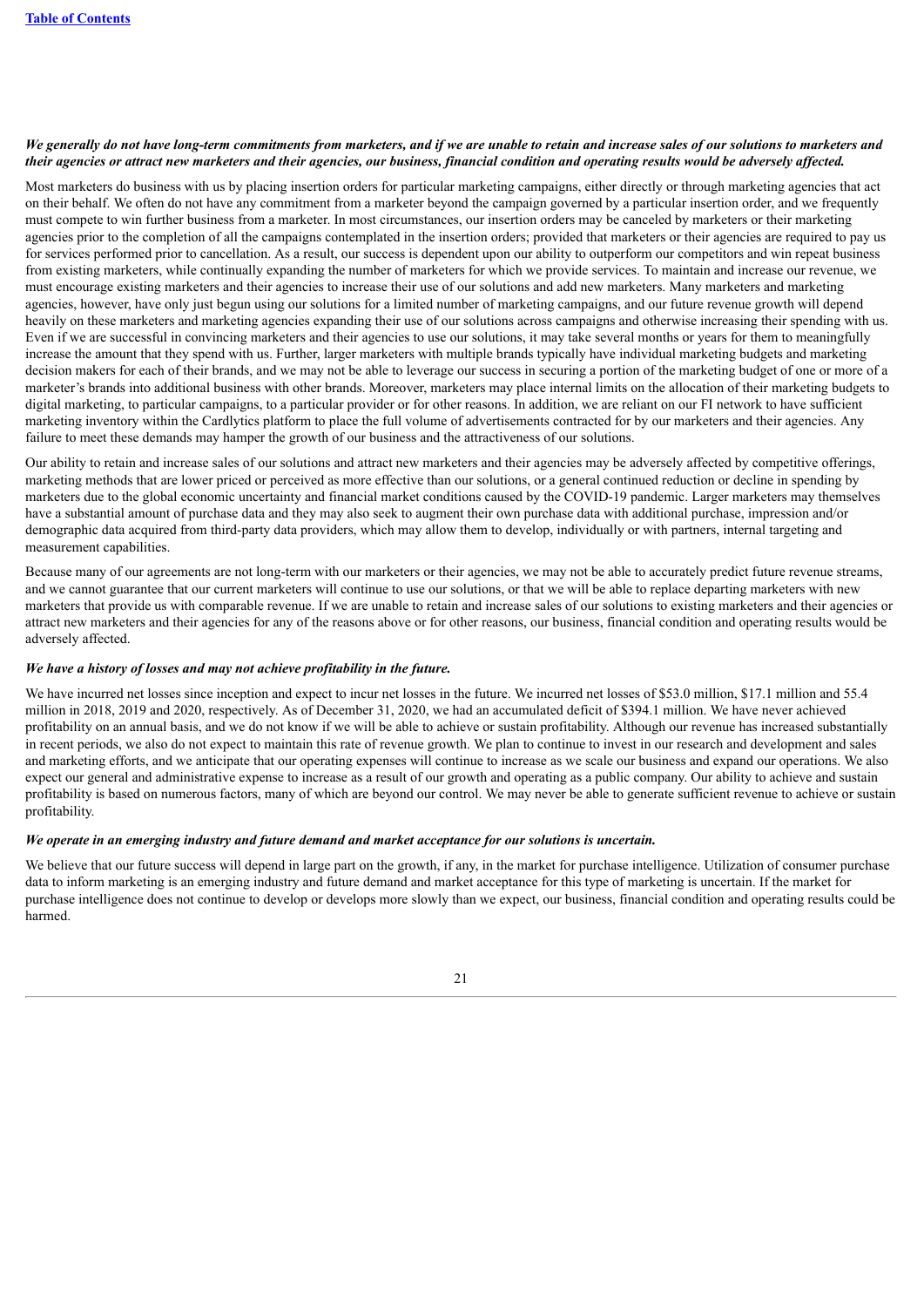#### The market in which we participate is competitive and we may not be able to compete successfully with our current or future competitors.

The market for purchase intelligence is nascent and we believe that there is no one company with which we compete directly across our range of solutions. With respect to the Cardlytics platform, we believe that we are the only company that enables marketing through FI channels at scale. In the future, we may face competition from online retailers, credit card companies, established enterprise software companies, advertising and marketing agencies, digital publishers and mobile pay providers with access to a substantial amount of consumer purchase data. While we may successfully partner with a wide range of companies that are to some extent currently competitive to us, these companies may become more competitive to us in the future. As we introduce new solutions, as our existing solutions evolve and as other companies introduce new products and solutions, we are likely to face additional competition.

Some of our actual and potential competitors may have advantages over us, such as longer operating histories, significantly greater financial, technical, marketing or other resources, stronger brand and recognition, larger intellectual property portfolios and broader global distribution and presence. In addition, our industry is evolving rapidly and is becoming increasingly competitive. Larger and more established companies may focus on purchase intelligence marketing and could directly compete with us. Smaller companies could also launch new products and services that we do not offer and that could gain market acceptance quickly.

Our competitors may be able to respond more quickly and effectively than we can to new or changing opportunities, technologies, standards or customer requirements. Larger competitors are also often in a better position to withstand any significant reduction in capital spending and will therefore not be as susceptible to economic downturns. In addition, current or potential competitors may be acquired by third parties with greater available resources. As a result of such relationships and acquisitions, our current or potential competitors might be able to adapt more quickly to new technologies and customer needs, devote greater resources to the promotion or sale of their products and services, initiate or withstand substantial price competition, take advantage of other opportunities more readily or develop and expand their product and service offerings more quickly than we do. For all of these reasons, we may not be able to compete successfully against our current or future competitors.

## If we fail to identify and respond effectively to rapidly changing technology and industry needs, our solutions may become less competitive or obsolete.

Our future success depends on our ability to adapt and innovate. To attract, retain and increase new marketers and FI partners, we will need to expand and enhance our solutions to meet changing needs, add functionality and address technological advancements. If we are unable to adapt our solutions to evolving trends in the marketing industry, if we are unable to properly identify and prioritize appropriate solution development projects or if we fail to develop and effectively market new solutions or enhance existing solutions to address the needs of existing and new marketers and FI partners, we may not be able to achieve or maintain adequate market acceptance and penetration of our solutions, and our solutions may become less competitive or obsolete.

In addition, new, more effective or less costly technologies may emerge that use data sources that we do not have access to, that use entirely different analytical methodologies than we do or that use other indicators of purchases by consumers. If existing and new marketers and their agencies perceive greater value in alternative technologies or data sources, our ability to compete for marketers and their agencies could be materially and adversely affected.

#### A number of factors could impair our ability to collect the significant amounts of data that we use to deliver our solutions.

Our ability to collect and use data may be restricted or prevented by a number of other factors, including:

- the failure of our network or software systems, or the network or software systems of our FI partners;
- decisions by our FI partners to restrict our ability to collect data from them (which decision they may make at their discretion) or to refuse to implement the mechanisms that we request to ensure compliance with our legal obligations or technical requirements;
- decisions by our FI partners to limit our ability to use their purchase data outside of the applicable banking channel;
- decisions by our FIs' customers to opt out of the incentive program or to use technology, such as browser settings, that reduces our ability to deliver relevant advertisements;
- interruptions, failures or defects in our or our FI partners' data collection, mining, analysis and storage systems;
- changes in regulations impacting the collection and use of data;
- changes in browser or device functionality and settings, and other new technologies, which impact our FI partners' ability to collect and/or share data about their customers; and

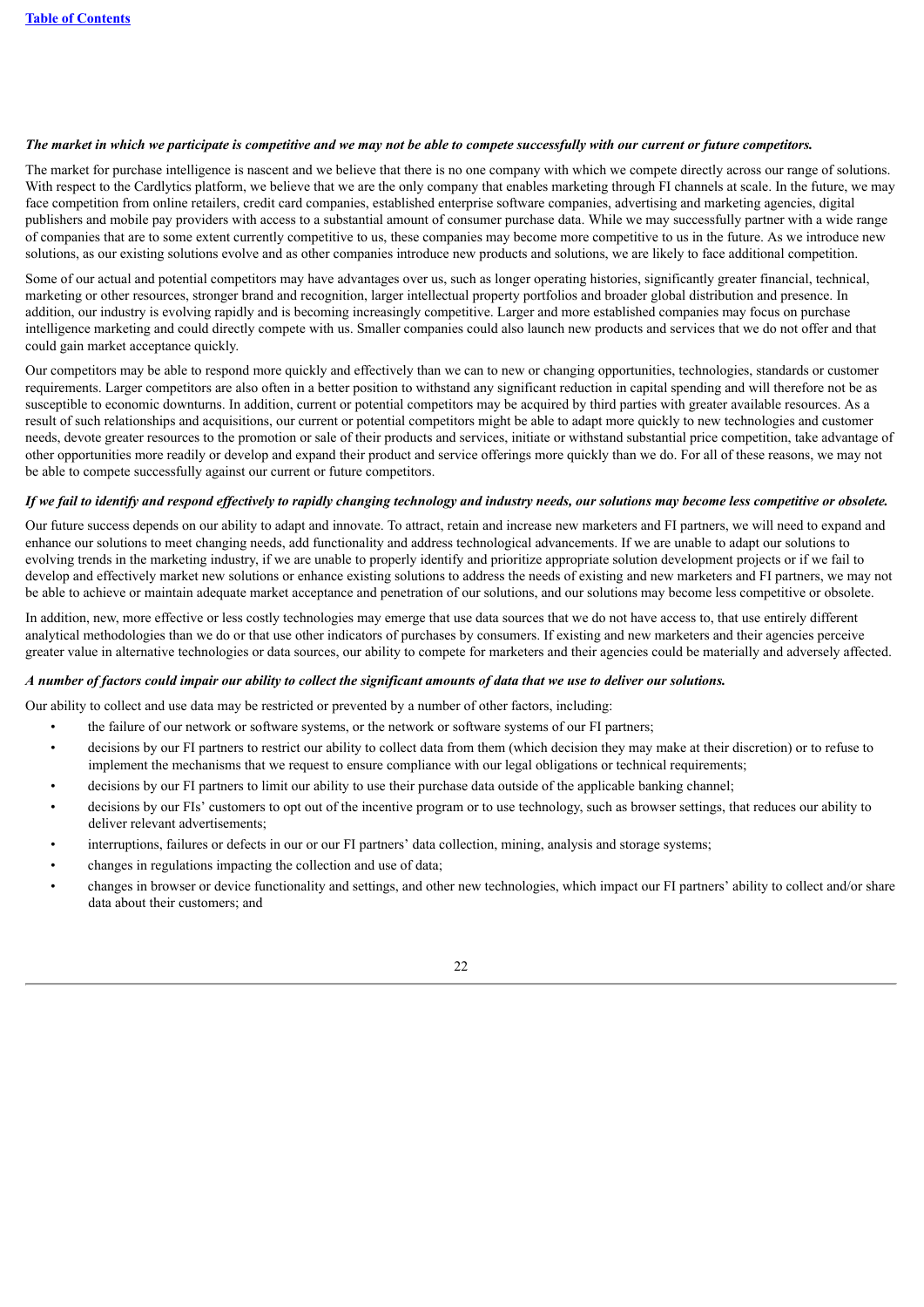• changes in international laws, rules, regulations and industry standards or increased enforcement of international laws, rules, regulations, and industry standards.

Any of the above-described limitations on our ability to successfully collect, utilize and leverage data could also materially impair the optimal performance of our solutions and severely limit our ability to target consumers or bill marketers for our services, which would harm our business, financial condition and operating results.

#### *The ef icacy of some of our solutions depends upon third-party data providers.*

We rely on several third parties to assist us in matching our anonymized identifiers, which we call Cardlytics IDs, with third-party identifiers. This matching process enables us to use purchase intelligence to measure in-store and online campaign sales impact or provide marketers with valuable visibility into the behaviors of current or prospective customers both within and outside the context of their marketing efforts. If any of these key data providers were to withdraw or withhold their identifiers from us, our ability to provide our solutions could be adversely affected. Replacements for these third-party identifiers may not be available in a timely manner or under economically beneficial terms, or at all.

## Defects, errors or delays in our solutions could harm our reputation, which would harm our operating results.

The technology underlying our solutions may contain material defects or errors that can adversely affect our ability to operate our business and cause significant harm to our reputation. This risk is compounded by the complexity of the technology underlying our solutions and the large amounts of data that we leverage and process. In addition, with regard to the Cardlytics platform, if we are unable to attribute Consumer Incentives to our FIs' customers in a timely manner, our FI partners may limit or discontinue their use of our solutions. Any such error, failure, malfunction, disruption or delay could result in damage to our reputation and could harm our business, financial condition and operating results.

## Significant system disruptions or loss of data center capacity could adversely affect our business, financial condition and operating results.

Our business is heavily dependent upon highly complex data processing capabilities. We contract with our primary third-party data center, located in Atlanta, Georgia, and our redundancy data center, located in Suwanee, Georgia, pursuant to agreements that expire in 2023, subject to earlier termination upon material breach and a failure to cure. If for any reason our arrangements with our third-party data centers are terminated, or if we are unable to renew our agreements on commercially reasonable terms, we may be required to transfer that portion of our operations to new data center facilities, and we may incur significant costs and possible service interruption in connection with doing so. Further, protection of our third-party data centers against damage or interruption from fire, flood, tornadoes, power loss, telecommunications or equipment failure or other disasters and events beyond our control is important to our continued success. Any damage to, or failure of, the systems of the data centers that we utilize, or of our own equipment located within such data centers, could result in interruptions to the availability or functionality of our solutions. In addition, the failure of the data centers that we utilize to meet our capacity requirements could result in interruptions in the availability or functionality of our solutions or impede our ability to scale our operations. Any damage to the data centers that we utilize, or to our own equipment located within such data centers, that causes loss of capacity or otherwise causes interruptions in our operations could materially adversely affect our ability to quickly and effectively respond to our marketers' or FI partners' requirements, which could result in loss of their confidence, adversely impact our ability to attract new marketers and/or FI partners and force us to expend significant resources. The occurrence of any such events could adversely affect our business, financial condition and operating results.

#### *Seasonal fluctuations in marketing activity could adversely af ect our cash flows.*

We expect our revenue, operating results, cash flows from operations and other key performance metrics to vary from quarter to quarter in part due to the seasonal nature of our marketers' spending on digital marketing campaigns. For example, many marketers tend to devote a significant portion of their budgets to the fourth quarter of the calendar year to coincide with consumer holiday spending and to reduce spend in the first quarter of the calendar year. Seasonality could have a material impact on our revenue, operating results, cash flow from operations and other key performance metrics from period to period.

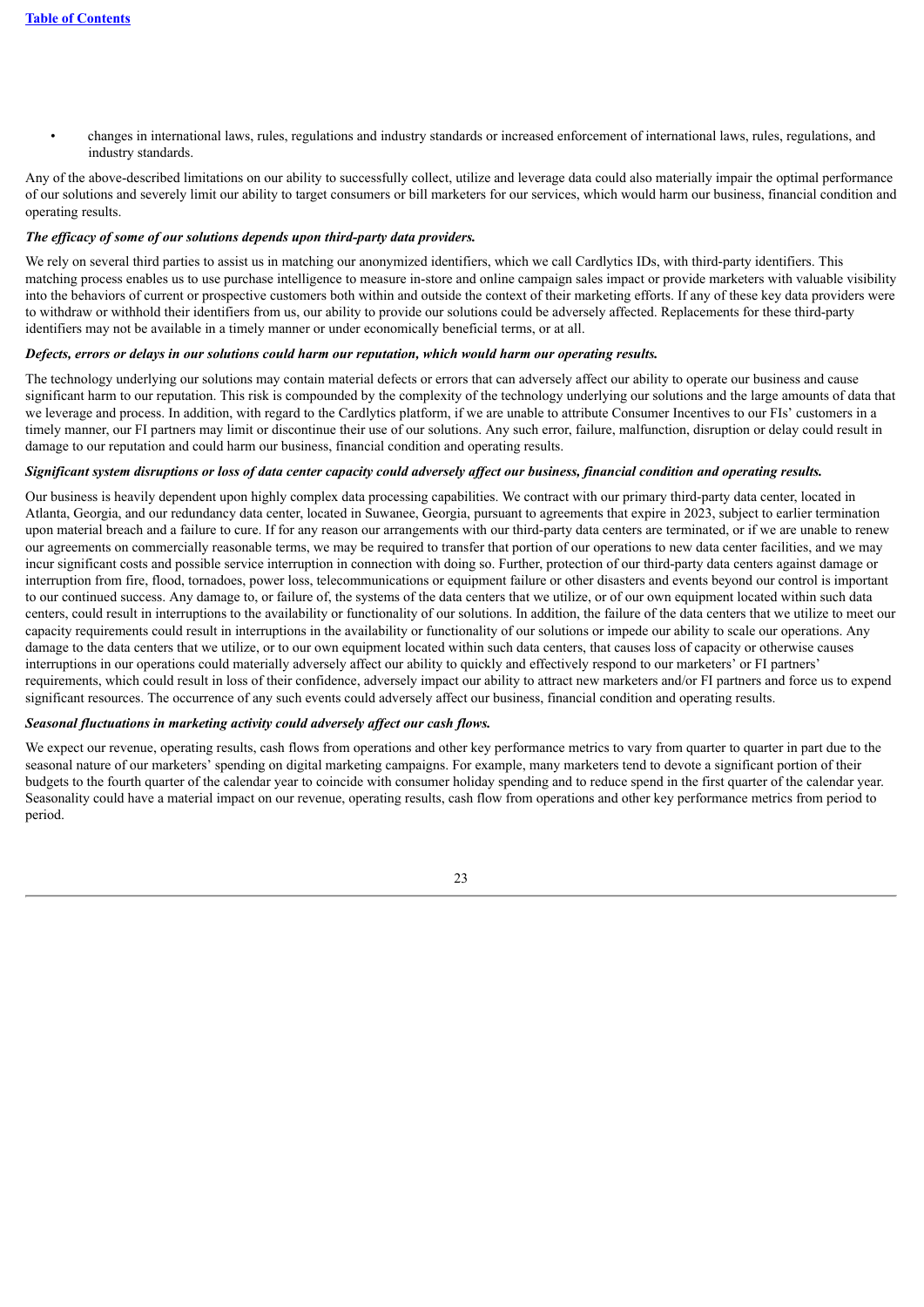### Our international sales and operations subject us to additional risks that can adversely affect our business, operating results and financial condition.

During each of 2018, 2019 and 2020, we derived 13%, 11% and 8% of our revenue outside the U.S., respectively. While substantially all of our operations are located in the U.S., we have an office in the U.K. and a research and development and support office in Visakhapatnam, India and may continue to expand our international operations as part of our growth strategy. Our ability to convince marketers to expand their use of our solutions or renew their agreements with us is directly correlated to our direct engagement with such marketers or their agencies. To the extent that we are unable to engage with non-U.S. marketers and agencies effectively with our limited sales force capacity, we may be unable to grow sales to existing marketers to the same degree we have experienced in the U.S.

Our international operations subject us to a variety of risks and challenges, including:

- localization of our solutions, including adaptation for local practices;
- increased management, travel, infrastructure and legal compliance costs associated with having international operations;
- fluctuations in currency exchange rates and related effect on our operating results;
- longer payment cycles and difficulties in collecting accounts receivable or satisfying revenue recognition criteria;
- increased financial accounting and reporting burdens and complexities;
- general economic conditions in each country or region;
- the global economic uncertainty and financial market conditions caused by the COVID–19 pandemic;
- reduction in billings, foreign currency exchange rates, and trade with the European Union;
- contractual and legislative restrictions or changes;
- economic uncertainty around the world:
- compliance with foreign laws and regulations and the risks and costs of non-compliance with such laws and regulations;
- compliance with U.S. laws and regulations for foreign operations, including the Foreign Corrupt Practices Act, the U.K. Bribery Act, import and export control laws, tariffs, trade barriers, economic sanctions and other regulatory or contractual limitations on our ability to sell our software in certain foreign markets, and the risks and costs of non-compliance;
- heightened risks of unfair or corrupt business practices in certain geographies and of improper or fraudulent sales arrangements that may impact financial results and result in restatements of financial statements and irregularities in financial statements;
- difficulties in repatriating or transferring funds from or converting currencies in certain countries;
- cultural differences inhibiting foreign employees from adopting our corporate culture;
- reduced protection for intellectual property rights in some countries and practical difficulties of enforcing rights abroad; and
- compliance with the laws of foreign taxing jurisdictions and overlapping of different tax regimes.

Any of these risks could adversely affect our international operations, reduce our international revenues or increase our operating costs, adversely affecting our business, financial condition and operating results.

## If we do not manage our growth effectively, the quality of our solutions may suffer, and our business, financial condition and operating results may be *negatively af ected.*

The recent growth in our business has placed, and is expected to continue to place, a significant strain on our managerial, administrative, operational and financial resources, as well as our infrastructure. We rely heavily on information technology ("IT") systems to manage critical functions such as data storage, data processing, matching and retrieval, revenue recognition, budgeting, forecasting and financial reporting. To manage our growth effectively, we must continue to improve and expand our infrastructure, including our IT, financial and administrative systems and controls. In particular, we may need to significantly expand our IT infrastructure as the amount of data we store and transmit increases over time, which will require that we both utilize existing IT products and adopt new technologies. If we are not able to scale our IT infrastructure in a cost-effective and secure manner, our ability to offer competitive solutions will be harmed and our business, financial condition and operating results may suffer.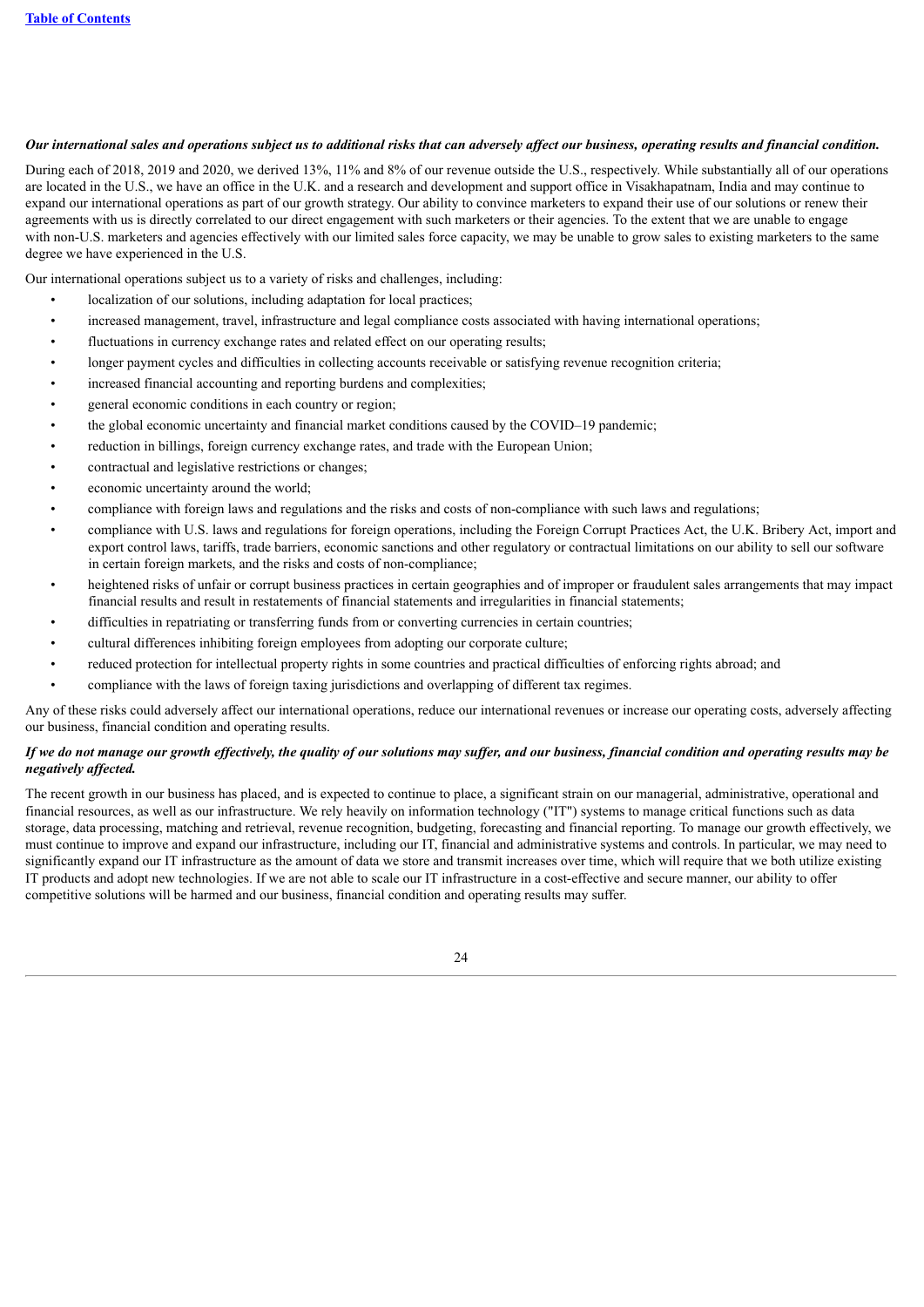We must also continue to manage our employees, operations, finances, research and development and capital investments efficiently. Our productivity and the quality of our solutions may be adversely affected if we do not integrate and train our new employees quickly and effectively or if we fail to appropriately coordinate across our executive, research and development, technology, service development, analytics, finance, human resources, marketing, sales, operations and customer support teams. If we continue our rapid growth, we will incur additional expenses, and our growth may continue to place a strain on our resources, infrastructure and ability to maintain the quality of our solutions. If we do not adapt to meet these evolving challenges, or if the current and future members of our management team do not effectively manage our growth, the quality of our solutions may suffer and our corporate culture may be harmed. Failure to manage our future growth effectively could cause our business to suffer, which, in turn, could have an adverse impact on our business, financial condition and operating results.

## Our corporate culture has contributed to our success, and if we cannot maintain it as we grow, or our corporate culture is negatively impacted by the COVID-19 pandemic, we could lose the innovation, creativity and teamwork fostered by our culture, and our business may be harmed.

As of December 31, 2020, we had 471 full-time employees. We intend to further expand our overall headcount and operations, with no assurance that we will be able to do so while effectively maintaining our corporate culture. Additionally, our corporate culture may be negatively impacted by the COVID-19 pandemic. We believe our corporate culture is one of our fundamental strengths as it enables us to attract and retain top talent and deliver superior results for our customers. As we grow and change, and as the COVID-19 pandemic continues, we may find it difficult to preserve our corporate culture, which could reduce our ability to innovate and operate effectively. In turn, the failure to preserve our culture could negatively affect our ability to attract, recruit, integrate and retain employees, continue to perform at current levels and effectively execute our business strategy.

### We are dependent on the continued services and performance of our senior management and other key personnel, the loss of any of whom could *adversely af ect our business.*

Our future success depends in large part on the continued contributions of our senior management and other key personnel, including our cofounder and chief executive officer, Lynne Laube. In particular, the leadership of key management personnel is critical to the successful management of our company, the development of our solutions and our strategic direction. We do not maintain "key person" insurance for any member of our senior management team or any of our other key employees. Our senior management and key personnel are all employed on an at-will basis, which means that they could terminate their employment with us at any time, for any reason and without notice. The loss of any of our key management personnel could significantly delay or prevent the achievement of our development and strategic objectives and adversely affect our business. Further, if members of our management and other key personnel in critical functions across our organization are unable to perform their duties or have limited availability due to COVID–19, we may not be able to execute on our business strategy and/or our operations may be negatively impacted.

### If we are unable to attract, integrate and retain additional qualified personnel, including top technical talent, our business could be adversely affected.

Our future success depends in part on our ability to identify, attract, integrate and retain highly skilled technical, managerial, sales and other personnel, including top technical talent from the industry and top research institutions. We face intense competition for qualified individuals from numerous other companies, including other software and technology companies, many of whom have greater financial and other resources than we do. These companies also may provide more diverse opportunities and better chances for career advancement. Some of these characteristics may be more appealing to highquality candidates than those we have to offer. In addition, new hires often require significant training and, in many cases, take significant time before they achieve full productivity. We may incur significant costs to attract and retain qualified personnel, including significant expenditures related to salaries and benefits and compensation expenses related to equity awards and we may lose new employees to our competitors or other companies before we realize the benefit of our investment in recruiting and training them. Moreover, new employees may not be or become as productive as we expect, as we may face challenges in adequately or appropriately integrating them into our workforce and culture. In addition, as we move into new geographies, we will need to attract and recruit skilled personnel in those areas. We have little experience with recruiting in geographies outside of the U.S., and may face additional challenges in attracting, integrating and retaining international employees. If we are unable to attract, integrate and retain suitably qualified individuals who are capable of meeting our growing technical, operational and managerial requirements, on a timely basis or at all, our business will be adversely affected.

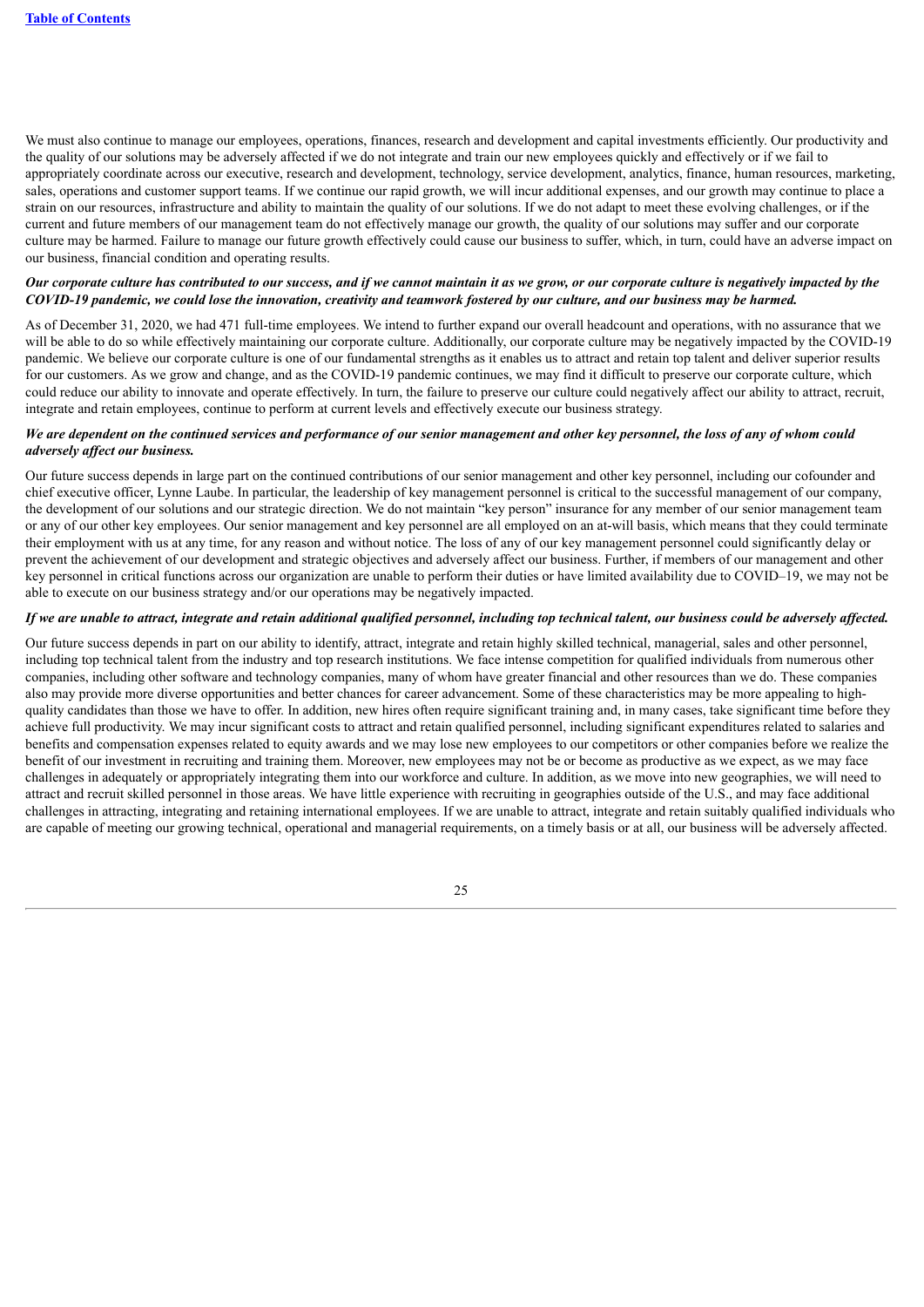### If currency exchange rates fluctuate substantially in the future, the results of our operations could be adversely affected.

Due to our international operations, we may be exposed to the effects of fluctuations in currency exchange rates. We generate revenue and incur expenses for employee compensation and other operating expenses at our U.K. and Indian offices in the local currency. Fluctuations in the exchange rates between the U.S. dollar, British pound and Indian rupee could result in the dollar equivalent of such revenue and expenses being lower, which could have a negative net impact on our reported operating results. Although we may in the future decide to undertake foreign exchange hedging transactions to cover a portion of our foreign currency exchange exposure, we currently do not hedge our exposure to foreign currency exchange risks.

## Our ability to use net operating losses and certain other tax attributes to offset future taxable income may be limited.

Our net operating loss ("NOL"), carryforwards could expire unused and be unavailable to offset future tax liabilities because of their limited duration or because of restrictions under U.S. tax law. As of December 31, 2020, we had U.S. federal and state NOLs of \$371.2 million and \$155.8 million, respectively. Our NOLs generated in tax years ending on or prior to December 31, 2017 are only permitted to be carried forward for 20 years under applicable U.S. tax law. Under the Tax Cuts and Jobs Act ("the Tax Act"), as modified by the CARES Act, our federal NOLs generated in tax years ending after December 31, 2017 may be carried forward indefinitely, but the deductibility of federal NOLs, particularly for tax years beginning after December 31, 2020, may be limited. It is uncertain if and to what extent various states will conform to the Tax Act and the CARES Act.

In addition, under Section 382 and Section 383 of the Internal Revenue Code of 1986, as amended, ("the Code") and corresponding provisions of state law, if a corporation undergoes an "ownership change," which is generally defined as a greater than 50% change, by value, in its equity ownership over a threeyear period, the corporation's ability to use its pre-change net operating loss carryforwards and other pre-change tax attributes to offset its post-change income or taxes may be limited. We have experienced "ownership changes" under IRC Section 382 in the past, and future changes in ownership of our stock, including by reason of future offerings, as well as other changes that may be outside of our control, could result in future ownership changes under IRC Section 382. If we are or become subject to limitations on our use of NOLs under IRC Section 382, our NOLs could expire unutilized or underutilized, even if we earn taxable income against which our NOLs could otherwise be offset. Similar provisions of state tax law may also apply to limit our use of accumulated state tax attributes. In addition, at the state level, there may be periods during which the use of NOLs is suspended or otherwise limited, which could accelerate or permanently increase state taxes owed.

#### Future acquisitions could disrupt our business and adversely affect our business, financial condition and operating results.

We may choose to expand by making acquisitions that could be material to our business, financial condition or operating results. Our ability as an organization to successfully acquire and integrate technologies or businesses is unproven. Acquisitions involve many risks, including the following:

- an acquisition may negatively affect our business, financial condition, operating results or cash flows because it may require us to incur charges or assume substantial debt or other liabilities, may cause adverse tax consequences or unfavorable accounting treatment, may expose us to claims and disputes by third parties, including intellectual property claims and disputes, or may not generate sufficient financial return to offset additional costs and expenses related to the acquisition;
- we may encounter difficulties or unforeseen expenditures in integrating the business, technologies, products, personnel or operations of any company that we acquire, particularly if key personnel of the acquired company decide not to work for us;
- an acquisition, whether or not consummated, may disrupt our ongoing business, divert resources, increase our expenses and distract our management;
- an acquisition may result in a delay or reduction of purchases for both us and the company that we acquired due to uncertainty about continuity and effectiveness of solution from either company;
- we may encounter difficulties in, or may be unable to, successfully sell any acquired products or solutions;
- an acquisition may involve the entry into geographic or business markets in which we have little or no prior experience or where competitors have stronger market positions;
- challenges inherent in effectively managing an increased number of employees in diverse locations;
- the potential strain on our financial and managerial controls and reporting systems and procedures;
- potential known and unknown liabilities associated with an acquired company;
- our use of cash to pay for acquisitions would limit other potential uses for our cash;

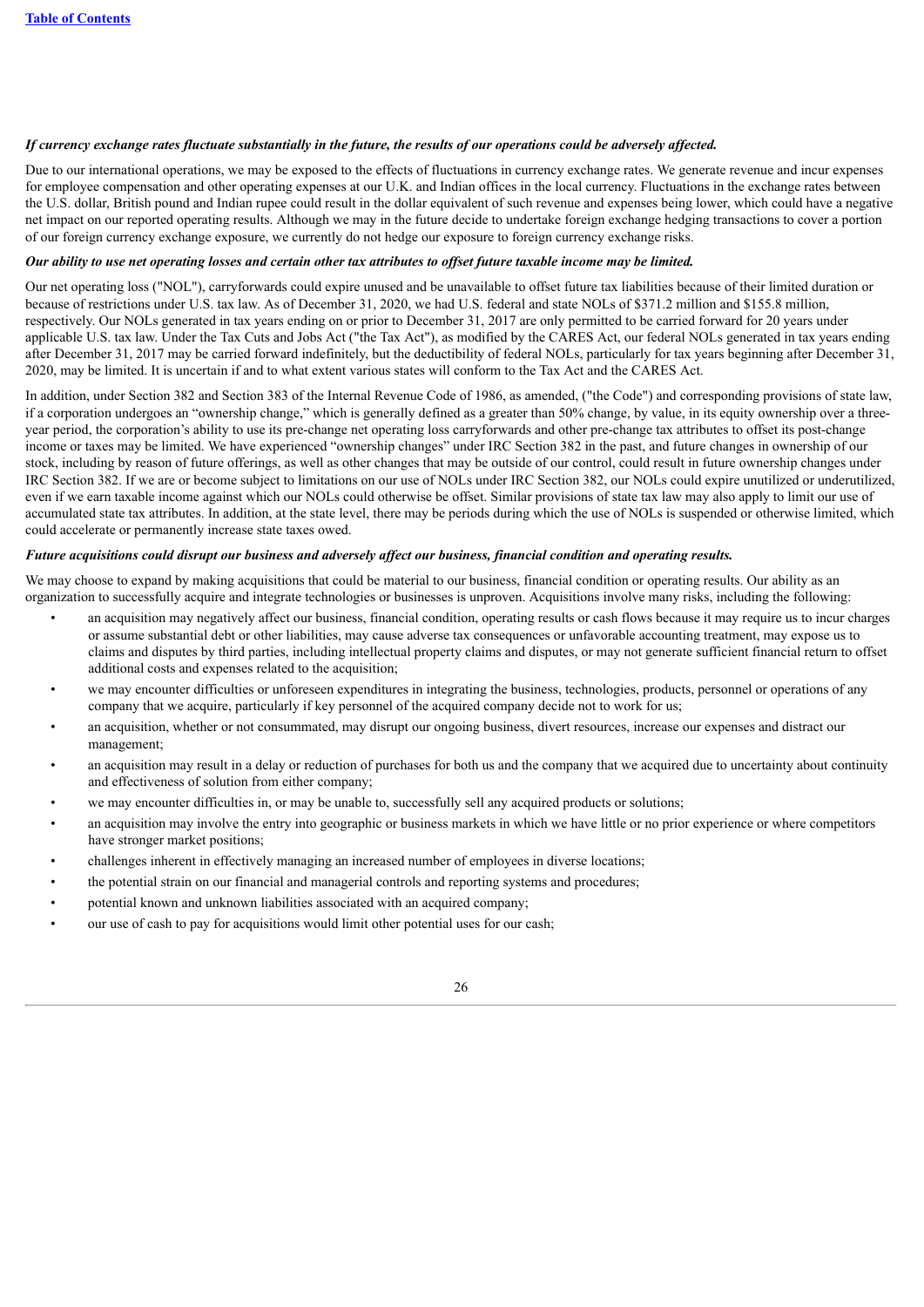- if we incur debt to fund such acquisitions, such debt may subject us to material restrictions on our ability to conduct our business as well as financial maintenance covenants;
- the risk of impairment charges related to potential write-downs of acquired assets or goodwill in future acquisitions; and
- to the extent that we issue a significant amount of equity or convertible debt securities in connection with future acquisitions, existing stockholders may be diluted and earnings (loss) per share may decrease (increase).

We may not succeed in addressing these or other risks or any other problems encountered in connection with the integration of any acquired business. The inability to integrate successfully the business, technologies, products, personnel or operations of any acquired business, or any significant delay in achieving integration, could have a material adverse effect on our business, financial condition and operating results.

### If our proposed acquisition of Dosh is not completed, we will have incurred substantial costs that may adversely affect our financial results and *operations and the market price of our common stock.*

If our acquisition of Dosh is not completed, the price of our common stock may decline to the extent that the current market price of our common stock reflects a market assumption that the acquisition will be completed. In addition, we have incurred and will incur substantial costs in connection with the proposed acquisition. These costs are primarily associated with the fees of attorneys, accountants and our financial advisors. In addition, we diverted significant management resources in an effort to complete the acquisition and are subject to restrictions contained in the Merger Agreement on the conduct of our business during the pendency of the acquisition. If the acquisition is not completed, we will have received little or no benefit in respect of such costs incurred. Also, if the acquisition is not completed under certain circumstances that resulted in litigation, we may be exposed to monetary damages.

Further, if the acquisition is not completed, we may experience negative reactions from the financial markets and our FIs, marketers, and employees. Each of these factors may adversely affect the trading price of our common stock and our financial results and operations.

### If we are unable to successfully integrate Dosh's business and employees, it could have an adverse effect on our future results and the market price of *our common stock.*

The success of our acquisition of Dosh will depend, in part, on our ability to integrate Dosh's operations and to realize the anticipated benefits, including annual net operating synergies and cost reductions from combining the businesses. This integration may be complex and time-consuming.

The failure to successfully integrate and manage the challenges presented by the integration process may result in our failure to achieve some or all of the anticipated benefits of the acquisition. Potential difficulties that may be encountered in the integration process include the following:

- complexities associated with managing the larger combined company;
- integrating personnel from the two companies;
- current and prospective employees may experience uncertainty regarding their future roles with our company, which might adversely affect our ability to retrain, recruit and motivate key personnel;
- potential lost sales and customer if Dosh's FI or advertising clients decide not to do business with the combined company;
- potential lost sales and customers if our FI or advertising clients decide not to do business with the combined company;
- potential unknown liabilities and unforeseen expenses associated with the acquisition; and
- performance shortfalls as a result of the diversion of management's attention caused by integrating the companies' operations.

In addition, acquisitions are inherently risky, and our due diligence processes in connection with the acquisition may fail to identify significant problems, liabilities or other shortcomings or challenges of Dosh's business.

If any of these events were to occur, our ability to maintain relationships with customers, suppliers and employees or our ability to achieve the anticipated benefits of the acquisition could be adversely affected or could reduce our future earnings or otherwise adversely affect our business and financial results and, as a result, adversely affect the market price of our common stock.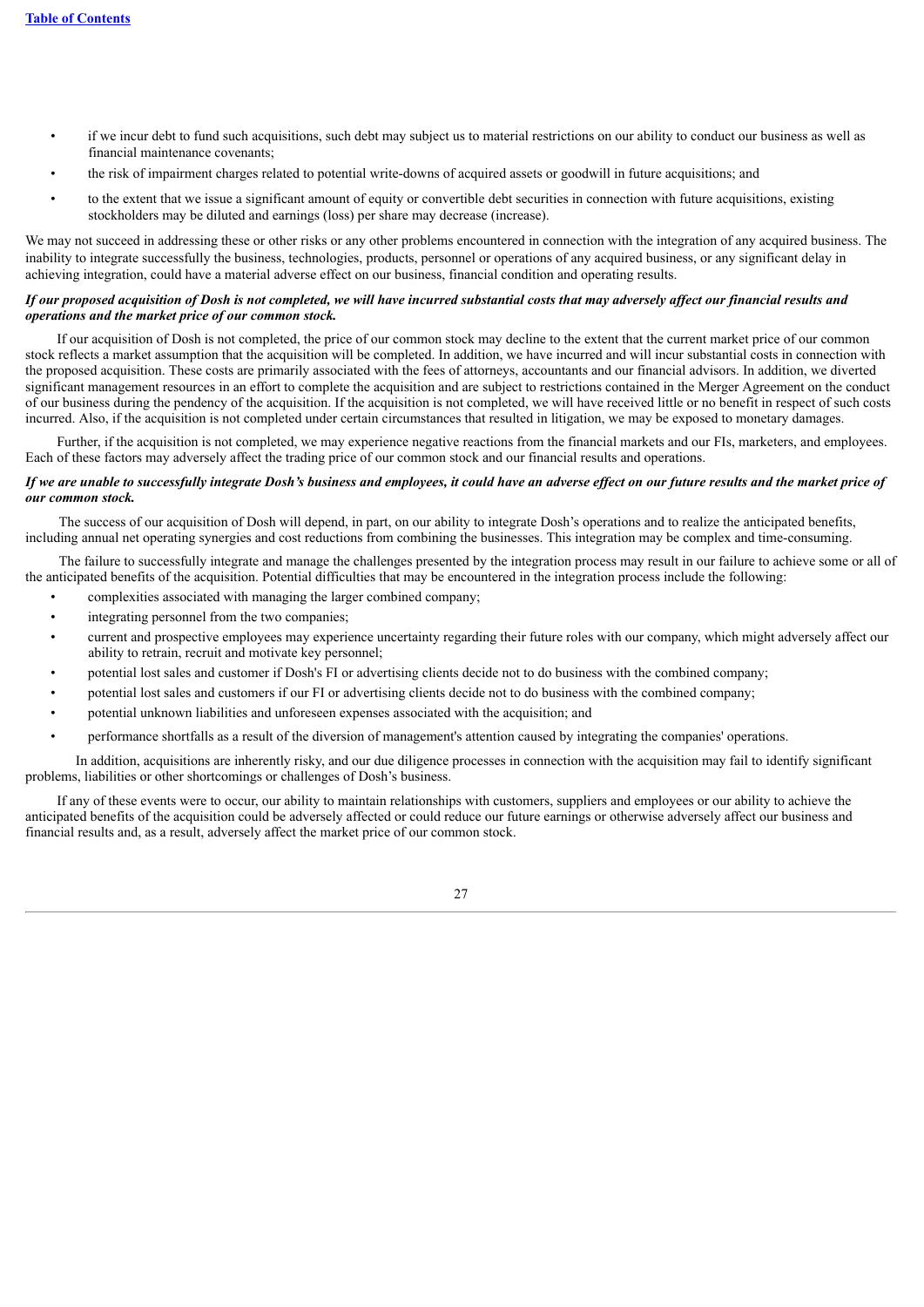#### We may in the future may become involved in securities class action litigation that could divert management's attention and harm our business and *insurance coverage may not be suf icient to cover all costs and damages.*

It is common for securities class-action litigation to follow an acquisition. Responding to any litigation could divert management's attention and harm our business. Moreover, insurance coverage may not be sufficient to cover all costs and damages we incur in connection with the litigation.

## We may require additional capital to support growth, and such capital might not be available on terms acceptable to us, if at all, which may in turn *hamper our growth and adversely af ect our business.*

We intend to continue to make investments to support our business growth and may require additional funds to respond to business challenges, including the need to develop new solutions or enhance our solutions, improve our operating infrastructure or acquire complementary businesses and technologies. Accordingly, we may need to engage in equity, equity-linked or debt financings to secure additional funds. If we raise additional funds through future issuances of equity or equity-linked securities, including convertible debt securities, our existing stockholders could suffer significant dilution, and any new equity securities that we issue could have rights, preferences and privileges superior to those of holders of our common stock. Any debt financing that we secure in the future could involve restrictive covenants relating to our capital-raising activities and other financial and operational matters, including the ability to pay dividends or repurchase shares of our capital stock. This may make it more difficult for us to obtain additional capital, to pursue business opportunities, including potential acquisitions, or to return capital to our stockholders. We also may not be able to obtain additional financing on terms favorable to us, if at all. For example, while the potential impact and duration of the COVID-19 pandemic on the global economy and our business in particular may be difficult to assess or predict, the pandemic has resulted in, and may continue to result in significant disruption of global financial markets, reducing our ability to access capital, which could in the future negatively affect our liquidity. If we are unable to obtain adequate financing or financing on terms satisfactory to us when we require it, our ability to continue to support our business growth, service our indebtedness and respond to business challenges could be significantly impaired, and our business may be adversely affected. Regulatory, legislative or self-regulatory developments regarding Internet privacy matters could adversely affect our ability to conduct our business.

#### Bringing new FI partners into our network may impede our ability to accurately forecast the performance of our network.

Bringing new FI partners into our network may impede our ability to accurately predict how certain marketing campaigns will perform, and thus may impede our ability to accurately forecast the performance of our network. Such inaccurate predictions could result in marketing campaigns underperforming, which impact the total fees we can collect from marketers, or over performing, which may result is us paying certain Consumer Incentives to consumers without adequate compensation from the marketers. The amount of time it will take us to be able to understand the impact of a new FI partner on our network is uncertain and difficult to predict. Additionally, our understanding of the impact of any given FI is subject to change at any time, as such understanding can be impacted by factors such as changes to an FI's business strategy, changes to an FI's user interface, or changes in the behavior or makeup of an FI's consumer base.

#### If we are not able to maintain and enhance our brand, our business, financial condition and operating results may be adversely affected.

We believe that developing and maintaining awareness of the Cardlytics brand in a cost-effective manner is critical to achieving widespread acceptance of our existing solutions and future solutions and is an important element in attracting new marketers and FI partners. Furthermore, we believe that the importance of brand recognition will increase as competition in our market increases. Successful promotion of our brand will depend largely on the effectiveness of our marketing efforts and on our ability to deliver valuable solutions for our marketers, their agencies and our FI partners. In the past, our efforts to build our brand have involved significant expense. Brand promotion activities may not yield increased revenue and billings, and even if they do, any increased revenue and billings may not offset the expenses that we incurred in building our brand. If we fail to successfully promote and maintain our brand or incur substantial expenses in an unsuccessful attempt to promote and maintain our brand, we may fail to attract enough new marketers or FI partners or retain our existing marketers or FI partners and our business could suffer.

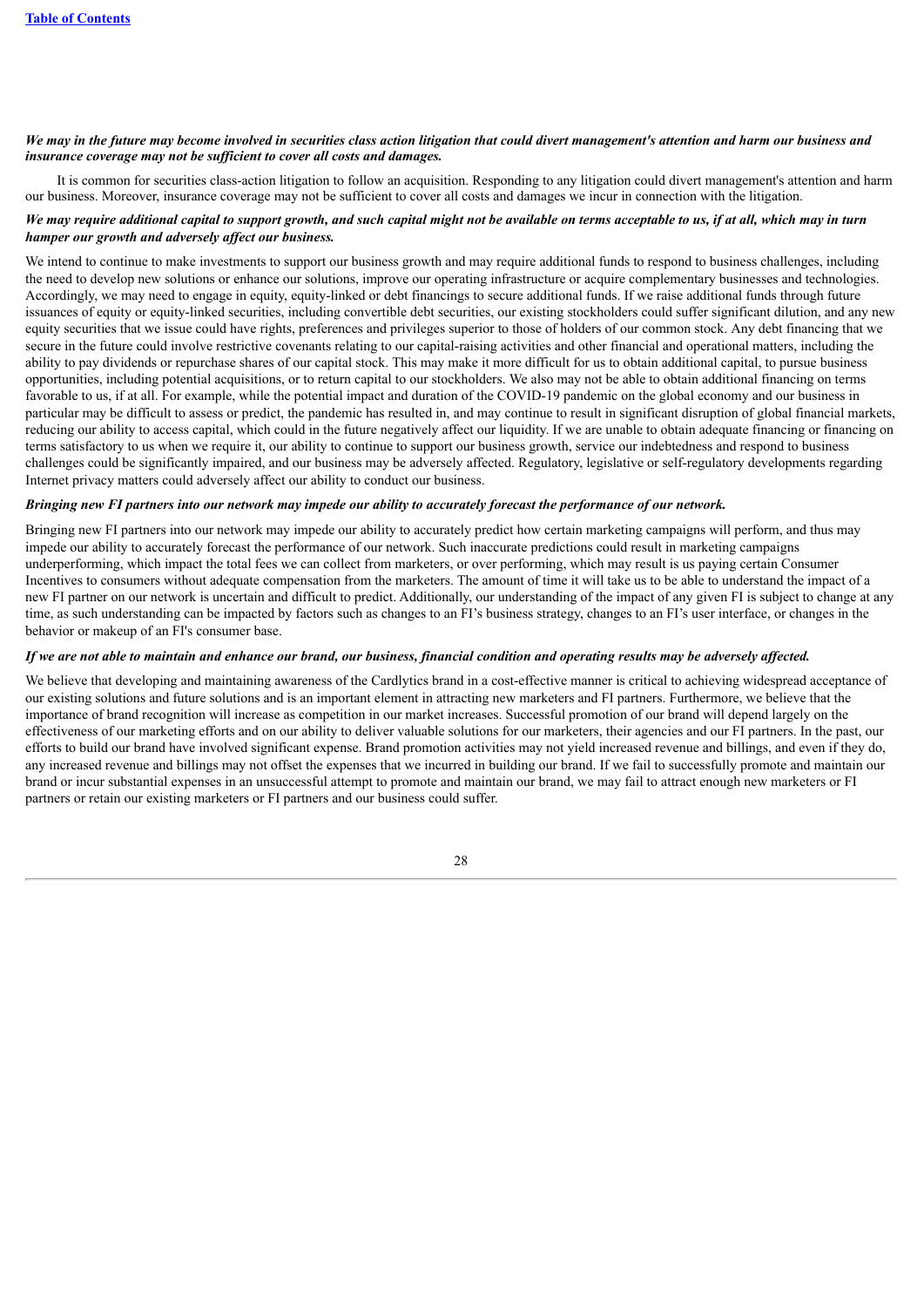#### **Risks Related to our Outstanding Convertible Senior Notes**

#### Servicing our debt may require a significant amount of cash. We may not have sufficient cash flow from our business to pay our indebtedness, and we may not have the ability to raise the funds necessary to settle for cash conversions of the Notes or to repurchase the Notes for cash upon a fundamental *change, which could adversely af ect our business and results of operations.*

In September 2020, we issued convertible senior notes with an aggregate principal amount of \$230.0 million bearing an interest rate of 1.00% due in 2025 (the "Notes"). The interest rate is fixed at 1.00% per annum and is payable semi-annually in arrears on March 15 and September 15 of each year, beginning on March 15, 2021. Our ability to make scheduled payments of the principal of, to pay interest on or to refinance our indebtedness, including the Notes, depends on our future performance, which is subject to economic, financial, competitive and other factors beyond our control. Our business may not generate cash flows from operations in the future that are sufficient to service our debt. If we are unable to generate such cash flows, we may be required to adopt one or more alternatives, such as selling assets, restructuring debt or obtaining additional debt financing or equity capital on terms that may be onerous or highly dilutive. Our ability to refinance any future indebtedness will depend on the capital markets and our financial condition at such time. We may not be able to engage in any of these activities or engage in these activities on desirable terms, which could result in a default on our debt obligations. In addition, any of our future debt agreements may contain restrictive covenants that may prohibit us from adopting any of these alternatives. Our failure to comply with these covenants could result in an event of default which, if not cured or waived, could result in the acceleration of our debt.

Holders of the Notes have the right to require us to repurchase their Notes upon the occurrence of a fundamental change (as defined in the indenture governing the Notes) at a repurchase price equal to 100% of the principal amount of the Notes to be repurchased, plus accrued and unpaid interest, if any. Upon conversion, unless we elect to deliver solely shares of our common stock to settle such conversion (other than paying cash in lieu of delivering any fractional share), we will be required to make cash payments in respect of the Notes being converted. We may not have enough available cash or be able to obtain financing at the time we are required to make repurchases in connection with such conversion and our ability to pay may additionally be limited by law, by regulatory authority or by agreements governing our existing and future indebtedness. Our failure to repurchase the Notes at a time when the repurchase is required by the indenture governing the Notes or to pay any cash payable on future conversions as required by such indenture would constitute a default under such indenture. A default under the indenture or the fundamental change itself could also lead to a default under agreements governing our existing and future indebtedness. If the repayment of the related indebtedness were to be accelerated after any applicable notice or grace periods, we may not have sufficient funds to repay the indebtedness and repurchase the Notes or make cash payments upon conversions thereof.

In addition, our indebtedness, combined with our other financial obligations and contractual commitments, could have other important consequences. For example, it could:

- make us more vulnerable to adverse changes in general U.S. and worldwide economic, industry, and
- competitive conditions and adverse changes in government regulation;
- limit our flexibility in planning for, or reacting to, changes in our business and our industry;
- place us at a disadvantage compared to our competitors who have less debt;
- limit our ability to borrow additional amounts for funding acquisitions, for working capital, and for other general corporate purposes; and
- make an acquisition of our company less attractive or more difficult.

Any of these factors could harm our business, results of operations, and financial condition. In addition, if we incur additional indebtedness, the risks related to our business and our ability to service or repay our indebtedness would increase.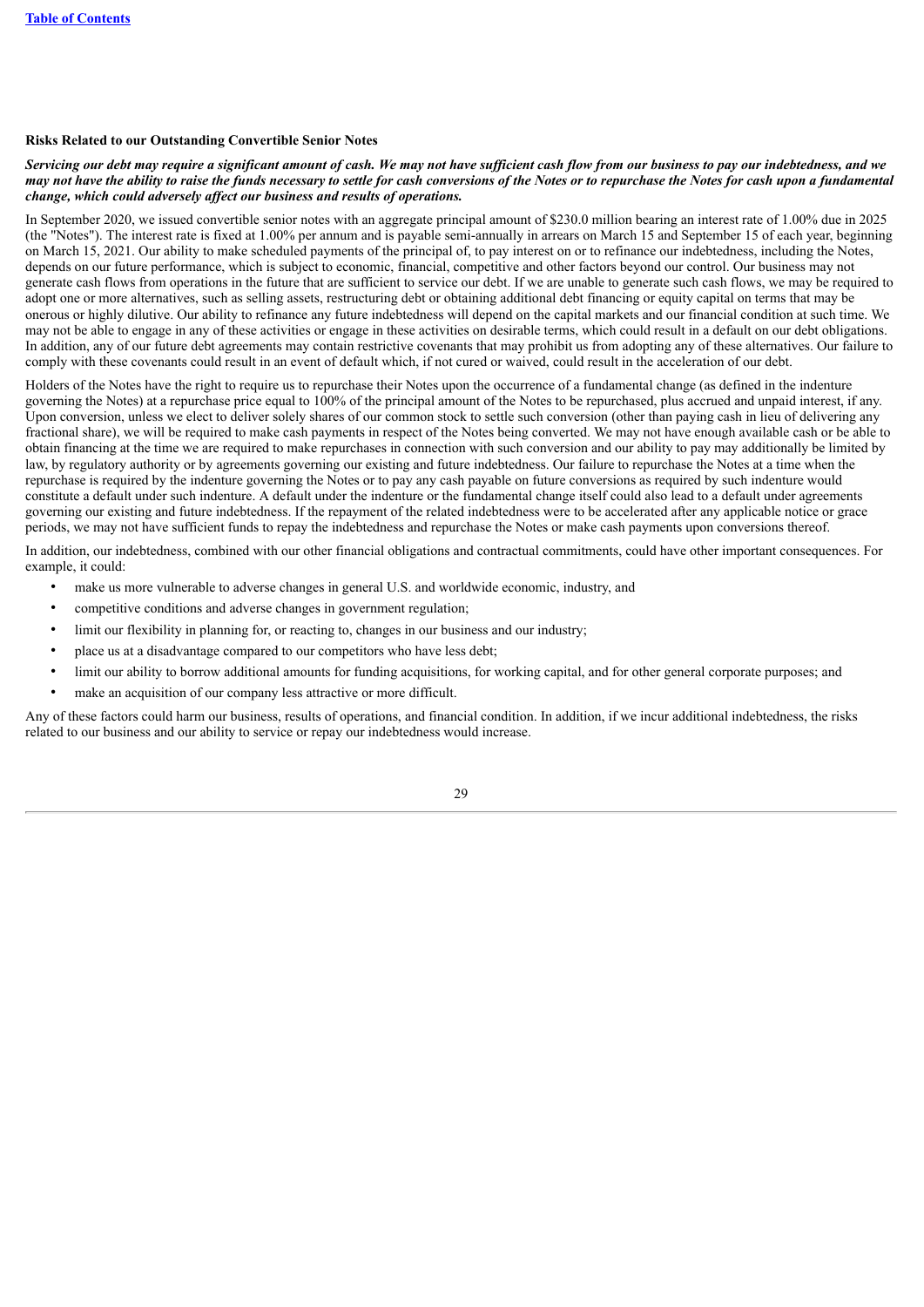#### The conditional conversion feature of the Notes, if triggered, may adversely affect our financial condition and results of operations.

In the event the conditional conversion feature of the Notes is triggered, holders of Notes will be entitled to convert the Notes at any time during specified periods at their option. If one or more holders elect to convert their Notes, unless we elect to satisfy our conversion obligation by delivering solely shares of our common stock (other than paying cash in lieu of delivering any fractional share), we would be required to settle a portion or all of our conversion obligation through the payment of cash, which could adversely affect our liquidity. In addition, even if holders do not elect to convert their Notes, we could be required under applicable accounting rules to reclassify all or a portion of the outstanding principal of the Notes as a current rather than long-term liability, which would result in a material reduction of our net working capital.

#### *Transactions relating to our Notes may af ect the value of our common stock.*

The conversion of some or all of the Notes would dilute the ownership interests of existing stockholders to the extent we satisfy our conversion obligation by delivering shares of our common stock upon any conversion of such Notes. Our Notes may become in the future convertible at the option of their holders under certain circumstances. If holders of our Notes elect to convert their Notes, we may settle our conversion obligation by delivering to them a significant number of shares of our common stock, which would cause dilution to our existing stockholders.

In addition, in connection with the pricing of the Notes, we entered into capped call transactions (the "Capped Calls") with certain financial institutions (the "Option Counterparties"). The Capped Calls are expected generally to reduce the potential dilution to our common stock upon any conversion or settlement of the Notes and/or offset any cash payments we are required to make in excess of the principal amount of converted Notes, as the case may be, with such reduction and/or offset subject to a cap.

In connection with establishing their initial hedges of the Capped Calls, the Option Counterparties or their respective affiliates entered into various derivative transactions with respect to our common stock and/or purchased shares of our common stock concurrently with or shortly after the pricing of the Notes.

From time to time, the Option Counterparties or their respective affiliates may modify their hedge positions by entering into or unwinding various derivative transactions with respect to our common stock and/or purchasing or selling our common stock or other securities of ours in secondary market transactions prior to the maturity of the Notes (and are likely to do so following any conversion of the Notes, any repurchase of the Notes by us on any fundamental change repurchase date, any redemption date, or any other date on which the Notes are retired by us, in each case, if we exercise our option to terminate the relevant portion of the Capped Calls). This activity could cause a decrease and/or increased volatility in the market price of our common stock.

We do not make any representation or prediction as to the direction or magnitude of any potential effect that the transactions described above may have on the price of the Notes or our common stock. In addition, we do not make any representation that the Option Counterparties will engage in these transactions or that these transactions, once commenced, will not be discontinued without notice.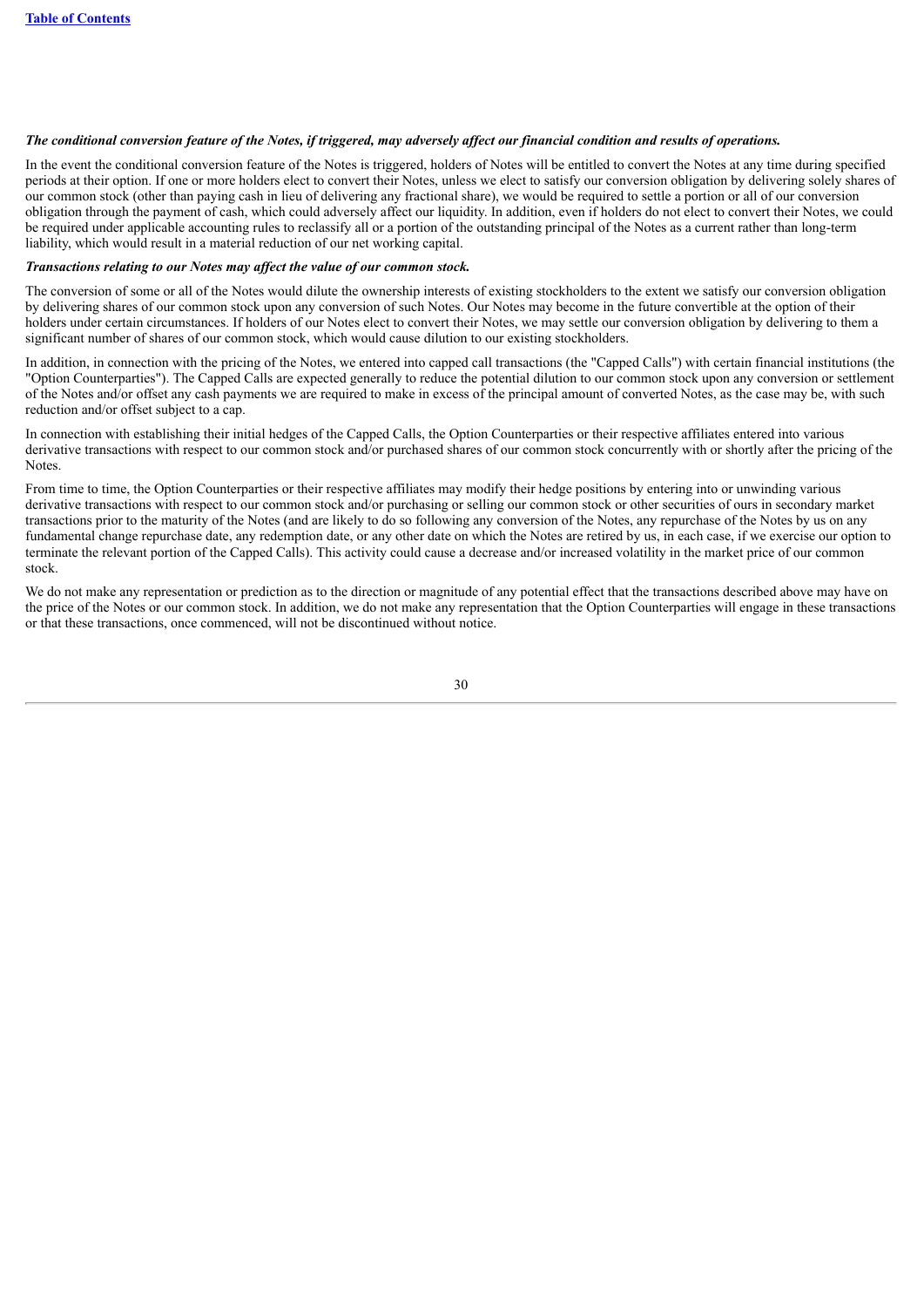## *We are subject to counterparty risk with respect to the Capped Calls.*

The Option Counterparties are financial institutions, and we will be subject to the risk that any or all of them might default under the Capped Calls. Our exposure to the credit risk of the Option Counterparties will not be secured by any collateral. Past global economic conditions have resulted in the actual or perceived failure or financial difficulties of many financial institutions. If an Option Counterparty becomes subject to insolvency proceedings, we will become an unsecured creditor in those proceedings with a claim equal to our exposure at that time under the Capped Calls with such Option Counterparty. Our exposure will depend on many factors but, generally, an increase in our exposure will be correlated to an increase in the market price and in the volatility of our common stock. In addition, upon a default by an Option Counterparty, we may suffer adverse tax consequences and more dilution than we currently anticipate with respect to our common stock. We can provide no assurances as to the financial stability or viability of the Option Counterparties.

### The accounting method for convertible debt securities that may be settled in cash, such as the Notes, could have a material effect on our reported *financial results.*

The accounting method for reflecting the notes on our balance sheet, accruing interest expense for the notes and reflecting the underlying shares of our common stock in our reported diluted earnings per share may adversely affect our reported earnings and financial condition. We expect that, under applicable accounting principles, the initial liability carrying amount of the notes will be the fair value of a similar debt instrument that does not have a conversion feature, valued using our cost of capital for straight, unconvertible debt. We expect to reflect the difference between the net proceeds from this offering and the initial carrying amount as a debt discount for accounting purposes, which will be amortized into interest expense over the term of the notes. As a result of this amortization, the interest expense that we expect to recognize for the notes for accounting purposes will be greater than the cash interest payments we will pay on the notes, which will result in lower reported income or higher reported loss. The lower reported income or higher reported loss resulting from this accounting treatment could depress the trading price of our common stock and the notes. However, in August 2020, the Financial Accounting Standards Board published an Accounting Standards Update ("ASU") 2020-06, eliminating the separate accounting for the debt and equity components as described above. ASU 2020-06 will be effective for SEC-reporting entities for fiscal years beginning after December 15, 2021 (or, in the case of smaller reporting companies, December 15, 2023), including interim periods within those fiscal years. However, early adoption is permitted in certain circumstances for fiscal years beginning after December 15, 2020, including interim periods within those fiscal years. When effective, we expect the elimination of the separate accounting described above to reduce the interest expense that we expect to recognize for the notes for accounting purposes.

If accounting standards change in the future and we are not permitted to use the treasury stock method, then our diluted earnings per share may decline. For example, the Financial Accounting Standards Board's ASU described above amends these accounting standards, effective as of the dates referred to above, to eliminate the treasury stock method for convertible instruments that can be settled in whole or in part with equity and instead require application of the "if-converted" method. Under that method, diluted earnings per share would generally be calculated assuming that all the notes were converted solely into shares of common stock at the beginning of the reporting period, unless the result would be anti-dilutive. The application of the if-converted method may reduce our reported diluted earnings per share.

Furthermore, if any of the conditions to the convertibility of the notes is satisfied, then we may be required under applicable accounting standards to reclassify the liability carrying value of the notes as a current, rather than a long-term, liability. This reclassification could be required even if no noteholders convert their notes and could materially reduce our reported working capital.

#### **Risks Related to Regulatory and Intellectual Property Matters**

#### Regulatory, legislative or self-regulatory developments regarding Internet privacy matters could adversely affect our ability to conduct our business.

We, our FI partners and our marketers are subject to a number of domestic and international privacy and security laws, rules and regulations that apply to online services and the Internet generally. These laws, rules and regulations often include restrictions or technological requirements regarding the collection, use, storage, protection, retention or transfer of personal data.

In the U.S., the rules and regulations to which we, directly or contractually through our FI partners, or our marketers may be subject include those promulgated under the authority of the Federal Trade Commission, the Electronic Communications Privacy Act, Computer Fraud and Abuse Act, Health Insurance Portability and Accountability Act, the Gramm-Leach-Bliley Act and state cybersecurity and breach notification laws, as well as regulator enforcement positions and expectations reflected in federal and state regulatory actions, settlements, consent decrees and guidance documents. Internationally, virtually every jurisdiction in which we operate has established its own data security and privacy legal frameworks with which we, directly or contractually through our FI partners, or our marketers may be required to comply.

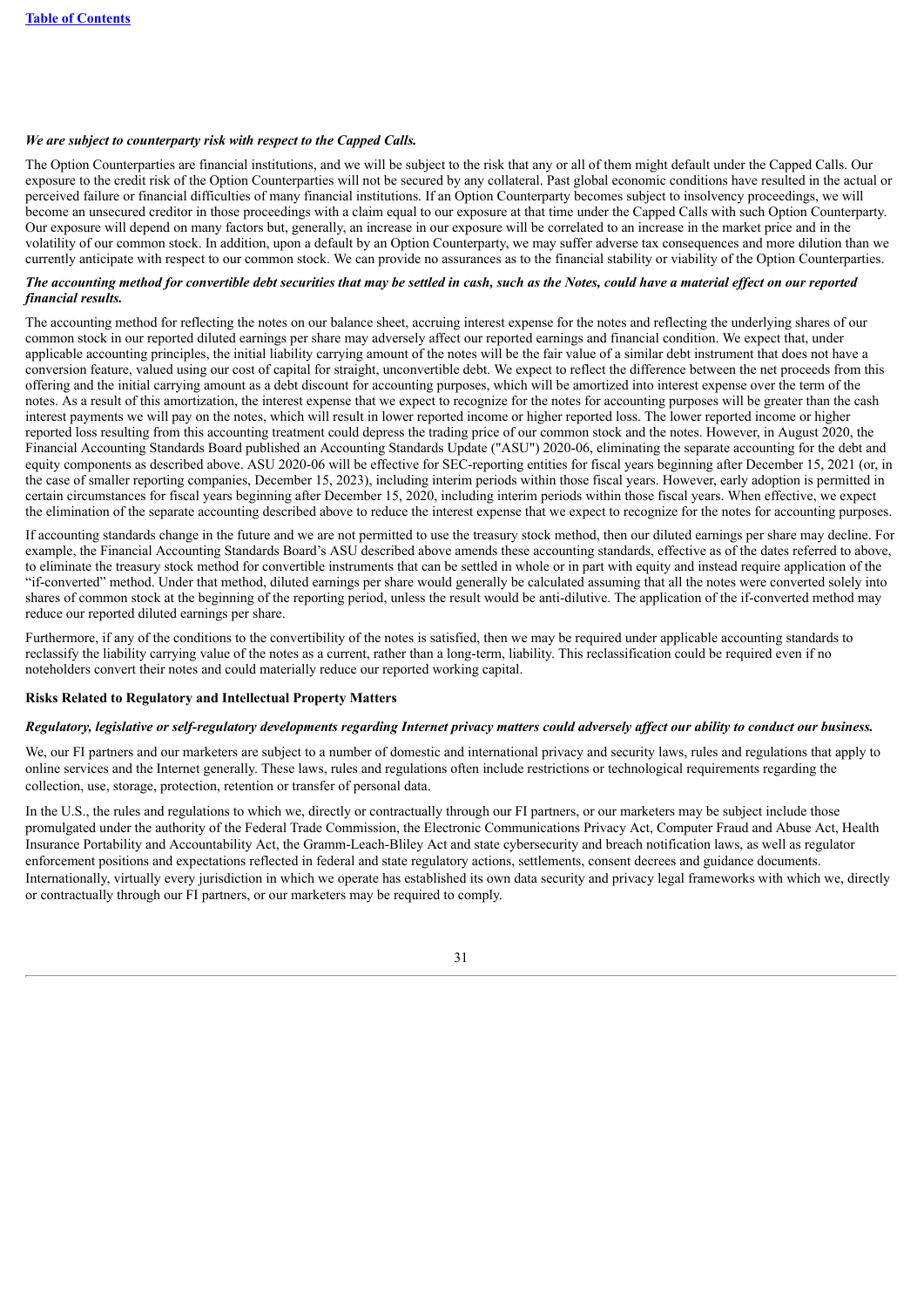For example, in the U.S., the California Consumer Privacy Act ("CCPA"), took effect on January 1, 2020. The CCPA creates privacy rights for individual California consumers and increases the privacy and security obligations on entities handling broadly defined personal information. The CCPA provides for civil penalties for violations, as well as a private right of action for data breaches that is expected to increase data breach litigation.

Further, California voters approved a new privacy law, the California Privacy Rights Act ("CPRA"), in the November 3, 2020 election. Effective starting on January 1, 2023, the CPRA will significantly modify the CCPA, including by expanding consumers' rights with respect to certain sensitive personal information. The CPRA also creates a new state agency that will be vested with authority to implement and enforce the CCPA and the CPRA. New legislation proposed or enacted in various other states will continue to shape the data privacy environment nationally. Certain state laws may be more stringent or broader in scope, or offer greater individual rights, with respect to confidential, sensitive and personal information than federal, international or other state laws, and such laws may differ from each other, which may complicate compliance efforts

In the EU, the European Commission adopted the European General Data Protection Regulation ("GDPR"), which went into effect in May 2018. The GDPR imposes additional obligations and risk upon our business and increases substantially the penalties to which we could be subject in the event of any non–compliance. Administrative fines under the GDPR can amount up to 20 million Euros or four percent of the group's annual global turnover, whichever is highest. These existing and proposed laws, regulations and industry standards can be costly to comply with and can delay or impede the development of new solutions, result in negative publicity and reputational harm, increase our operating costs, require significant management time and attention, increase our risk of non-compliance and subject us to claims or other remedies, including fines or demands that we modify or cease existing business practices.

Further, the Court of Justice of the European Union ruled in July 2020 that the Privacy Shield, used by thousands of companies to transfer data between the European Union and United States, was invalid and could no longer be used. In September 2020, Switzerland concluded that the Swiss-U.S. Privacy Shield Framework does not provide an adequate level of protection for data transfers from Switzerland to the United States. Alternative transfer mechanisms may be used, including the standard contractual clauses ("SCCs"), while the authorities interpret the decisions and scope of the invalidated Privacy Shield, but the SCCs have also been called into question in the same ruling that invalidated Privacy Shield. At present, there are few if any viable alternatives to the SCCs, so future developments may necessitate further expenditures on local infrastructure, changes to internal business processes, or may otherwise affect or restrict sales and operations.

Additionally, Brexit took effect in January 2020, which will lead to further legislative and regulatory changes. While the Data Protection Act of 2018, which "implements" and complements the GDPR achieved Royal Assent on May 23, 2018 and is now effective in the United Kingdom, it is still unclear whether transfer of data from the EEA to the United Kingdom will remain lawful in the long term under the GDPR. With the expiry of the transition period on December 31, 2020, companies will have to comply with the GDPR and the GDPR as incorporated into United Kingdom national law, which has the ability to separately fine up to the greater of £17.5 million or 4% of global turnover. The relationship between the United Kingdom and the European Union in relation to certain aspects of data protection law remains unclear, for example around how data can lawfully be transferred between each jurisdiction, which exposes us to further compliance risk. We may incur liabilities, expenses, costs, and other operational losses under the GDPR and under privacy laws of applicable EU Member States and the United Kingdom in connection with any measures we take to comply with them.

Complying with these numerous, complex and often changing laws and regulations is expensive and difficult, and failure to comply with any privacy laws or data security laws or any security incident or breach involving the misappropriation, loss or other unauthorized use or disclosure of sensitive or confidential patient or consumer information, whether by us, one of our business associates or another third-party, could adversely affect our business, financial condition and results of operations, including but not limited to: investigation costs, material fines and penalties; compensatory, special, punitive and statutory damages; litigation; consent orders regarding our privacy and security practices; requirements that we provide notices, credit monitoring services and/or credit restoration services or other relevant services to impacted individuals; adverse actions against our licenses to do business; and injunctive relief. Further, many federal, state and foreign government bodies and agencies have introduced, and are currently considering, additional laws and regulations. If passed, we will likely incur additional expenses and costs associated with complying with such laws. The costs of compliance with, and other burdens imposed by, the laws, rules, regulations and policies that are applicable to the businesses of our FI partners or marketers may limit the use and adoption of, and reduce the overall demand for, our solutions.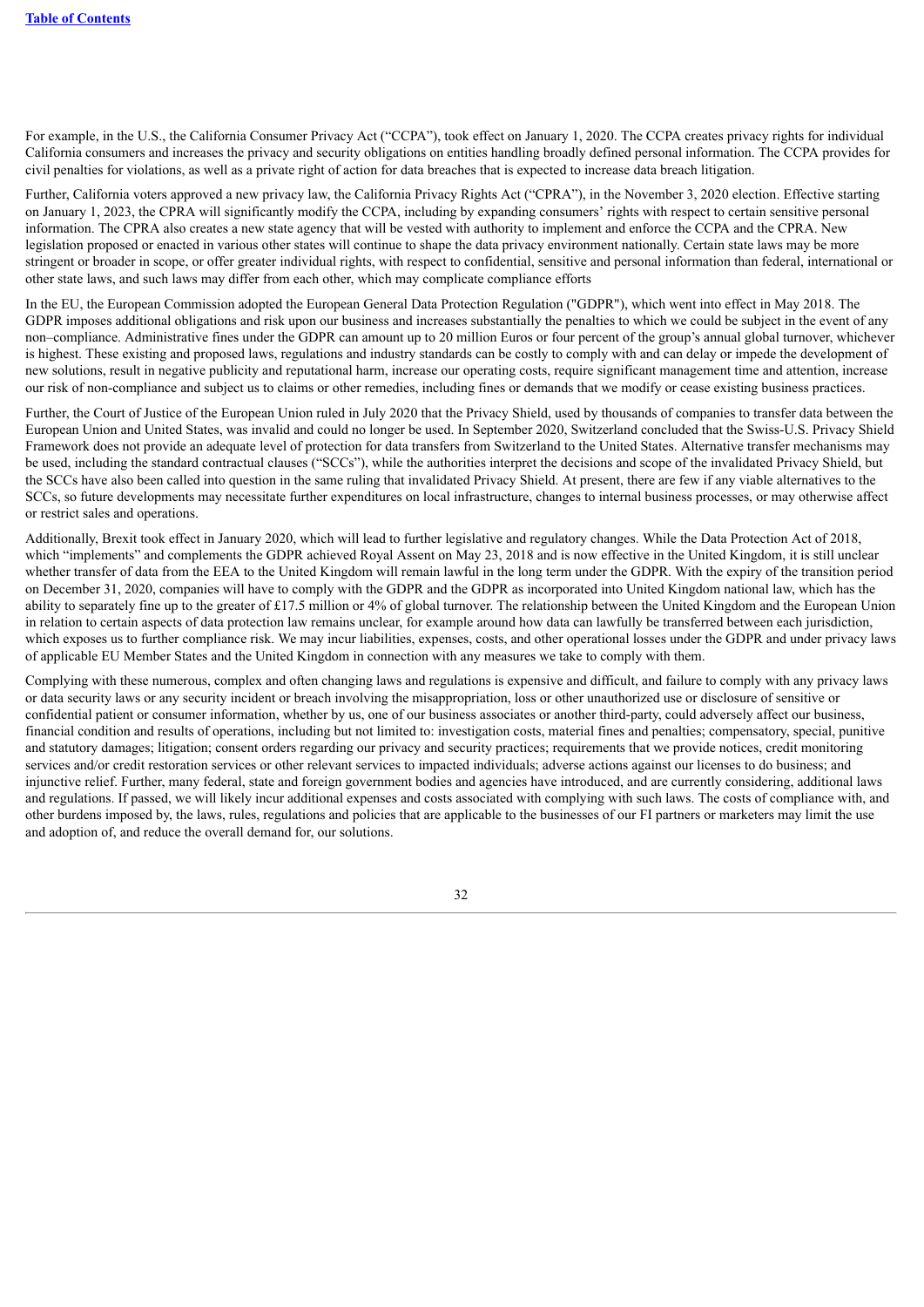### Legislation and regulation of online businesses, including privacy and data protection regimes, is expansive, not clearly defined and rapidly evolving. Such regulation could create unexpected costs, subject us to enforcement actions for compliance failures, or restrict portions of our business or cause *us to change our business model.*

Government regulation and industry standards may increase the costs of doing business online. Federal, state, municipal and foreign governments and agencies have adopted and could in the future adopt, modify, apply or enforce laws, policies, regulations and standards covering user privacy, data security, technologies such as cookies that are used to collect, store and/or process data, online marketing, the use of data to inform marketing, the taxation of products and services, unfair and deceptive practices, and the collection (including the collection of information), use, processing, transfer, storage and/or disclosure of data associated with unique individual Internet users.

Although we do not believe we have collected or retained data that is traditionally considered PII under U.S. law, such as names, email addresses, addresses, phone numbers, social security numbers, credit card numbers, financial data or health data, we typically do collect and store Internet Protocol addresses and other device identifiers, which are or may be considered personal data in some jurisdictions or otherwise may be the subject of legislation or regulation. Furthermore, we may elect to use PII in the future for our current solutions or solutions we may introduce. In addition, certain U.S. laws impose requirements on the collection and use of information from or about users or their devices. Other existing laws may in the future be revised, or new laws may be passed, to impose more stringent requirements on the use of identifiers to collect user information, including information of the type that we collect. Changes in regulations could affect the type of data that we may collect; restrict our ability to use identifiers to collect information, and, thus, affect our ability to actually collect that information; the costs of doing business online, and, therefore, the demand for our solutions; the ability to expand or operate our business; and harm our business. For instance, California enacted the California Consumer Privacy Act ("CCPA") on June 28, 2018, which took effect on January 1, 2020. The CCPA gives California residents expanded rights to request access to and deletion of their personal information, opt out of certain personal information sharing, and receive detailed information about how their personal information is used. The CCPA provides for civil penalties for violations, as well as a private right of action for data breaches includes statutorily defined damages of up to \$750 per citizen and that is expected to increase data breach litigation. The CCPA may increase our compliance costs and potential liability, and many similar laws have been proposed at the federal level and in other states. In the event that we are subject to or affected by the CCPA or other domestic privacy and data protection laws, any liability from failure to comply with the requirements of these laws could adversely affect our financial condition. Additionally, our FI partners may choose to alter or discontinue our program in light of the CCPA, which could adversely affect our financial condition.

In particular, there has been increasing public and regulatory concern and public scrutiny about the use of PII. Because the interpretation and application of privacy and data protection laws are still uncertain, it is possible that these laws may be interpreted and applied in a manner that is inconsistent with our existing data management practices or our solutions or that the definition of "PII" is expanded in the future. If this is the case, in addition to the possibility of fines, lawsuits and other claims, we could be required to fundamentally change our business activities and practices or modify our solutions, which could have a material adverse effect on our business, financial condition or operating results. Any inability to adequately address privacy concerns, even if unfounded, or comply with applicable privacy or data protection laws, regulations, policies or standards could result in additional cost and liability to us; damage our reputation; affect our ability to attract new marketers and FI partners and maintain relationships with our existing marketers and FI partners; and adversely affect our business, financial condition or operating results. Privacy and security concerns, whether valid or not, may inhibit market adoption of our solutions.

U.S. and non-U.S. regulators also may implement "Do-Not-Track" legislation, particularly if the industry does not implement a standard. Effective January 1, 2014, the California Governor signed into law an amendment to the California Online Privacy Protection Act of 2003. Such amendment requires operators of commercial websites and online service providers, under certain circumstances, to disclose in their privacy policies how such operators and providers respond to browser "do not track" signals.

Some of our activities may also be subject to the laws of foreign jurisdictions, whether or not we are established or based in such jurisdictions. In the U.K., for example, the Privacy and Electronic Communications Regulations 2011 ("PECR"), implement the requirements of Directive 2009/136/EC (which amended Directive 2002/58/EC), which is known as the ePrivacy Directive. The PECR regulates various types of electronic direct marketing that use cookies and similar technologies. The PECR also imposes sector-specific breach reporting requirements, but only as applicable to providers of particular public electronic communications services. Additional EU member state laws of this type may follow.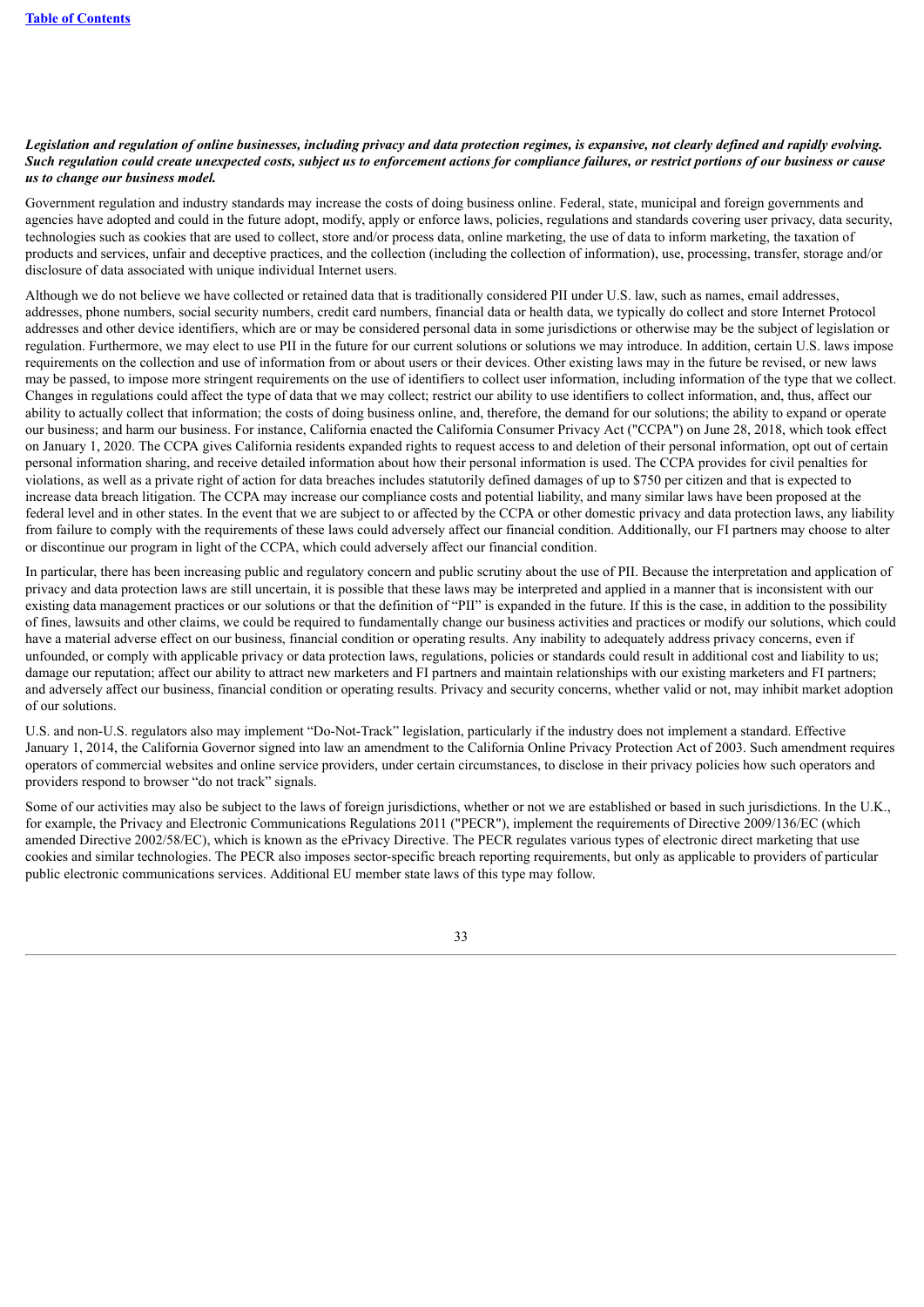We may be required to, or otherwise may determine that it is advisable to, develop or obtain additional tools and technologies for validation of certain of our limited sales related to online purchases to compensate for a potential lack of cookie data. Even if we are able to do so, such additional tools may be subject to further regulation, time consuming to develop or costly to obtain, and less effective than our current use of cookies. In addition, certain information, such as Internet Protocol addresses as collected and used by us may constitute "personal data" in certain non-U.S. jurisdictions, including in the U.K., and therefore certain of our activities could be subject to EU laws applicable to the processing and use of personal data.

More generally, the regulatory framework for online services and data privacy and security issues worldwide can vary substantially from jurisdiction to jurisdiction, is rapidly evolving and is likely to remain uncertain for the foreseeable future. Many federal, state and foreign government bodies and agencies have adopted or are considering adopting laws, rules, regulations and standards regarding the collection, use, storage and disclosure of information, web browsing and geolocation data collection and data analytics. Interpretation of these laws, rules and regulations and their application to our solutions in the U.S. and foreign jurisdictions is ongoing and cannot be fully determined at this time.

In addition, the regulatory environment for the collection and use of consumer data by marketers is evolving in the U.S. and internationally and is currently a self-regulatory framework, which relies on market participants to ensure self-compliance. The voluntary nature of this self-regulatory framework may change.

The U.S. and foreign governments have enacted, considered or are considering legislation or regulations that could significantly restrict industry participants' ability to collect, augment, analyze, use and share anonymous data, such as by regulating the level of consumer notice and consent required before a company can place cookies or other tracking technologies. A number of existing bills are pending in the U.S. Congress that contain provisions that would regulate how companies can use cookies and other tracking technologies to collect and utilize user information.

In addition to government regulation, privacy advocates and industry groups may propose new and different self-regulatory standards that either legally or contractually apply to us. We may also be subject to claims of liability or responsibility for the actions of third parties with whom we interact or upon whom we rely in relation to various solutions, including but not limited to our marketers and their agencies and our FI partners. If this were to occur, in addition to the possibility of fines, lawsuits and other claims, we could be required to fundamentally change our business activities and practices or modify our solutions, which could have an adverse effect on our business. Any inability to adequately address privacy and security concerns, even if unfounded, or comply with applicable privacy or data protection laws, regulations and policies, could result in additional cost and liability to us, damage our reputation, inhibit sales and adversely affect our business.

In addition, if we were to gain knowledge that we inadvertently received PII from our FI partners, our failure to comply with applicable laws and regulations, or to protect personal data, could result in enforcement action against us, including fines, imprisonment of our officers and public censure, claims for damages by consumers and other affected individuals, damage to our reputation and loss of goodwill, any of which could have a material adverse impact on our operations, financial performance and business. Even the perception of privacy or security concerns, whether or not valid, may harm our reputation and inhibit adoption of our solution by current and future marketers and marketing agencies.

### If the use of matching technologies, such as cookies, pixels and device identifiers, is rejected by Internet users, restricted or otherwise subject to unfavorable terms, such as by non-governmental entities, our validation methodologies could be impacted and we may lose customers and revenue.

Our solution can be utilized by in-store and online marketers; however, a large majority of consumer purchases continue to be made in-store. For validation of certain of these limited online purchases, our solutions may use digital matching technologies, such as mobile advertising identifiers, pixels and cookies to match the Cardlytics IDs we have assigned to our FIs' customers with their digital presence outside of the FI partners' websites and mobile applications. In most cases, the matching technologies we use relate to mobile advertising identifiers that we use in limited cases to validate that we influenced an online purchase. If our access to matching technology data is reduced, our ability to validate certain online purchases in the current manner may be affected and thus undermine the effectiveness of our solutions.

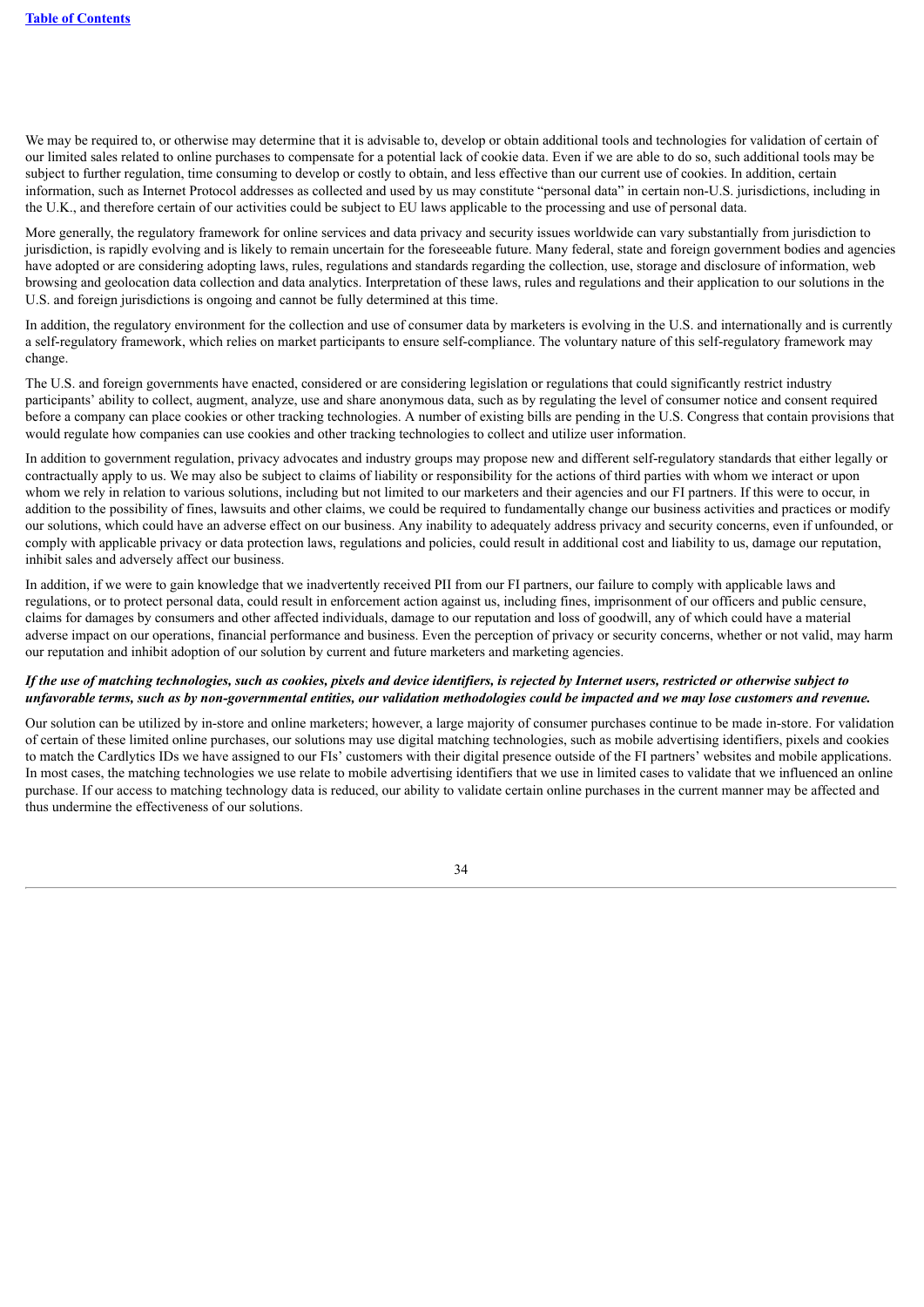On occasion, "third-party cookies" may be placed through an Internet browser to validate online purchases. Internet users may easily block and/or delete cookies (e.g., through their browsers or "ad blocking" software). The most commonly used Internet browsers allow Internet users to modify their browser settings to prevent cookies from being accepted by their browsers, or are set to block third-party cookies by default. Further, Google recently announced its plans to eliminate third-party cookies from its browser in 2022. If more browser providers and Internet users adopt these settings or delete their cookies more frequently than they currently do, our practices related to the validation of limited online purchases could be impacted, which could result in us needing to implement other available methodologies. Some government regulators and privacy advocates have suggested creating a "Do Not Track" standard that would allow Internet users to express a preference, independent of cookie settings in their browser, not to have website browsing recorded. If Internet users adopt a "Do Not Track" browser setting and the standard either gets imposed by state or federal legislation or agreed upon by standardsetting groups, it may curtail or prohibit us from using non-personal data as we currently do. This could hinder growth of marketing on the Internet generally and cause us to change our business practices and adversely affect our business, financial condition and operating results. In addition, browser manufacturers could replace cookies with their own product and require us to negotiate and pay them for use of such product to record information about Internet users' interactions with our marketers, which may not be available on commercially reasonable terms, or at all.

## Failure to protect our proprietary technology and intellectual property rights could substantially harm our business, financial condition and operating *results.*

Our future success and competitive position depend in part on our ability to protect our intellectual property and proprietary technologies. To safeguard these rights, we rely on a combination of patent, trademark, copyright and trade secret laws and contractual protections in the U.S. and other jurisdictions, all of which provide only limited protection and may not now or in the future provide us with a competitive advantage.

As of December 31, 2020, we had four issued patents and are pursuing ten additional patents. We cannot assure you that any patents will issue from any patent applications, that patents that issue from such applications will give us the protection that we seek or that any such patents will not be challenged, invalidated, or circumvented. Any patents that may issue in the future from our pending or future patent applications may not provide sufficiently broad protection and may not be enforceable in actions against alleged infringers. We have registered the "Cardlytics" name and logo in the U.S. and certain other countries. We have registrations and/or pending applications for additional marks in the U.S. and other countries; however, we cannot assure you that any future trademark registrations will be issued for pending or future applications or that any registered trademarks will be enforceable or provide adequate protection of our proprietary rights. We also license software from third parties for integration into our products, including open source software and other software available on commercially reasonable terms. We cannot assure you that such third parties will maintain such software or continue to make it available.

In order to protect our unpatented proprietary technologies and processes, we rely on trade secret laws and confidentiality agreements with our employees, consultants, vendors and others. Despite our efforts to protect our proprietary technology and trade secrets, unauthorized parties may attempt to misappropriate, reverse engineer or otherwise obtain and use them. Bank of America also has a right to purchase some of the source code underlying the Cardlytics platform upon the occurrence of specified events, which could compromise the proprietary nature of our platform and/or allow Bank of America to discontinue the use of our solutions. Additionally, other FIs have a right to obtain the source code underlying Cardlytics OPS through the release of source code held in escrow upon the occurrence of specified events, which could compromise the proprietary nature of our platform and/or allow these FIs to discontinue the use of our solutions.

In addition, others may independently discover our trade secrets, in which case we would not be able to assert trade secret rights or develop similar technologies and processes. Further, the contractual provisions that we enter into may not prevent unauthorized use or disclosure of our proprietary technology or intellectual property rights and may not provide an adequate remedy in the event of unauthorized use or disclosure of our proprietary technology or intellectual property rights. Moreover, policing unauthorized use of our technologies, trade secrets and intellectual property is difficult, expensive and time-consuming, particularly in foreign countries where the laws may not be as protective of intellectual property rights as those in the U.S. and where mechanisms for enforcement of intellectual property rights may be weak. We may be unable to determine the extent of any unauthorized use or infringement of our solutions, technologies or intellectual property rights.

From time to time, legal action by us may be necessary to enforce our patents and other intellectual property rights, to protect our trade secrets, to determine the validity and scope of the intellectual property rights of others or to defend against claims of infringement or invalidity. Such legal action could result in substantial costs and diversion of resources and could negatively affect our business, financial condition and operating results.

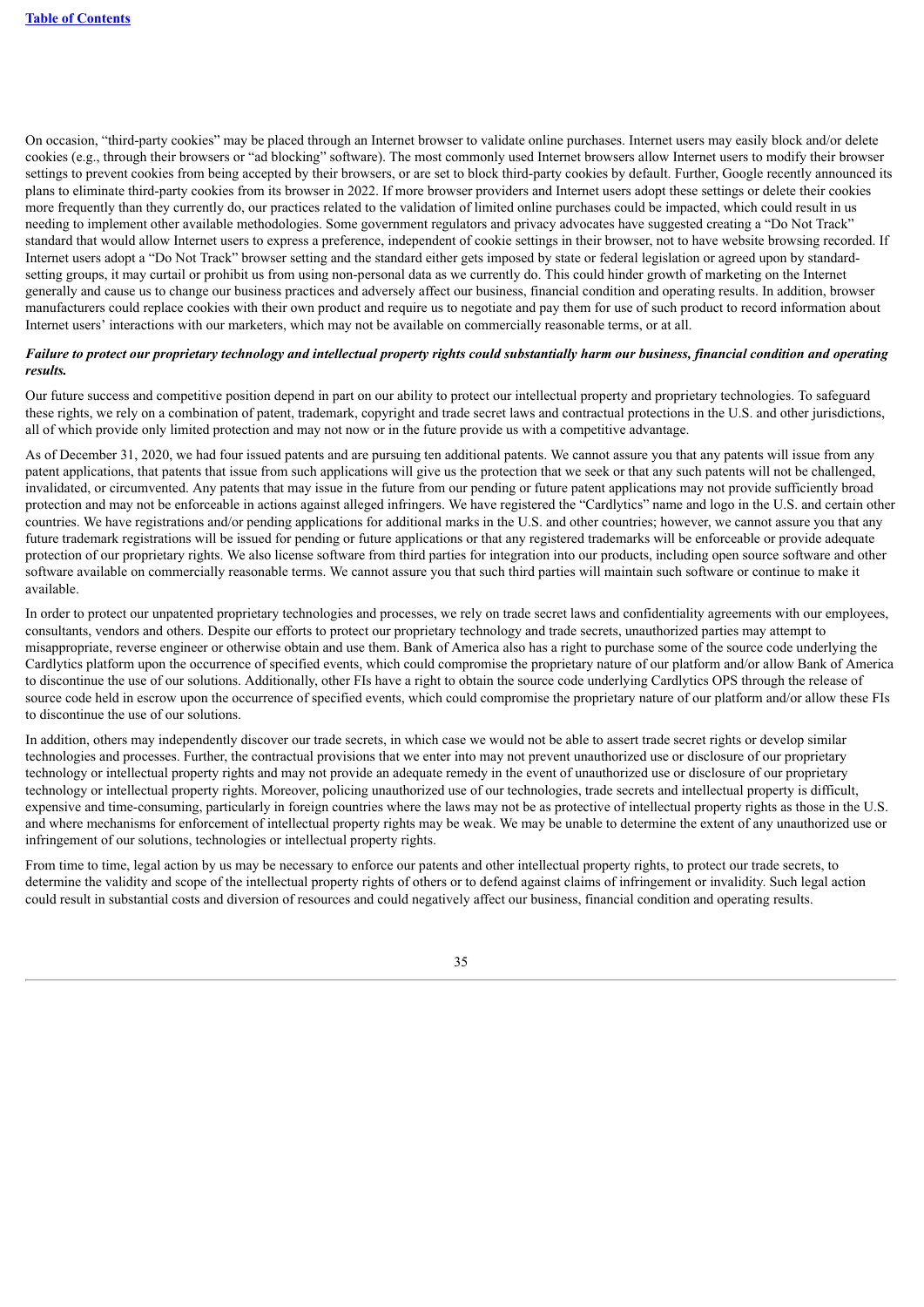# Assertions by third parties of infringement or other violations by us of their intellectual property rights, whether or not correct, could result in *significant costs and harm our business, financial condition and operating results.*

Patent and other intellectual property disputes are common in our industry. We have in the past and may in the future be subject to claims alleging that we have misappropriated, misused, or infringed other parties' intellectual property rights. Some companies, including certain of our competitors, own larger numbers of patents, copyrights and trademarks than we do, which they may use to assert claims against us. Third parties may also assert claims of intellectual property rights infringement against our FI partners, whom we are typically required to indemnify. As the numbers of solutions and competitors in our market increases and overlap occurs, claims of infringement, misappropriation and other violations of intellectual property rights may increase. Any claim of infringement, misappropriation or other violation of intellectual property rights by a third-party, even those without merit, could cause us to incur substantial costs defending against the claim and could distract our management from our business.

The patent portfolios of our most significant competitors are larger than ours. This disparity may increase the risk that they may sue us for patent infringement and may limit our ability to counterclaim for patent infringement or settle through patent cross-licenses. In addition, future assertions of patent rights by third parties, and any resulting litigation, may involve patent holding companies or other adverse patent owners who have no relevant product revenues and against whom our own patents may therefore provide little or no deterrence or protection. There can be no assurance that we will not be found to infringe or otherwise violate any third-party intellectual property rights or to have done so in the past.

An adverse outcome of a dispute may require us to:

- pay substantial damages, including treble damages, if we are found to have willfully infringed a third-party's patents or copyrights;
- cease developing or selling solutions that rely on technology that is alleged to infringe or misappropriate the intellectual property of others;
- expend additional development resources to attempt to redesign our solutions or otherwise develop non-infringing technology, which may not be successful;
- enter into potentially unfavorable royalty or license agreements in order to obtain the right to use necessary technologies or intellectual property rights; and
- indemnify our FI partners and other third parties.

In addition, royalty or licensing agreements, if required or desirable, may be unavailable on terms acceptable to us, or at all, and may require significant royalty payments and other expenditures. Some licenses may also be non-exclusive, and therefore our competitors may have access to the same technology licensed to us. Any of the foregoing events could seriously harm our business, financial condition and operating results.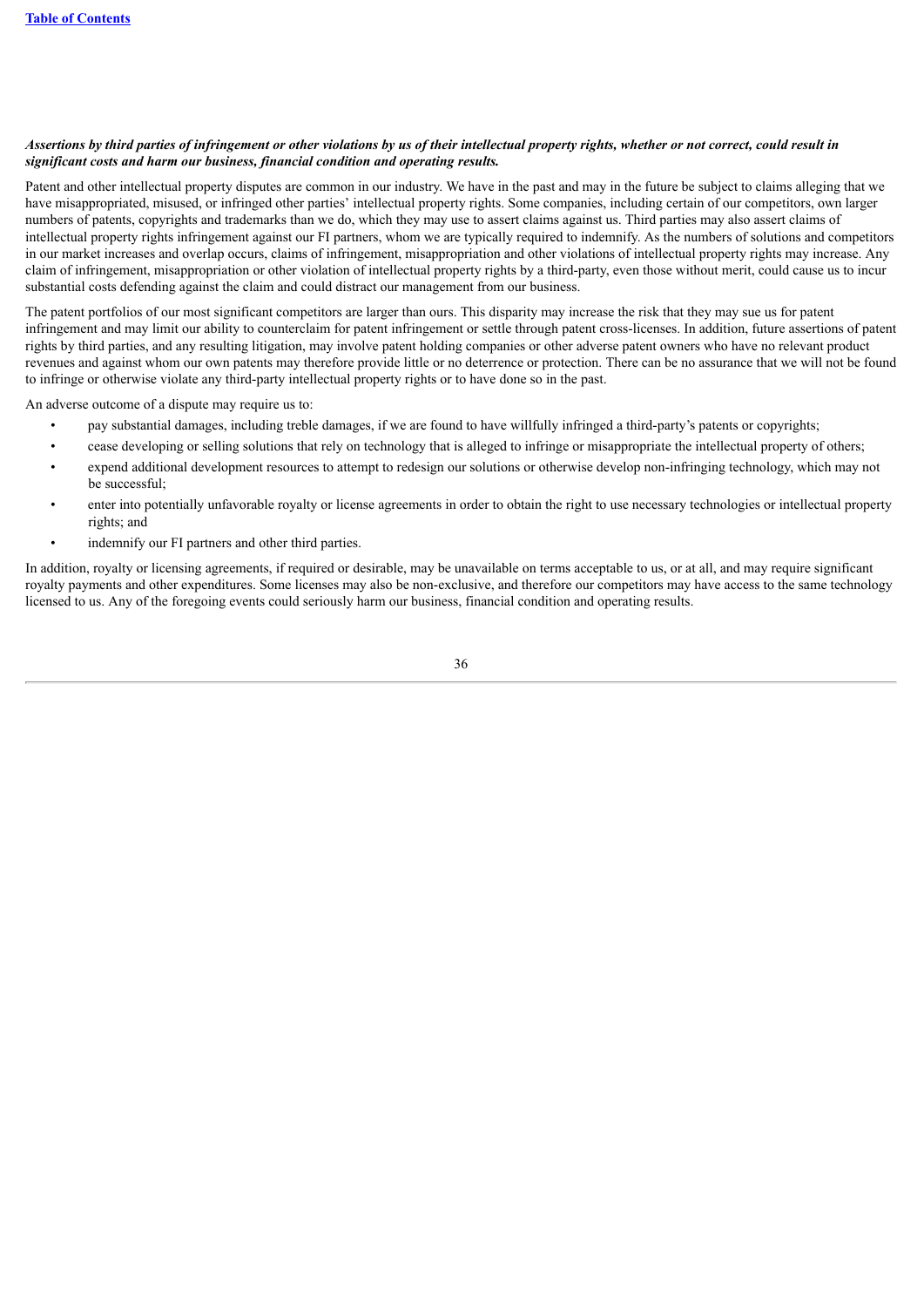## Our use of open source software could negatively affect our ability to sell our solutions and subject us to possible litigation.

We use open source software to deliver our solutions and expect to continue to use open source software in the future. Some of these open source licenses may require that source code subject to the license be made available to the public and that any modifications or derivative works to open source software continue to be licensed under open source licenses. This may require that we make certain proprietary code available under an open source license. We may face claims from others claiming ownership of, or seeking to enforce the license terms applicable to such open source software, including by demanding release of the open source software, derivative works or our proprietary source code that was developed using such software. Few of the licenses applicable to open source software have been interpreted by courts, and there is a risk that these licenses could be construed in a manner that could impose unanticipated conditions or restrictions on our ability to commercialize our products. These claims could also result in litigation, require us to purchase costly licenses or require us to devote additional research and development resources to change the software underlying our solutions, any of which would have a negative effect on our business, financial condition and operating results and may not be possible in a timely manner. We and our customers may also be subject to suits by parties claiming infringement due to the reliance by our solutions on certain open source software, and such litigation could be costly for us to defend or subject us to an injunction. In addition, if the license terms for the open source code change, we may be forced to re-engineer our software or incur additional costs. Finally, we cannot assure you that we have not incorporated open source software into the software underlying our solutions in a manner that may subject our proprietary software to an open source license that requires disclosure, to customers or the public, of the source code to such proprietary software. In the event that portions of our proprietary technology are determined to be subject to an open source license, we could be required to publicly release portions of our source code, re-engineer all or a portion of our technologies, or otherwise be limited in the licensing of our technologies, each of which could reduce or eliminate the value of our solutions and technologies and materially and adversely affect our ability to sustain and grow our business. Many open source licenses also limit our ability to bring patent infringement lawsuits against open source software that we use without losing our right to use such open source software. Therefore, the use of open source software may limit our ability to bring patent infringement lawsuits, to the extent we ever have any patents that cover open source software that we use.

# We are subject to government regulation, including import, export, economic sanctions and anti-corruption laws and regulations that may expose us to *liability and increase our costs.*

Various of our products are subject to U.S. export controls, including the U.S. Department of Commerce's Export Administration Regulations and economic and trade sanctions regulations administered by the U.S. Treasury Department's Office of Foreign Assets Controls. These regulations may limit the export of our products and provision of our solutions outside of the U.S., or may require export authorizations, including by license, a license exception or other appropriate government authorizations, including annual or semi-annual reporting. Export control and economic sanctions laws may also include prohibitions on the sale or supply of certain of our products to embargoed or sanctioned countries, regions, governments, persons and entities. In addition, various countries regulate the importation of certain products, through import permitting and licensing requirements, and have enacted laws that could limit our ability to distribute our products. The exportation, reexportation, and importation of our products and the provision of solutions, including by our partners, must comply with these laws or else we may be adversely affected, through reputational harm, government investigations, penalties and a denial or curtailment of our ability to export our products or provide solutions. Complying with export control and sanctions laws may be time consuming and may result in the delay or loss of sales opportunities. Although we take precautions to prevent our products from being provided in violation of such laws, our products may have previously been, and could in the future be, provided inadvertently in violation of such laws, despite the precautions we take. If we are found to be in violation of U.S. sanctions or export control laws, it could result in substantial fines and penalties for us and for the individuals working for us. Changes in export or import laws or corresponding sanctions, may delay the introduction and sale of our products in international markets, or, in some cases, prevent the export or import of our products to certain countries, regions, governments, persons or entities altogether, which could adversely affect our business, financial condition and results of operations.

We are also subject to various domestic and international anti-corruption laws, such as the U.S. Foreign Corrupt Practices Act and the U.K. Bribery Act, as well as other similar anti-bribery and anti-kickback laws and regulations. These laws and regulations generally prohibit companies and their employees and intermediaries from authorizing, offering or providing improper payments or benefits to officials and other recipients for improper purposes. We rely on certain third parties to support our sales and regulatory compliance efforts and can be held liable for their corrupt or other illegal activities, even if we do not explicitly authorize or have actual knowledge of such activities. Although we take precautions to prevent violations of these laws, our exposure for violating these laws increases as our international presence expands and as we increase sales and operations in foreign jurisdictions.

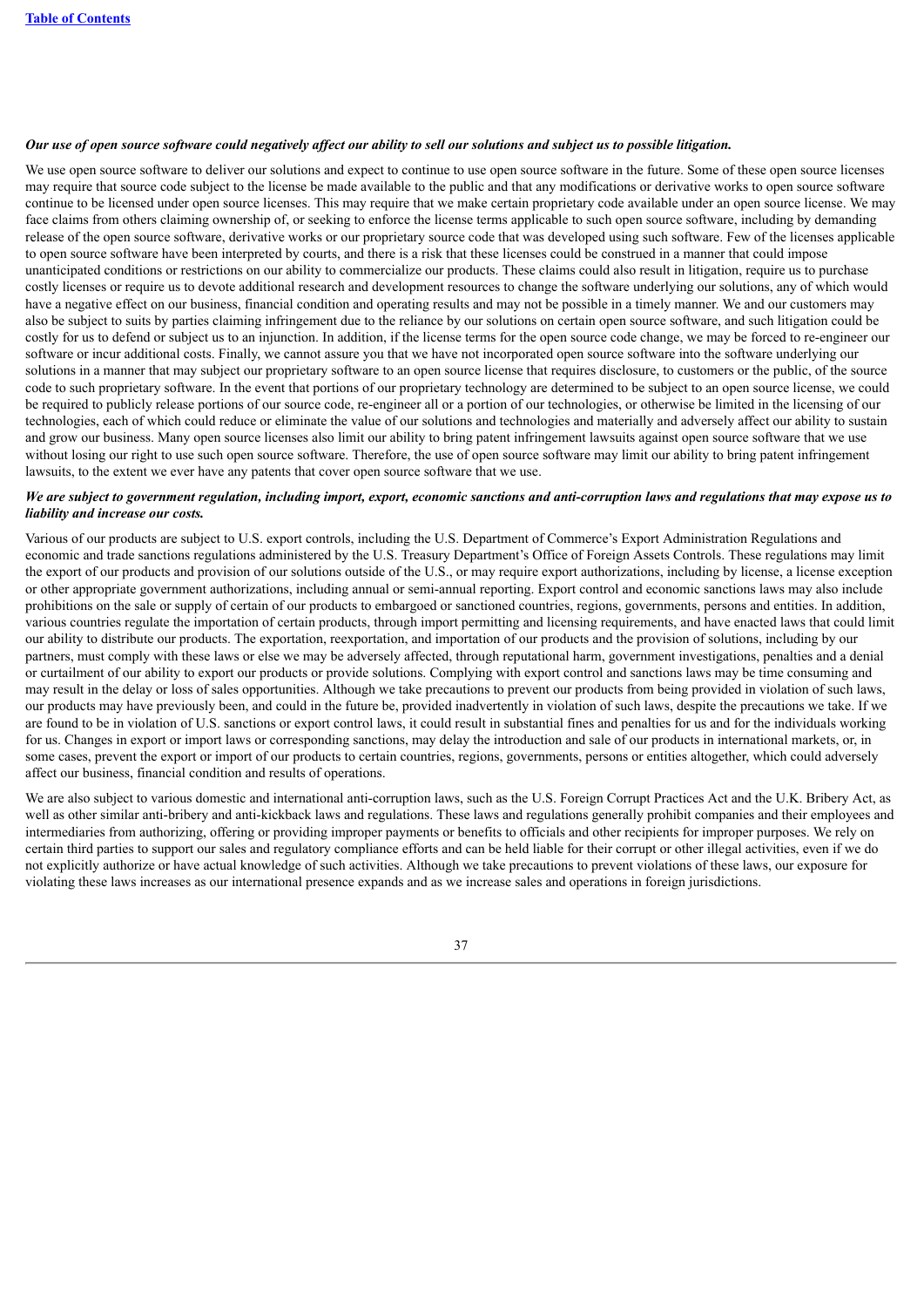# **Risks Related to Ownership of Our Common Stock**

### *The market price of our common stock has been and is likely to continue to be volatile.*

The market price of our common stock may be highly volatile and may fluctuate substantially as a result of a variety of factors, some of which are related in complex ways. Since shares of our common stock were sold in our initial public offering in February 2018 at a price of \$13.00 per share, our stock price has ranged from an intraday low of \$9.80 to an intraday high of \$161.47 through February 28, 2021. Factors that may affect the market price of our common stock include:

- actual or anticipated fluctuations in our financial condition and operating results;
- variance in our financial performance from expectations of securities analysts or investors;
- changes in the prices of our solutions;
- changes in laws or regulations applicable to our solutions;
- announcements by us or our competitors of significant business developments, acquisitions or new offerings;
- our involvement in litigation:
- our sale of our common stock or other securities in the future;
- changes in senior management or key personnel;
- trading volume of our common stock:
- changes in the anticipated future size and growth rate of our market; and
- general economic, regulatory and market conditions.

Recently, the stock markets have experienced extreme price and volume fluctuations that have affected and continue to affect the market prices of equity securities of many companies due to, among other factors, the actions of market participants or other actions outside of our control, including general market volatility caused by the COVID–19 pandemic. These fluctuations have often been unrelated or disproportionate to the operating performance of those companies. Broad market and industry fluctuations, as well as general economic, political, regulatory and market conditions, may negatively impact the market price of our common stock. In the past, companies that have experienced volatility in the market price of their securities have been subject to securities class action litigation. We may be the target of this type of litigation in the future, which could result in substantial costs and divert our management's attention.

### We do not intend to pay dividends for the foreseeable future and, as a result, your ability to achieve a return on your investment will depend on *appreciation in the price of our common stock.*

We have never declared or paid any cash dividends on our common stock and do not intend to pay any cash dividends in the foreseeable future. We anticipate that we will retain all of our future earnings for use in the development of our business and for general corporate purposes. Any determination to pay dividends in the future will be at the discretion of our board of directors. Accordingly, investors must rely on sales of their common stock after price appreciation, which may never occur, as the only way to realize any future gains on their investments.

### Anti-takeover provisions in our charter documents and under Delaware law could make an acquisition of us more difficult, limit attempts by our *stockholders to replace or remove our current management and limit the market price of our common stock.*

Provisions in our amended and restated certificate of incorporation and amended and restated bylaws may have the effect of delaying or preventing a change in control or changes in our management. Our amended and restated certificate of incorporation and amended and restated bylaws include provisions that:

- authorize our board of directors to issue preferred stock without further stockholder action and with voting liquidation, dividend and other rights superior to our common stock;
- require that any action to be taken by our stockholders be effected at a duly called annual or special meeting and not by written consent, and limit the ability of our stockholders to call special meetings;
- establish an advance notice procedure for stockholder proposals to be brought before an annual meeting, including proposed nominations of persons for director nominees;
- establish that our board of directors is divided into three classes, with directors in each class serving three-year staggered terms;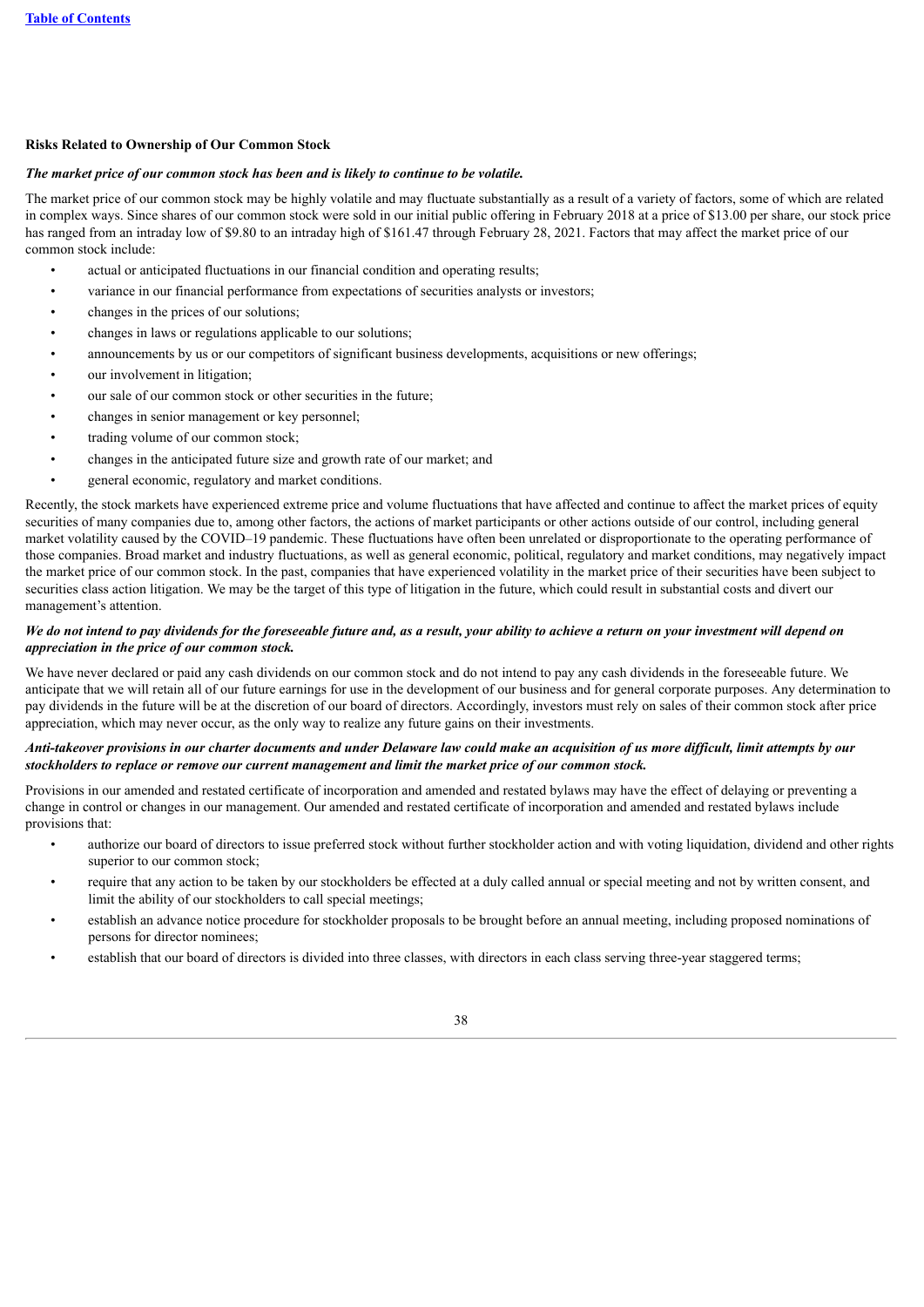- require the approval of holders of two-thirds of the shares entitled to vote at an election of directors to adopt, amend or repeal our amended and restated bylaws or amend or repeal the provisions of our amended and restated certificate of incorporation regarding the election and removal of directors and the ability of stockholders to take action by written consent or call a special meeting;
- prohibit cumulative voting in the election of directors; and
- provide that vacancies on our board of directors may be filled only by a majority of directors then in office, even though less than a quorum.

These provisions may frustrate or prevent any attempts by our stockholders to replace or remove our current management by making it more difficult for stockholders to replace members of our board of directors, which is responsible for appointing the members of our management. In addition, because we are incorporated in Delaware, we are governed by the provisions of Section 203 of the Delaware General Corporation Law, which generally prohibits a Delaware corporation from engaging in any of a broad range of business combinations with any "interested" stockholder for a period of three years following the date on which the stockholder became an "interested" stockholder. Any of the foregoing provisions could limit the price that investors might be willing to pay in the future for shares of our common stock, and they could deter potential acquirers of our company, thereby reducing the likelihood that you would receive a premium for your shares of our common stock in an acquisition.

# Our amended and restated certificate of incorporation designates the Court of Chancery of the State of Delaware as the exclusive forum for certain litigation that may be initiated by our stockholders, which could limit our stockholders' ability to obtain a favorable judicial forum for disputes with us.

Pursuant to our amended and restated certificate of incorporation, unless we consent in writing to the selection of an alternative forum, the Court of Chancery of the State of Delaware will be the sole and exclusive forum for the following types of actions or proceedings under Delaware statutory or common law. (1) any derivative action or proceeding brought on our behalf, (2) any action asserting a claim of breach of a fiduciary duty owed by any of our directors, officers or other employees to us or our stockholders, (3) any action asserting a claim arising pursuant to any provision of the Delaware General Corporation Law, our amended and restated certificate of incorporation or our amended and restated bylaws or (4) any action asserting a claim governed by the internal affairs doctrine. However, this exclusive forum provision would not apply to suits brought to enforce a duty or liability created by the Securities Act or the Exchange Act. The forum selection clause in our amended and restated certificate of incorporation may limit our stockholders' ability to obtain a favorable judicial forum for disputes with us.

### **General Risk Factors**

## Natural or man-made disasters, pandemics and other similar events may significantly disrupt our business, and negatively impact our business, *financial condition and operating results.*

A significant public health crisis, epidemic or pandemic (including the ongoing COVID-19 pandemic), or a natural disaster, such as an earthquake, fire or a flood, or a significant power outage could have a material adverse impact on our business, operating results and financial condition. A significant portion of our employee base, operating facilities and infrastructure are centralized in Atlanta, Georgia. Any of our facilities may be harmed or rendered inoperable by natural or man-made disasters, including earthquakes, tornadoes, hurricanes, wildfires, floods, nuclear disasters, acts of terrorism or other criminal activities, infectious disease outbreaks and power outages, which may render it difficult or impossible for us to operate our business for some period of time. Our facilities would likely be costly to repair or replace, and any such efforts would likely require substantial time. Any disruptions in our operations could negatively impact our business, financial condition and operating results, and harm our reputation. In addition, we may not carry business insurance or may not carry sufficient business insurance to compensate for losses that may occur. Any such losses or damages could have a material adverse effect on our business, financial condition and operating results. In addition, the facilities of significant marketers, FI partners or third-party data providers may be harmed or rendered inoperable by such natural or man-made disasters, which may cause disruptions, difficulties or material adverse effects on our business.

### *An active trading market for our common stock may not develop or be sustained.*

Although our common stock is listed on the Nasdaq Global Market, we cannot assure you that an active trading market for our shares will be sustained. If an active market for our common stock is not sustained, it may be difficult for investors in our common stock to sell shares without depressing the market price for the shares or to sell the shares at all.

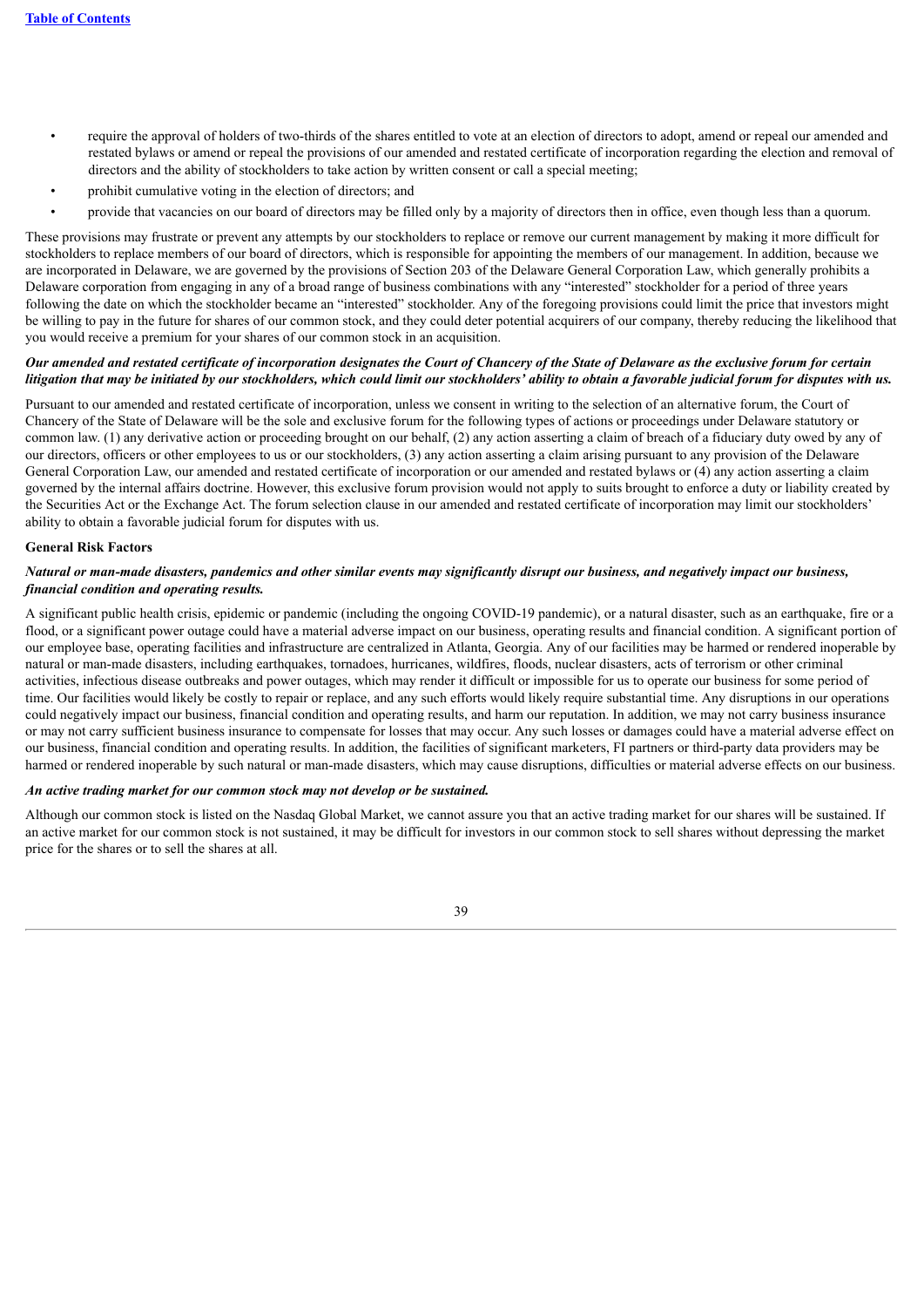### *Future sales of our common stock in the public market could cause our share price to decline.*

Sales of a substantial number of shares of our common stock in the public market, or the perception that these sales might occur, could depress the market price of our common stock and could impair our ability to raise capital through the sale of additional equity securities. We are unable to predict the effect that sales, particularly sales by our directors, executive officers, and significant stockholders, may have on the prevailing market price of our common stock. All of our outstanding shares of common stock are available for sale in the public market, subject only to the restrictions of Rule 144 under the Securities Act in the case of our affiliates. In addition, the shares of common stock subject to outstanding options under our equity incentive plans and the shares reserved for future issuance under our equity incentive plans, as well as shares issuable upon vesting of restricted stock unit awards, will become eligible for sale in the public market in the future, subject to certain legal and contractual limitations. In addition, certain holders of our common stock have the right, subject to various conditions and limitations, to request we include their shares of our common stock in registration statements we may file relating to our securities.

We may issue common stock or other securities if we need to raise additional capital. The number of new shares of our common stock issued in connection with raising additional capital could constitute a material portion of our then-outstanding shares of our common stock.

# If securities or industry analysts do not publish research or reports about our business, or publish negative reports about our business, our stock price *and trading volume could decline.*

The trading market for our common stock will depend, in part, on the research and reports that securities or industry analysts publish about us or our business. We do not have any control over these analysts. If our financial performance fails to meet analyst estimates or one or more of the analysts who cover us downgrade our stock or change their opinion of our business or market value, our share price would likely decline. If one or more of these analysts cease providing coverage of us or fail to regularly publish reports on us, we could lose visibility in the financial markets, which could cause our share price or trading volume to decline.

### Our reported financial results may be adversely affected by changes in accounting principles generally accepted in the U.S.

Generally accepted accounting principles in the U.S. are subject to interpretation by the Financial Accounting Standards Board ("FASB"), the SEC, and various bodies formed to promulgate and interpret appropriate accounting principles. A change in these principles or interpretations could have a significant effect on our reported financial results and could affect the reporting of transactions completed before the announcement of a change.

# *We have incurred and will continue to incur increased costs as a result of being a public company.*

As a public company, and particularly as we are no longer an "emerging growth company," we have incurred and we will continue to incur significant legal, accounting and other expenses that we did not incur as a private company. The Sarbanes-Oxley Act, the Dodd-Frank Wall Street Reform and Consumer Protection Act, the listing requirements of the Nasdaq Stock Market and other applicable securities rules and regulations impose various requirements on public companies. We expect that compliance with these requirements will continue to increase certain of our expenses and make some activities more time-consuming than they have been in the past when we were a private company. Such additional costs going forward could negatively affect our financial results.

### As a public company, we are obligated to develop and maintain proper and effective internal control over financial reporting and any failure to maintain the adequacy of these internal controls may adversely affect investor confidence in our company and, as a result, the value of our common *stock.*

We are required, pursuant to Section 404, to furnish a report by management on, among other things, the effectiveness of our internal control over financial reporting on an annual basis. Our independent registered public accounting firm is required to attest to the effectiveness of our internal control over financial reporting in our annual report.

# **ITEM 1B. UNRESOLVED STAFF COMMENTS**

None.

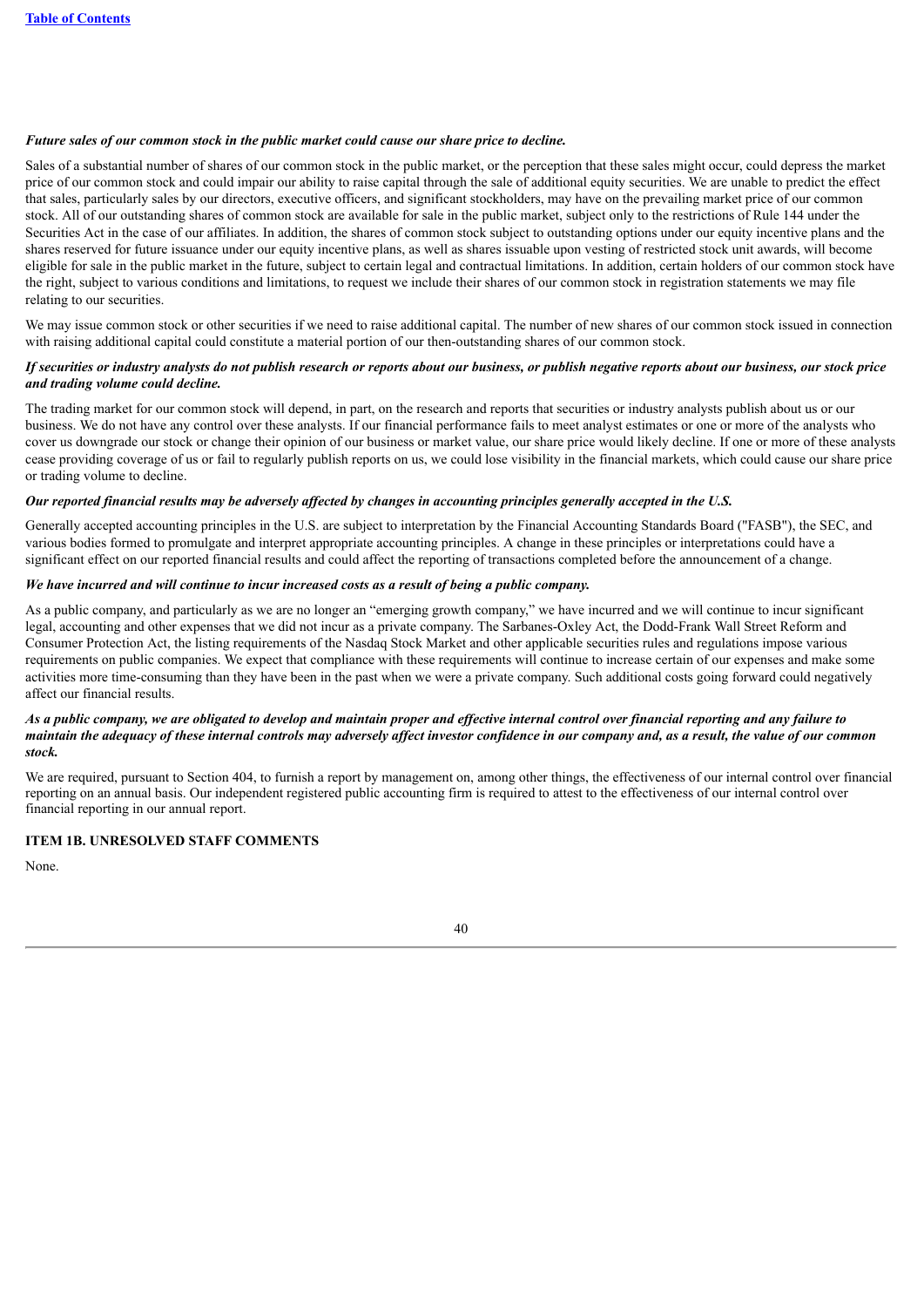# **ITEM 2. PROPERTIES**

Our principal executive offices are located in Atlanta, Georgia where we occupy a facility of approximately 77,000 square feet. Our lease expires in April 2025. We have additional offices in New York, NY; San Francisco, CA; London, U.K. and Visakhapatnam, India. We believe that our facilities are sufficient for our current needs and that, should it be needed, additional facilities will be available to accommodate the expansion of our business.

# **ITEM 3. LEGAL PROCEEDINGS**

From time to time we may become involved in legal proceedings or be subject to claims arising in the ordinary course of our business. We are not presently a party to any legal proceedings that, if determined adversely to us, would individually or taken together have a material adverse effect on our business, operating results, financial condition or cash flows. Regardless of the outcome, litigation can have an adverse impact on us because of defense and settlement costs, diversion of management resources and other factors.

# **ITEM 4. MINE SAFETY DISCLOSURES**

Not applicable.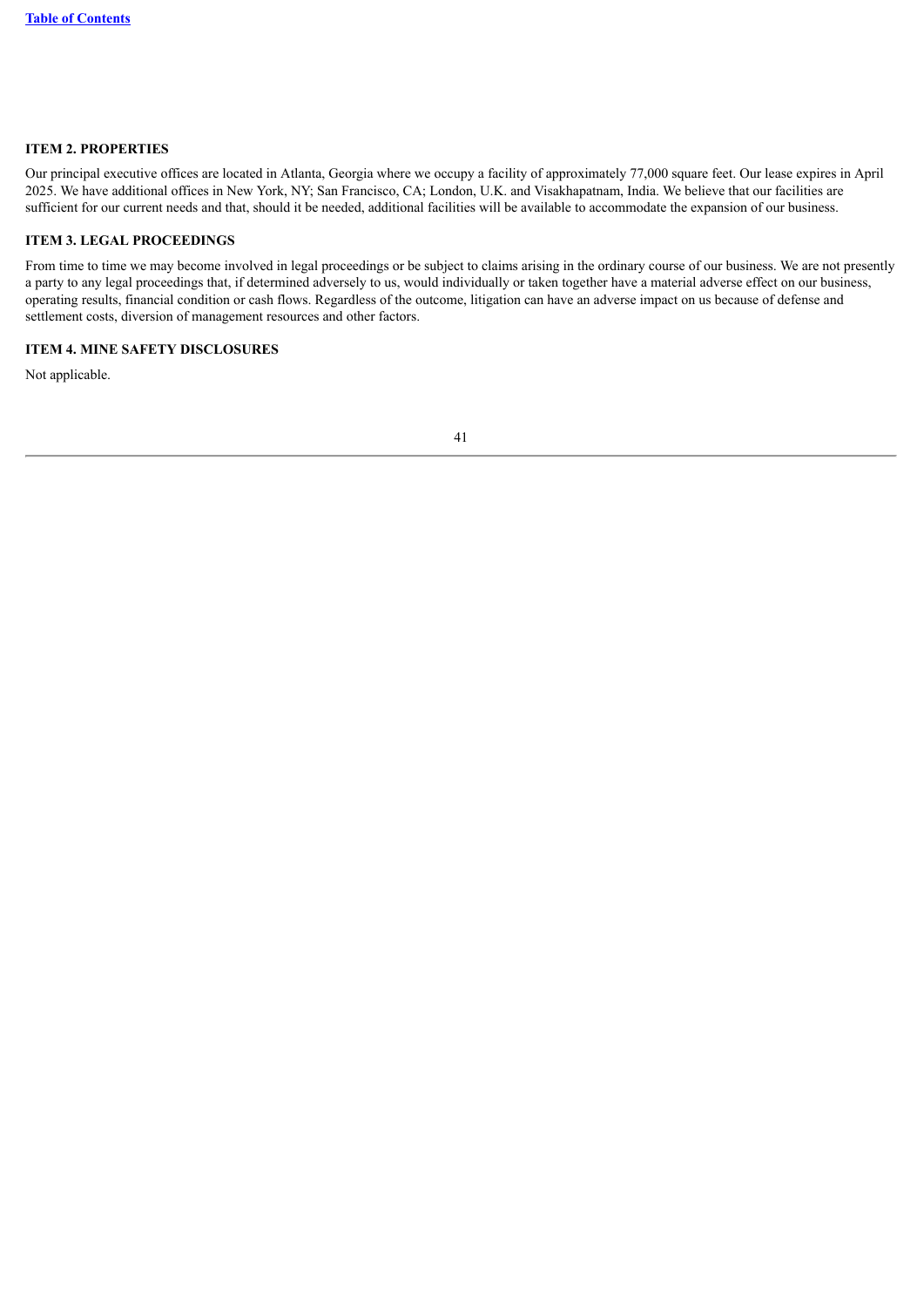### **PART II.**

# **ITEM 5. MARKET FOR REGISTRANT'S COMMON EQUITY, RELATED STOCKHOLDER MATTERS AND ISSUER PURCHASES OF EQUITY SECURITIES**

# *Market Information*

Our common stock is listed on the Nasdaq Global Market under the symbol "CDLX."

### *Holders of Record*

As of February 28, 2021, there were approximately 45 stockholders of record of our common stock. Because many of our shares are held by brokers and other institutions on behalf of stockholders, we are unable to estimate the total number of stockholders represented by these record holders.

# *Recent Sales of Unregistered Securities*

None.

### *Issuer Purchases of Equity Securities*

None.

# **ITEM 6. SELECTED FINANCIAL DATA**

Not applicable.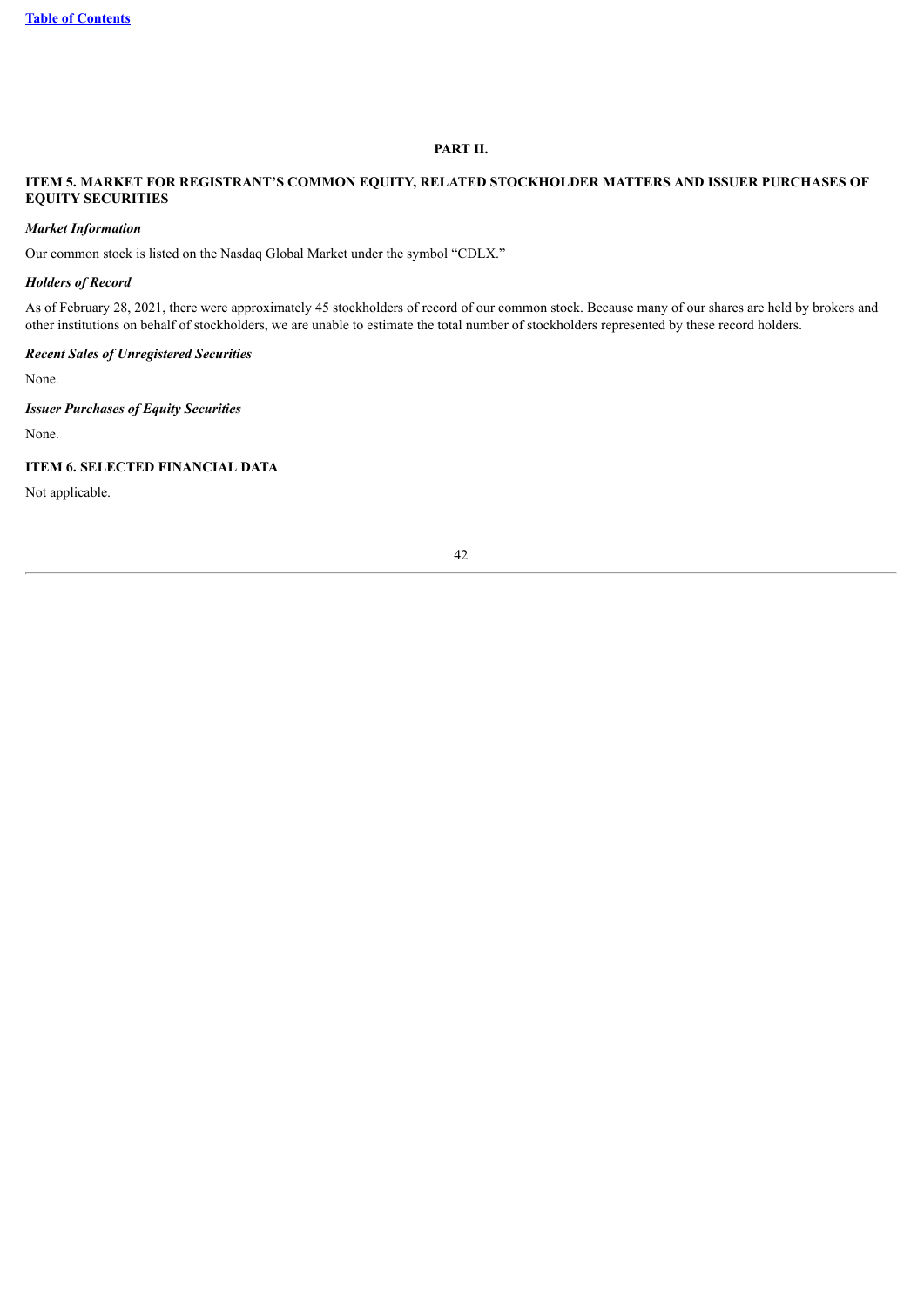# **ITEM 7. MANAGEMENT'S DISCUSSION AND ANALYSIS OF FINANCIAL CONDITION AND RESULTS OF OPERATIONS**

You should read the following discussion and analysis of our financial condition and results of operations together with our consolidated financial statements and the related notes and other financial information included elsewhere in this Annual Report. Some of the information contained in this discussion and analysis or set forth elsewhere in this Annual Report, including information with respect to our plans and strategy for our business, includes forward-looking statements that involve risks and uncertainties. You should review Item 1A. "Risk Factors" and "Special Note Regarding Forward-Looking Statements" in this Annual Report for a discussion of important factors that could cause actual results to differ materially from the results *described in or implied by the forward-looking statements contained in the following discussion and analysis.*

### **Overview**

Cardlytics operates an advertising platform within financial institutions' ("FIs") digital channels, which include online, mobile, email, and various real-time notifications. Our partnerships with FIs provide us with access to their anonymized purchase data and digital banking customers. By applying advanced analytics to this aggregation of purchase data, we make it actionable, helping marketers identify, reach and influence likely buyers at scale, and measure the true sales impact of their marketing spend. We have strong relationships with leading marketers across a variety of industries, including retail, restaurant, travel and entertainment, telecommunications, subscription services, direct to consumer, and grocery. Using our purchase intelligence, we present customers with offers to save money at a time when they are thinking of their finances.

Working with a marketer, we design a campaign that targets consumers based on their purchase history. The consumer is offered an incentive to make a purchase from the marketer within a specified period. We use a portion of the fees that we collect from marketers to provide these consumer incentives to our FIs' customers after they make qualifying purchases ("Consumer Incentives"). We report our revenue on our consolidated statements of operations net of Consumer Incentives since we do not provide the goods or services that are purchased by our FIs' customers from the marketers to which the Consumer Incentives relate.

We generally pay our FI partners a negotiated and fixed percentage of our billings to marketers less any Consumer Incentives that we pay to the FIs' customers and certain third-party data costs ("FI Share"). We report our revenue gross of FI Share. FI Share costs are included in FI Share and other thirdparty costs in our consolidated statements of operations, rather than as a reduction of revenue, because we and not our FI partners act as the principal in our arrangements with marketers.

We run campaigns offering compelling Consumer Incentives to drive an expected rate of return on advertising spend for marketers. At times, we may collaborate with an FI partner to enhance the level of Consumer Incentives to their respective FIs' customers funded by their FI Share. We believe that these investments by our FI partners positively impact our platform by making FIs' customers more highly engaged with our platform. However, these investments negatively impact our GAAP revenue, which is reported net of Consumer Incentives.

Revenue, which is reported net of Consumer Incentives and gross of FI Share and other third-party costs, was \$210.4 million and \$186.9 million for December 31, 2019 and 2020, respectively, representing a decline of 11%. Billings, a non-GAAP measure that represents the gross amount billed to marketers and is reported gross of both Consumer Incentives and FI Share, was \$316.1 million and \$263.4 million for December 31, 2019 and 2020, respectively, representing a decline of 17%. Gross profit, which represents revenue less FI Share and other third-party costs and less delivery costs, was \$79.5 million and \$63.3 million for December 31, 2019 and 2020, respectively, representing a decline of 20%. Adjusted contribution, a non-GAAP measure that represents our revenue less our adjusted FI Share and other third-party costs, was \$95.2 million and \$82.2 million for December 31, 2019 and 2020, respectively, representing a decline of 14%.

Billings and adjusted contribution are further defined under the heading "Non-GAAP Measures and Other Performance Metrics" below. We believe these non-GAAP measures, alongside our GAAP revenue and GAAP gross profit, provide useful information to investors for period-to-period comparisons of our core business and in understanding and evaluating our results of operations in the same manner as our management and board of directors.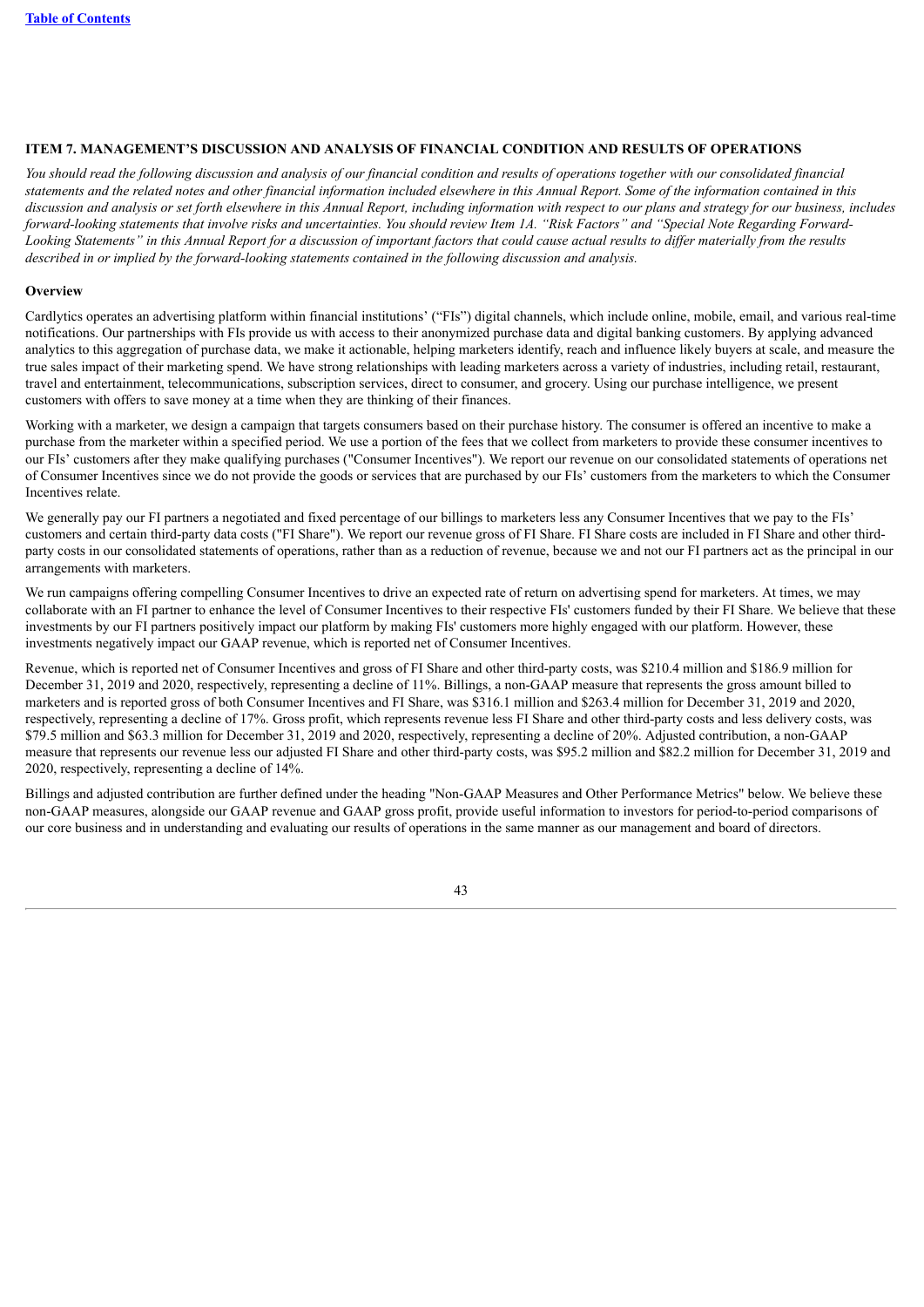|                                                              | <b>Year Ended December</b> | 31, |         | <b>Year Ended December</b><br>Change<br>31. |         |  |               |         | Change |         |  |           |               |
|--------------------------------------------------------------|----------------------------|-----|---------|---------------------------------------------|---------|--|---------------|---------|--------|---------|--|-----------|---------------|
|                                                              | 2018                       |     | 2019    |                                             | э       |  | $\frac{0}{0}$ | 2019    |        | 2020    |  |           | $\frac{6}{9}$ |
| <b>Billings</b>                                              | 218,980                    |     | 316,053 |                                             | 97,073  |  | 44 $\%$       | 316,053 |        | 263,355 |  | (52, 698) | (17)%         |
| <b>Consumer Incentives</b>                                   | 68,296                     |     | 105,623 |                                             | 37,327  |  | 55            | 105,623 |        | 76,463  |  | (29,160)  | (28)          |
| Revenue                                                      | 150,684                    |     | 210,430 |                                             | 59,746  |  | 40            | 210,430 |        | 186,892 |  | (23, 538) | (11)          |
| Adjusted FI Share and other third-<br>party $costs^{(1)(2)}$ | 81,234                     |     | 115,211 |                                             | 33,977  |  | 42            | 115,211 |        | 104,710 |  | (10, 501) | (9)           |
| Adjusted contribution <sup>(2)</sup>                         | 69.450                     |     | 95,219  |                                             | 25,769  |  | 37            | 95.219  |        | 82,182  |  | (13,037)  | (14)          |
| Delivery costs                                               | 10,632                     |     | 12,893  |                                             | 2,261   |  | 21            | 12,893  |        | 14,310  |  | 1,417     | 11            |
| Non-cash equity expense included<br>in FI Share              | 2.519                      |     |         |                                             | (2,519) |  | n/a           |         |        |         |  |           | n/a           |
| Deferred FI implementation $costs^{(3)}$                     | 1,618                      |     | 2,869   |                                             | 1,251   |  | 77            | 2,869   |        | 4,598   |  | 1,729     | 60            |
| Gross profit                                                 | 54,681                     |     | 79,457  |                                             | 24,776  |  | 45 $%$        | 79,457  |        | 63,274  |  | (16, 183) | $(20)\%$      |

The following table summarizes our results (dollars in thousands):

(1) Adjusted FI Share and other third-party costs excludes a non-cash equity expense included in FI Share and deferred FI implementation costs, as detailed below in our reconciliation of GAAP gross profit to adjusted contribution.

(2) Adjusted FI Share and other third-party costs and adjusted contribution include the impact of a \$0.8 million gain during 2018 related to the renewal of our agreement with an FI partner, which contains certain amendments that are retroactively applied as of January 1, 2018.

(3) Deferred FI implementation costs for the year ended December 31, 2020 includes the impact of a \$0.7 million write off related to certain platform features.

During 2018, 2019 and 2020, our net loss was \$53.0 million, \$17.1 million and \$55.4 million, respectively. Our historical losses have been driven by our substantial investments in our purchase intelligence platform and infrastructure, which we believe will enable us to expand the use of our platform by both FIs and marketers. During 2018, 2019 and 2020, our net loss includes stock-based compensation expense of \$26.8 million, \$15.9 million and \$32.4 million, respectively. In 2018, our net loss also includes a \$6.8 million non-cash expense related to the change in fair value of our warrant liabilities and a \$2.5 million non-cash expense related to the vesting of warrants issued to an FI partner that accelerated upon our IPO.

### *Acquisition of Dosh*

On February 26, 2021, we entered into an Agreement and Plan of Reorganization (the "Merger Agreement") with DOSH Holdings, Inc., a Delaware corporation ("Dosh"), BSPEARS MERGER SUB I, INC., a Delaware corporation and our wholly owned subsidiary ("Merger Sub 1"), BSPEARS MERGER SUB II, LLC, a Delaware limited liability company and our wholly owned subsidiary ("Merger Sub 2"), and certain other parties named therein. The Merger Agreement provides for Merger Sub 1 to merge with and into Dosh ( "Merger 1"), with Dosh surviving Merger 1 as our wholly owned subsidiary, immediately followed by the merger of Dosh with and into Merger Sub 2, with Merger Sub 2 surviving Merger 2 as our wholly owned subsidiary, subject to the terms and conditions set forth in the Merger Agreement.

Pursuant to the Merger Agreement, and upon the terms and subject to the conditions thereof, at the closing, we are required to pay the former equityholders of Dosh (other than former holders of unvested options to purchase Dosh's common stock) (collectively, the "Dosh Equityholders") consideration of \$275.0 million, consisting of, and subject to adjustment with respect to, the following: (A) an amount in cash equal to \$150.0 million, subject to adjustments and subject to escrows; and (B) \$125.0 million million of shares of our common stock at an agreed-upon price of \$136.33 per share. In addition, we will assume the unvested options held by the holders of unvested options to purchase Dosh's common stock and issue up to \$8.0 million in our performance stock units to certain key Dosh executives.

The Merger Agreement contains customary representations, warranties, covenants and indemnities of each of us and Dosh. During the period from the date of the Merger Agreement to the closing, we and Dosh have agreed to carry on their respective businesses in the ordinary course and consistent with past practices and have agreed to certain other operating covenants.

The closing of the Mergers is subject to the satisfaction or waiver of a number of customary closing conditions in the Merger Agreement, including, among others, the absence of certain governmental restraints and the absence of a material adverse effect on Dosh.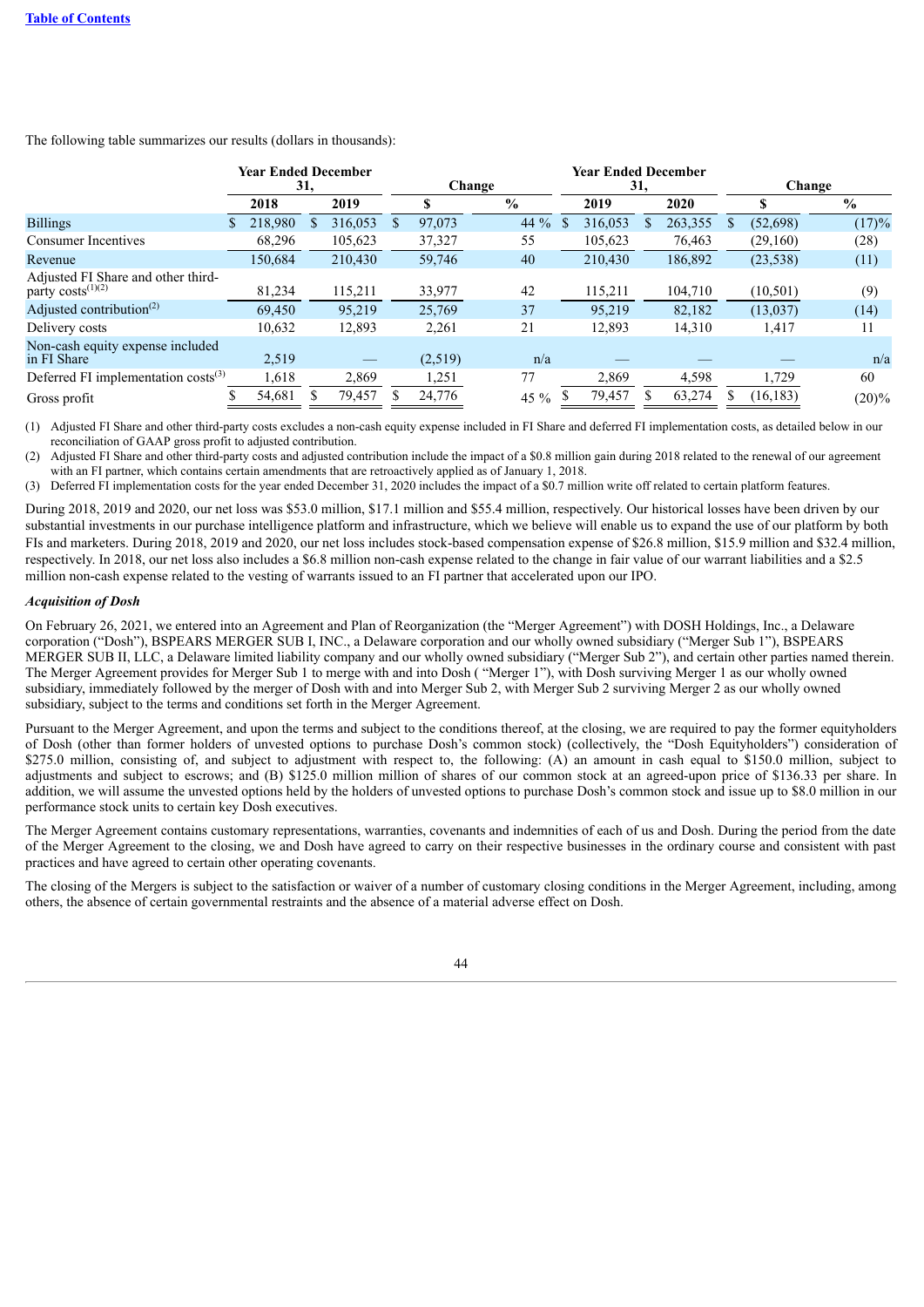The Merger Agreement may be terminated prior to the closing date by mutual written agreement of us and Dosh. In addition, the Merger Agreement may be terminated by either we or Dosh in certain circumstances, including if the Acquisition has not been closed on or before May 31, 2021, or if the other party has materially breached any representation, warranty, covenant, obligation or agreement such that certain of the conditions to closing cannot be satisfied.

## *FI Partners*

Our FI partners include Bank of America, National Association ("Bank of America"), JPMorgan Chase Bank, National Association ("Chase") and Wells Fargo Bank, National Association ("Wells Fargo"), as well as many other national and regional financial institutions, including several of the largest bank processors and digital banking providers to reach customers of small and mid-sized FIs. Wells Fargo began a phased launch of our platform in the fourth quarter of 2019 that was completed in the second quarter of 2020.

For December 31, 2019 and 2020, our average FI monthly active users ("FI MAUs") were 122.6 million and 155.8 million and our average Cardlytics platform revenue per user ("ARPU") was 1.72 and 1.20, respectively. FI MAU and ARPU are performance metrics defined under the heading "Non-GAAP Measures and Other Performance Metrics" below. The increase in FI MAUs is largely due to Wells Fargo completing their phased launch in the second quarter of 2020 and Chase launching our Cardlytics platform for its online banking channel in the second quarter of 2019. We expect U.S. Bank to begin a phased launch of the Cardlytics platform in the first half of 2021, which will also impact FI MAU growth. We expect a continued increase in FI MAUs year over year as a result of the launch of Wells Fargo and U.S. Bank. Over time, we expect year-over-year increases in ARPU as both consumer spending and the advertising budgets of our clients recover from the negative impacts of the COVID-19 pandemic.

### *FI Partner Commitments*

Agreements with certain FI partners require us to fund the development of specific enhancements, pay for certain implementation fees, or make milestone payments upon the deployment of our solution. Certain of these agreements provide for future reductions in FI Share due to the FI partner. During 2018, development payments to a certain FI partner totaled \$9.3 million which was partially offset by recoveries through FI Share payment reductions of \$4.6 million in 2019.

During 2020, one of our FI partners notified us of plans to end the use of certain platform features prior to the end of our contractual arrangement with the FI partner. As a result, we wrote off deferred FI implementation costs totaling \$0.7 million to FI Share and other third-party costs on our consolidated statements of operation.

We have an FI Share commitment to a certain FI partner totaling \$10.0 million over a 12-month period following the completion of certain milestones by the FI partner, which were not met as of December 31, 2020. Any expected shortfall penalty will be accrued during the 12-month period following the completion of the milestones.

## *Impacts of COVID-19 Pandemic*

We remain focused on supporting our marketers, FIs partners, employees and communities during the COVID-19 pandemic. The impact of COVID-19 on the global economy and on our business continues to be a fluid situation. We responded quickly to adopt a virtual corporate strategy to enable all of our employees to work productively from home, guard the health and safety of our team, support our marketers and FI partners, mitigate risk and maximize our financial performance. We are focused on ensuring continuity for our marketers and FI partners.

Revenue for the year ended December 31, 2020 was unfavorably affected by the COVID-19 pandemic and its impact on both consumer discretionary spending and marketers' ability to spend advertising budgets on our solution. Revenue during the second quarter of 2020 was significantly affected by the COVID-19 pandemic and its negative impact on both consumer spending and marketers' ability to spend advertising budgets on our solution. During the third and fourth quarters of 2020, we saw a recovery of both consumer spending as well as the advertising budgets of our clients. Due to continuing uncertainty regarding the severity and duration of the impacts of COVID-19 on the global economy, we will continue to monitor this situation and the potential impacts to our business.

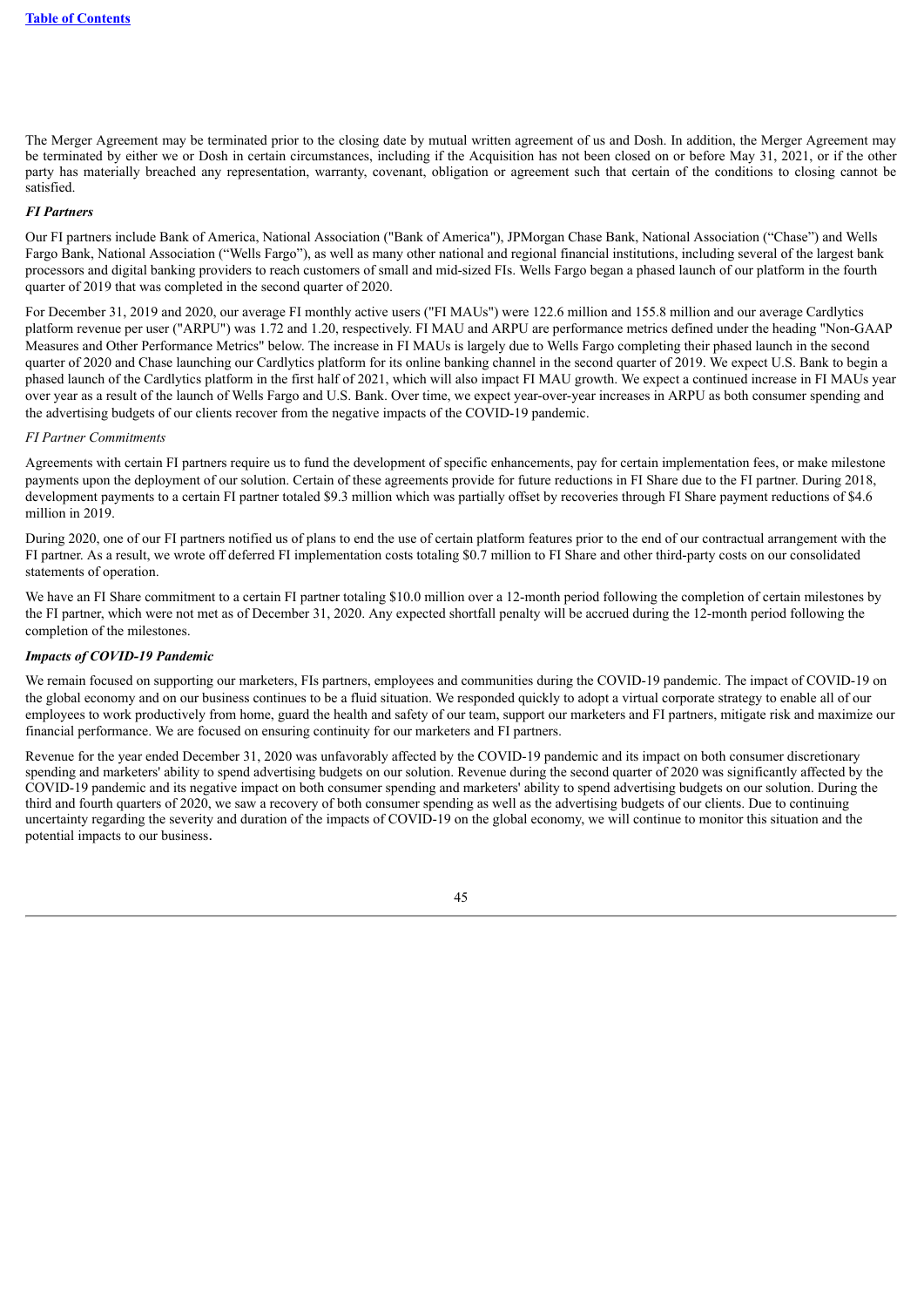The extent of the impact of COVID-19 on our operational and financial performance will depend on certain developments, including the duration and spread of the outbreak, its impact on industry events, and its effect on consumer spending, our marketers, FI partners, suppliers and vendors and other parties with whom we do business, all of which are uncertain and cannot be predicted at this time. To the extent possible, we are conducting business as usual, with necessary or advisable modifications to employee travel, employee work locations, and cancellation of marketing events. We will continue to actively monitor the rapidly evolving situation related to COVID-19 and may take actions that alter our business operations, including those that may be required by federal, foreign, state or local authorities, or that we determine are in the best interests of our employees, marketers, FI partners, suppliers, vendors and stockholders. At this point, the extent to which the COVID-19 pandemic may impact our business, results of operations and financial condition is uncertain. See "Risk Factors" for further discussion of the adverse impacts of the COVID-19 pandemic on our business.

#### **Non-GAAP Measures and Other Performance Metrics**

We regularly monitor a number of financial and operating metrics in order to measure our current performance and estimate our future performance. Our metrics may be calculated in a manner different than similar metrics used by other companies.

|                                |               | <b>Year Ended December 31.</b>      |    |         |    |         |  |  |
|--------------------------------|---------------|-------------------------------------|----|---------|----|---------|--|--|
|                                |               | 2018                                |    | 2019    |    | 2020    |  |  |
|                                |               | (Amounts in thousands, except ARPU) |    |         |    |         |  |  |
| <b>FI MAUs</b>                 |               | 65,012                              |    | 122,586 |    | 155,784 |  |  |
| <b>ARPU</b>                    |               | 2.30                                |    | 1.72    |    | 1.20    |  |  |
| <b>Billings</b>                | <sup>\$</sup> | 218,980                             | S. | 316,053 | -S | 263,355 |  |  |
| Adjusted contribution $(1)$    |               | 69.450                              |    | 95,219  |    | 82,182  |  |  |
| Adjusted EBITDA <sup>(1)</sup> |               | (6, 595)                            |    | 6,052   |    | (7,780) |  |  |

(1) Adjusted contribution and Adjusted EBITDA includes the impact of a \$0.8 million gain during 2018 related to the renewal of our agreement with an FI partner, which contains certain amendments that are retroactively applied as of January 1, 2018.

### *Monthly Active Users*

We define FI MAUs as targetable customers or accounts of our FI partners that logged in and visited the online or mobile banking applications of, or opened an email containing our offers from, our FI partners during a monthly period. We then calculate a monthly average of these FI MAUs for the periods presented. We believe that FI MAUs is an indicator of our and our FI partners' ability to drive engagement with the Cardlytics platform and is reflective of the marketing base that we offer to marketers through the Cardlytics platform.

### *Average Revenue per User*

We define ARPU as the total Cardlytics platform revenue generated in the applicable period calculated in accordance with generally accepted accounting principles in the United States ("GAAP"), divided by the average number of FI MAUs in the applicable period. We believe that ARPU is an indicator of the value of our relationships with our FI partners with respect to the Cardlytics platform.

### *Billings*

Billings represents the gross amount billed to marketers for advertising campaigns in order to generate revenue. Billings is reported gross of both Consumer Incentives and FI Share. Our GAAP revenue is recognized net of Consumer Incentives and gross of FI Share.

We review billings for internal management purposes. We believe that billings provides useful information to investors for period-to-period comparisons of our core business and in understanding and evaluating our results of operations in the same manner as our management and board of directors. Nevertheless, our use of billings has limitations as an analytical tool, and you should not consider it in isolation or as a substitute for analysis of our financial results as reported under GAAP. Other companies, including companies in our industry that have similar business arrangements, may address the impact of Consumer Incentives differently. You should consider billings alongside our other GAAP financial results.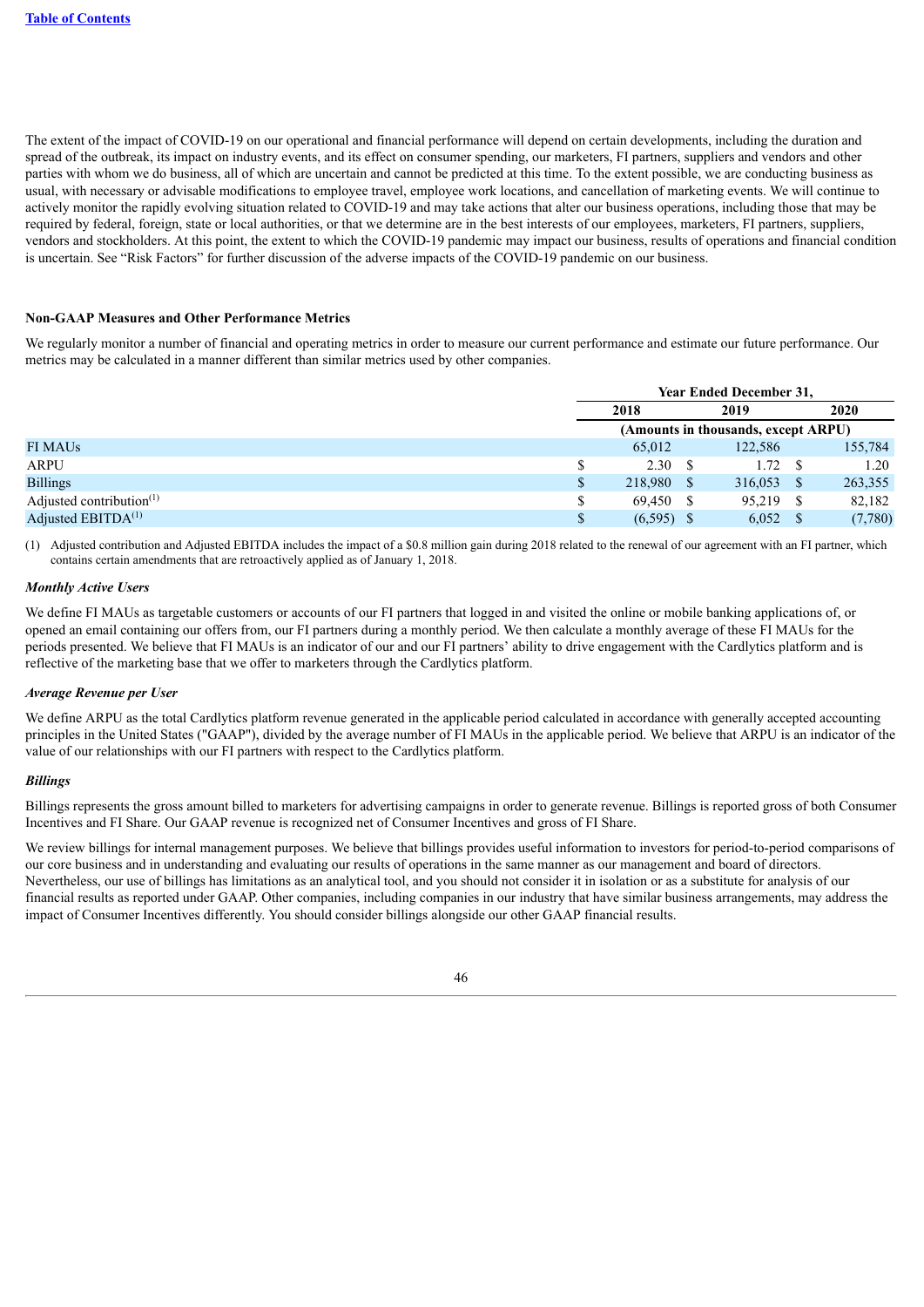The following table presents a reconciliation of billings to revenue, the most directly comparable GAAP measure, for each of the periods indicated (in thousands):

|                            | <b>Year Ended December 31,</b> |         |         |  |  |  |
|----------------------------|--------------------------------|---------|---------|--|--|--|
|                            | 2018                           | 2019    | 2020    |  |  |  |
| Revenue                    | 150.684                        | 210.430 | 186,892 |  |  |  |
| Plus:                      |                                |         |         |  |  |  |
| <b>Consumer Incentives</b> | 68.296                         | 105.623 | 76,463  |  |  |  |
| <b>Billings</b>            | 218,980                        | 316,053 | 263,355 |  |  |  |

### *Adjusted Contribution*

Adjusted contribution measures the degree by which revenue generated from our marketers exceeds the cost to obtain the purchase data and the digital advertising space from our FI partners. Adjusted contribution demonstrates how incremental marketing spend on our platform generates incremental amounts to support our sales and marketing, research and development, general and administration and other investments. Adjusted contribution is calculated by taking our total revenue less our FI Share and other third-party costs exclusive of a non-cash equity expense and deferred FI implementation costs, which are non-cash costs. Adjusted contribution does not take into account all costs associated with generating revenue from advertising campaigns, including sales and marketing expenses, research and development expenses, general and administrative expenses and other expenses, which we do not take into consideration when making decisions on how to manage our advertising campaigns.

We use adjusted contribution extensively to measure the efficiency of our advertising platform, make decisions to manage advertising campaigns and evaluate our operational performance. Adjusted contribution is also used to determine the vesting of performance-based equity awards and is used to determine the achievement of quarterly and annual bonuses across our entire global employee base, including executives. We view adjusted contribution as an important operating measure of our financial results. We believe that adjusted contribution provides useful information to investors and others in understanding and evaluating our results of operations in the same manner as our management and board of directors. Adjusted contribution should not be considered in isolation from, or as an alternative to, measures prepared in accordance with GAAP. Adjusted contribution should be considered together with other operating and financial performance measures presented in accordance with GAAP. Also, adjusted contribution may not necessarily be comparable to similarly titled measures presented by other companies. Refer to Note 16—Segments to our consolidated financial statements for further details on our adjusted contribution by segment.

The following table presents a reconciliation of adjusted contribution to gross profit, the most directly comparable GAAP measure, for each of the periods indicated (in thousands):

|                                                             | <b>Year Ended December 31,</b> |         |    |         |  |             |
|-------------------------------------------------------------|--------------------------------|---------|----|---------|--|-------------|
|                                                             |                                | 2018    |    | 2019    |  | <b>2020</b> |
| Revenue                                                     |                                | 150,684 | S. | 210,430 |  | 186,892     |
| Minus:                                                      |                                |         |    |         |  |             |
| FI Share and other third-party costs $^{(1)}$               |                                | 85,371  |    | 118,080 |  | 109,308     |
| Delivery $costs^{(2)}$                                      |                                | 10,632  |    | 12,893  |  | 14,310      |
| Gross profit $(1)$                                          |                                | 54,681  |    | 79,457  |  | 63,274      |
| Plus:                                                       |                                |         |    |         |  |             |
| Delivery $costs^{(2)}$                                      |                                | 10,632  |    | 12.893  |  | 14,310      |
| Non-cash equity expense included in FI Share <sup>(3)</sup> |                                | 2,519   |    |         |  |             |
| Deferred FI implementation costs <sup>(3)</sup>             |                                | 1,618   |    | 2,869   |  | 4,598       |
| Adjusted contribution <sup>(1)</sup>                        |                                | 69,450  |    | 95,219  |  | 82,182      |

(1) FI Share and other third-party costs, gross profit and adjusted contribution include the impact of a \$0.8 million gain during 2018 related to the renewal of our agreement with an FI partner, which contains certain amendments that are retroactively applied as of January 1, 2018.

Stock-based compensation expense recognized in delivery costs totaled \$0.6 million, \$0.7 million and \$1.2 million during 2018, 2019 and 2020, respectively.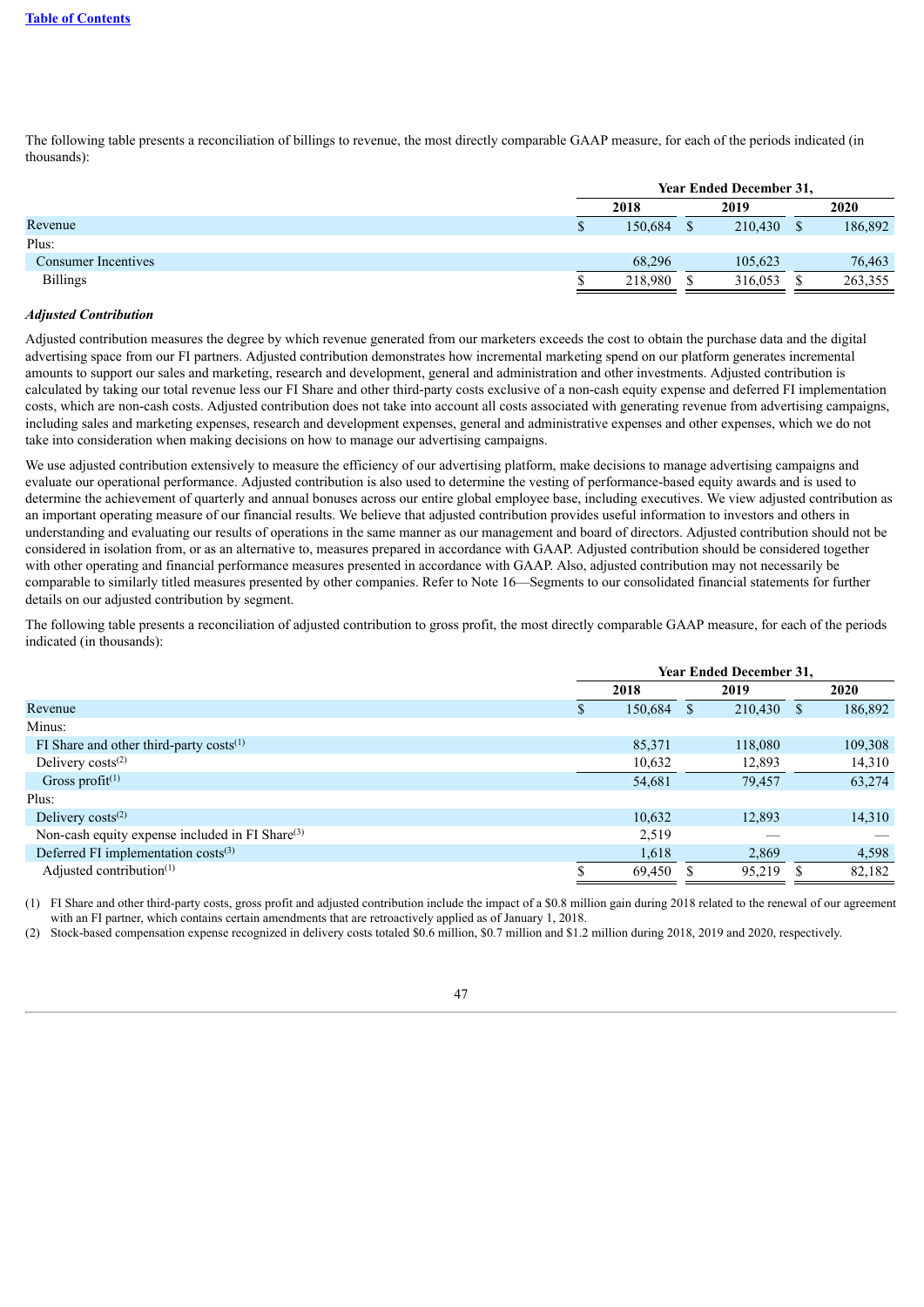(3) Non-cash equity expense included in FI Share and deferred FI implementation costs are excluded from adjusted FI Share and other third-party costs as follows (in thousands):

|                                                 | <b>Year Ended December 31,</b> |        |  |         |  |         |  |  |
|-------------------------------------------------|--------------------------------|--------|--|---------|--|---------|--|--|
|                                                 | 2018                           |        |  | 2019    |  | 2020    |  |  |
| FI Share and other third-party costs            |                                | 85.371 |  | 118.080 |  | 109,308 |  |  |
| Minus:                                          |                                |        |  |         |  |         |  |  |
| Non-cash equity expense included in FI Share    |                                | 2,519  |  |         |  |         |  |  |
| Deferred FI implementation costs <sup>(1)</sup> |                                | 1.618  |  | 2.869   |  | 4,598   |  |  |
| Adjusted FI Share and other third-party costs   |                                | 81.234 |  | 115.211 |  | 104,710 |  |  |

(1) Deferred FI implementation costs for the year ended December 31, 2020 includes the impact of a \$0.7 million write off related to certain platform features.

## *Adjusted EBITDA*

Adjusted EBITDA represents our net loss before income tax benefit; interest expense, net; depreciation and amortization expense; stock-based compensation expense; foreign currency gain; deferred FI implementation costs; costs associated with financing events; loss on extinguishment of debt; restructuring costs; change in fair value of warrant liabilities, net; and a non-cash equity expense recognized in FI Share. We do not consider these excluded items to be indicative of our core operating performance. The items that are non-cash include change in fair value of warrant liabilities, Other (expense) income, net, deferred FI implementation costs, depreciation and amortization expense, stock-based compensation expense and a non-cash equity expense included in FI Share. Notably, any impacts related to minimum FI Share commitments in connection with agreements with certain FI partners are not added back to net loss in order to calculate adjusted EBITDA. Adjusted EBITDA is a key measure used by management to understand and evaluate our core operating performance and trends and to generate future operating plans, make strategic decisions regarding the allocation of capital and invest in initiatives that are focused on cultivating new markets for our solution. In particular, the exclusion of certain expenses in calculating adjusted EBITDA facilitates comparisons of our operating performance on a period-to-period basis. Adjusted EBITDA is not a measure calculated in accordance with GAAP.

We believe that adjusted EBITDA provides useful information to investors and others in understanding and evaluating our operating results in the same manner as our management and board of directors. Nevertheless, use of adjusted EBITDA has limitations as an analytical tool, and you should not consider it in isolation or as a substitute for analysis of our financial results as reported under GAAP. Some of these limitations are: (1) adjusted EBITDA does not reflect changes in, or cash requirements for, our working capital needs; (2) adjusted EBITDA does not reflect the potentially dilutive impact of stock-based compensation and equity instruments issued to our FI partners; (3) adjusted EBITDA does not reflect tax payments or receipts that may represent a reduction or increase in cash available to us and (4) other companies, including companies in our industry, may calculate adjusted EBITDA or similarly titled measures differently, which reduces the usefulness of the metric as a comparative measure. Because of these and other limitations, you should consider adjusted EBITDA alongside our net loss and other GAAP financial results.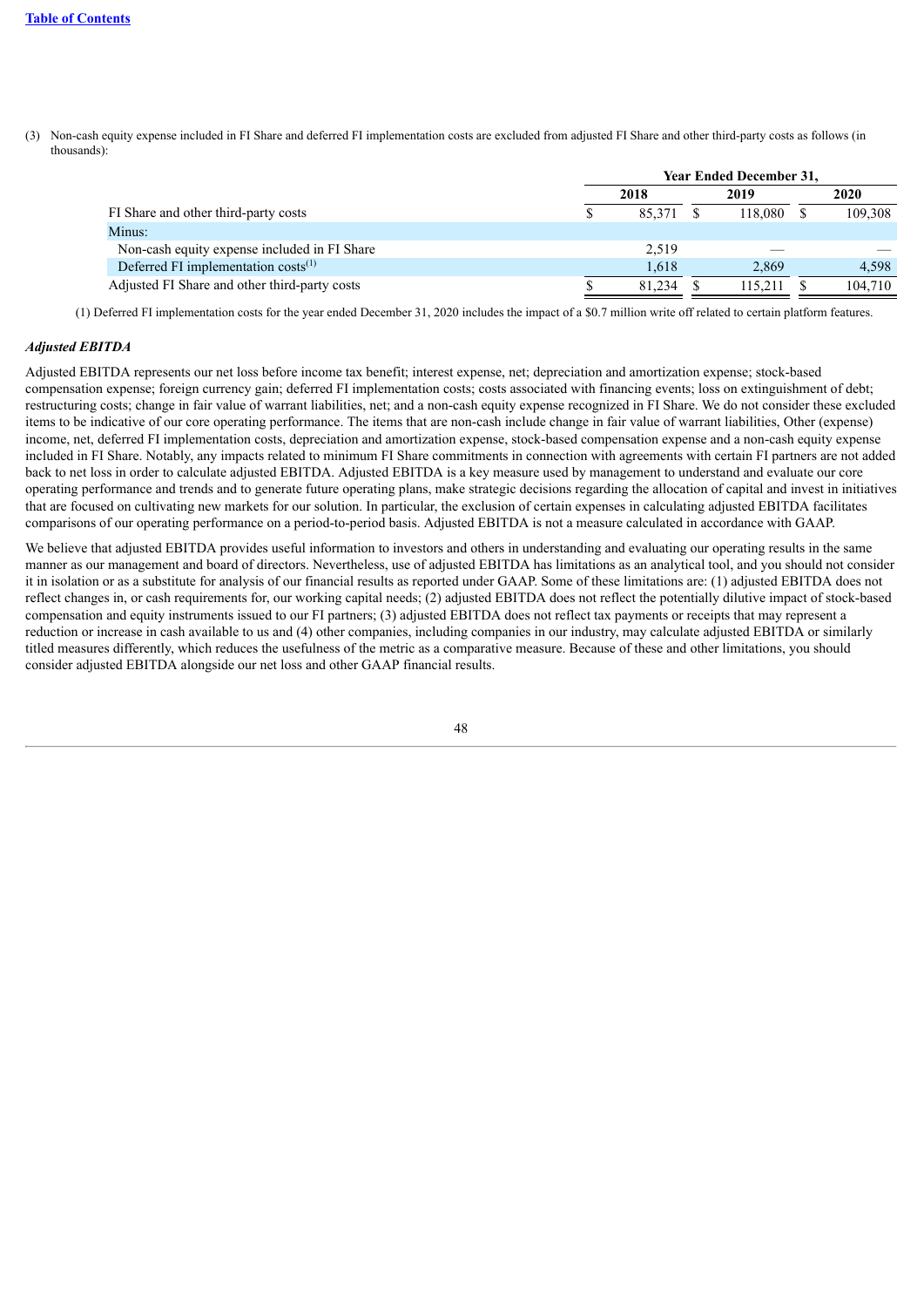The following table presents a reconciliation of adjusted EBITDA to net loss, the most directly comparable GAAP measure, for each of the periods indicated (in thousands):

|                                              |    | <b>Year Ended December 31,</b> |                |           |  |  |  |
|----------------------------------------------|----|--------------------------------|----------------|-----------|--|--|--|
|                                              |    | 2018                           | 2019           | 2020      |  |  |  |
| Net $loss^{(1)}$                             | S. | $(53,042)$ \$                  | $(17, 144)$ \$ | (55, 422) |  |  |  |
| Plus:                                        |    |                                |                |           |  |  |  |
| Income tax benefit                           |    |                                |                |           |  |  |  |
| Interest expense, net                        |    | 3,264                          | 548            | 3,048     |  |  |  |
| Depreciation and amortization expense        |    | 3,282                          | 4,535          | 7,826     |  |  |  |
| Stock-based compensation expense             |    | 26,790                         | 15,851         | 32,396    |  |  |  |
| Foreign currency (loss) gain                 |    | 1,172                          | (781)          | (1, 549)  |  |  |  |
| Deferred FI implementation costs             |    | 1,618                          | 2,869          | 4,598     |  |  |  |
| Costs associated with financing events       |    | 118                            | 123            |           |  |  |  |
| Loss on extinguishment of debt               |    | 924                            | 51             |           |  |  |  |
| Restructuring costs                          |    |                                |                | 1,323     |  |  |  |
| Change in fair value of warrant liabilities  |    | 6,760                          |                |           |  |  |  |
| Non-cash equity expense included in FI Share |    | 2,519                          |                |           |  |  |  |
| Adjusted EBITDA <sup>(1)</sup>               |    | (6, 595)                       | 6,052          | (7,780)   |  |  |  |

(1) Net loss and adjusted EBITDA include the impact of a \$0.8 million gain during 2018 related to the renewal of our agreement with an FI partner, which contains certain amendments that are retroactively applied as of January 1, 2018.

### **Components of Results of Operations**

#### *Revenue*

We sell our solutions by entering into agreements directly with marketers or their marketing agencies, generally through the execution of insertion orders. The agreements state the terms of the arrangement, the negotiated fee, payment terms and the fixed period of time of the campaign. We invoice marketers monthly based on the qualifying purchases of the FIs' customers as reported by our FI partners during the month. We report our revenue net of Consumer Incentives and gross of FI Share.

# *Cost and Expense*

We classify our expenses into the following categories: FI Share and other third-party costs; delivery costs; sales and marketing expense; research and development expense; general and administrative expense; and depreciation and amortization expense.

# *FI Share and Other Third-Party Costs*

FI Share and other third-party costs consist primarily of the FI Share that we pay our FI partners, media and data costs, deferred implementation costs incurred pursuant to our agreements with certain FI partners and a \$2.5 million non-cash expense in 2018 related to the vesting of warrants issued to an FI partner that accelerated upon the consummation of our IPO. To the extent that we use a specific FI customer's anonymized purchase data in the delivery of our solutions, we pay the applicable FI partner an FI Share calculated based on the relative contribution of the data provided by the FI partner to the overall delivery of the services. We expect that our FI Share and other third-party costs will increase in absolute dollars as a result of our revenue growth.

### *Delivery Costs*

Delivery costs consist primarily of personnel costs of our campaign, data operations and production support teams, including salaries, benefits, bonuses, stock-based compensation and payroll taxes. Delivery costs also include hosting facility costs, purchased or licensed software costs, outsourcing costs and professional services costs. As we add data center capacity and support personnel in advance of anticipated growth, our delivery costs will increase in absolute dollars and if such anticipated revenue growth does not occur, our delivery costs as a percentage of revenue will be adversely affected. Over time, we expect delivery costs will decline as a percentage of revenue.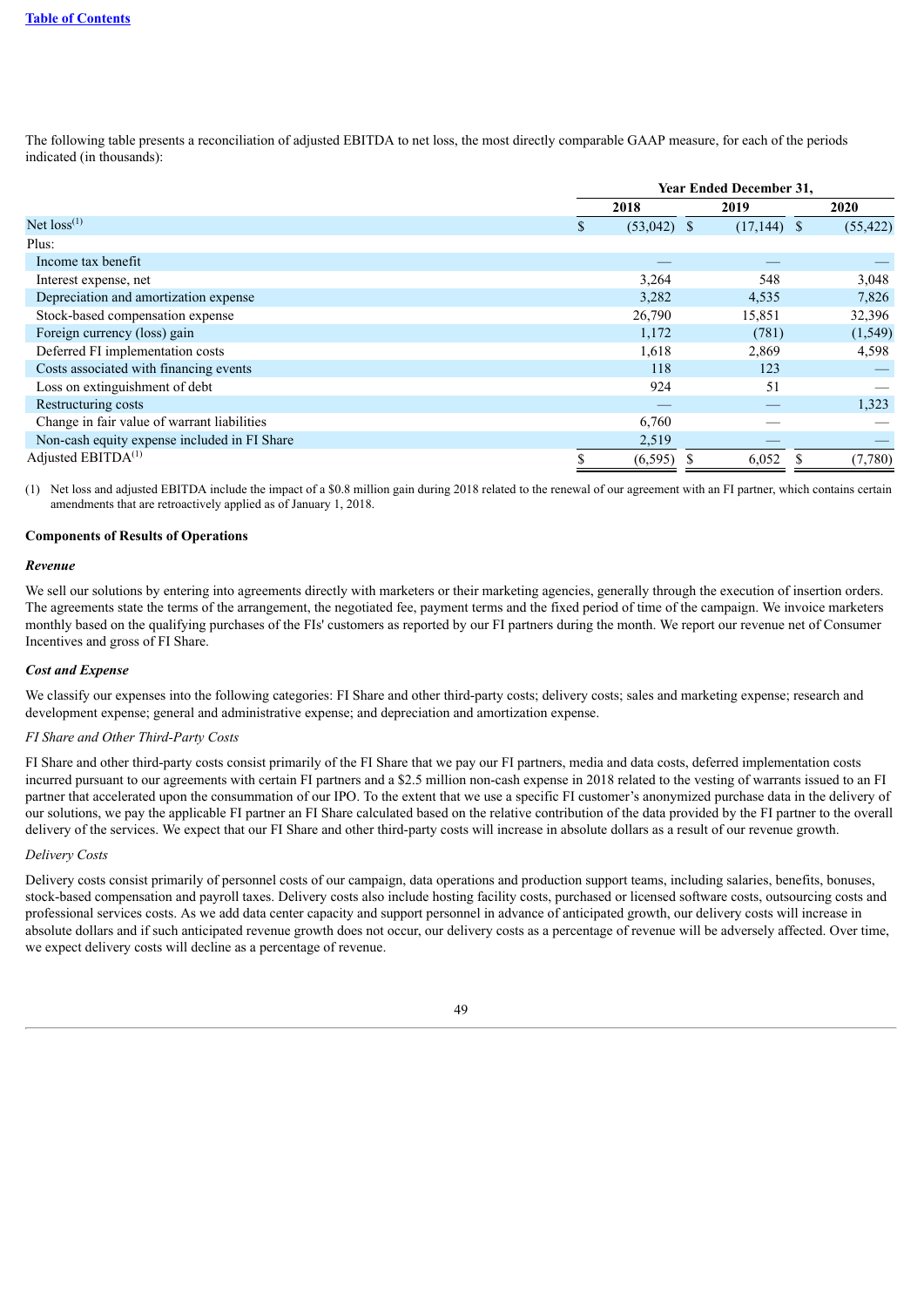### *Sales and Marketing Expense*

Sales and marketing expense consists primarily of personnel costs of our sales, account management, marketing and analytics teams, including salaries, benefits, bonuses, commissions, stock-based compensation and payroll taxes. Sales and marketing expense also includes professional fees, marketing programs such as trade shows, marketing materials, public relations, sponsorships and other brand building expenses, as well as outsourcing costs, travel and entertainment expenses and company funded consumer testing expenses for certain marketers that are not current customers. We expect that our sales and marketing expense will increase in absolute dollars as a result of hiring new sales representatives and as we invest to enhance our brand. Over time, we expect sales and marketing expenses will decline as a percentage of revenue.

## *Research and Development Expense*

Research and development expense consists primarily of personnel costs of our information technology ("IT") engineering, IT architecture and product development teams, including salaries, benefits, bonuses, stock-based compensation and payroll taxes. Research and development expense also includes outsourcing costs, software licensing costs, professional fees and travel expenses. We focus our research and development efforts on improving our solutions and developing new ones. We expect research and development expense to increase in absolute dollars as we continue to create new solutions and improve the functionality of our existing solutions.

#### *General and Administrative Expense*

General and administrative expense consists of personnel costs of our executive, finance, legal, compliance, IT support and human resources teams, including salaries, benefits, bonuses, stock-based compensation and payroll taxes. General and administrative expense also includes professional fees for external legal, accounting and consulting services, financing transaction costs, facilities costs such as rent and utilities, royalties, bad debt expense, travel expense, property taxes and franchise taxes. We expect that general and administrative expenses will increase on an absolute dollar basis but decrease as a percentage of revenue as we focus on processes, systems and controls to enable the our internal support functions to scale with the growth of our business.

### *Depreciation and Amortization Expense*

Depreciation and amortization expense includes depreciation of property and equipment over the estimated useful life of the applicable asset as well as amortization of deferred patent costs and capitalized internal-use software development costs.

## *Interest Expense, Net*

Interest expense, net consists of interest incurred on our debt facilities, as well as related discount amortization and financing costs, partially offset by interest income on our cash balances.

## *Change in Fair Value of Warrant Liabilities*

Change in fair value of warrant liabilities represents adjustments to the fair value of certain warrants to purchase either preferred or common stock based upon changes in the fair value of the underlying stock.

### *Other (Expense) Income, Net*

Other (expense) income, net consists primarily of gains and losses on foreign currency transactions and expenses recorded in connection with the extinguishment of debt.

#### *Income Taxes*

We have generated losses before income taxes in the U.S., U.K. and most U.S. state income tax jurisdictions. We have generated historical net losses and recorded a full valuation allowance against our deferred tax assets. We expect to maintain a full valuation allowance in the near term. Due to our history of losses and our expectation of maintaining a full valuation allowance, we have not recorded an income tax provision or benefit during the periods presented. Realization of any of our deferred tax assets depends upon future earnings, the timing and amount of which are uncertain.

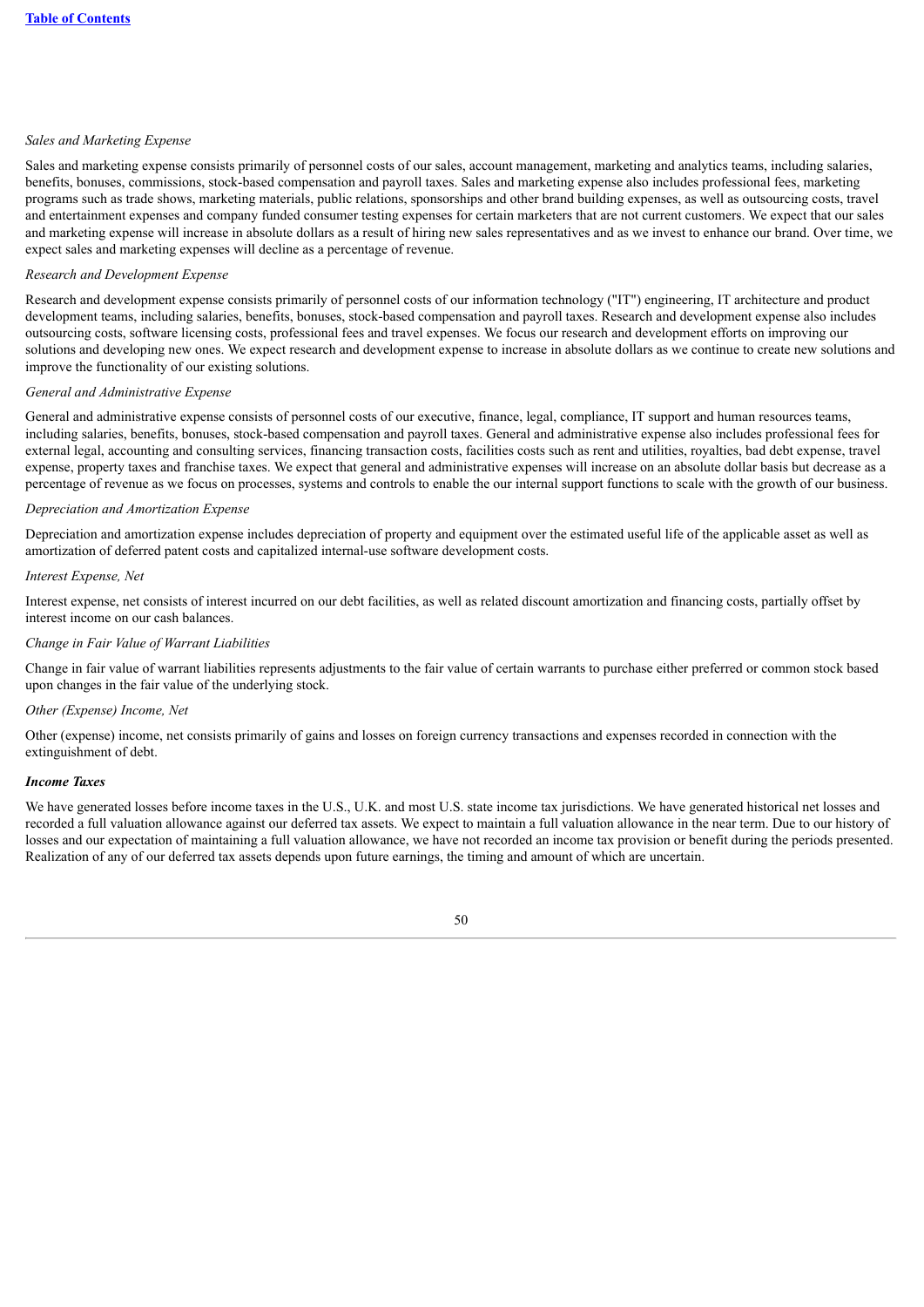# **Results of Operations**

The following table sets forth our consolidated statements of operations (in thousands):

|                                                  | <b>Year Ended December 31,</b> |                         |                         |
|--------------------------------------------------|--------------------------------|-------------------------|-------------------------|
|                                                  | 2018                           | 2019                    | <b>2020</b>             |
| Revenue                                          | \$<br>150,684                  | $\mathbf{s}$<br>210,430 | 186,892<br><sup>S</sup> |
| Costs and expenses:                              |                                |                         |                         |
| FI Share and other third-party costs             | 85,371                         | 118,080                 | 109,308                 |
| Delivery costs                                   | 10,632                         | 12,893                  | 14,310                  |
| Sales and marketing expense                      | 41,878                         | 43,828                  | 45,307                  |
| Research and development expense                 | 16,210                         | 11,699                  | 17,532                  |
| General and administrative expense               | 34,228                         | 36,720                  | 46,532                  |
| Depreciation and amortization expense            | 3,282                          | 4,535                   | 7,826                   |
| Total costs and expenses                         | 191,601                        | 227,755                 | 240,815                 |
| Operating loss                                   | (40, 917)                      | (17, 325)               | (53, 923)               |
| Non-operating (expense) income:                  |                                |                         |                         |
| Interest expense, net                            | (3,264)                        | (548)                   | (3,048)                 |
| Change in fair value of warrant liabilities, net | (6,760)                        |                         |                         |
| Other (expense) income, net                      | (2,101)                        | 729                     | 1,549                   |
| Total non-operating (expense) income             | (12, 125)                      | 181                     | (1, 499)                |
| Loss before income taxes                         | (53,042)                       | (17, 144)               | (55, 422)               |
| Income tax benefit                               |                                |                         |                         |
| Net loss                                         | \$<br>(53, 042)                | (17, 144)<br>S          | (55, 422)               |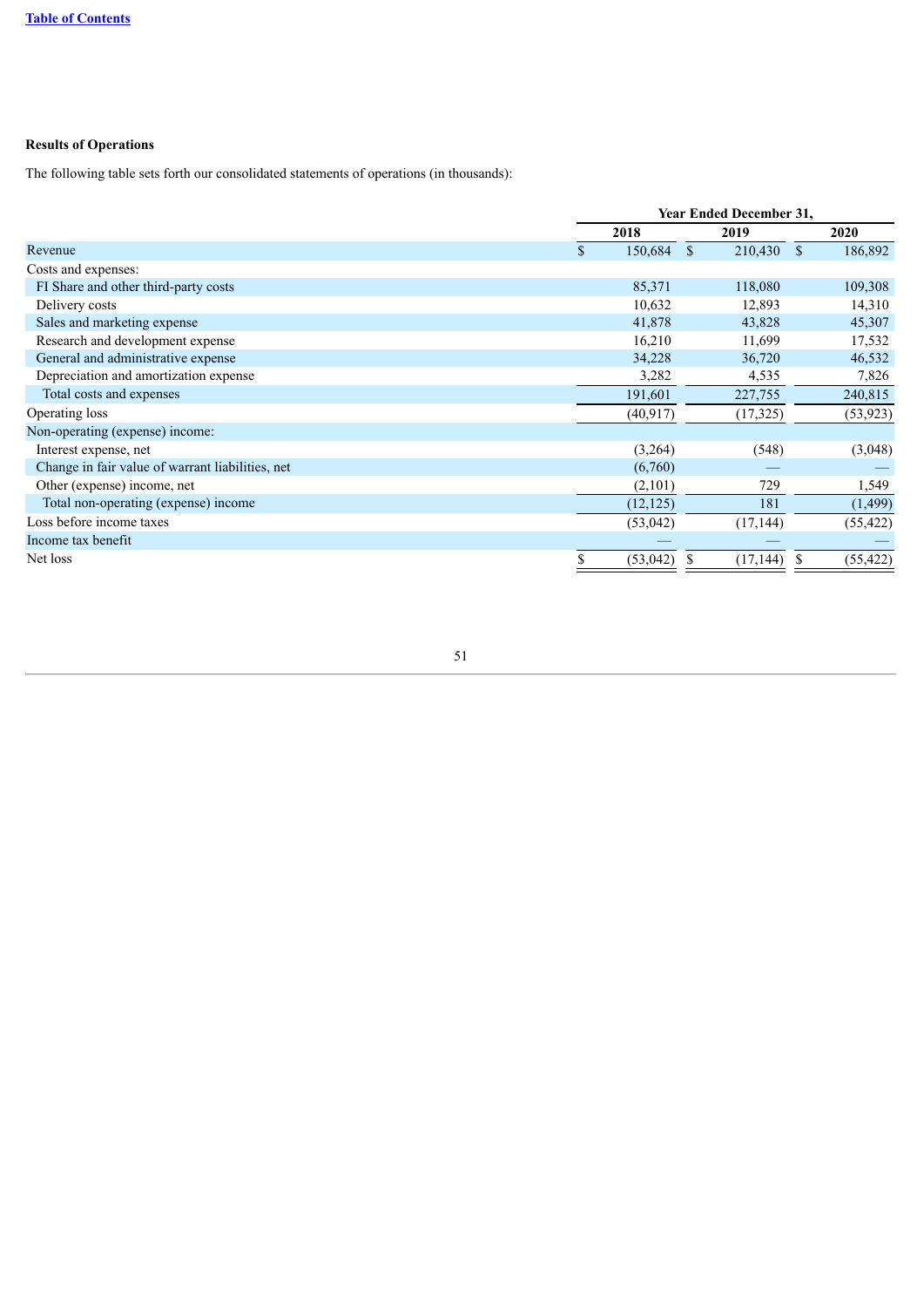The following table sets forth our consolidated statements of operations expressed as a percentage of revenue (percentages may not sum due to rounding):

|                                                  |                | <b>Year Ended December 31,</b> |         |  |  |  |  |
|--------------------------------------------------|----------------|--------------------------------|---------|--|--|--|--|
|                                                  | 2018           | 2019                           | 2020    |  |  |  |  |
| Revenue                                          | 100 %          | 100 %                          | $100\%$ |  |  |  |  |
| Costs and expenses:                              |                |                                |         |  |  |  |  |
| FI Share and other third-party costs             | 57             | 56                             | 58      |  |  |  |  |
| Delivery costs                                   | π              | 6                              | 8       |  |  |  |  |
| Sales and marketing expense                      | 28             | 21                             | 24      |  |  |  |  |
| Research and development expense                 | 11             | 6                              | 9       |  |  |  |  |
| General and administration expense               | 23             | 17                             | 25      |  |  |  |  |
| Depreciation and amortization expense            | $\overline{2}$ | $\overline{2}$                 | 4       |  |  |  |  |
| Total costs and expenses                         | 127            | 108                            | 129     |  |  |  |  |
| Operating loss                                   | (27)           | (8)                            | (29)    |  |  |  |  |
| Non-operating (expense) income:                  |                |                                |         |  |  |  |  |
| Interest expense, net                            | (2)            |                                | (2)     |  |  |  |  |
| Change in fair value of warrant liabilities, net | (4)            |                                |         |  |  |  |  |
| Other (expense) income, net                      | (1)            |                                |         |  |  |  |  |
| Total non-operating (expense) income             | (8)            |                                | (1)     |  |  |  |  |
| Loss before income taxes                         | (35)           | (8)                            | (30)    |  |  |  |  |
| Income tax benefit                               |                |                                |         |  |  |  |  |
| Net loss                                         | (35)%          | $(8)\%$                        | (30)%   |  |  |  |  |
|                                                  |                |                                |         |  |  |  |  |

# **Comparison of Year Ended December 31, 2019 and 2020**

In this section, we discuss the results of our operations for the year ended December 31, 2019 compared to the year ended December 31, 2020. For a discussion of the year ended December 31, 2018 compared to the year ended December 31, 2019, please refer to Part II, Item 7, "Management's Discussion and Analysis of Financial Condition and Results of Operations" in our Annual Report on Form 10-K for the year ended December 31, 2019.

#### *Revenue*

| <b>Year Ended December 31,</b> |         | <b>Change</b> |         |           |                        |
|--------------------------------|---------|---------------|---------|-----------|------------------------|
|                                |         |               | 2020    |           | $\frac{6}{9}$          |
|                                |         |               |         |           |                        |
|                                | 210,430 |               | 186.892 | (23, 538) | 11)%                   |
|                                |         | 2019          |         |           | (dollars in thousands) |

The \$23.5 million decrease in revenue during 2020 compared to 2019 was comprised of a \$42.5 million decrease in sales to existing marketers, partially offset by a \$19.0 million increase in sales to new marketers. Revenue during the second quarter of 2020 was significantly affected by the COVID-19 pandemic and its negative impact on both consumer spending and marketers' ability to spend advertising budgets on our solution. During the third and fourth quarters of 2020, we saw a recovery of both consumer spending as well as the advertising budgets of our clients. Due to continuing uncertainty regarding the severity and duration of the impacts of COVID-19 on the global economy, we will continue to monitor this situation and the potential impacts to our business.

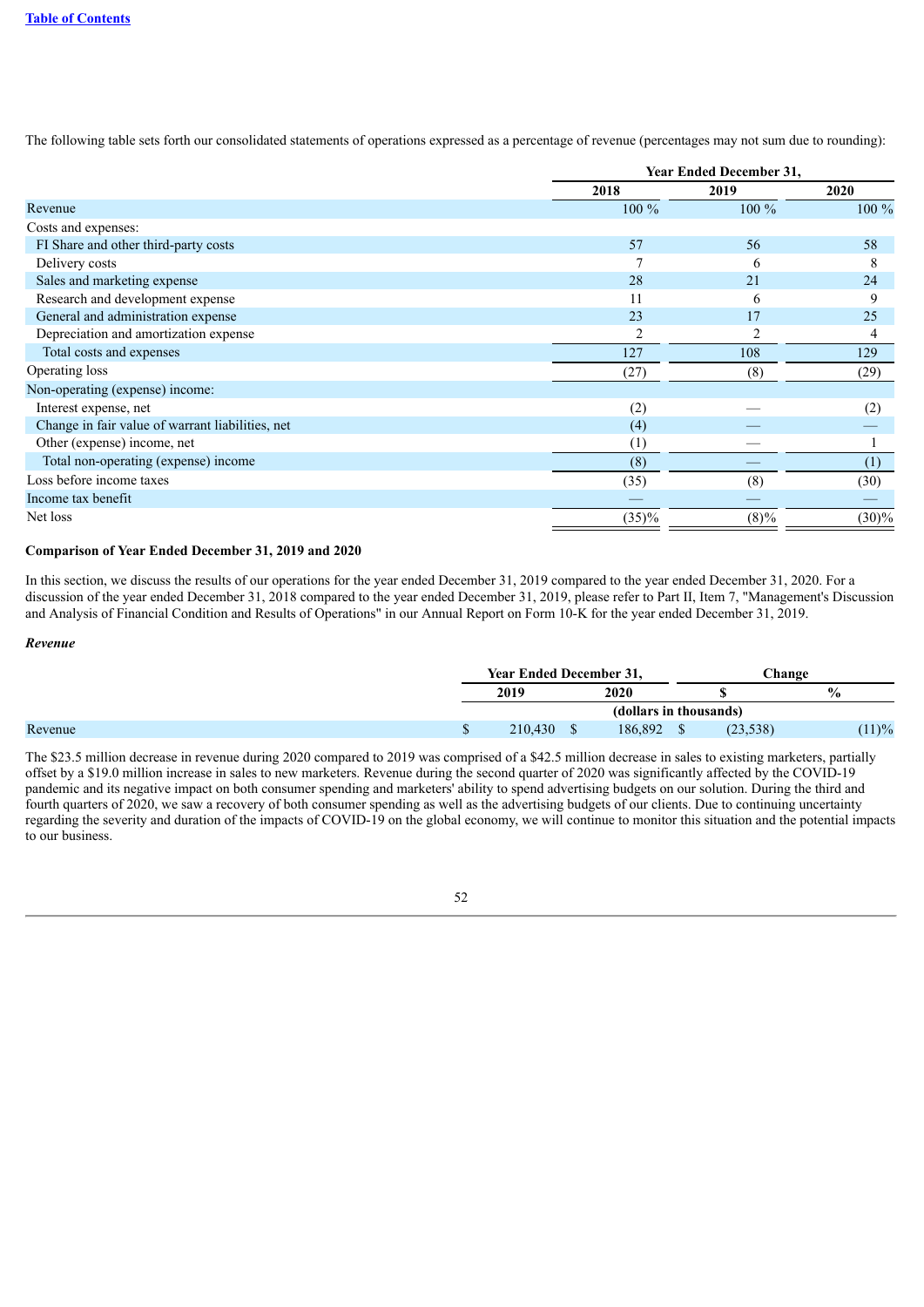# *Costs and Expenses*

*FI Share and Other Third-Party Costs*

|                                               | <b>Year Ended December 31.</b> |  |         |  | Change    |               |  |  |  |
|-----------------------------------------------|--------------------------------|--|---------|--|-----------|---------------|--|--|--|
|                                               | 2019                           |  | 2020    |  |           | $\frac{6}{9}$ |  |  |  |
|                                               | (dollars in thousands)         |  |         |  |           |               |  |  |  |
| FI Share and other third-party costs:         |                                |  |         |  |           |               |  |  |  |
| Adjusted FI Share and other third-party costs | 115.211                        |  | 104.710 |  | (10, 501) | $(9)\%$       |  |  |  |
| Deferred FI implementation costs              | 2,869                          |  | 4,598   |  | 1,729     | 60            |  |  |  |
| Total FI Share and other third-party costs    | 118.080                        |  | 109.308 |  | (8,772)   | (7)%          |  |  |  |
| $\%$ of revenue                               | 56 %                           |  | 58 %    |  |           |               |  |  |  |

FI Share and other third-party costs decreased by \$8.8 million during 2020 compared to 2019 primarily due to decreased revenue from sales of the Cardlytics platform. Deferred FI implementation costs increased by \$1.7 million during the 2020 compared to the 2019 primarily due to a write off of deferred FI implementation costs totaling \$0.7 million relating to the discontinued use of certain platform features.

We believe the near-term fluctuations in revenue caused by the economic impact of COVID–19 would also result in similar percentage fluctuations in adjusted FI Share and other third-party costs in future periods.

*Delivery Costs*

|                | <b>Year Ended December 31,</b> |  |        | Change |      |               |  |  |  |
|----------------|--------------------------------|--|--------|--------|------|---------------|--|--|--|
|                | 2019                           |  | 2020   |        |      | $\frac{0}{0}$ |  |  |  |
|                | (dollars in thousands)         |  |        |        |      |               |  |  |  |
| Delivery costs | 12,893                         |  | 14.310 |        | .417 | $1\%$         |  |  |  |
| $%$ of revenue | 6 %                            |  | $8\%$  |        |      |               |  |  |  |

Delivery costs increased by \$1.4 million during 2020 compared to 2019 primarily due to a \$0.7 million increase in hosting-related IT costs, a \$0.5 million increase in stock-based compensation expense and a \$0.2 million increase in personnel costs associated with additional headcount to host the Cardlytics platform for certain new FI partners.

*Sales and Marketing Expense*

|                             | <b>Year Ended December 31,</b> |  |        | Change |      |               |  |  |  |
|-----------------------------|--------------------------------|--|--------|--------|------|---------------|--|--|--|
|                             | 2019                           |  | 2020   |        |      | $\frac{0}{0}$ |  |  |  |
|                             | (dollars in thousands)         |  |        |        |      |               |  |  |  |
| Sales and marketing expense | 43.828                         |  | 45.307 |        | .479 | $3\%$         |  |  |  |
| $%$ of revenue              | $21\%$                         |  | $24\%$ |        |      |               |  |  |  |

Sales and marketing expense increased by \$1.5 million during 2020 compared to 2019 primarily due to a \$5.6 million increase in stock-based compensation expense, partially offset by a decrease of \$3.0 million in incentive compensation and a \$1.1 million decrease in travel and entertainment expense.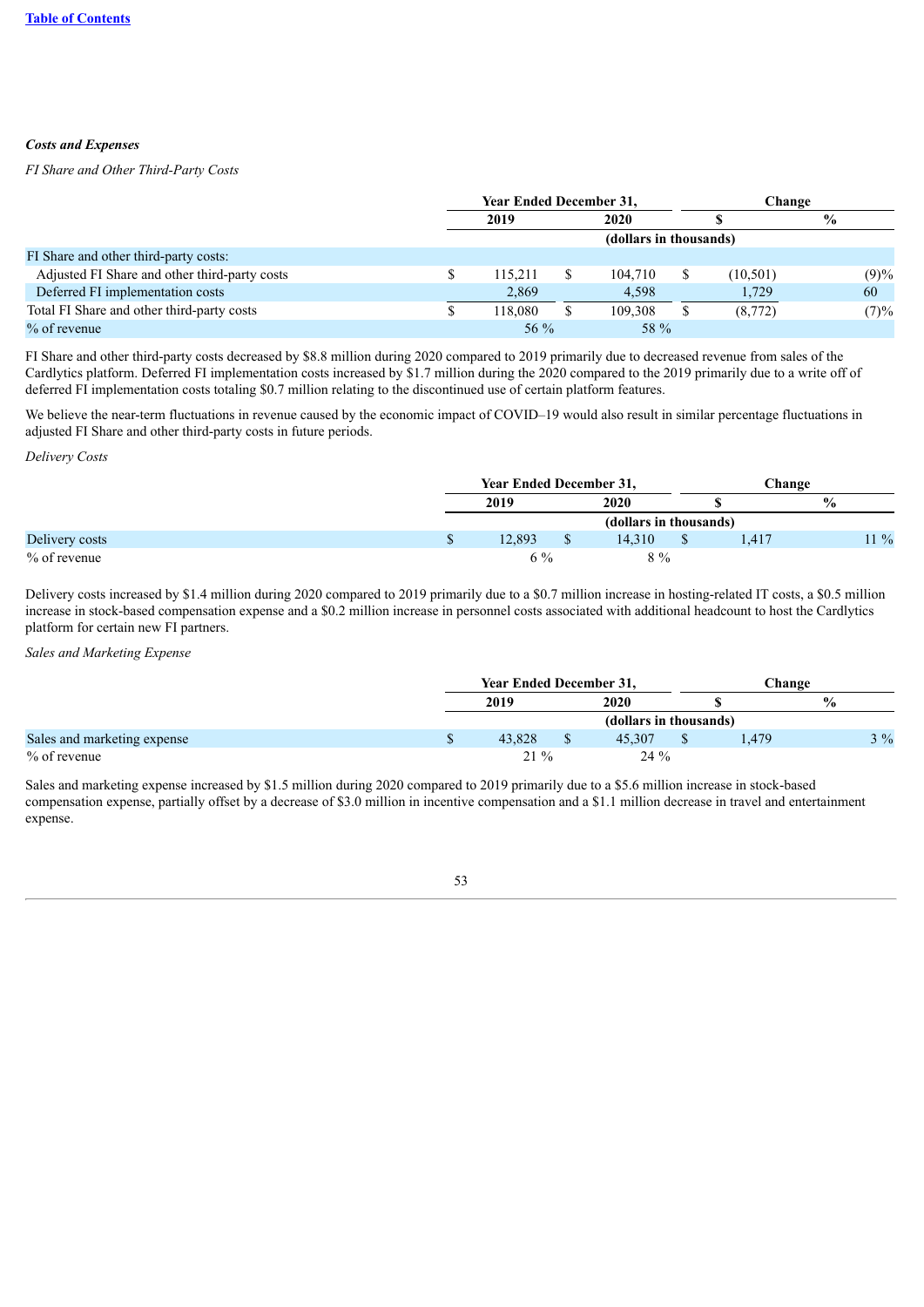## *Research and Development Expense*

|                                  | <b>Year Ended December 31.</b> |  |        |  | Change |               |  |  |  |
|----------------------------------|--------------------------------|--|--------|--|--------|---------------|--|--|--|
|                                  | 2019                           |  | 2020   |  |        | $\frac{0}{0}$ |  |  |  |
|                                  | (dollars in thousands)         |  |        |  |        |               |  |  |  |
| Research and development expense | 11.699                         |  | 17.532 |  | 5,833  | 50 %          |  |  |  |
| $\%$ of revenue                  | $6\%$                          |  | $9\%$  |  |        |               |  |  |  |

Research and development expense increased by \$5.8 million during 2020 compared to 2019 primarily due to a \$3.1 million increase in stock-based compensation expense, a \$3.0 million increase in personnel costs associated with additional headcount, a \$0.9 million increase in professional fees, partially offset by a \$1.0 million decrease in personnel costs due to higher capitalization and a \$0.2 million decrease in travel and entertainment.

*General and Administrative Expense*

|                                    | <b>Year Ended December 31,</b> |  |        |  | Change |               |  |  |  |
|------------------------------------|--------------------------------|--|--------|--|--------|---------------|--|--|--|
|                                    | 2019                           |  | 2020   |  |        | $\frac{6}{6}$ |  |  |  |
|                                    | (dollars in thousands)         |  |        |  |        |               |  |  |  |
| General and administration expense | 36.720                         |  | 46.532 |  | 9.812  | $27\%$        |  |  |  |
| $\%$ of revenue                    | $17\%$                         |  | $25\%$ |  |        |               |  |  |  |

General and administrative expense increased by \$9.8 million during 2020 compared to 2019 primarily due to a \$7.4 million increase in stock-based compensation expense, a \$1.7 million increase in software licensing costs, a \$0.9 million increase in professional fees, a \$0.5 million increase in facility costs, partially offset by a \$0.7 million decrease in travel and entertainment.

### *Stock-based Compensation Expense*

The following table summarizes the allocation of stock-based compensation in the consolidated statements of operations (dollars in thousands):

|                                        | <b>Year Ended December 31.</b> |   |        |  | Change |               |  |  |
|----------------------------------------|--------------------------------|---|--------|--|--------|---------------|--|--|
|                                        | 2019                           |   |        |  |        | $\frac{0}{0}$ |  |  |
| Delivery costs                         | 711                            | D | 1.181  |  | 470    | 66 %          |  |  |
| Sales and marketing expense            | 4,248                          |   | 9,857  |  | 5,609  | 132           |  |  |
| Research and development expense       | 1,619                          |   | 4.713  |  | 3,094  | 191           |  |  |
| General and administrative expense     | 9.273                          |   | 16.645 |  | 7,372  | 79            |  |  |
| Total stock-based compensation expense | 15.851                         |   | 32.396 |  | 16.545 | $104\%$       |  |  |
| $%$ of revenue                         | $8\%$                          |   | $17\%$ |  |        |               |  |  |

Stock-based compensation expense increased by \$16.5 million during 2020 compared to 2019 primarily due to an increase in expense relating to RSUs. During 2020, we recognized \$19.0 million of expense related to RSUs compared to \$4.4 million of expense in 2019 due to a change in mix between RSUs and PSUs and increased hiring activity throughout the organization. We also recognized \$4.1 million of expense related to RSUs that were granted in lieu of cash-based incentive compensation.

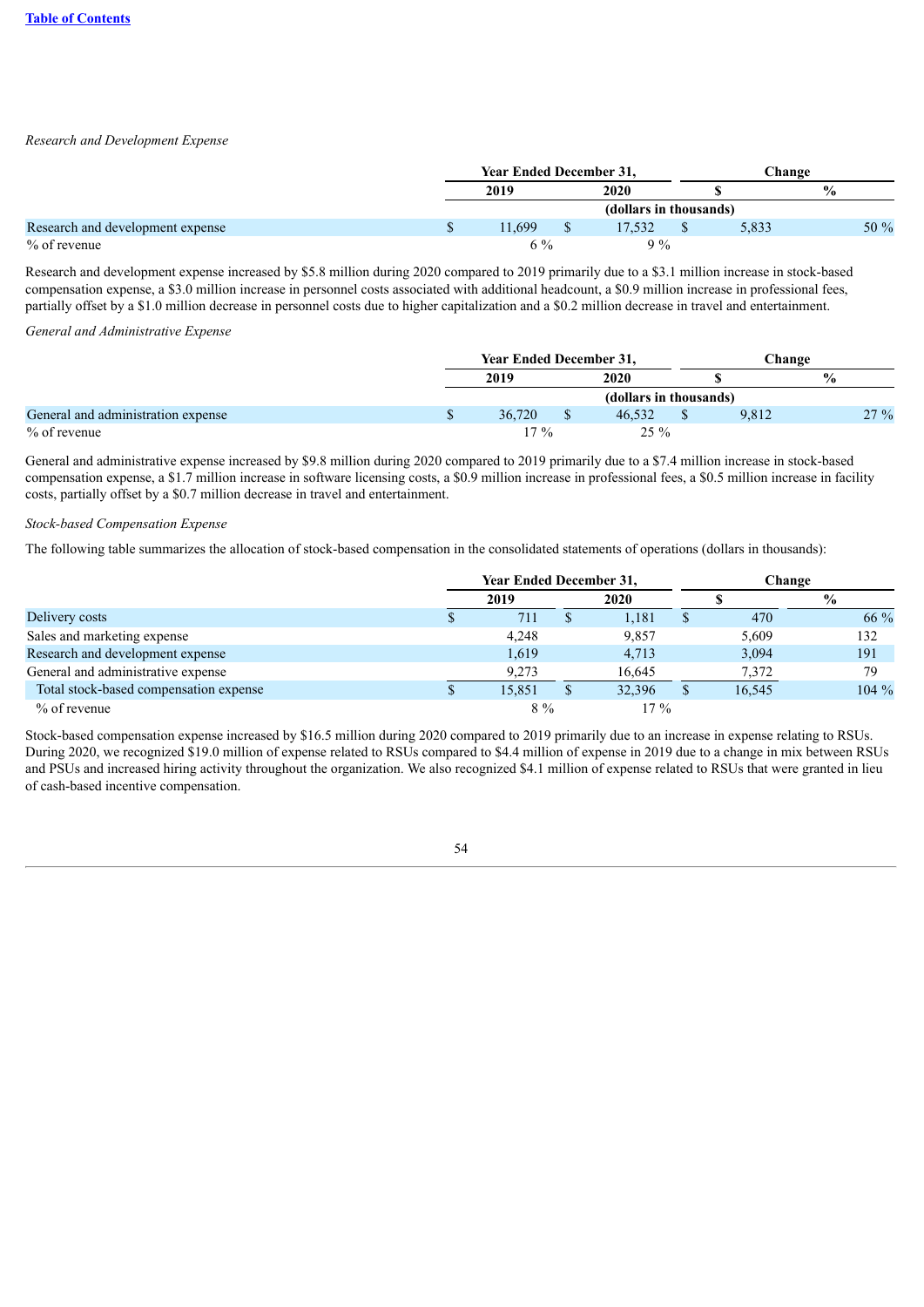### *Depreciation and Amortization Expense*

|                                       | <b>Year Ended December 31,</b> |  |       |  | Change |               |  |  |
|---------------------------------------|--------------------------------|--|-------|--|--------|---------------|--|--|
|                                       | 2019                           |  | 2020  |  |        | $\frac{6}{6}$ |  |  |
|                                       | (dollars in thousands)         |  |       |  |        |               |  |  |
| Depreciation and amortization expense | 4.535                          |  | 7.826 |  | 3,291  | 73 %          |  |  |
| $\%$ of revenue                       | $2\%$                          |  | $4\%$ |  |        |               |  |  |

Depreciation and amortization expense increased by \$3.3 million during 2020 compared to 2019 primarily due to additional hardware and software placed in service in 2020 and the suspension of certain development efforts that resulted in a \$1.0 million write off of capitalized internal-use software development costs during the first quarter of 2020.

# *Interest Expense, Net*

|                       |    | <b>Year Ended December 31,</b> |    |         |  | Change  |               |  |  |  |  |
|-----------------------|----|--------------------------------|----|---------|--|---------|---------------|--|--|--|--|
|                       |    | 2019                           |    | 2020    |  |         | $\frac{0}{0}$ |  |  |  |  |
|                       |    | (dollars in thousands)         |    |         |  |         |               |  |  |  |  |
| Interest expense      | D  | (1,377)                        |    | (3,488) |  | (2,111) | 153 %         |  |  |  |  |
| Interest income       |    | 829                            |    | 456     |  | (373)   | (45)          |  |  |  |  |
| Interest expense, net | ۰Д | (548)                          | ۰D | (3,048) |  | (2,500) | 456 %         |  |  |  |  |
| $%$ of revenue        |    | $- \frac{9}{6}$                |    | $(2)\%$ |  |         |               |  |  |  |  |

Interest expense, net increased by \$2.5 million during 2020 compared to 2019 primarily driven by an increase in interest expense related to the Notes, partially offset by a decrease in the amount outstanding on our 2018 Line of Credit and 2018 Term Loan. Interest income decreased \$0.4 million during 2020 compared to 2019 due to moving cash into fully FDIC-insured demand deposit accounts, which have lower interest rates.

# *Other (Expense) Income, Net*

|                                | <b>Year Ended December 31,</b> |  |               |  | Change |               |  |  |  |
|--------------------------------|--------------------------------|--|---------------|--|--------|---------------|--|--|--|
|                                | 2019                           |  | 2020          |  |        | $\frac{0}{0}$ |  |  |  |
|                                | (dollars in thousands)         |  |               |  |        |               |  |  |  |
| Foreign currency gain          | 781                            |  | 1,549         |  | 768    | 98 %          |  |  |  |
| Loss on extinguishment of debt | (51)                           |  |               |  | 51     | (100)         |  |  |  |
| Other expense                  |                                |  |               |  |        | (100)         |  |  |  |
| Other (expense) income, net    | 729                            |  | 1.549         |  | 820    | $112 \%$      |  |  |  |
| $%$ of revenue                 | $- \frac{9}{6}$                |  | $\frac{0}{0}$ |  |        |               |  |  |  |

The change in foreign currency gain was primarily due to the decrease in the value of the British pound relative to the U.S. dollar. During 2019, we also recognized a less than \$0.1 million loss on extinguishment of debt related to the unamortized discount and unamortized debt issuance costs associated with our prior line of credit and prior term loan.

# *Critical Accounting Policies*

Our consolidated financial statements are prepared in accordance with GAAP. The preparation of our consolidated financial statements requires us to make estimates, assumptions and judgments that affect the reported amounts of assets, liabilities, revenue, costs and expenses. We base our estimates and assumptions on historical experience and other factors that we believe to be reasonable under the circumstances. We evaluate our estimates and assumptions on an ongoing basis. Our actual results may differ from these estimates. Our most critical accounting policies are summarized below. Refer to the notes to our consolidated financial statements for additional information.

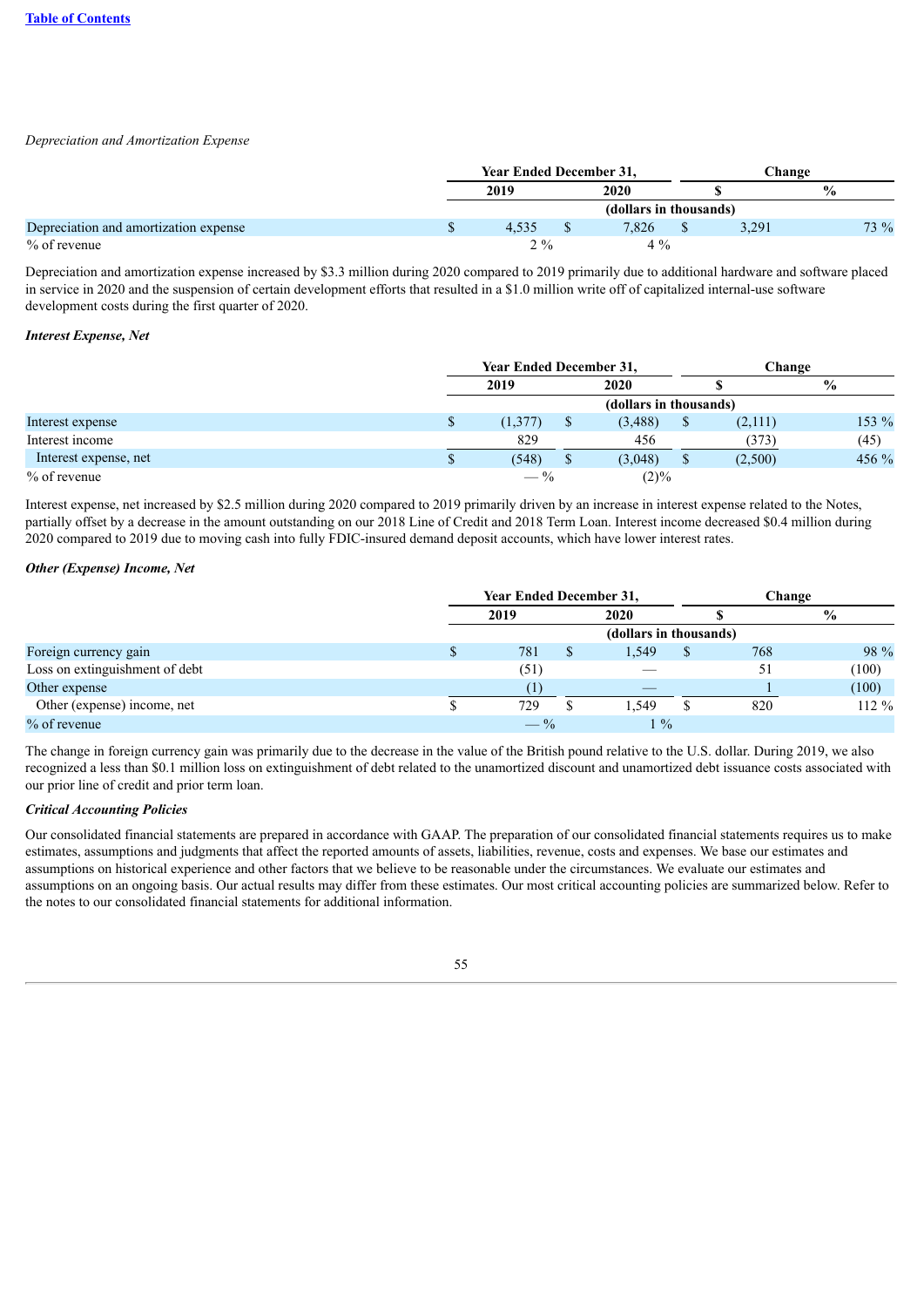### *Revenue Recognition*

Our revenue generated from our platform consist of transaction-based fees made up of a significant volume of low-dollar transactions, sourced from multiple databases. The processing and recording of revenue is highly automated and is based on contractual terms with marketers, FIs, and other parties. Because of the nature of our transaction-based fees, we use automated systems to process and record our revenue transactions

We determine revenue recognition through the following steps:

- identification of a contract with a customer,
- identification of the performance obligation(s) in the contract,
- determination of the transaction price.
- allocation of the transaction price to the performance obligation(s) in the contract, and
- recognition of revenue when or as the performance obligation(s) are satisfied.

We sell our solutions by entering into agreements directly with marketers or their marketing agencies, generally through the execution of insertion orders. The agreements state the terms of the arrangement, the negotiated fee, payment terms and the fixed period of time of the campaign. We consider a contract to exist when a campaign, which typically lasts 45 days, is published to an FI partner under the terms of an insertion order.

With respect to our Cardlytics platform, our performance obligation is to offer incentives to FIs' customers to make purchases from the marketer within a specified period. This performance obligation is a series that represents a stand ready obligation to provide a targeted campaign for the marketer to FIs' customers. The Cardlytics platform fees represent variable consideration that is resolved when FIs' customers make qualifying purchases during the marketing campaign term.

Subsequent to a qualifying purchase, the associated fees are generally not subject to refund or adjustment unless the fees from the marketing campaign exceed a contractual maximum (marketer budget). We have not constrained our revenue because adjustments have historically been immaterial and given the short duration of our marketing campaigns, any adjustments are recognized during the period of the marketing campaign. We recognize revenue for the Cardlytics platform fees over time using the right to invoice practical expedient because the amount billed is equal to the value delivered to marketers through qualified purchases by FIs' customers during that period.

# *Consumer Incentives*

We report our revenue on our consolidated statements of operations net of Consumer Incentives. We do not provide the goods or services that are purchased by our FIs' customers from the marketers to which the Consumer Incentives relate. Accordingly, the marketer is deemed to be the principal in the relationship with the customer and, therefore, the Consumer Incentive is deemed to be a reduction in the purchase price paid by the customer for the marketer's goods or services. While we are responsible for remitting Consumer Incentives to our FI partners for further payment to their customers, we function solely as an agent of marketers in these arrangements.

We invoice marketers monthly based on the qualifying purchases of FIs' customers as reported by our FI partners during the month. Invoice payment terms, negotiated on a marketer-by-marketer basis, are typically between 30 to 60 days. However, for certain marketing agencies with sequential liability terms, payments are not due to us until such marketing agency has received payment from its marketer client. Accounts receivable is recorded at the amount of gross billings to marketers, net of allowances, for the fees and Consumer Incentives that we are responsible to collect. Our accrued liabilities also include the amount of Consumer Incentives due to FI partners. As a result, accounts receivable and accrued liabilities may appear large in relation to revenue, which is reported on a net basis. During 2018, 2019 and 2020, Consumer Incentives totaled \$68.3 million, \$105.6 million and \$76.5 million, respectively.

# *FI Share and Other Third-Party Costs*

We report our revenue on our consolidated statements of operations gross of FI Share. FI Share costs are included in FI Share and other third-party costs in our consolidated statements of operations, rather than as a reduction of revenue, because we and not our FI partners act as the principal in our arrangements with marketers. We are responsible for the fulfillment and acceptability of the services purchased by marketers. We also have latitude in establishing the price of our services, have discretion in supplier selection and earn variable amounts. FI partners only supply consumer purchase data and digital marketing space and generally have no involvement in the marketing campaigns or contractual relationship with marketers.

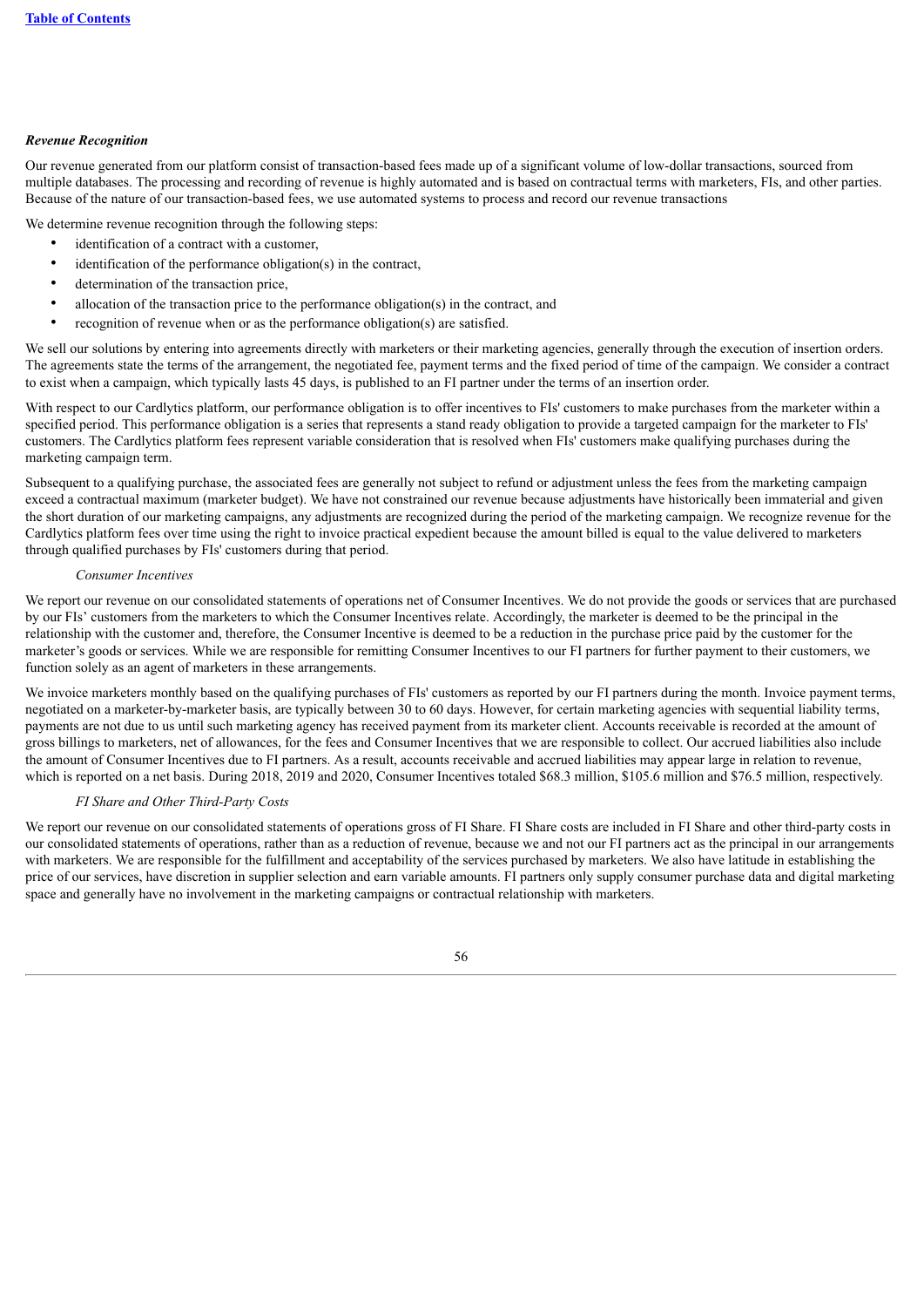### *Income Taxes*

Income taxes are accounted for using the asset and liability method. Under this method, deferred tax assets and liabilities are recognized for the future tax consequences attributable to differences between the financial statement carrying amounts of existing assets and liabilities and their respective income tax bases, and operating loss and tax credit carryforwards. Valuation allowances are provided when we determine that it is more likely than not that all of, or a portion of, deferred tax assets will not be utilized in the future.

Significant judgment is required in determining any valuation allowance recorded against deferred tax assets. In assessing the need for a valuation allowance, we consider all available evidence, including past operating results, estimates of future taxable income and the feasibility of tax planning strategies. In the event that we change our determination as to the amount of deferred tax assets that can be realized, we will adjust our valuation allowance with a corresponding impact to the provision for income taxes in the period in which such determination is made.

Estimates of future taxable income are based on assumptions that are consistent with our plans. Assumptions represent management's best estimates and involve inherent uncertainties and the application of management's judgment. If actual amounts differ from our estimates, the amount of our tax expense and liabilities could be materially impacted.

We have recorded a full valuation allowance related to our deferred tax assets due to the uncertainty of the ultimate realization of the future benefits of those assets.

We recognize the tax effects of an uncertain tax position only if it is more likely than not to be sustained based solely on its technical merits as of the reporting date, and then, only in an amount more likely than not to be sustained upon review by the tax authorities. Where applicable, we classify associated interest and penalties as income tax expense. The total amounts of interest and penalties were not material. We consider many factors when evaluating and estimating our tax positions and tax benefits, which may require periodic adjustments and which may not accurately anticipate actual outcomes.

### *Recent Accounting Pronouncements*

Refer to Note 3—Accounting Standards to our consolidated financial statements for additional information.

### **Liquidity and Capital Resources**

The following table summarizes our cash and cash equivalents, restricted cash, accounts receivable, working capital, total debt and unused available borrowings (in thousands):

|                             | December 31. |  |         |  |  |
|-----------------------------|--------------|--|---------|--|--|
|                             | 2019         |  | 2020    |  |  |
| Cash and cash equivalents   | 104,458      |  | 293,239 |  |  |
| Restricted cash             | 129          |  | 110     |  |  |
| Working capital $(1)$       | 117,329      |  | 304,317 |  |  |
| Accounts receivable, net    | 81,452       |  | 81,249  |  |  |
| Total debt $(2)$            | 37           |  | 174,024 |  |  |
| Unused available borrowings | 40,000       |  | 50,000  |  |  |

(1) We define working capital as current assets less current liabilities. See our consolidated financial statements for further details regarding our current assets and current liabilities.

(2) Total debt as of December 31, 2020 includes finance leases liabilities and convertible senior notes, which is presented net of unamortized issuance costs of \$5.4 million and unamortized debt discount of \$50.6 million.

Our cash and cash equivalents are available for working capital purposes. We do not enter into investments for trading purposes, and our investment policy is to invest any excess cash in short-term, highly liquid investments that limit the risk of principal loss. A majority of our cash and cash equivalents are held in fully FDIC–insured demand deposit accounts that distribute funds, and credit risk, over a vast number of financial institutions. Our remaining cash and cash equivalents are held in treasury obligation funds and money market accounts with three financial institutions, which we believe are of high credit quality. As of December 31, 2020, our demand deposit accounts earned up to a 0.50% annual rate of interest. As of December 31, 2020, we had \$3.9 million in cash and cash equivalents in the U.K. While our investment in Cardlytics UK is not considered indefinitely invested, we do not plan to repatriate these funds.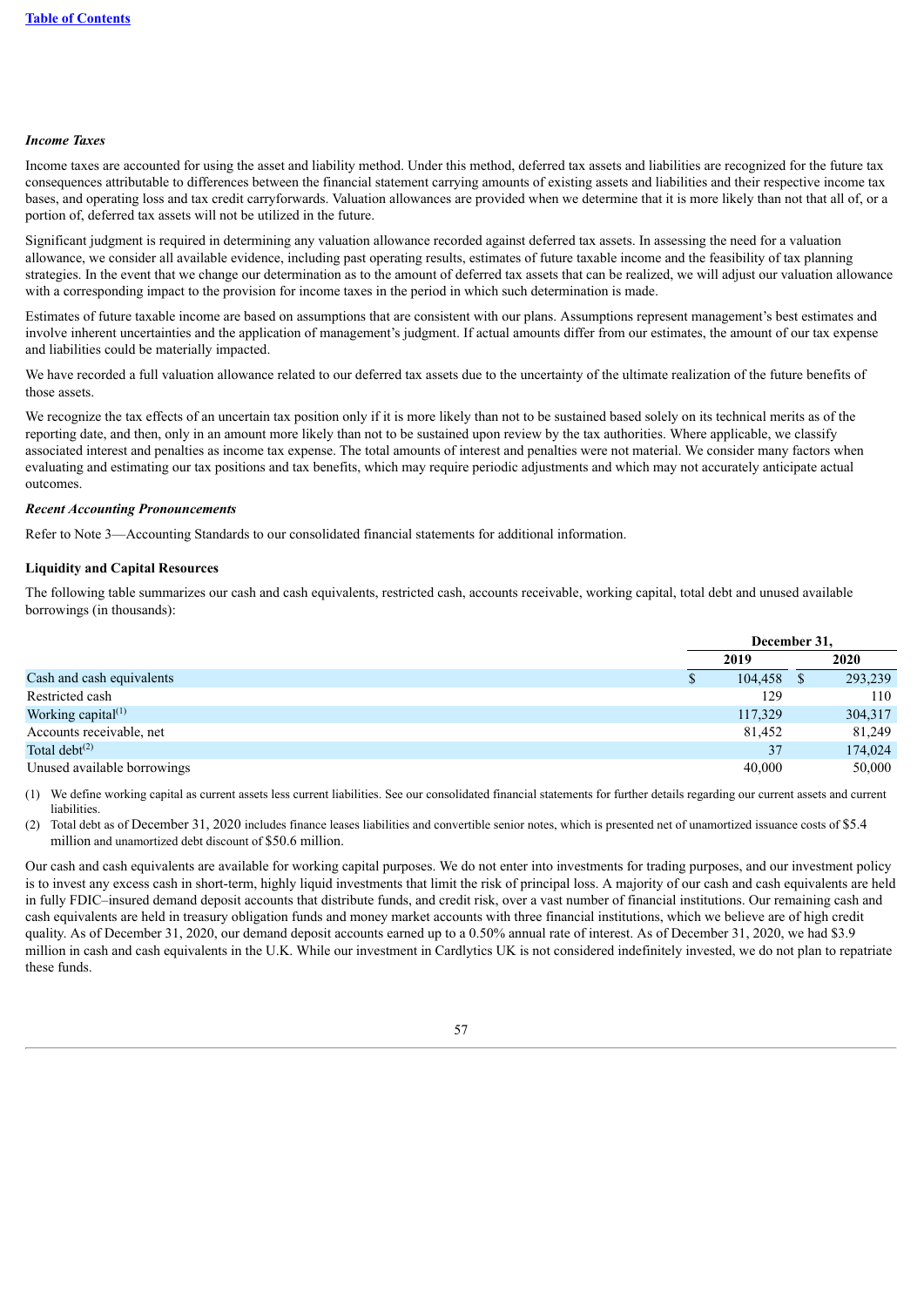Through December 31, 2020, we have incurred accumulated net losses of \$394.1 million since inception, including losses of \$53.0 million, \$17.1 million and \$55.4 million during 2018, 2019 and 2020, respectively. We expect to incur additional operating losses as we continue our efforts to grow our business. We have historically financed our operations and capital expenditures through convertible note financings, private placements of our redeemable convertible preferred stock, public offerings of our common stock as well as lines of credit and term loans. Through December 31, 2020, we have received net proceeds of \$222.7 million from the issuance of convertible senior notes, net proceeds of \$196.2 million from the issuance of preferred stock and convertible promissory notes and net proceeds of \$127.1 million from public equity offerings.

Our future capital requirements will depend on many factors, including our growth rate, the timing and extent of spending to support research and development efforts, the continued expansion of sales and marketing activities, the enhancement of our platform, the introduction of new solutions, the continued market acceptance of our solutions and the extent of the impact of COVID-19 on our operational and financial performance. We expect to continue to incur operating losses for the foreseeable future and may require additional capital resources to continue to grow our business. We believe that current cash and cash equivalents will be sufficient to fund our operations and capital requirements for at least the next 12 months following the date our consolidated financial statements were issued. However, if our access to capital is restricted or our borrowing costs increase, our operations and financial condition could be materially and adversely impacted. In the event that additional financing is required from outside sources, we may not be able to raise such financing on terms acceptable to us or at all.

### *Sources of Funds*

### *2020 Convertible Senior Notes*

In September 2020, we issued convertible senior notes with an aggregate principal amount of \$230.0 million bearing an interest rate of 1.00% due in 2025 (the "Notes"). The net proceeds from this offering were \$222.7 million, after deducting the initial purchasers' discounts and commissions and the estimated offering expenses payable by us. We used \$26.5 million of the net proceeds to pay the cost of capped call transactions (the "Capped Calls") described under the *Financing Activities* section below.

# *Proceeds from Issuance of Common Stock*

On February 13, 2018, we closed our initial public offering ("IPO"), in which we issued and sold 5,400,000 shares of common stock at a public offering price of \$13.00 per share, resulting in gross proceeds of \$70.2 million. On February 14, 2018, pursuant to the underwriters' partial exercise of their overallotment option to purchase up to an additional 810,000 shares from us, we issued and sold an additional 421,355 shares of our common stock, resulting in additional gross proceeds to us of \$5.5 million. In total, we issued 5,821,355 shares of common stock and raised \$75.7 million in gross proceeds, or \$66.1 million in net proceeds after deducting underwriting discounts and commissions of \$5.3 million and offering costs of \$4.3 million.

On September 13, 2019, we closed a public equity offering in which we sold 1,904,154 shares of common stock, which included 404,154 shares sold pursuant to the exercise by the underwriters of an option to purchase additional shares, at a public offering price of \$34.00 per share. We received total net proceeds of \$61.3 million after deducting underwriting discounts and commissions of \$3.2 million and offering costs of \$0.2 million. Selling stockholders, including certain of our executive officers and entities affiliated with certain of our directors, sold 1,194,365 shares of common stock in the offering at a public offering price of \$34.00. We did not receive any proceeds from the sale of common stock by the selling stockholders.

During 2018, 2019 and 2020, we also received \$2.0 million, \$29.7 million and \$10.2 million in proceeds from the exercise of options and warrants to purchase shares of common stock, respectively.

#### *2018 Loan Facility*

On May 21, 2018, we entered into a Loan and Security Agreement with Pacific Western Bank (the "Lender") consisting of a \$30.0 million asset–based revolving line of credit ("2018 Line of Credit") and a \$20.0 million term loan ("2018 Term Loan") (collectively, the "2018 Loan Facility"). We used the entire \$20.0 million in proceeds from the 2018 Term Loan and an advance of \$27.4 million under the 2018 Line of Credit to repay all outstanding obligations under our prior line of credit and term loan.

On May 14, 2019, we amended our 2018 Loan Facility to increase the capacity of our Line of Credit, from \$30.0 million to \$40.0 million, and decrease the capacity of our 2018 Term Loan from \$20.0 million to \$10.0 million. This amendment also extended the maturity date of the 2018 Loan Facility from May 21, 2020 to May 14, 2021. We repaid \$10.0 million of the principal balance of the 2018 Term Loan upon the execution of the amendment in May 2019 and repaid the remaining \$10.0 million principal balance in September 2019.

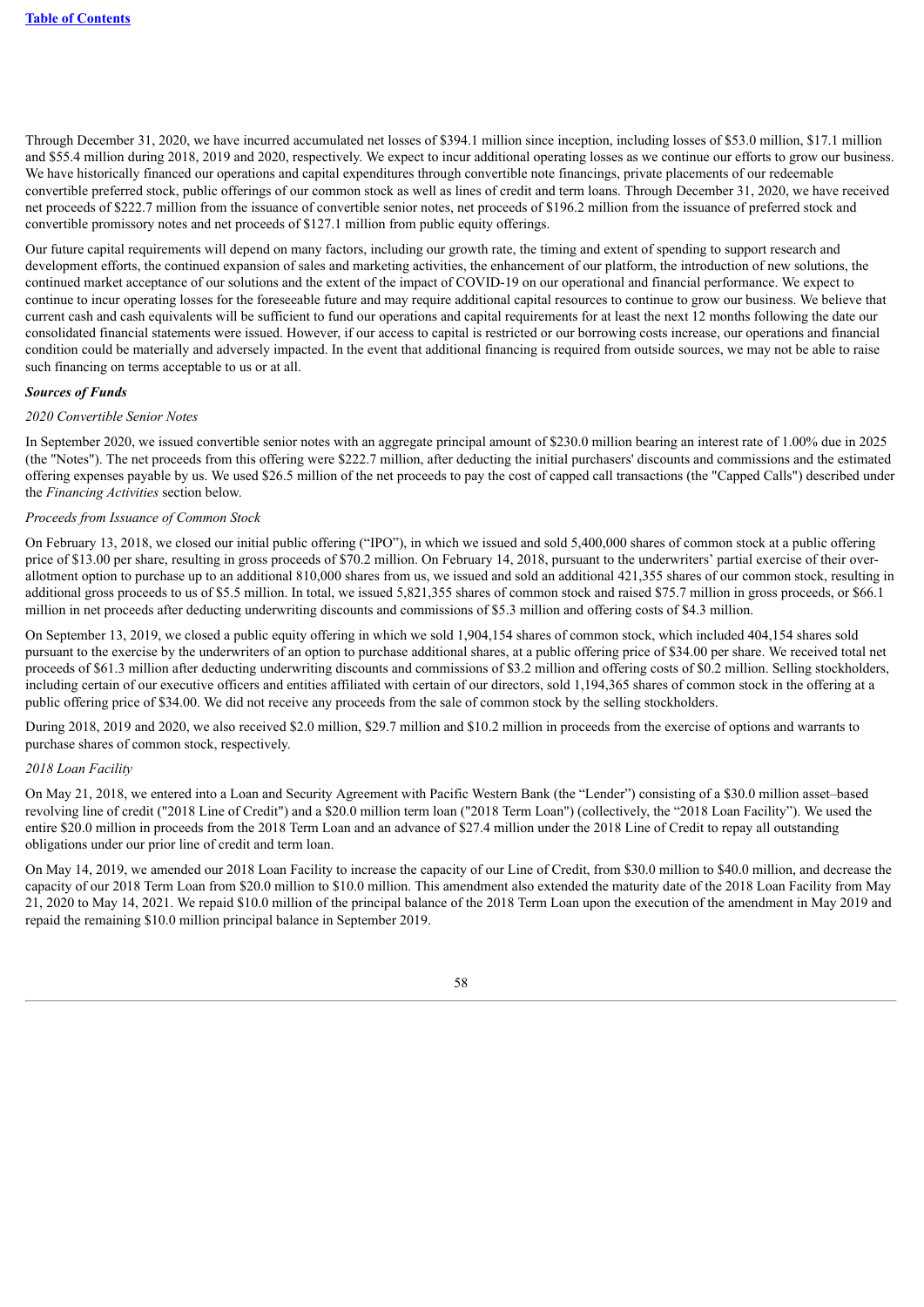On September 17, 2020, we amended our 2018 Loan Facility to allow for the issuance of the Notes. On December 30, 2020, we amended our 2018 Loan Facility to increase the capacity of our Line of Credit, from \$40.0 million to \$50.0 million. This amendment also extended the maturity date of the 2018 Loan Facility from May 14, 2021 to December 31, 2022. As of December 31, 2020, we had \$50.0 million of unused borrowings available under our 2018 Line of Credit.

Prior to the December 2020 amendment, the 2018 Loan Facility contained moving trailing 12-month billing covenants, which ranged from \$210.0 million to \$255.0 million, during the term of the facility. The former terms of the 2018 Loan Facility also required us to maintain a total cash balance plus liquidity under the 2018 Line of Credit of not less than \$5.0 million. Effective with the December 2020 amendment, the former billings and liquidity covenants were removed and were replaced with a requirement to maintain a cash to funded senior debt ratio under the 2018 Line of Credit of 1.25:1.00.

Under the 2018 Loan Facility relating to the 2018 Line of Credit, we are able to borrow up to the lesser of \$50.0 million or 85% of the amount of our eligible accounts receivable. Interest on advances under the 2018 Line of Credit bears an interest rate equal to the prime rate minus 0.50%, or 2.75% as of December 31, 2020. In addition, we are required to pay an unused line fee of 0.15% per annum on the average daily unused amount of the \$50.0 million revolving commitment. Interest accrued on the 2018 Term Loan at an annual rate of interest equal to the prime rate minus 2.75%, or 2.00% at the date of repayment in September 2019.

The 2018 Loan Facility includes customary representations, warranties and covenants (affirmative and negative), including restrictive covenants that prohibits mergers, acquisitions and dispositions of assets, incurrence of indebtedness and encumbrances on our assets and the payment or declaration of dividends; in each case subject to specified exceptions.

The 2018 Loan Facility also includes standard events of default, including in the event of a material adverse change. Upon the occurrence of an event of default, the lender may declare all outstanding obligations immediately due and payable and take such other actions as are set forth in the 2018 Loan Facility and increase the interest rate otherwise applicable to advances under the 2018 Line of Credit by an additional 3.00%. All of our obligations under the 2018 Loan Facility are secured by a first priority lien on substantially all of our assets. The 2018 Loan Facility does not include any prepayment penalties.

We believe we were in compliance with all financial covenants as of December 31, 2020.

#### *Uses of Funds*

Our collection cycles can vary from period to period based on the payment practices of our marketers and their agencies. We are generally obligated to pay Consumer Incentives between one and three months following redemption, regardless of whether we have collected payment from a marketer or its agency. We are generally obligated to pay our FI partners' FI Share by the end of the month following our collection of payment from the applicable marketer or its agency. As a result, timing of cash receipts from our marketers can significantly impact our operating cash flows for any period. Further, the timing of payment of commitments and implementation fees to our FI partners may also result in variability of our operating cash flows for any period.

Our operating cash flows also vary from quarter to quarter due to the seasonal nature of our marketers' advertising spending. Many marketers tend to devote a significant portion of their marketing budgets to the fourth quarter of the calendar year to coincide with consumer holiday spending and reduce marketing spend in the first quarter of the calendar year. Any lag between the timing of our payments to FI partners and our receipt of payment from marketers and their agencies can exacerbate our need for working capital during the first quarter of the calendar year.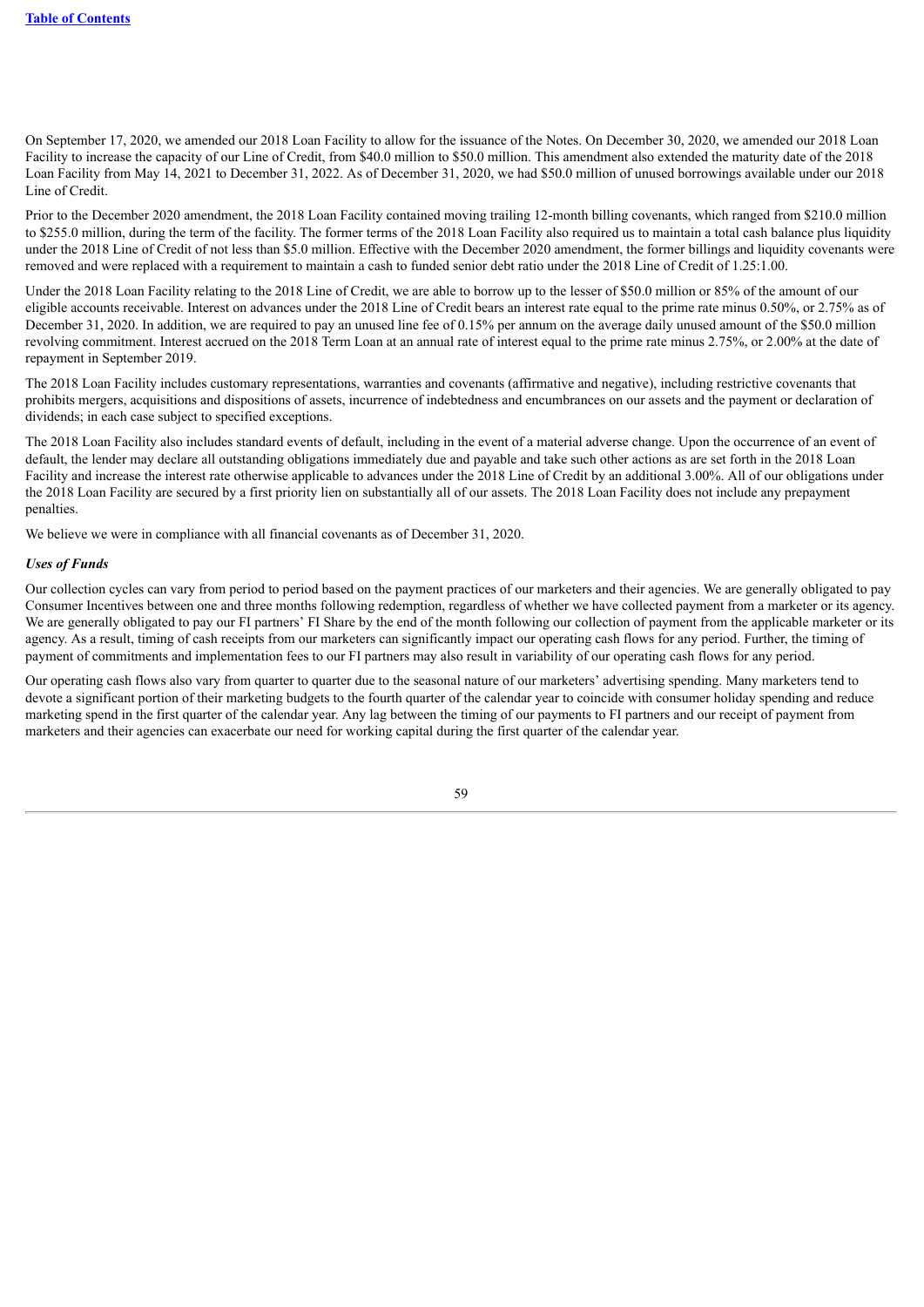# *Historical Cash Flows*

In this section, we discuss the activity of our cash flows for the year ended December 31, 2019 and the year ended December 31, 2020. For a discussion of the year ended December 31, 2018, please refer to Part II, Item 7, "Management's Discussion and Analysis of Financial Condition and Liquidity and Capital Resources" in our Annual Report on Form 10-K for the year ended December 31, 2019.

The following table shows a summary of our cash flows for the periods presented (in thousands):

|                                                                        | <b>Year Ended December 31.</b> |  |           |  |  |
|------------------------------------------------------------------------|--------------------------------|--|-----------|--|--|
|                                                                        | 2019                           |  | 2020      |  |  |
| Cash, cash equivalents and restricted cash at beginning of period      | 59.870                         |  | 104,587   |  |  |
| Net cash provided by (used in) operating activities                    | 11,457                         |  | (7,598)   |  |  |
| Net cash used in investing activities                                  | (11,020)                       |  | (10, 117) |  |  |
| Net cash provided by financing activities                              | 44.179                         |  | 206,430   |  |  |
| Effect of exchange rates on cash, cash equivalents and restricted cash | 101                            |  | 47        |  |  |
| Cash, cash equivalents and restricted cash at end of period            | 104.587                        |  | 293,349   |  |  |

# *Operating Activities*

Historically, we have experienced negative operating cash flows, which reflects our investments to grow our business. Over time, we expect our business to generate positive operating cash flows. Given the seasonal nature of our marketer's advertising spending and our continued investment in our business, we may experience periods of negative operating cash flows from operations.

Operating activities used \$7.6 million of cash in 2020, which reflected our net loss of \$55.4 million, \$51.6 million of which were non-cash charges, and a \$3.8 million change in our net operating assets and liabilities. The non-cash charges primarily related to stock-based compensation expense, depreciation and amortization expense, amortization of right–of–use assets, deferred FI implementation costs and bad debt expense. The change in our net operating assets and liabilities was primarily due to a \$2.4 million increase in accounts receivable, a \$1.2 million decrease in other accrued expenses and a \$4.5 million decrease in FI Share liability, partially offset by a \$4.4 million increase in our Consumer Incentive liability. These changes were primarily a result of significantly lower sales during 2020, primarily caused by the COVID–19 pandemic, compared to 2019.

Operating activities provided \$11.5 million of cash in 2019, which reflected our net loss of \$17.1 million offset by \$24.0 million of non-cash charges and a \$4.6 million change in our net operating assets and liabilities. The non-cash charges primarily related to stock-based compensation expense, depreciation and amortization expense and deferred FI implementation costs. Changes in our net operating assets and liabilities were significantly impacted by the growth of the business as reflected by increases in revenue, Consumer Incentives and FI Share. The net change in our accounts receivable, Consumer Incentive liability and FI Share liability, including the impact from recoveries of development payments to a certain FI partner through FI Share payment reductions, was a positive cash flow impact of \$1.4 million. This reflects our efforts to negotiate longer payment terms with our FI partners. Other changes in our net operating assets and liabilities include a \$2.2 million increase in prepaid expenses and other assets, offset by a \$5.6 million increase in accounts payable and accrued expenses.

## *Investing Activities*

Our cash flows from investing activities are primarily driven by our investments in, and purchases of, property and equipment and costs to develop internal-use software. We expect that we will continue to use cash for investing activities as we continue to invest in and grow our business.

Investing activities used cash totaling \$11.0 million and \$10.1 million, in 2019 and 2020, respectively. Our investing cash flows during these periods primarily consisted of purchases of technology hardware and the capitalization of costs to develop internal-use software.

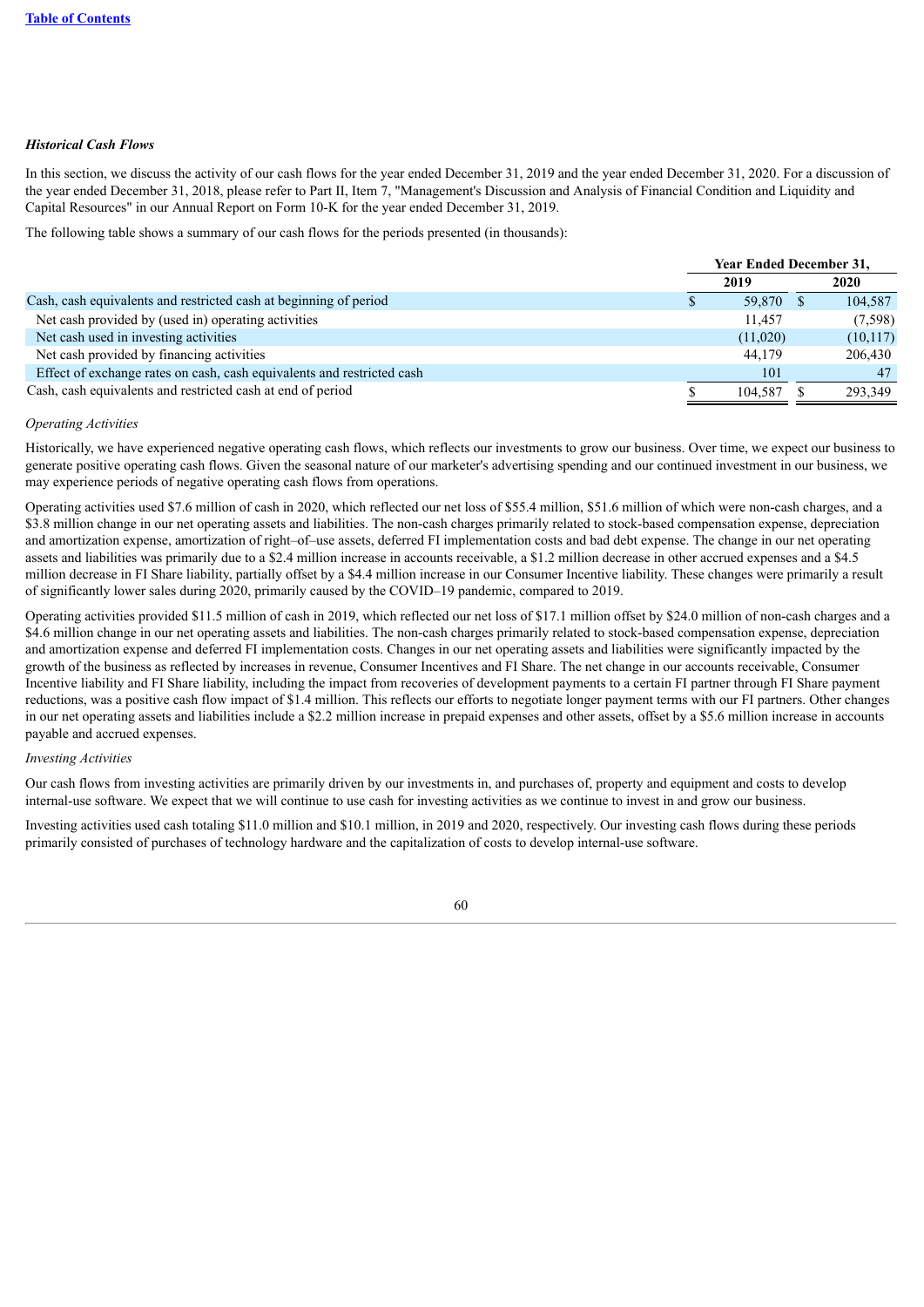### *Financing Activities*

Our cash flows from financing activities have primarily been composed of borrowings and repayments under our debt facilities, proceeds from the issuance of common and preferred stock and payments for costs related to debt issuances and equity offerings.

Financing activities provided \$206.4 million in cash in 2020. Our financing activities during this period primarily consisted of \$223.1 million of net proceeds from our issuance of the Notes, of which we used \$26.5 million to purchase the Capped Calls and proceeds from the exercise of options to purchase shares of common stock. The Capped Calls are intended to reduce potential dilution to our common stock upon any conversion of Notes and/or offset any cash payments we are required to make in excess of the principal amount of converted Notes, as the case may be.

Financing activities provided \$44.2 million in cash in 2019. We raised net proceeds of \$61.3 million from our public equity offering and received \$29.7 million in proceeds from the exercise of options and warrants to purchase shares of common stock. We also reduced our outstanding borrowings under our 2018 Line of Credit by \$26.7 million and 2018 Term Loan by \$20.0 million.

### **Contractual Obligations and Commitments**

The following table summarizes our commitments to settle contractual obligations as of December 31, 2020 (in thousands):

|                                | Less than 1 Year<br>(2021) | <b>1 to 3 Years</b><br>$(2022 - 2023)$ | 3 to 5 Years<br>$(2024 - 2026)$ | More than<br>5 Years<br>(thereafter) | <b>Total</b> |
|--------------------------------|----------------------------|----------------------------------------|---------------------------------|--------------------------------------|--------------|
| Convertible senior notes $(1)$ | 2,159                      | 4,600                                  | 234,696                         |                                      | 241,455      |
| Finance leases $^{(2)}$        | 13                         | $\hspace{0.1mm}-\hspace{0.1mm}$        | $\hspace{0.1mm}-\hspace{0.1mm}$ | $\hspace{0.1mm}-\hspace{0.1mm}$      |              |
| Operating leases $(3)$         | 5,097                      | 7,373                                  | 2,418                           |                                      | 14,888       |
| Purchase obligations $(4)$     | 3.484                      | 3.141                                  |                                 |                                      | 6,625        |
| Total                          | 10,753                     | 15.114                                 | 237.114                         |                                      | 262,981      |

(1) Convertible senior notes includes total interest due of \$11.5 million.

(2) Finance leases represent principal and interest payments.

(3) Operating lease obligations represent future minimum lease payments under our non-cancelable operating leases with an initial term in excess of one year.

(4) Purchase obligations include all legally binding contracts such as hardware, software, licenses and legally binding service contracts. Purchase orders that are not binding agreements are excluded from the table above.

The commitment amounts in the table above are associated with contracts that are enforceable and legally binding and that specify all significant terms, including fixed or minimum services to be used, fixed, minimum or variable price provisions, and the approximate timing of the actions under the contracts. The table above does not include obligations under agreements that we can cancel without a significant penalty.

We have a minimum FI Share commitment with a certain FI partner totaling \$10.0 million over a 12-month period following the completion of certain milestones, which were not met as of December 31, 2020. The table above does not include these obligations.

## *Of -Balance Sheet Arrangements*

We did not have any off-balance sheet arrangements as defined in Item 303(a)(4)(ii) of Regulation S-K.

## **ITEM 7A. QUALITATIVE AND QUANTITATIVE DISCLOSURES ABOUT MARKET RISK**

Market risk represents the risk of loss that may impact our financial position due to adverse changes in financial market prices and rates. Our market risk exposure is primarily the result of fluctuations in interest rates and foreign exchange rates.

# *Interest Rate Risk*

The interest rates under the 2018 Line of Credit are variable. Interest on advances under the 2018 Line of Credit bears an interest rate of the prime rate minus 0.50%, or 2.75%. As of December 31, 2020 the prime rate was 3.25% and a 10% increase in the current prime rate would, for example, result in a \$0.2 million annual increase in interest expense if the maximum borrowable amount under the 2018 Line of Credit were outstanding for an entire year.

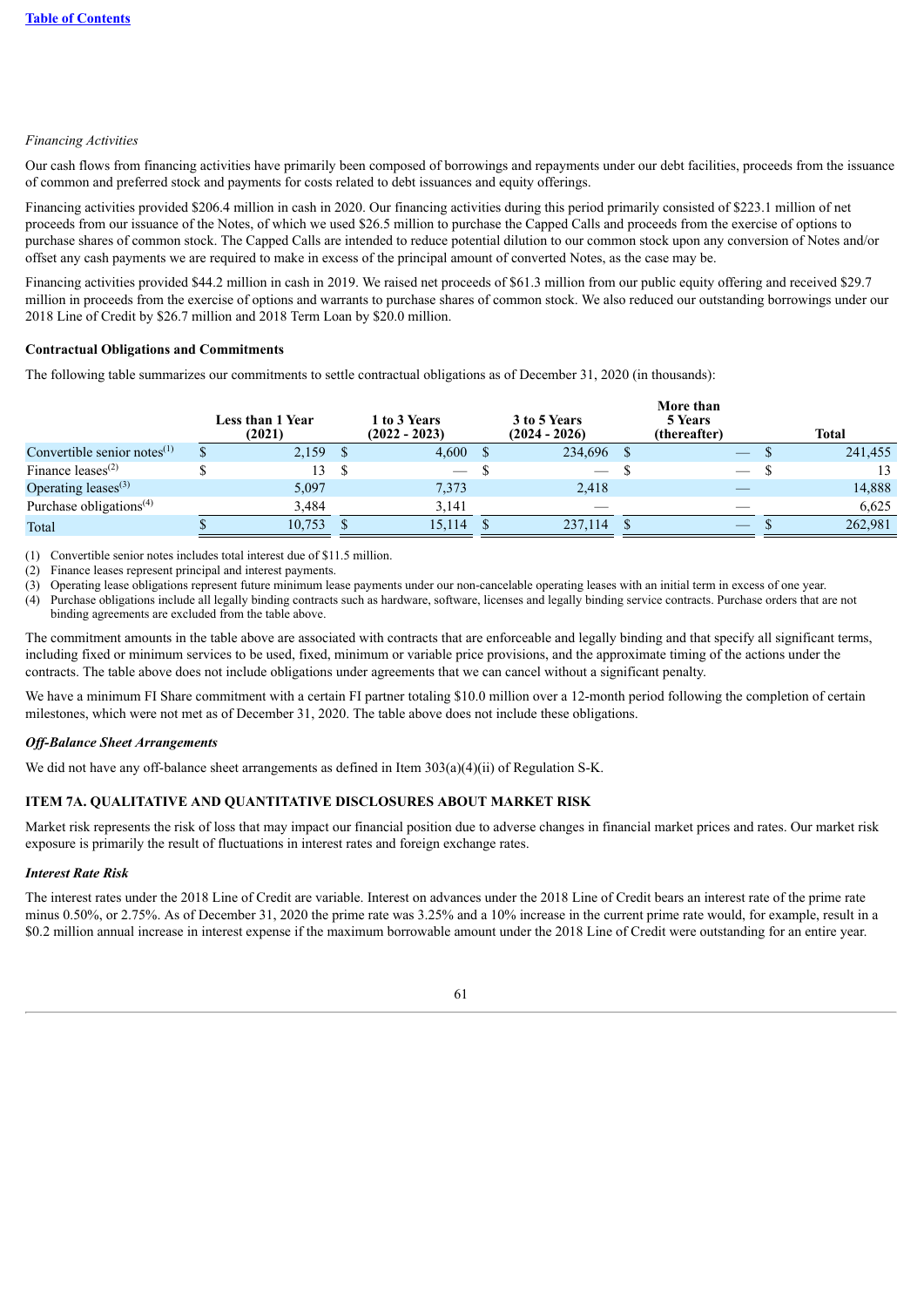# *Foreign Currency Exchange Risk*

Both revenue and operating expense of Cardlytics UK Limited are denominated in British pounds, and we bear foreign currency risks related to these amounts. For example, if the average value of the British pound had been 10% higher relative to the U.S. dollar during the 2018, 2019 and 2020, our operating expense would have increased by \$1.2 million, \$1.4 million and \$0.8 million, respectively. Our foreign currency risks related to expenses denominated in Indian rupees are insignificant.

# *Inflation Risk*

We do not believe that inflation has had a material effect on our business, financial condition or results of operations. If our costs were to become subject to significant inflationary pressures, we may not be able to fully offset such higher costs through price increases. Our inability or failure to do so could harm our business, financial condition and results of operations.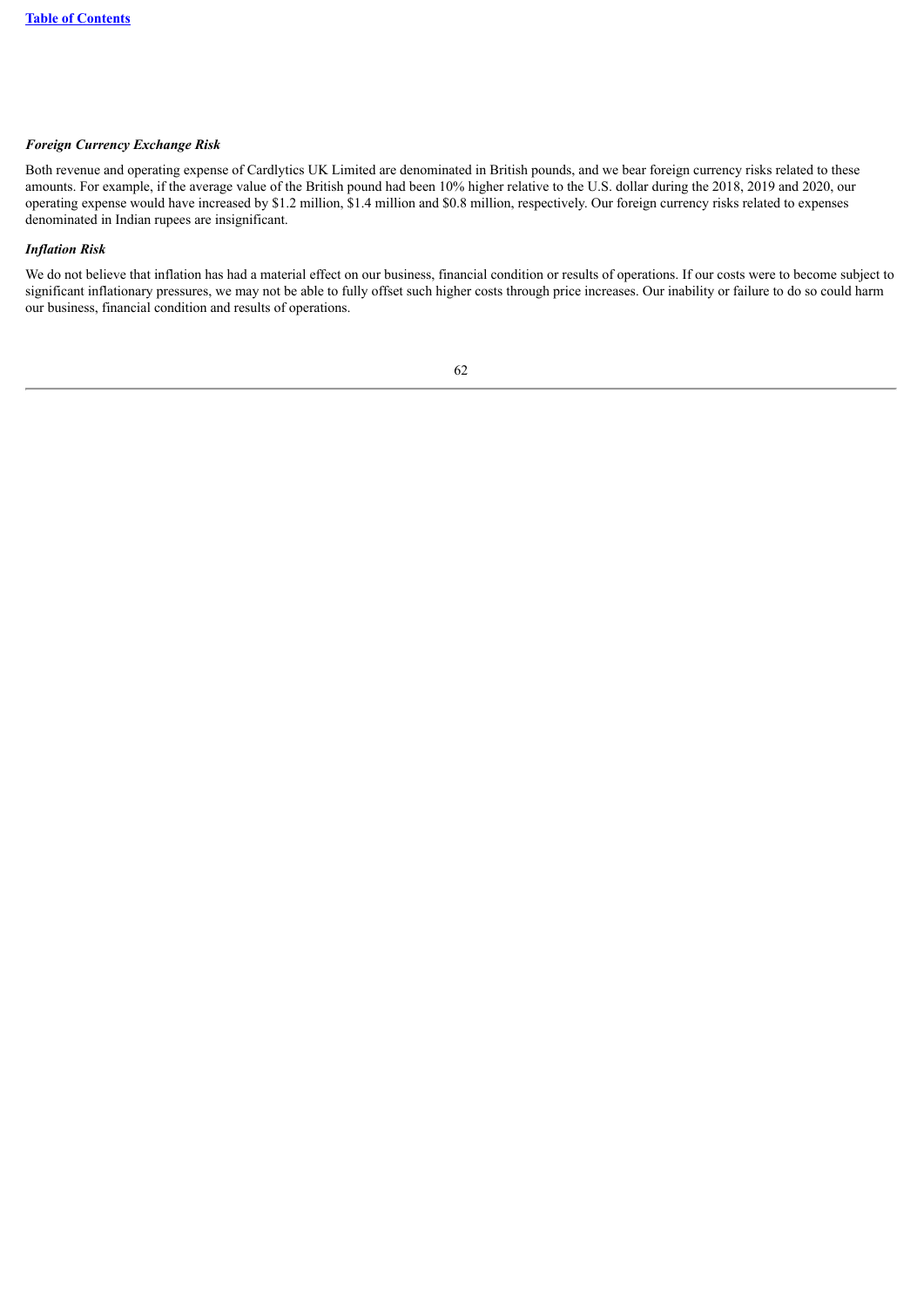# **ITEM 8. FINANCIAL STATEMENTS AND SUPPLEMENTARY DATA**

# **CARDLYTICS, INC.**

# **INDEX TO CONSOLIDATED FINANCIAL STATEMENTS**

<span id="page-63-0"></span>

|                                                                | Page      |
|----------------------------------------------------------------|-----------|
| <b>Report of Independent Registered Public Accounting Firm</b> | 64        |
| <b>Consolidated Balance Sheets</b>                             | <u>66</u> |
| <b>Consolidated Statements of Operations</b>                   | 67        |
| <b>Consolidated Statements of Comprehensive Loss</b>           | 68        |
| <b>Consolidated Statements of Stockholders' Equity</b>         | 69        |
| <b>Consolidated Statements of Cash Flows</b>                   | 70        |
| <b>Notes to Consolidated Financial Statements</b>              |           |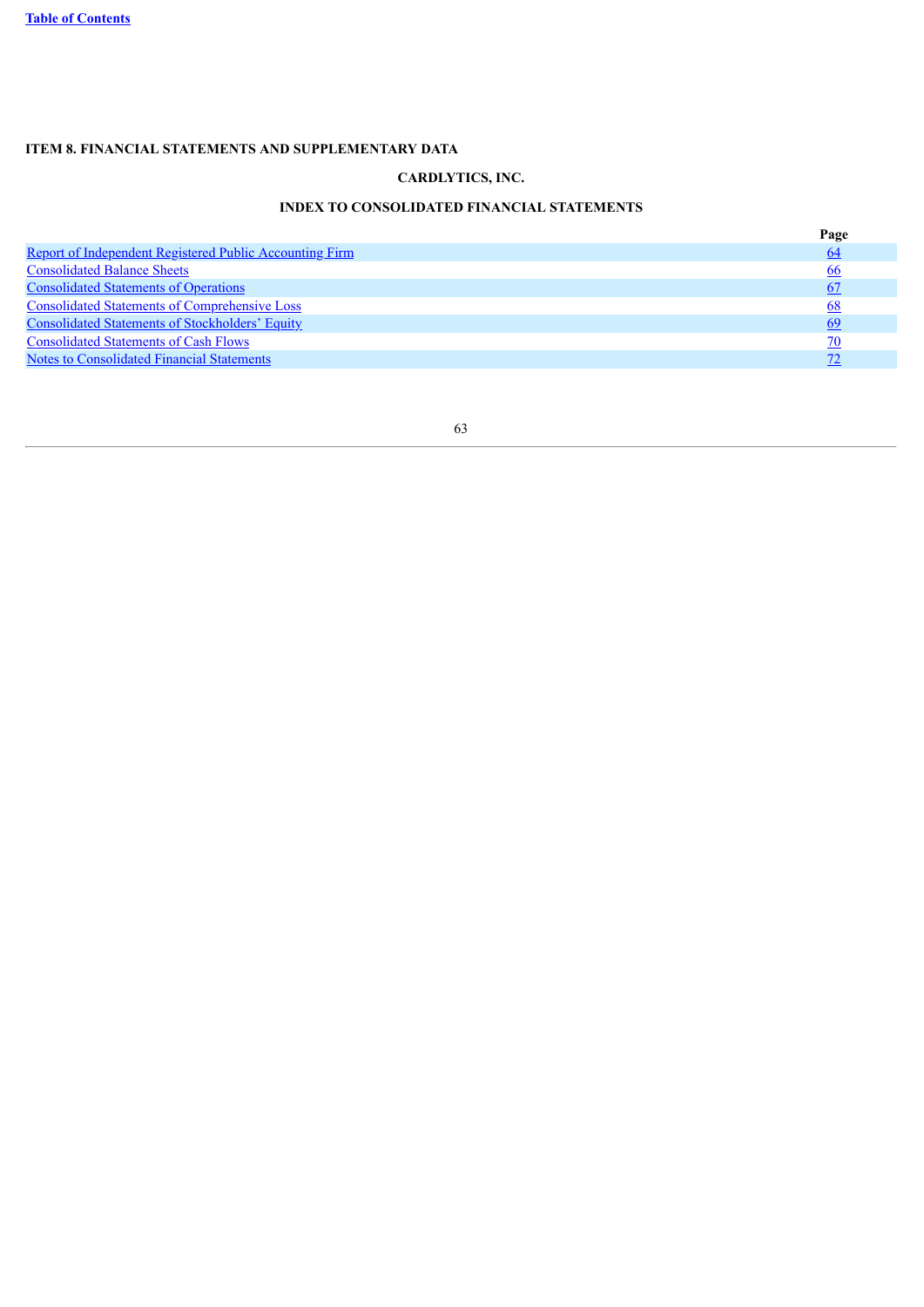# **REPORT OF INDEPENDENT REGISTERED PUBLIC ACCOUNTING FIRM**

To the stockholders and the Board of Directors of Cardlytics, Inc.

#### **Opinion on the Financial Statements**

We have audited the accompanying consolidated balance sheets of Cardlytics, Inc. and subsidiaries (the "Company") as of December 31, 2019 and 2020, the related consolidated statements of operations, comprehensive loss, stockholders' equity, and cash flows, for each of the three years in the period ended December 31, 2020, and the related notes (collectively referred to as the "financial statements"). In our opinion, the financial statements present fairly, in all material respects, the financial position of the Company as of December 31, 2019 and 2020, and the results of its operations and its cash flows for each of the three years in the period ended December 31, 2020, in conformity with accounting principles generally accepted in the United States of America.

We have also audited, in accordance with the standards of the Public Company Accounting Oversight Board (United States) (PCAOB), the Company's internal control over financial reporting as of December 31, 2020, based on the criteria established in *Internal Control – Integrated Framework (2013)* issued by the Committee of Sponsoring Organizations of the Treadway Commission and our report dated March 1, 2021, expressed an unqualified opinion on the Company's internal control over financial reporting.

### **Basis for Opinion**

These financial statements are the responsibility of the Company's management. Our responsibility is to express an opinion on the Company's financial statements based on our audits. We are a public accounting firm registered with the PCAOB and are required to be independent with respect to the Company in accordance with the U.S. federal securities laws and the applicable rules and regulations of the Securities and Exchange Commission and the PCAOB.

We conducted our audits in accordance with the standards of the PCAOB. Those standards require that we plan and perform the audit to obtain reasonable assurance about whether the financial statements are free of material misstatement, whether due to error or fraud. Our audits included performing procedures to assess the risks of material misstatement of the financial statements, whether due to error or fraud, and performing procedures that respond to those risks. Such procedures included examining, on a test basis, evidence regarding the amounts and disclosures in the financial statements. Our audits also included evaluating the accounting principles used and significant estimates made by management, as well as evaluating the overall presentation of the financial statements. We believe our audits provide a reasonable basis for our opinion.

# **Critical Audit Matter**

The critical audit matter communicated below is a matter arising from the current-period audit of the financial statements that was communicated or required to be communicated to the audit committee and that (1) relates to accounts or disclosures that are material to the financial statements and (2)

involved our especially challenging, subjective, or complex judgments. The communication of critical audit matters does not alter in any way our opinion on the financial statements taken as a whole, and we are not, by communicating the critical audit matter below, providing a separate opinion on the critical audit matter or in the accounts or disclosures to which it relates.

# **Revenue – Refer to Note 4 to the consolidated financial statements**

### *Critical Audit Matter Description*

The Company's revenue generated from its Cardlytics platform consists of transaction-based fees made up of a significant volume of low-dollar transactions, sourced from multiple databases. The processing and recording of revenue is highly automated and is based on contractual terms with marketers, FIs, and other parties. Because of the nature of the Company's transaction-based fees, the Company uses automated systems to process and record its revenue transactions.

We identified revenue as a critical audit matter because the Company's systems to process and record revenue are highly automated. This required an increased extent of effort, including the need for us to involve professionals with expertise in information technology (IT), to identify, test, and evaluate the Company's systems, software applications, and automated controls.

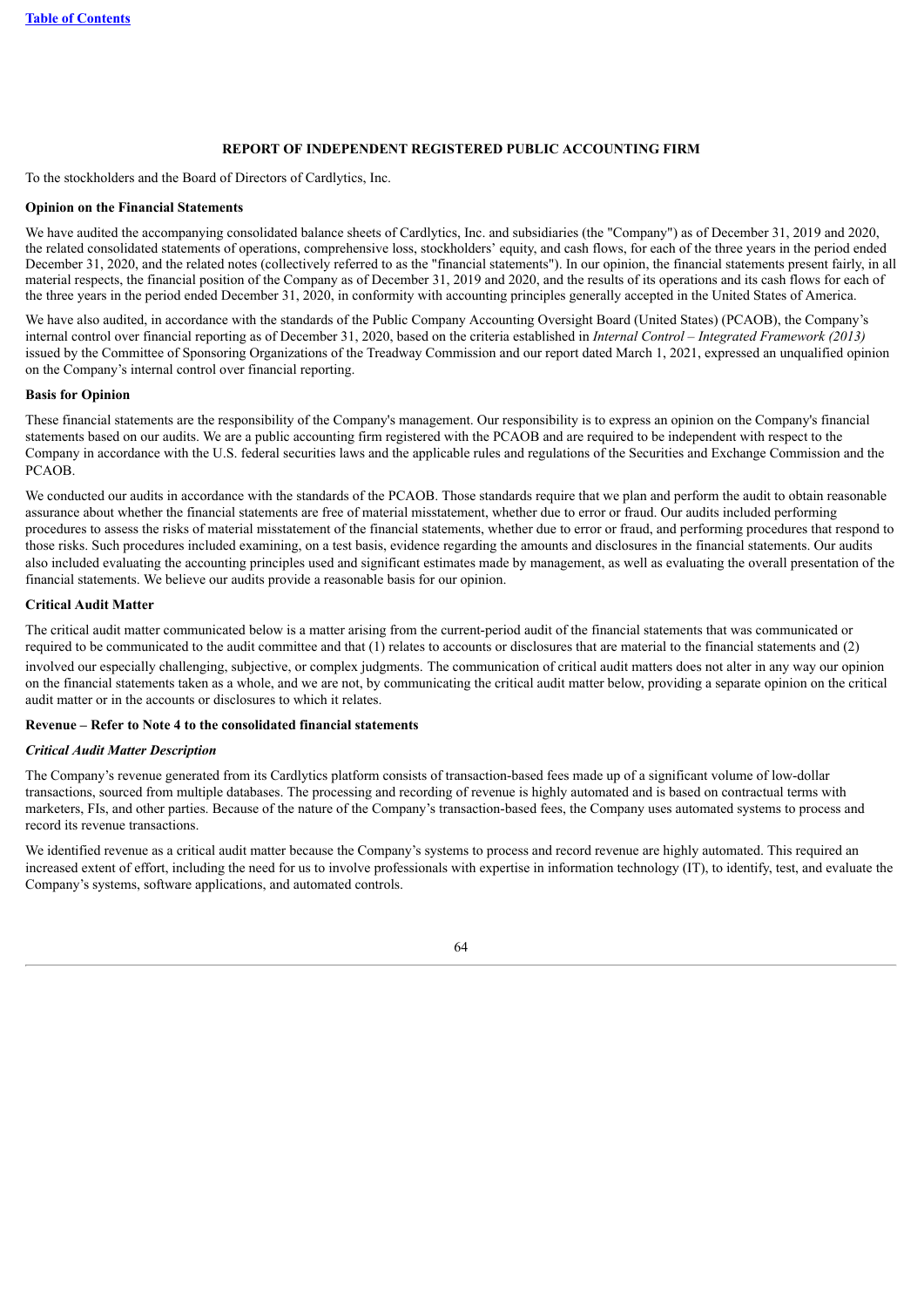# *How the Critical Audit Matter Was Addressed in the Audit*

Our audit procedures related to the Company's systems to process revenue transactions included the following, among others:

- With the assistance of our IT specialists, we:
	- Identified the relevant systems used to process revenue transactions and tested the general IT controls over each of these systems, including testing of user access controls, change management controls, and IT operations controls.
	- Performed testing of initial system set-up and monitoring controls, system interface controls, automated controls, and data monitoring controls within the relevant revenue streams, as well as the controls designed to ensure the accuracy and completeness of revenue.
- We tested internal controls within the relevant revenue business processes, including those in place to reconcile the information from various systems to the Company's general ledger.
- For a sample of revenue transactions, we performed detail transaction testing by agreeing the amounts recognized to source documents and testing the mathematical accuracy of the recorded revenue.

# /s/ DELOITTE & TOUCHE LLP

Atlanta, Georgia March 1, 2021

<span id="page-65-0"></span>We have served as the Company's auditor since 2012.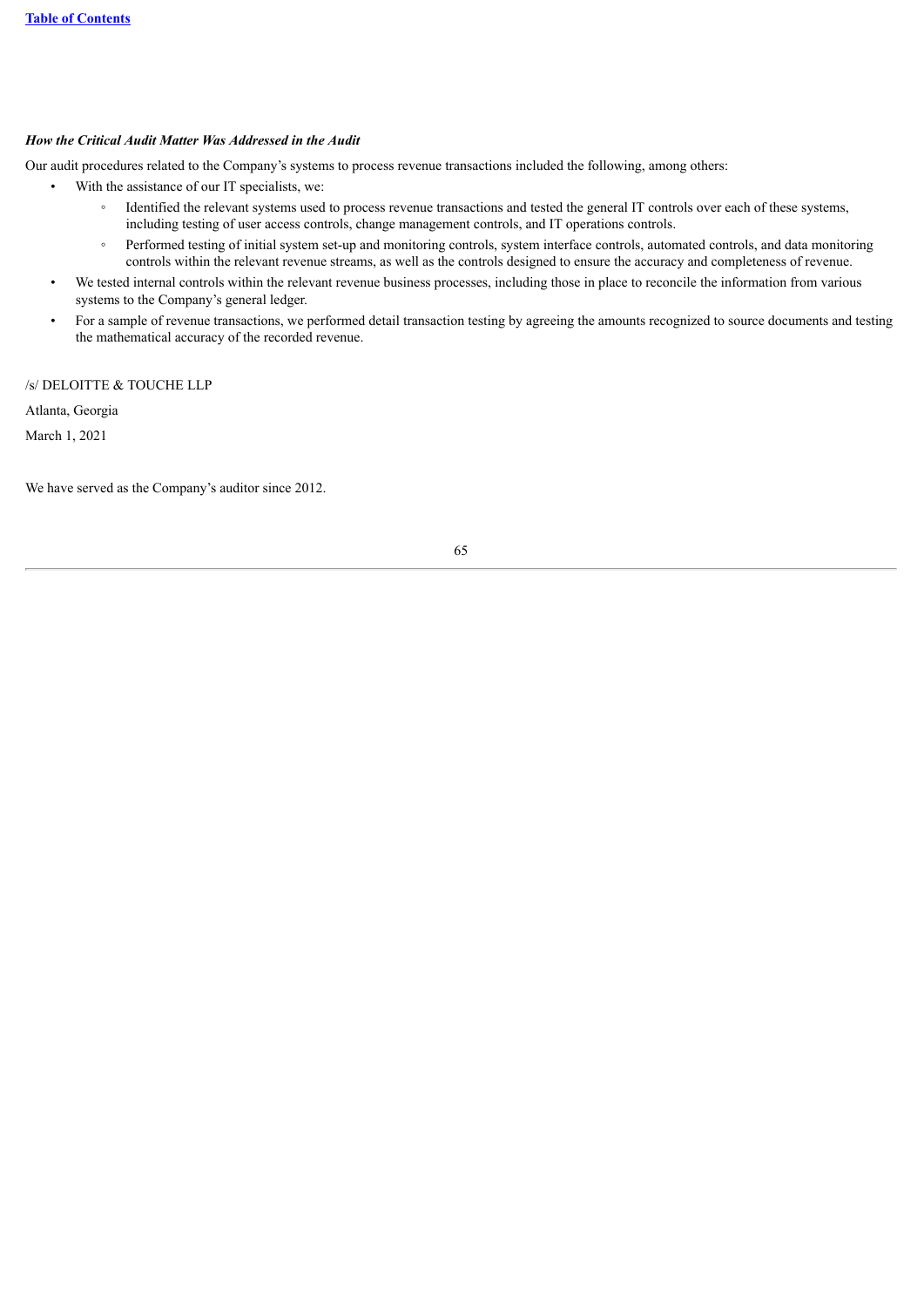# **CARDLYTICS, INC. CONSOLIDATED BALANCE SHEETS (Amounts in thousands, except par value amounts)**

|                                                                                                                                                                               | December 31, |                          |               |            |  |
|-------------------------------------------------------------------------------------------------------------------------------------------------------------------------------|--------------|--------------------------|---------------|------------|--|
|                                                                                                                                                                               |              | 2019                     |               | 2020       |  |
| <b>Assets</b>                                                                                                                                                                 |              |                          |               |            |  |
| Current assets:                                                                                                                                                               |              |                          |               |            |  |
| Cash and cash equivalents                                                                                                                                                     | $\mathbb{S}$ | 104,458                  | $\mathbb{S}$  | 293,239    |  |
| Restricted cash                                                                                                                                                               |              | 129                      |               | 110        |  |
| Accounts receivable, net                                                                                                                                                      |              | 81,452                   |               | 81,249     |  |
| Other receivables                                                                                                                                                             |              | 3,908                    |               | 5,306      |  |
| Prepaid expenses and other assets                                                                                                                                             |              | 5,783                    |               | 5,687      |  |
| Total current assets                                                                                                                                                          |              | 195,730                  |               | 385,591    |  |
| Long-term assets:                                                                                                                                                             |              |                          |               |            |  |
| Property and equipment, net                                                                                                                                                   |              | 14,290                   |               | 13,865     |  |
| Right-of-use assets under operating leases, net                                                                                                                               |              |                          |               | 10,764     |  |
| Intangible assets, net                                                                                                                                                        |              | 389                      |               | 447        |  |
| Capitalized software development costs, net                                                                                                                                   |              | 3,815                    |               | 6,299      |  |
| Deferred FI implementation costs, net                                                                                                                                         |              | 8,383                    |               | 3,785      |  |
| Other long-term assets, net                                                                                                                                                   |              | 1,706                    |               | 1,786      |  |
| Total assets                                                                                                                                                                  | $\mathbb{S}$ | 224,313                  | $\mathbf S$   | 422,537    |  |
| Liabilities and stockholders' equity                                                                                                                                          |              |                          |               |            |  |
| Current liabilities:                                                                                                                                                          |              |                          |               |            |  |
| Accounts payable                                                                                                                                                              | $\mathbb{S}$ | 1,229                    | $\mathcal{S}$ | 1,363      |  |
| Accrued liabilities:                                                                                                                                                          |              |                          |               |            |  |
| Accrued compensation                                                                                                                                                          |              | 8,186                    |               | 7,582      |  |
| Accrued expenses                                                                                                                                                              |              | 6,018                    |               | 5,502      |  |
| FI Share liability                                                                                                                                                            |              | 41,956                   |               | 37,457     |  |
| Consumer Incentive liability                                                                                                                                                  |              | 19,861                   |               | 24,290     |  |
| Deferred revenue                                                                                                                                                              |              | 1,127                    |               | 349        |  |
| Current operating lease liabilities                                                                                                                                           |              | $\overline{\phantom{0}}$ |               | 4,718      |  |
| Current finance lease liabilities                                                                                                                                             |              | 24                       |               | 13         |  |
| Total current liabilities                                                                                                                                                     |              | 78,401                   |               | 81,274     |  |
| Long-term liabilities:                                                                                                                                                        |              |                          |               |            |  |
| Convertible senior notes, net                                                                                                                                                 |              |                          |               | 174,011    |  |
| Deferred liabilities                                                                                                                                                          |              | 2,632                    |               |            |  |
| Long-term operating lease liabilities                                                                                                                                         |              | ÷,                       |               | 9,381      |  |
| Long-term finance lease liabilities                                                                                                                                           |              | 13                       |               |            |  |
| Other long-term liabilities                                                                                                                                                   |              |                          |               | 679        |  |
| <b>Total liabilities</b>                                                                                                                                                      |              | 81,046                   |               | 265,345    |  |
| Stockholders' equity:                                                                                                                                                         |              |                          |               |            |  |
| Common stock, \$0.0001 par value-100,000 shares authorized and 26,547 and 27,861 shares issued and outstanding as of<br>December 31, 2019 and December 31, 2020, respectively |              | 8                        |               | 8          |  |
| Additional paid-in capital                                                                                                                                                    |              | 480,578                  |               | 551,429    |  |
| Accumulated other comprehensive income (loss)                                                                                                                                 |              | 1,312                    |               | (192)      |  |
| Accumulated deficit                                                                                                                                                           |              | (338, 631)               |               | (394, 053) |  |
| Total stockholders' equity                                                                                                                                                    |              | 143,267                  |               | 157,192    |  |
| Total liabilities and stockholders' equity                                                                                                                                    | $\mathbb{S}$ | 224,313                  | $\mathbf S$   | 422,537    |  |
|                                                                                                                                                                               |              |                          |               |            |  |

<span id="page-66-0"></span>See notes to the consolidated financial statements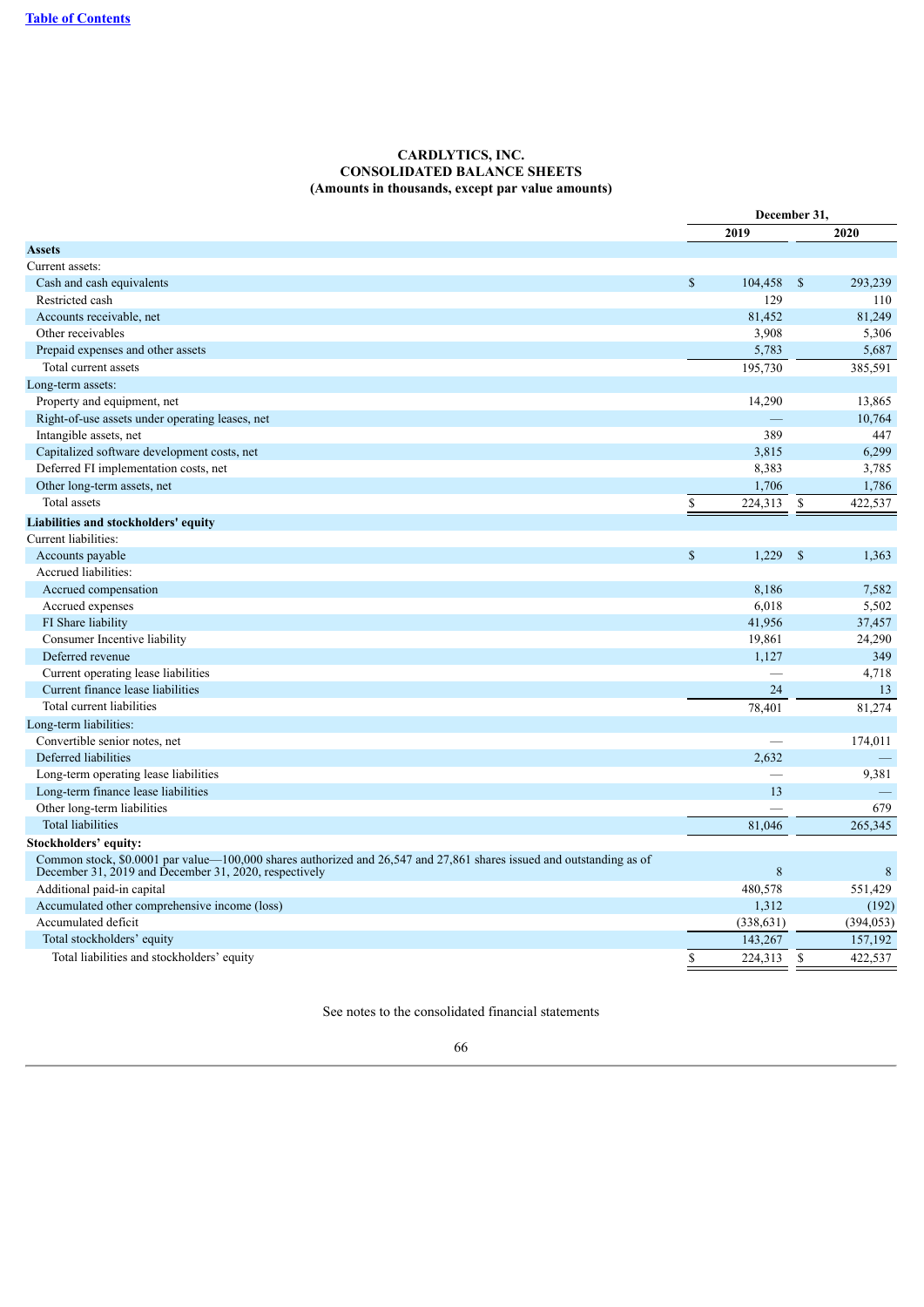# **CARDLYTICS, INC. CONSOLIDATED STATEMENTS OF OPERATIONS (Amounts in thousands, except per share amounts)**

|                                                                             | <b>Year Ended December 31,</b> |           |                    |           |               |           |
|-----------------------------------------------------------------------------|--------------------------------|-----------|--------------------|-----------|---------------|-----------|
|                                                                             |                                | 2018      | 2019               |           |               | 2020      |
| Revenue                                                                     | $\mathbf{s}$                   | 150,684   | $\mathbf{\hat{S}}$ | 210,430   | <sup>\$</sup> | 186,892   |
| Costs and expenses:                                                         |                                |           |                    |           |               |           |
| FI Share and other third-party costs                                        |                                | 85,371    |                    | 118,080   |               | 109,308   |
| Delivery costs                                                              |                                | 10,632    |                    | 12,893    |               | 14,310    |
| Sales and marketing expense                                                 |                                | 41,878    |                    | 43,828    |               | 45,307    |
| Research and development expense                                            |                                | 16,210    |                    | 11,699    |               | 17,532    |
| General and administration expense                                          |                                | 34,228    |                    | 36,720    |               | 46,532    |
| Depreciation and amortization expense                                       |                                | 3,282     |                    | 4,535     |               | 7,826     |
| Total costs and expenses                                                    |                                | 191,601   |                    | 227,755   |               | 240,815   |
| Operating loss                                                              |                                | (40, 917) |                    | (17, 325) |               | (53, 923) |
| Non-operating (expense) income:                                             |                                |           |                    |           |               |           |
| Interest expense, net                                                       |                                | (3,264)   |                    | (548)     |               | (3,048)   |
| Change in fair value of warrant liabilities, net                            |                                | (6,760)   |                    |           |               |           |
| Other (expense) income, net                                                 |                                | (2,101)   |                    | 729       |               | 1,549     |
| Total non-operating (expense) income                                        |                                | (12, 125) |                    | 181       |               | (1, 499)  |
| Loss before income taxes                                                    |                                | (53, 042) |                    | (17, 144) |               | (55, 422) |
| Income tax benefit                                                          |                                |           |                    |           |               |           |
| Net loss                                                                    |                                | (53,042)  |                    | (17, 144) |               | (55, 422) |
| Adjustments to the carrying value of redeemable convertible preferred stock |                                | (157)     |                    |           |               |           |
| Net loss attributable to common stockholders                                |                                | (53, 199) | \$                 | (17, 144) | S             | (55, 422) |
| Net loss per share attributable to common stockholders, basic and diluted   |                                | (2.79)    | S                  | (0.72)    | S             | (2.04)    |
| Weighted-average common shares outstanding, basic and diluted               |                                | 19,060    |                    | 23,746    |               | 27,213    |

<span id="page-67-0"></span>See notes to the consolidated financial statements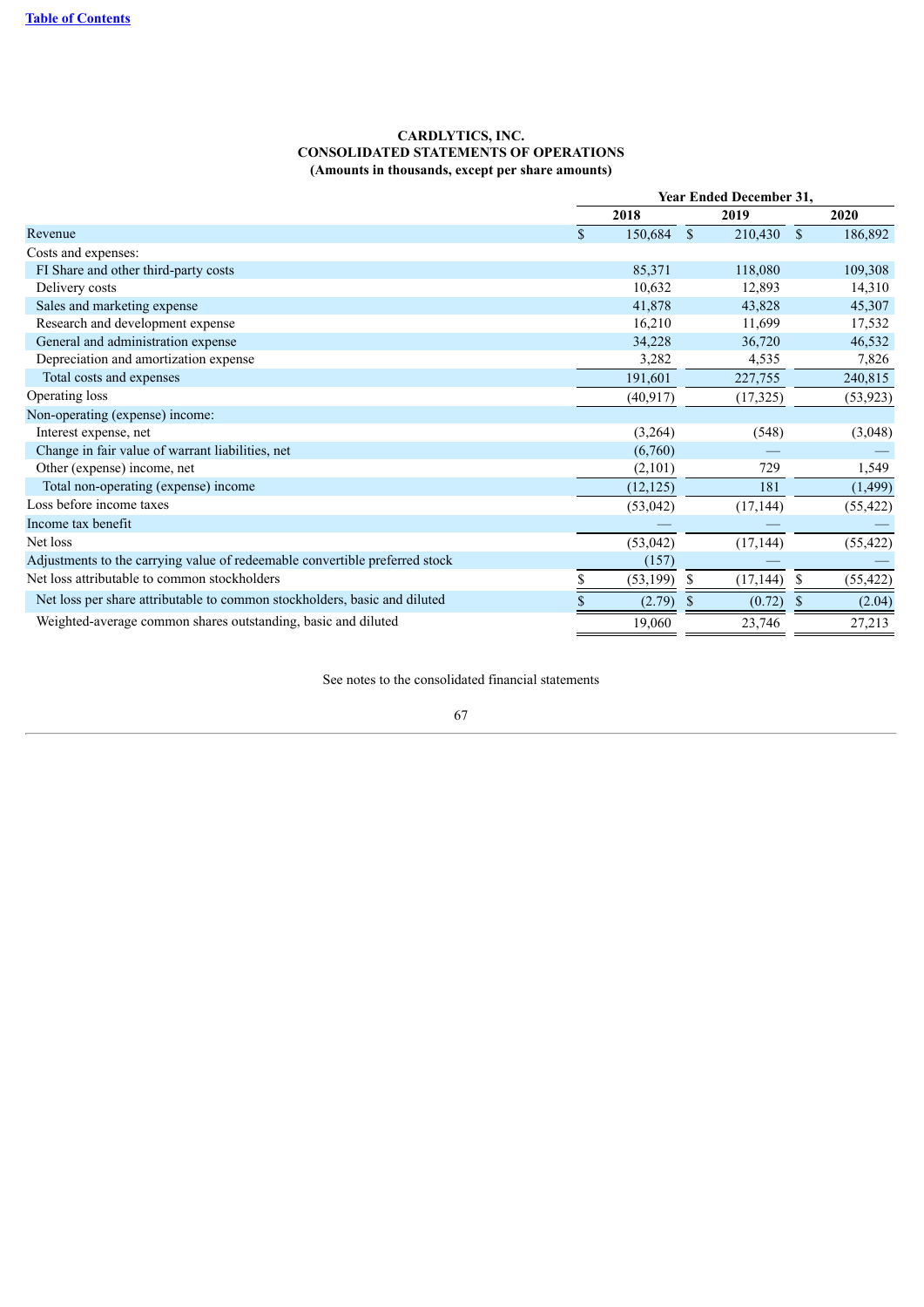# **CARDLYTICS, INC. CONSOLIDATED STATEMENTS OF COMPREHENSIVE LOSS (Amounts in thousands)**

<span id="page-68-0"></span>

|                                          | <b>Year Ended December 31,</b> |           |  |               |  |           |  |
|------------------------------------------|--------------------------------|-----------|--|---------------|--|-----------|--|
|                                          |                                | 2018      |  | 2019          |  | 2020      |  |
| Net loss                                 |                                | (53,042)  |  | $(17.144)$ \$ |  | (55, 422) |  |
| Other comprehensive income (loss):       |                                |           |  |               |  |           |  |
| Foreign currency translation adjustments |                                | 926       |  | (680)         |  | (1,504)   |  |
| Total comprehensive loss                 |                                | (52, 116) |  | (17.824)      |  | (56, 926) |  |

See notes to the consolidated financial statements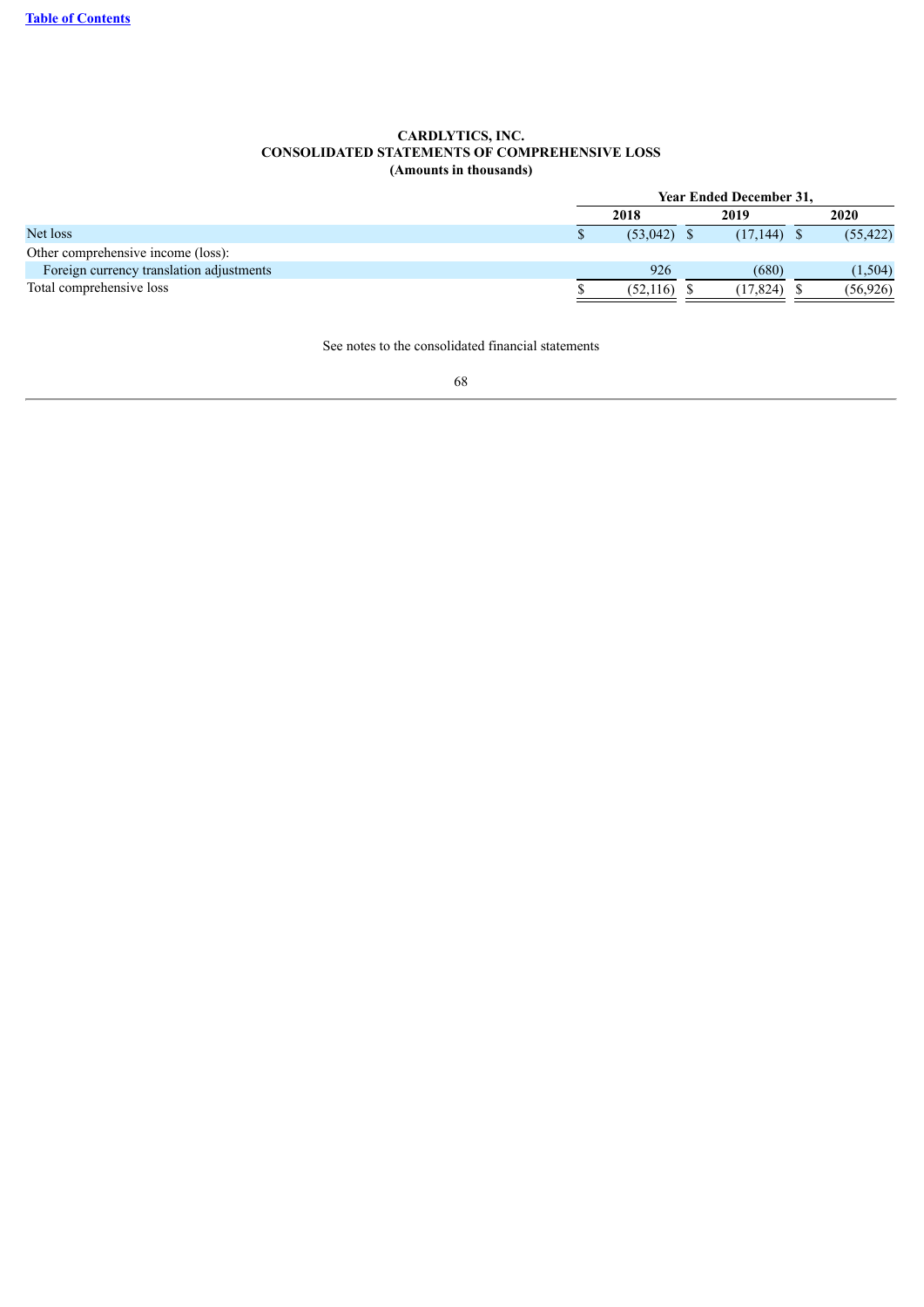# **CARDLYTICS, INC. CONSOLIDATED STATEMENTS OF STOCKHOLDERS' EQUITY (Amounts in thousands)**

|                                                                    | <b>Common Stock</b> |                           |                          | <b>Additional</b><br>Paid-In |           | <b>Accumulated</b><br>Other<br>Comprehensive |               | Accumulated |                |                                   |              |
|--------------------------------------------------------------------|---------------------|---------------------------|--------------------------|------------------------------|-----------|----------------------------------------------|---------------|-------------|----------------|-----------------------------------|--------------|
|                                                                    | <b>Shares</b>       |                           | Amount                   |                              | Capital   |                                              | Income (loss) |             | <b>Deficit</b> |                                   | <b>Total</b> |
| Balance – December 31, 2017                                        | 3,439               | $\sqrt{\ }$               |                          | $\overline{\mathbb{S}}$      | 58,693    | $\sqrt{\ }$                                  | 1,066         | \$          | (268, 445)     | \$                                | (208, 686)   |
| Exercise of common stock options                                   | 356                 |                           |                          |                              | 1,959     |                                              |               |             |                |                                   | 1,959        |
| Exercise of common stock warrants                                  | 1,142               |                           |                          |                              |           |                                              |               |             |                |                                   |              |
| Stock-based compensation                                           |                     |                           |                          |                              | 26,813    |                                              |               |             |                |                                   | 26,813       |
| Issuance of common stock                                           | 5,821               |                           | $\overline{1}$           |                              | 66,100    |                                              |               |             |                |                                   | 66,101       |
| Issuance of common stock warrants                                  |                     |                           |                          |                              | 17,774    |                                              |               |             |                |                                   | 17,774       |
| <b>Issuance of ESPP</b>                                            | 177                 |                           |                          |                              | 1,958     |                                              |               |             |                |                                   | 1,958        |
| Issuance of restricted stock                                       | 888                 |                           |                          |                              |           |                                              |               |             |                |                                   |              |
| Conversion of preferred stock to common stock                      | 10,643              |                           | 6                        |                              | 196,588   |                                              |               |             |                |                                   | 196,594      |
| Conversion of preferred stock warrants to<br>common stock warrants |                     |                           |                          |                              | 1,735     |                                              |               |             |                |                                   | 1,735        |
| Accretion of redeemable stock                                      |                     |                           |                          |                              | (157)     |                                              |               |             |                |                                   | (157)        |
| Other comprehensive income                                         |                     |                           |                          |                              |           |                                              | 926           |             |                |                                   | 926          |
| Net loss                                                           |                     |                           |                          |                              |           |                                              |               |             | (53,042)       |                                   | (53,042)     |
| Balance - December 31, 2018                                        | 22,466              | $\mathbb{S}$              | $\boldsymbol{7}$         | $\mathbb S$                  | 371,463   | $\frac{1}{2}$                                | 1,992         | \$          | (321, 487)     | \$                                | 51,975       |
| Exercise of common stock options                                   | 716                 |                           |                          |                              | 12,052    |                                              |               |             |                |                                   | 12,052       |
| Exercise of common stock warrants                                  | 821                 |                           |                          |                              | 17,659    |                                              |               |             |                |                                   | 17,659       |
| Stock-based compensation                                           | $\equiv$            |                           |                          |                              | 15,888    |                                              |               |             |                |                                   | 15,888       |
| Issuance of restricted stock                                       | 486                 |                           |                          |                              |           |                                              |               |             |                |                                   |              |
| Issuance of common stock                                           | 1,904               |                           | $\overline{1}$           |                              | 61,308    |                                              |               |             |                |                                   | 61,309       |
| Issuance of ESPP                                                   | 154                 |                           |                          |                              | 2,208     |                                              |               |             |                |                                   | 2,208        |
| Other comprehensive loss                                           |                     |                           |                          |                              |           |                                              | (680)         |             |                |                                   | (680)        |
| Net loss                                                           |                     |                           |                          |                              |           |                                              |               |             | (17, 144)      |                                   | (17, 144)    |
| Balance - December 31, 2019                                        | 26,547              | $\frac{1}{2}$             | $\,8\,$                  | $\frac{1}{2}$                | 480,578   | $\frac{1}{2}$                                | 1,312         | \$          | (338, 631)     | $\frac{\mathcal{S}}{\mathcal{S}}$ | 143,267      |
| Exercise of common stock options                                   | 467                 |                           | $\overline{\phantom{0}}$ |                              | 10,176    |                                              |               |             |                |                                   | 10,176       |
| Exercise of common stock warrants                                  | 9                   |                           |                          |                              |           |                                              |               |             |                |                                   |              |
| Stock-based compensation                                           |                     |                           |                          |                              | 32,872    |                                              |               |             |                |                                   | 32,872       |
| Issuance of restricted stock                                       | 779                 |                           |                          |                              |           |                                              |               |             |                |                                   |              |
| <b>Issuance of ESPP</b>                                            | 59                  |                           |                          |                              | 2,837     |                                              |               |             |                |                                   | 2,837        |
| Issuance of convertible notes                                      |                     |                           |                          |                              | 51,416    |                                              |               |             |                |                                   | 51,416       |
| Purchases of capped calls                                          |                     |                           |                          |                              | (26, 450) |                                              |               |             |                |                                   | (26, 450)    |
| Other comprehensive loss                                           |                     |                           |                          |                              |           |                                              | (1, 504)      |             |                |                                   | (1, 504)     |
| Net loss                                                           |                     |                           |                          |                              |           |                                              |               |             | (55, 422)      |                                   | (55, 422)    |
| Balance - December 31, 2020                                        | 27,861              | $\boldsymbol{\mathsf{S}}$ | $\,8\,$                  | $\sqrt{\ }$                  | 551,429   | $\mathcal{S}$                                | $(192)$ \$    |             | (394, 053)     | $\boldsymbol{\mathsf{S}}$         | 157,192      |

<span id="page-69-0"></span>See notes to the consolidated financial statements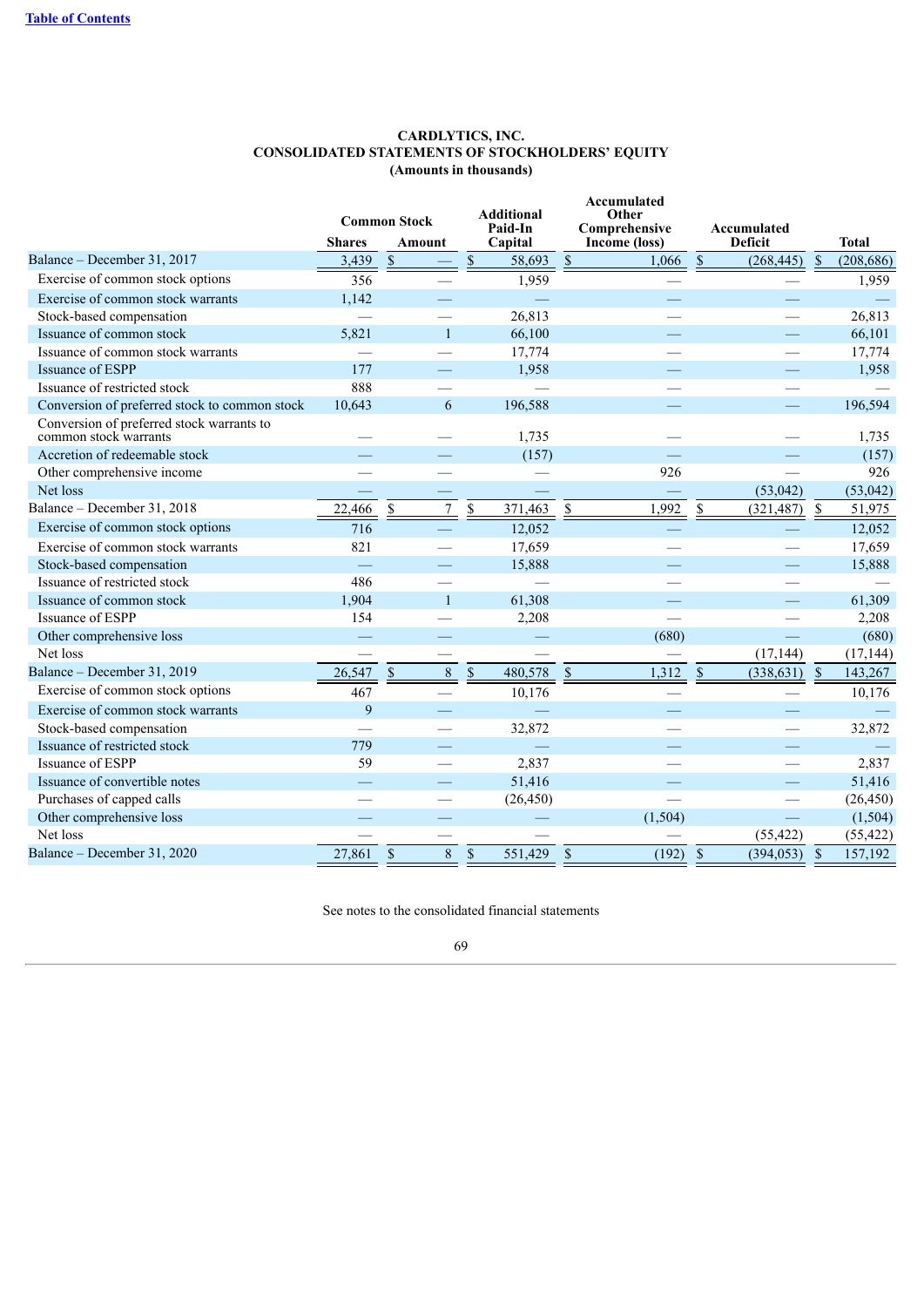## **CARDLYTICS, INC. CONSOLIDATED STATEMENTS OF CASH FLOWS (Amounts in thousands)**

|                                                                                           |             | <b>Year Ended December 31,</b> |             |                          |               |           |  |
|-------------------------------------------------------------------------------------------|-------------|--------------------------------|-------------|--------------------------|---------------|-----------|--|
|                                                                                           |             | 2018                           |             | 2019                     |               | 2020      |  |
| <b>Operating activities</b>                                                               |             |                                |             |                          |               |           |  |
| Net loss                                                                                  | \$          | (53, 042)                      | - \$        | $(17, 144)$ \$           |               | (55, 422) |  |
| Adjustments to reconcile net loss to net cash (used in) provided by operating activities: |             |                                |             |                          |               |           |  |
| Credit loss expense                                                                       |             | 130                            |             | 1,201                    |               | 1,196     |  |
| Depreciation and amortization                                                             |             | 3,282                          |             | 4,535                    |               | 7,826     |  |
| Amortization of financing costs charged to interest expense                               |             | 282                            |             | 95                       |               | 312       |  |
| Amortization of right-of-use asset                                                        |             |                                |             | $\equiv$                 |               | 3,766     |  |
| Accretion of debt discount and non-cash interest expense                                  |             | 2,326                          |             | $\overline{\phantom{0}}$ |               | 2,486     |  |
| Stock-based compensation expense                                                          |             | 26,790                         |             | 15,851                   |               | 32,396    |  |
| Change in the fair value of warrant liabilities, net                                      |             | 6,760                          |             |                          |               |           |  |
| Other non-cash expense (income), net                                                      |             | 4,641                          |             | (570)                    |               | (1,003)   |  |
| Amortization and impairment of deferred FI implementation costs                           |             | 1,618                          |             | 2,869                    |               | 4,598     |  |
| Settlement of paid-in-kind interest                                                       |             | (8,353)                        |             |                          |               |           |  |
| Change in operating assets and liabilities:                                               |             |                                |             |                          |               |           |  |
| Accounts receivable                                                                       |             | (9, 426)                       |             | (26, 018)                |               | (2,396)   |  |
| Prepaid expenses and other assets                                                         |             | (2,275)                        |             | (2,224)                  |               | (65)      |  |
| Deferred FI implementation costs                                                          |             | (9,250)                        |             |                          |               |           |  |
| Recovery of deferred FI implementation costs                                              |             | 5,380                          |             | 4,625                    |               |           |  |
| Accounts payable                                                                          |             | 911                            |             | (601)                    |               | 16        |  |
| Other accrued expenses                                                                    |             | 3,255                          |             | 6,152                    |               | (1,238)   |  |
| FI Share liability                                                                        |             | 3,742                          |             | 14,301                   |               | (4, 499)  |  |
| Customer Incentive liability                                                              |             | 4,234                          |             | 8,385                    |               | 4,429     |  |
| Net cash (used in) provided by operating activities                                       |             | (18,995)                       |             | 11,457                   |               | (7, 598)  |  |
| <b>Investing activities</b>                                                               |             |                                |             |                          |               |           |  |
| Acquisition of property and equipment                                                     |             | (5,920)                        |             | (8,277)                  |               | (5,408)   |  |
| Acquisition of patents                                                                    |             | (23)                           |             | (31)                     |               | (76)      |  |
| Capitalized software development costs                                                    |             | (1,399)                        |             | (2,712)                  |               | (4,633)   |  |
| Net cash used in investing activities                                                     |             | (7, 342)                       |             | (11, 020)                |               | (10, 117) |  |
| <b>Financing activities</b>                                                               |             |                                |             |                          |               |           |  |
| Proceeds from issuance of debt                                                            |             | 47,435                         |             | $\qquad \qquad$          |               |           |  |
| Principal payments of debt                                                                |             | (52, 581)                      |             | (46, 698)                |               | (23)      |  |
| Proceeds from issuance of convertible senior notes                                        |             |                                |             |                          |               | 223,100   |  |
| Purchase of capped calls related to convertible senior notes                              |             | $\equiv$                       |             | $\equiv$                 |               | (26, 450) |  |
| Proceeds from issuance of common stock                                                    |             | 72,334                         |             | 91,216                   |               | 10,185    |  |
| Equity issuance costs                                                                     |             | (1,949)                        |             | (196)                    |               |           |  |
| Debt issuance costs                                                                       |             | (48)                           |             | (143)                    |               | (382)     |  |
| Net cash provided by financing activities                                                 |             | 65,191                         |             | 44,179                   |               | 206,430   |  |
| Effect of exchange rates on cash, cash equivalents and restricted cash                    |             | (246)                          |             | 101                      |               | 47        |  |
| Net increase in cash, cash equivalents and restricted cash                                |             | 38,608                         |             | 44,717                   |               | 188,762   |  |
| Cash, cash equivalents, and restricted cash — Beginning of period                         |             | 21,262                         |             | 59,870                   |               | 104,587   |  |
| Cash, cash equivalents, and restricted cash — End of period                               | $\mathbb S$ | 59,870                         | $\mathbb S$ | 104,587                  | $\mathcal{S}$ | 293,349   |  |
|                                                                                           |             |                                |             |                          |               |           |  |

See notes to the consolidated financial statements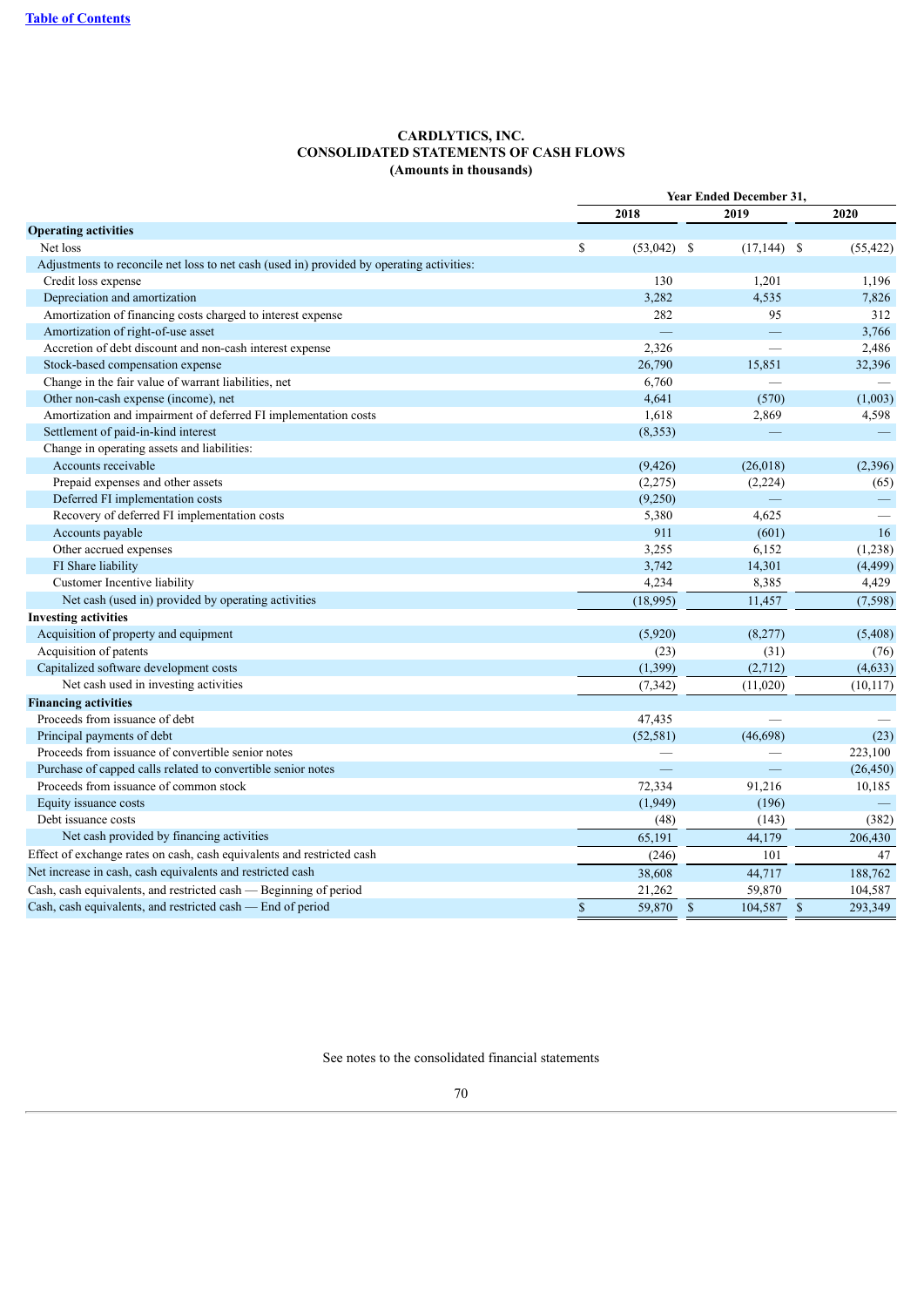# **CARDLYTICS, INC. CONSOLIDATED STATEMENTS OF CASH FLOWS (Amounts in thousands)**

|                                                                                                 | <b>Year Ended December 31,</b> |               |      |            |    |         |
|-------------------------------------------------------------------------------------------------|--------------------------------|---------------|------|------------|----|---------|
|                                                                                                 | 2018                           |               | 2019 |            |    | 2020    |
| Reconciliation of cash, cash equivalents and restricted cash to the consolidated balance sheet: |                                |               |      |            |    |         |
| Cash and cash equivalents                                                                       |                                | 39,623        |      | 104,458    | -S | 293,239 |
| Restricted cash                                                                                 |                                | 20,247        |      | 129        |    | 110     |
| Total cash, cash equivalents and restricted cash — End of period                                |                                | 59,870        |      | 104,587    |    | 293,349 |
|                                                                                                 |                                |               |      |            |    |         |
| Supplemental schedule of non-cash investing and financing activities:                           |                                |               |      |            |    |         |
| Cash paid for interest                                                                          |                                | $9,733$ \$    |      | $1,266$ \$ |    | 63      |
| Amounts accrued for property and equipment                                                      |                                | 640           |      | 456        |    | 242     |
| Amounts accrued for capitalized software development costs                                      |                                | $\frac{1}{2}$ |      | 10         |    | 68      |

<span id="page-71-0"></span>See notes to the consolidated financial statements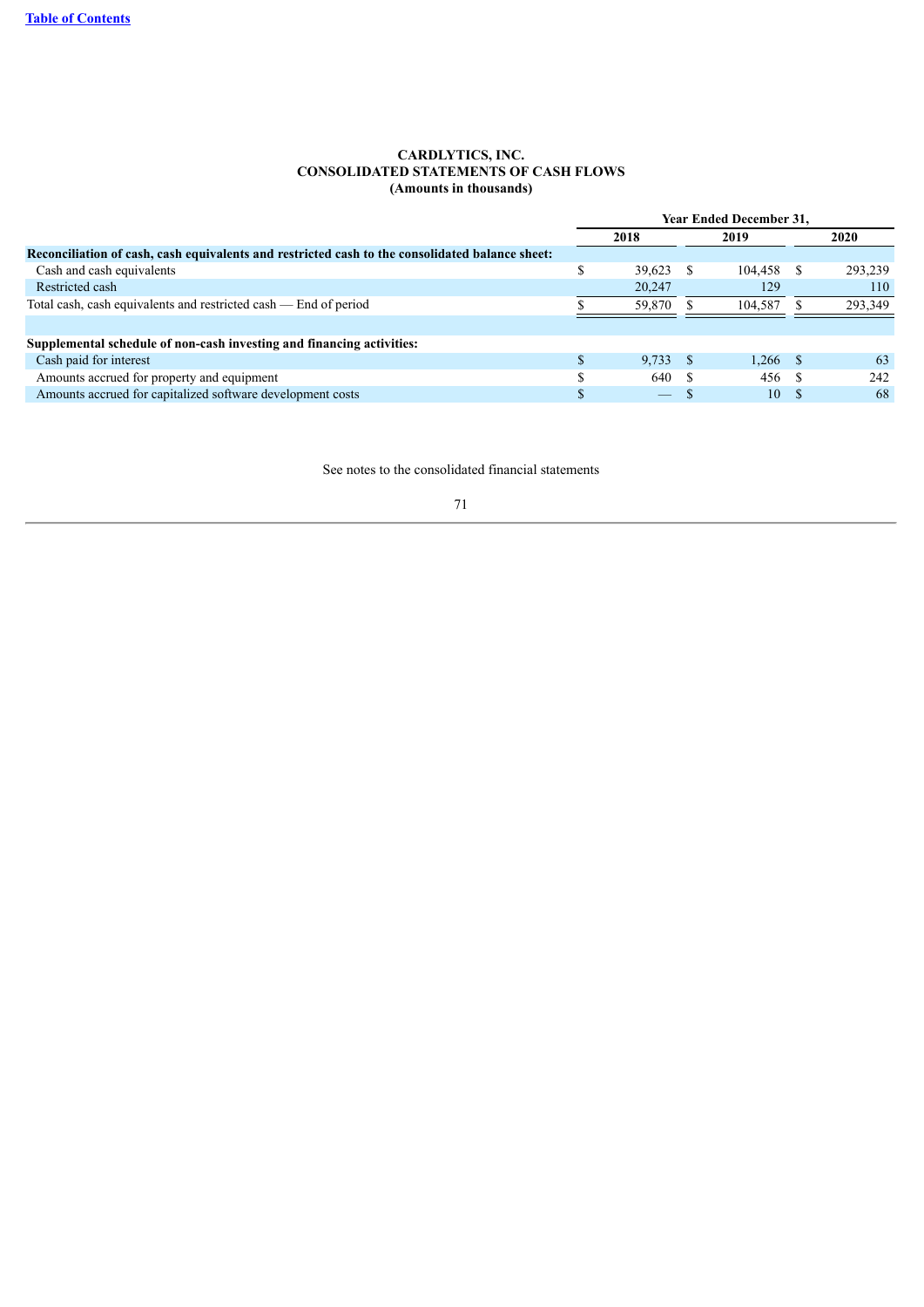# **CARDLYTICS, INC. NOTES TO CONSOLIDATED FINANCIAL STATEMENTS**

# **1. NATURE OF OPERATIONS**

Cardlytics, Inc. ("we," "our," "us," the "Company," or "Cardlytics") is a Delaware corporation and was formed on June 26, 2008. We operate an advertising platform within financial institutions' ("FIs") digital channels, which include online, mobile, email, and various real-time notifications. Our partnerships with FIs provide us with access to their anonymized purchase data and digital banking customers. By applying advanced analytics to this aggregation of purchase data, we make it actionable, helping marketers identify, reach and influence likely buyers at scale, and measure the true sales impact of their marketing spend. We have strong relationships with leading marketers across a variety of industries, including retail, restaurant, travel and entertainment, telecommunications, subscription services, direct to consumer, and grocery. Using our purchase intelligence presents customers with offers to save money at a time when they are thinking of their finances.

We also operate in the U.K. through Cardlytics UK Limited ("Cardlytics UK"), a wholly-owned and operated subsidiary registered as a private limited company in England and Wales, and in India through Cardlytics Services India Private Limited, a wholly-owned and operated subsidiary registered as a private limited company in India.

# *Reverse Stock Split*

On January 26, 2018, our board of directors approved an amended and restated certificate of incorporation to (1) effect a reverse split on outstanding shares of our common stock and redeemable convertible preferred stock on a one-for-four basis (the "Reverse Stock Split"), (2) modify the threshold for automatic conversion of our preferred stock into shares of our common stock in connection with an initial public offering to eliminate the requirement of gross proceeds to the Company of not less than \$70.0 million and (3) authorize us to issue up to 100,000,000 shares of common stock, \$0.0001 par value per share and 25,000,000 shares of redeemable convertible preferred stock, \$0.0001 par value per share (collectively, the "Charter Amendment"). The authorized shares and par values of our common stock and redeemable convertible preferred stock were not adjusted as a result of the Reverse Stock Split. The Charter Amendment was approved by the Company's stockholders on January 26, 2018 and became effective upon the filing of the Charter Amendment with the State of Delaware on January 26, 2018. All issued and outstanding common stock and preferred stock and related share and per share amounts contained in these financial statements have been retroactively adjusted to reflect the Reverse Stock Split for all periods presented.

### *Proceeds from Issuance of Common Stock*

On February 13, 2018, we closed our initial public offering ("IPO"), in which we issued and sold 5,400,000 shares of common stock at a public offering price of \$13.00 per share, resulting in gross proceeds of \$70.2 million. On February 14, 2018, pursuant to the underwriters' partial exercise of their overallotment option to purchase up to an additional 810,000 shares from us, we issued and sold an additional 421,355 shares of our common stock, resulting in additional gross proceeds to us of \$5.5 million. In total, we issued 5,821,355 shares of common stock and raised \$75.7 million in gross proceeds, or \$66.1 million in net proceeds after deducting underwriting discounts and commissions of \$5.3 million and offering costs of \$4.3 million. Upon the closing of the IPO, all of the outstanding shares of redeemable convertible preferred stock automatically converted into shares of common stock and all warrants to purchase shares of redeemable convertible preferred stock were automatically converted into warrants to purchase shares of common stock. Subsequent to the closing of the IPO, there were no shares of preferred stock or warrants to purchase shares of redeemable convertible preferred stock outstanding.

Upon the completion of our IPO, our amended and restated certificate of incorporation authorized us to issue up to 100,000,000 shares of common stock, \$0.0001 par value per share, and 10,000,000 shares of preferred stock, \$0.0001 par value per share, all of which shares of preferred stock are undesignated. Our board of directors may establish the rights and preferences of the preferred stock from time to time.

On September 13, 2019, we closed a public equity offering in which we sold 1,904,154 shares of common stock, which included 404,154 shares sold pursuant to the exercise by the underwriters of an option to purchase additional shares, at a public offering price of \$34.00 per share. We received total net proceeds of \$61.3 million after deducting underwriting discounts and commissions of \$3.2 million and offering costs of \$0.2 million.

Selling stockholders, including certain of our executive officers and entities affiliated with certain of our directors, sold 1,194,365 shares of common stock in the offering at a public offering price of \$34.00. We did not receive any proceeds from the sale of common stock by the selling stockholders.

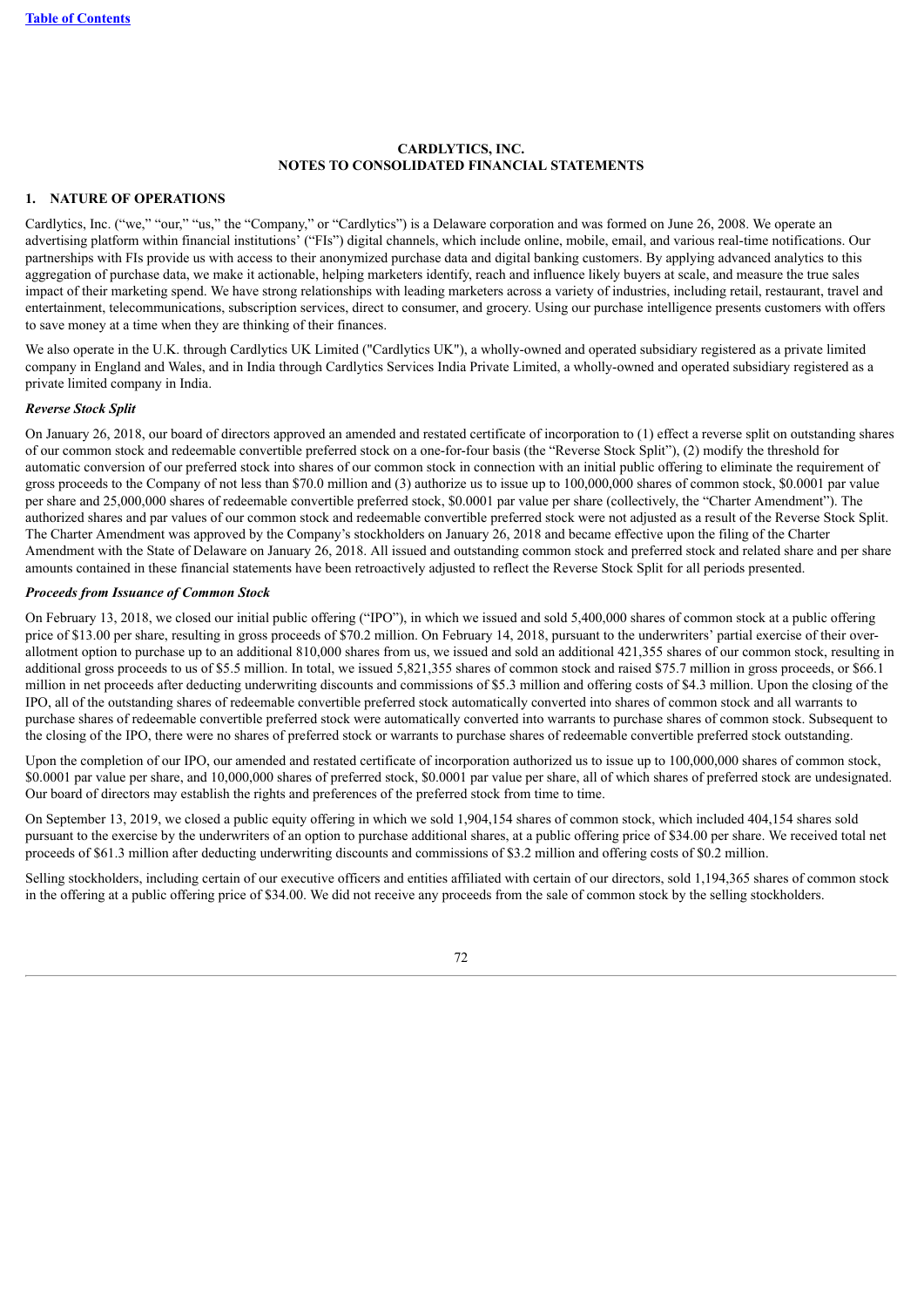During 2018, 2019 and 2020, we received \$2.0 million, \$29.7 million and \$10.2 million in proceeds from the exercise of options and warrants to purchase shares of common stock.

### *2020 Convertible Senior Notes*

In September 2020, we issued convertible senior notes with an aggregate principal amount of \$230.0 million bearing an interest rate of 1.00% due in 2025 (the "Notes"). Refer to Note 7—Debt and Financing Arrangements for further details

# **2. SIGNIFICANT ACCOUNTING POLICIES**

#### *Principles of Consolidation*

The consolidated financial statements include the accounts of the Company and its wholly-owned subsidiaries. All intercompany transactions and balances have been eliminated in consolidation.

# *Use of Estimates*

The preparation of financial statements in conformity with generally accepted accounting principles in the United States ("GAAP") requires management to make estimates and assumptions that affect the reported amounts of assets and liabilities and disclosure of contingent assets and liabilities at the date of the consolidated financial statements. Actual results could differ from these estimates. Significant items subject to such estimates and assumptions include revenue recognition, internal-use software development costs, income taxes, stock-based compensation, income tax valuation allowance, contingencies and changes in fair value of our preferred stock warrants and common stock warrants. We base our estimates on historical experience and also on assumptions that we believe are reasonable. Changes in facts or circumstances may cause us to change our assumptions and estimates in future periods and it is possible that actual results could differ from our current or revised future estimates.

#### *Restructuring*

During the first quarter of 2020, we began a strategic shift within our organization to increase productivity and optimize performance. This plan has resulted in severance and medical benefits totaling \$1.3 million during the year ended December 31, 2020. We recognize these costs when the extent of our actions is determined and the costs can be estimated. These charges are reflected on our consolidated statement of operations for the year ended December 31, 2020, as follows: \$1.1 million in sales and marketing expense, \$0.1 million in general and administrative expense and \$0.1 million in research and development expense. Severance and medical benefits of \$0.9 million have been paid to former employees through December 31, 2020.

#### *Foreign Currency*

The functional currency of our foreign wholly-owned subsidiaries is the local currency. We translate the financial statements of these subsidiaries into U.S. dollars each reporting period for purposes of consolidation. Assets and liabilities are translated at the period-end currency exchange rates, certain equity accounts are translated at historical exchange rates and income and expense amounts are translated at average currency exchange rates in effect for the period. The effect of these translation adjustments is reported in a separate component of stockholders' deficit titled accumulated other comprehensive income.

We are also subject to gains and losses from foreign currency denominated transactions and the remeasurement of foreign currency denominated balance sheet accounts, both of which are included in other (expense) income, net in the accompanying consolidated statements of operations. We recorded a foreign currency loss (gain) totaling \$1.2 million, \$(0.8) million and \$(1.6) million in 2018, 2019 and 2020, respectively.

# *FI Share and Other Third-Party Costs*

We generally pay our FI partners a negotiated and fixed percentage of our billings to marketers less any Consumer Incentives that we pay to the FIs' customers and certain third-party data costs ("FI Share"). FI Share and other third-party costs consist primarily of the FI Share that we pay our FI partners, media and data costs, and deferred FI implementation costs incurred pursuant to our agreements with certain FI partners, any incremental costs due to FIs as part of FI Share commitments, as well as a non-cash expense related to the vesting of warrants issued to an FI partner that accelerated upon the consummation of our IPO. To the extent that we use a specific FI customer's anonymized purchase data in the delivery of our solutions, we pay the applicable FI partner an FI Share calculated based on the relative contribution of the data provided by the FI partner to the overall delivery of the services.

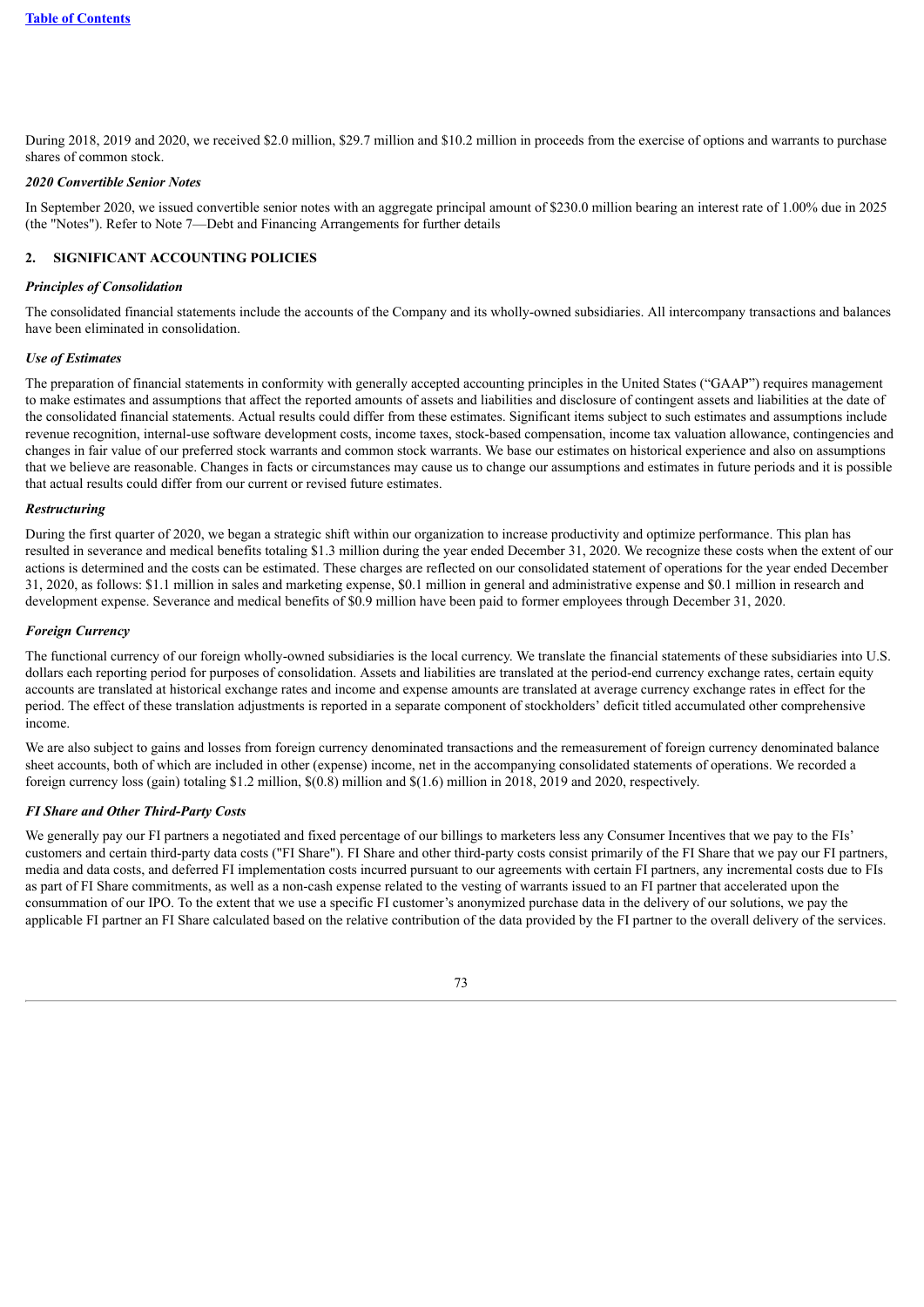# *Delivery Costs*

Delivery costs consist primarily of personnel-related costs of our campaign, data operations and production support teams, including salaries, benefits, bonuses and payroll taxes, as well as stock-based compensation expense. Delivery costs also include hosting facility costs, internally developed and purchased or licensed software costs, outsourcing costs and professional services costs.

#### *Impacts of COVID-19 Pandemic*

The COVID–19 pandemic resulted in a global slowdown of economic activity that decreased demand for a broad variety of goods and services and consumer discretionary spending, including spending by consumers with our marketers, and such decreased demand is likely to continue. Estimates and assumptions about future events and their effects cannot be determined with certainty and therefore require the exercise of judgment. Actual results could differ from those estimates and any such differences may be material to our financial statements.

Revenue during the second quarter of 2020 was significantly affected by the COVID-19 pandemic and its negative impact on both consumer spending and marketers' ability to spend advertising budgets on our solution. During the third and fourth quarters of 2020, we saw a recovery of both consumer spending as well as the advertising budgets of our clients. Due to continuing uncertainty regarding the severity and duration of the impacts of COVID-19 on the global economy, we will continue to monitor this situation and the potential impacts to our business.

#### *Accounts Receivable*

Accounts receivable are carried at the original invoiced amount less an allowance for credit losses (formerly allowance for doubtful accounts), determined based on the probability of future collection. When we become aware of circumstances that may decrease the likelihood of collection, we record a specific allowance against amounts due, which reduces the receivable to the amount that we believe will be collected. For all other accounts receivable, we determine the adequacy of the allowance for credit losses based on historical loss patterns, the number of days that billings are past due and an evaluation of the potential risk of loss associated with specific accounts.

The following table presents changes in the allowance for credit losses (in thousands):

|                               | <b>Year Ended December 31,</b> |  |         |  |       |  |
|-------------------------------|--------------------------------|--|---------|--|-------|--|
|                               | 2018                           |  | 2019    |  | 2020  |  |
| Beginning balance             | 105                            |  | 169     |  | 255   |  |
| Credit loss expense           | 130                            |  | .201    |  | 1,196 |  |
| Write-offs, net of recoveries | (66)                           |  | (1,115) |  | (864) |  |
| Ending balance                | 169                            |  | 255     |  | 587   |  |

Unbilled receivables were \$0.4 million, \$0.6 million and \$0.5 million as of December 31, 2018, 2019 and 2020, respectively. An unbilled receivable represents revenue earned and recognized from customer activity that was not billed prior to the end of the reporting period. Unbilled receivables are included in accounts receivable, net on our consolidated balance sheets.

# *Property and Equipment*

Property and equipment are stated at cost. Expenditures for maintenance and repairs are expensed as incurred, while betterments that materially extend the life of an asset are capitalized. The cost of assets sold, retired or otherwise disposed of, and the related accumulated depreciation, are eliminated from the accounts and any resulting gain or loss is recognized.

Depreciation of property and equipment is determined using the straight-line method over the estimated useful lives of the applicable assets, which are as follows:

| Computer equipment:     | $2-3$ years                                          |
|-------------------------|------------------------------------------------------|
| Furniture and fixtures: | 5 years                                              |
| Leasehold improvements: | Lesser of estimated useful life or life of the lease |

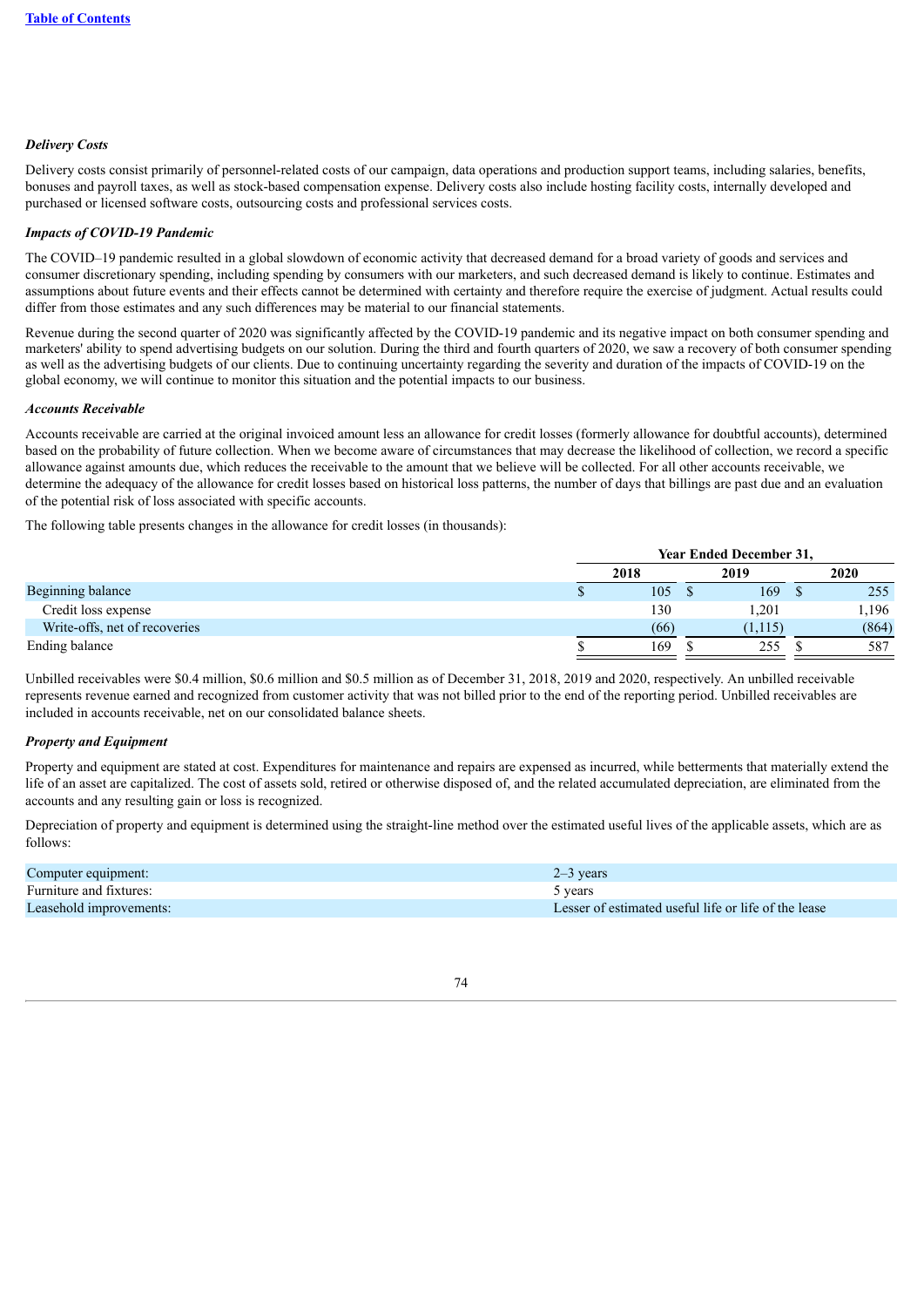# *Intangible Assets*

Intangible assets are recorded at cost and consist of costs incurred for software patent applications. As of December 31, 2020, we had four issued patents and are pursuing ten additional patents relating to our software. We received approval for three patents in 2013 and one patent in 2018 and began amortizing the costs of obtaining these patents over the estimated remaining lives of the patents. If a patent application is rejected or if we abandon efforts to obtain a new patent, all deferred patent costs are expensed immediately. Deferred patent costs related to patents for which we have not yet obtained approval totaled \$0.3 million and \$0.3 million as of December 31, 2019 and 2020, respectively. Based on deferred patent costs as of December 31, 2020, the related amortization expense will be less than \$0.1 million in each of the next five years. Intangible assets are as follows (in thousands):

|                               | December 31, |      |  |  |
|-------------------------------|--------------|------|--|--|
|                               | 2019         | 2020 |  |  |
| Deferred patent costs, gross  | 448          | 518  |  |  |
| Less accumulated amortization | (59)         | 71)  |  |  |
| Deferred patent costs, net    | 389          | 447  |  |  |

### *Internal-Use Software Development Costs*

Capitalized software development costs consist of costs incurred in the development of internal-use software, primarily associated with the development and enhancement of our offer management system and offer placement system. We capitalize the costs of software developed or obtained for internal use in accordance with ASC Topic 350-40, *Internal Use Software*. We begin to capitalize our costs upon completion of the preliminary project stage. We consider the preliminary project stage to be complete and the application development stage to have begun when preliminary development efforts are successfully completed, management has authorized and committed project funding and it is probable that the project will be completed and the software will be used as intended. These costs are amortized on a straight-line basis over the estimated useful life of the related asset, generally estimated to be three years. Costs incurred in the preliminary project stage and post-implementation operation stages are expensed as incurred and recorded in research and development expense on our consolidated statements of operations.

During 2018, 2019 and 2020, we capitalized the implementation of a new billing system as well as development costs for enhancements to our offer management system totaling \$1.6 million, \$2.6 million and \$4.3 million, respectively. During the first quarter of 2020, we redesigned certain elements of this project and wrote off development costs totaling \$1.0 million recognized in depreciation and amortization expense on our consolidated statement of operations.

Capitalized software development costs are as follows (in thousands):

|                                               | December 31. |         |  |         |
|-----------------------------------------------|--------------|---------|--|---------|
|                                               |              | 2019    |  | 2020    |
| Capitalized software development costs, gross |              | 5.537   |  | 9.230   |
| Less accumulated amortization                 |              | (1,722) |  | (2.931) |
| Capitalized software development costs, net   |              | 3.815   |  | 6.299   |

#### *Debt Issuance Costs*

Costs incurred to obtain loans, other than lines of credit, are recorded as a reduction of the carrying amount of the related liability and amortized over the applicable loans' life using the effective interest method. Costs incurred to obtain lines of credit are capitalized and included in other long-term assets on our consolidated balance sheets and amortized ratably over the term of the arrangement.

As described in Note 7—Debt and Financing Arrangements, we entered into a 2018 Loan Facility in 2018 and deferred \$0.1 million of debt issuance costs associated with obtaining the 2018 Loan Facility and deferred \$0.1 million of unamortized debt issuance costs attributed to our 2016 Line of Credit and 2016 Term Loan. We recognized a \$0.9 million loss on extinguishment of debt related to the unamortized discount and unamortized debt issuance costs associated with our 2016 Term Loan and 2016 Line of Credit. This expense is included within other (expense) income, net on our consolidated statements of operations and is presented in other non-cash expenses on our consolidated statements of cash flows.

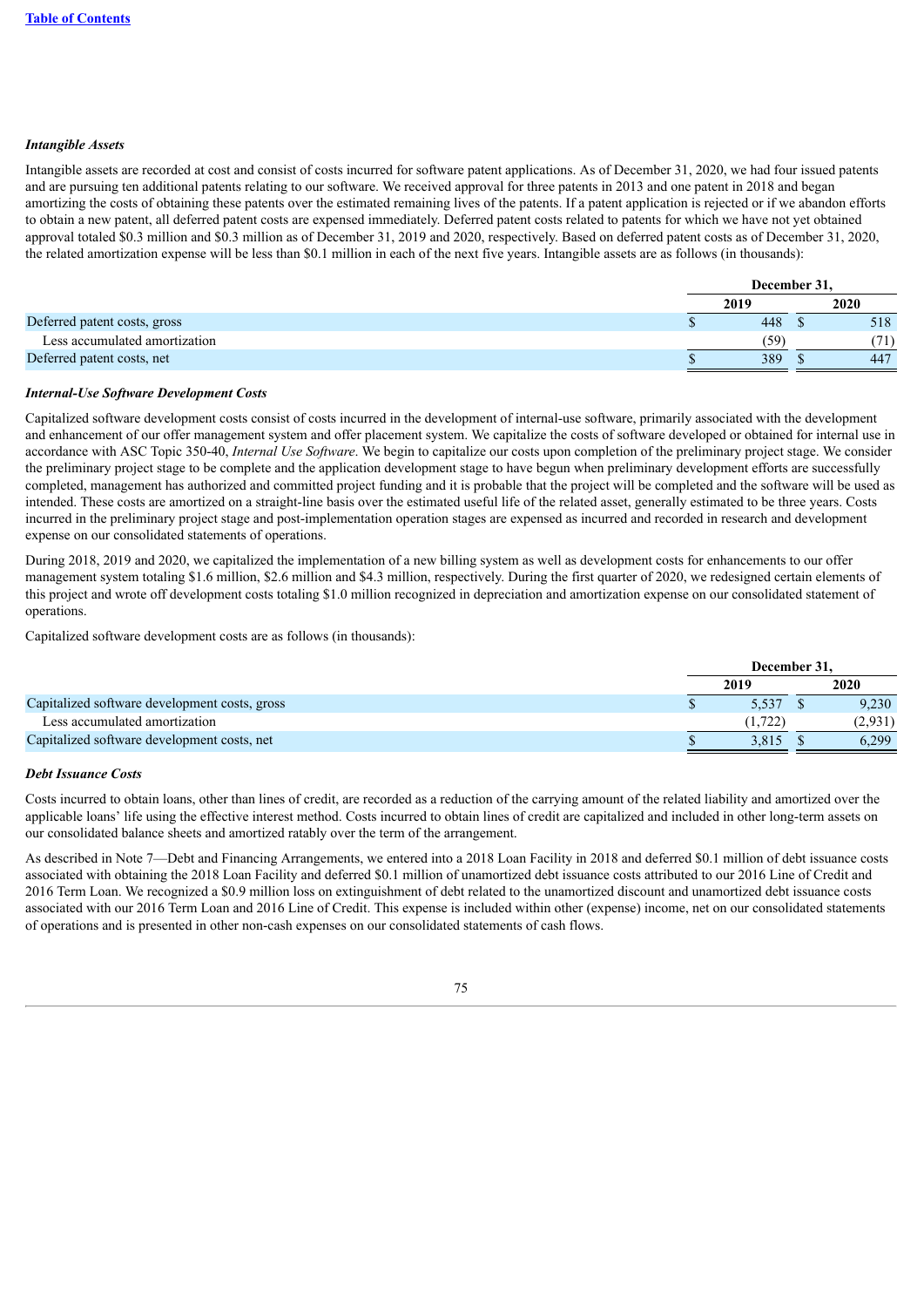Further, as described in Note 7—Debt and Financing Arrangements, on September 22, 2020, we issued convertible senior notes with an aggregate principal amount of \$230.0 million bearing an interest rate of 1.00% due in 2025 (the "Notes"), including the exercise in full of the initial purchasers' option to purchase up to an additional \$30.0 million principal amount of the Notes. The net proceeds from this offering were \$222.7 million, after deducting the initial purchasers' discounts and commissions and the offering expenses payable by us. In accounting for the \$7.3 million issuance costs related to the Notes, the allocation of issuance costs incurred between the liability and equity components was based on their relative values.

Amortization of debt issuance costs included in interest expense, net totaled \$0.3 million, \$0.1 million and \$0.3 million in 2018, 2019 and 2020, respectively.

Deferred debt issuance costs related to our lines of credit included in other long-term assets are as follows (in thousands):

|                               |      | December 31, |      |  |  |
|-------------------------------|------|--------------|------|--|--|
|                               | 2019 |              | 2020 |  |  |
| Debt issuance costs, gross    |      | 388          | 412  |  |  |
| Less accumulated amortization |      | <b>271</b>   |      |  |  |
| Debt issuance costs, net      |      |              | ر. ر |  |  |

Deferred debt issuance costs related to our Notes included in debt are as follows (in thousands):

|                               | December 31, |       |  |  |
|-------------------------------|--------------|-------|--|--|
|                               | 2019         | 2020  |  |  |
| Debt issuance costs, gross    |              | 5,596 |  |  |
| Less accumulated amortization |              | (217) |  |  |
| Debt issuance costs, net      |              | 5,379 |  |  |
|                               |              |       |  |  |

Future amortization of debt issuance costs is as follows (in thousands):

| <b>Years Ending December 31,</b> | Amortization |
|----------------------------------|--------------|
| 2021                             | 909          |
| 2022                             | 1,006        |
| 2023                             | 1,151        |
| 2024                             | 1,312        |
| 2025                             | 1,036        |
| Total                            | 5.414        |

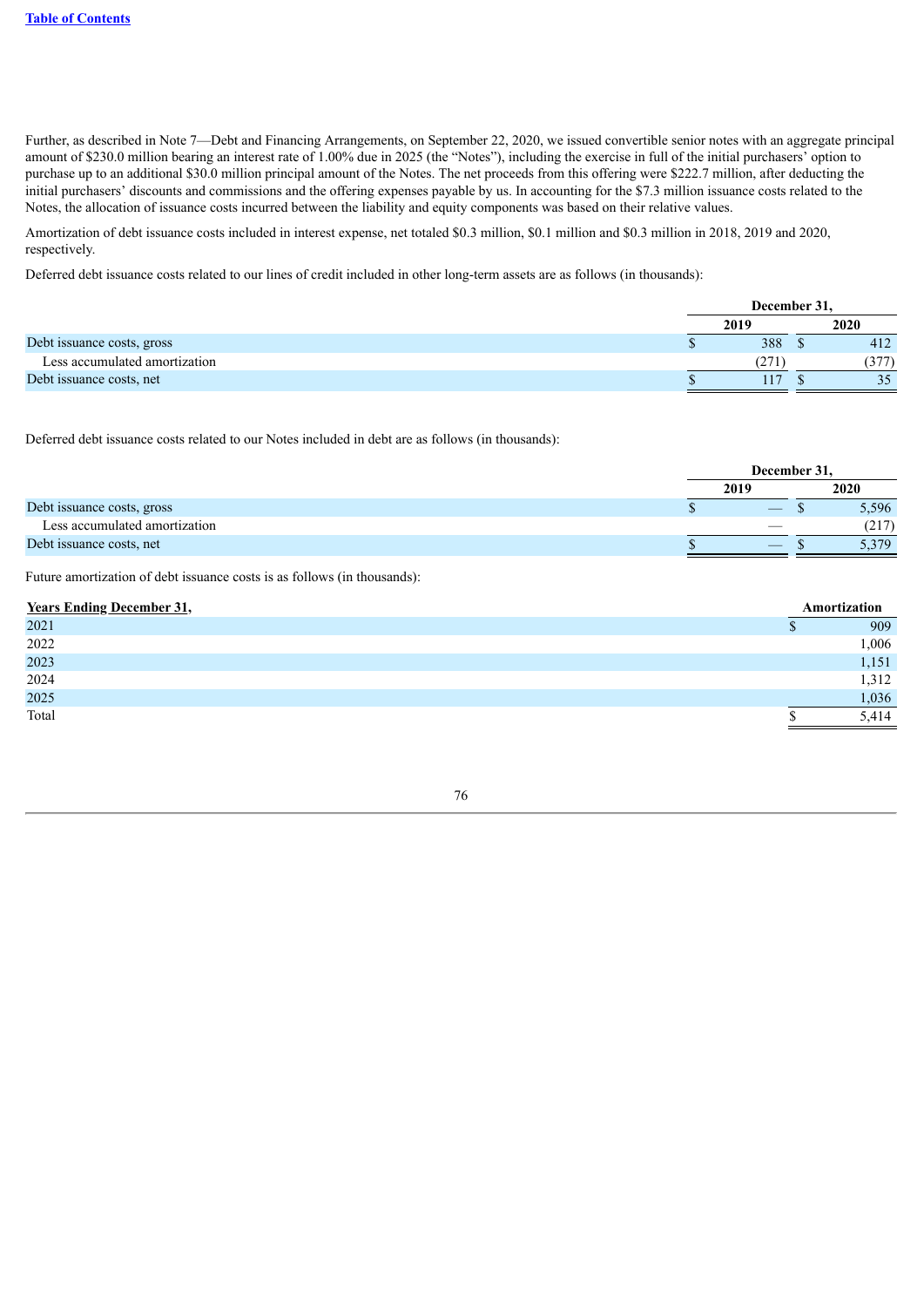# *Deferred Of ering Costs*

Deferred offering costs consist of incremental costs directly attributable to equity offerings. Deferred offering costs are included in other long-term assets on our consolidated balance sheets. Upon completion of an offering, these amounts are offset against the proceeds of the offering.

Deferred offering costs is as follows (in thousands):

|                                      | <b>Year Ended December 31,</b> |                   |  |                   |  |      |
|--------------------------------------|--------------------------------|-------------------|--|-------------------|--|------|
|                                      |                                | 2018              |  | 2019              |  | 2020 |
| Beginning balance                    |                                | 3,144             |  |                   |  |      |
| Deferred costs                       |                                | 1,135             |  | 196               |  |      |
| Recognized against offering proceeds |                                | (4,279)           |  | (196)             |  |      |
| Ending balance                       |                                | $\hspace{0.05cm}$ |  | $\hspace{0.05cm}$ |  |      |

#### *Advertising*

We expense advertising costs as incurred. These costs are included in sales and marketing expense on our consolidated statements of operations. Advertising costs include direct marketing costs such as print advertisements, market research, direct mail, public relations and trade show expenses and totaled \$0.9 million, \$1.4 million and \$1.0 million in 2018, 2019 and 2020, respectively.

#### *Stock-Based Compensation*

We measure and recognize compensation expense based on the estimated fair value of the award on the grant date. The fair value is recognized as expense over the requisite service period, which is generally the vesting period of the respective award, on a straight-line basis when the only condition to vesting is continued service. We recognize the fair value of awards that contain performance conditions based upon the probability of the performance conditions being met. Expense for awards with performance conditions are estimated and adjusted on a quarterly basis based upon our assessment of the probability that the performance condition will be met. We recognize the fair value of awards that contain market conditions over the derived service period. Forfeitures are accounted for when they occur. Refer to Note 8—Stock-based Compensation for additional information regarding our specific award plans and estimates and assumptions used to determine fair value.

#### *Redeemable Convertible Preferred Stock Warrant Liability*

Warrants to purchase shares of our redeemable convertible preferred stock are accounted for as derivative liabilities in accordance with ASC Topic 815. *Derivatives and Hedging* due to the terms of the warrants and related agreements. We have determined that these warrants do not meet the scope exception of a contract indexed to our stock because of fair value protections contained in agreements governing our redeemable convertible preferred stock as described in Note 10—Redeemable Convertible Preferred Stock. We record preferred stock warrant liabilities on our consolidated balance sheets at their fair value. We record the changes in fair value of such instruments as non-cash gains or losses on our statements of operations. Upon the consummation of our IPO, all of the outstanding warrants to purchase shares of redeemable convertible preferred stock were automatically converted into warrants to purchase shares of common stock. Refer to Note 12—Fair Value Measurements for additional information.

# *Common Stock Warrant Liability*

In connection with the Series G Stock financing, we issued warrants to purchase shares of our common stock that are accounted for as liabilities in accordance with ASC Topic 480, *Distinguishing Liabilities From Equity* due to the terms of the warrants and related agreements. We record these common stock warrant liabilities on our consolidated balance sheets at their fair value. We record the changes in fair value of such instruments as non-cash gains or losses in our statements of operations. Refer to Note 12—Fair Value Measurements for additional information.

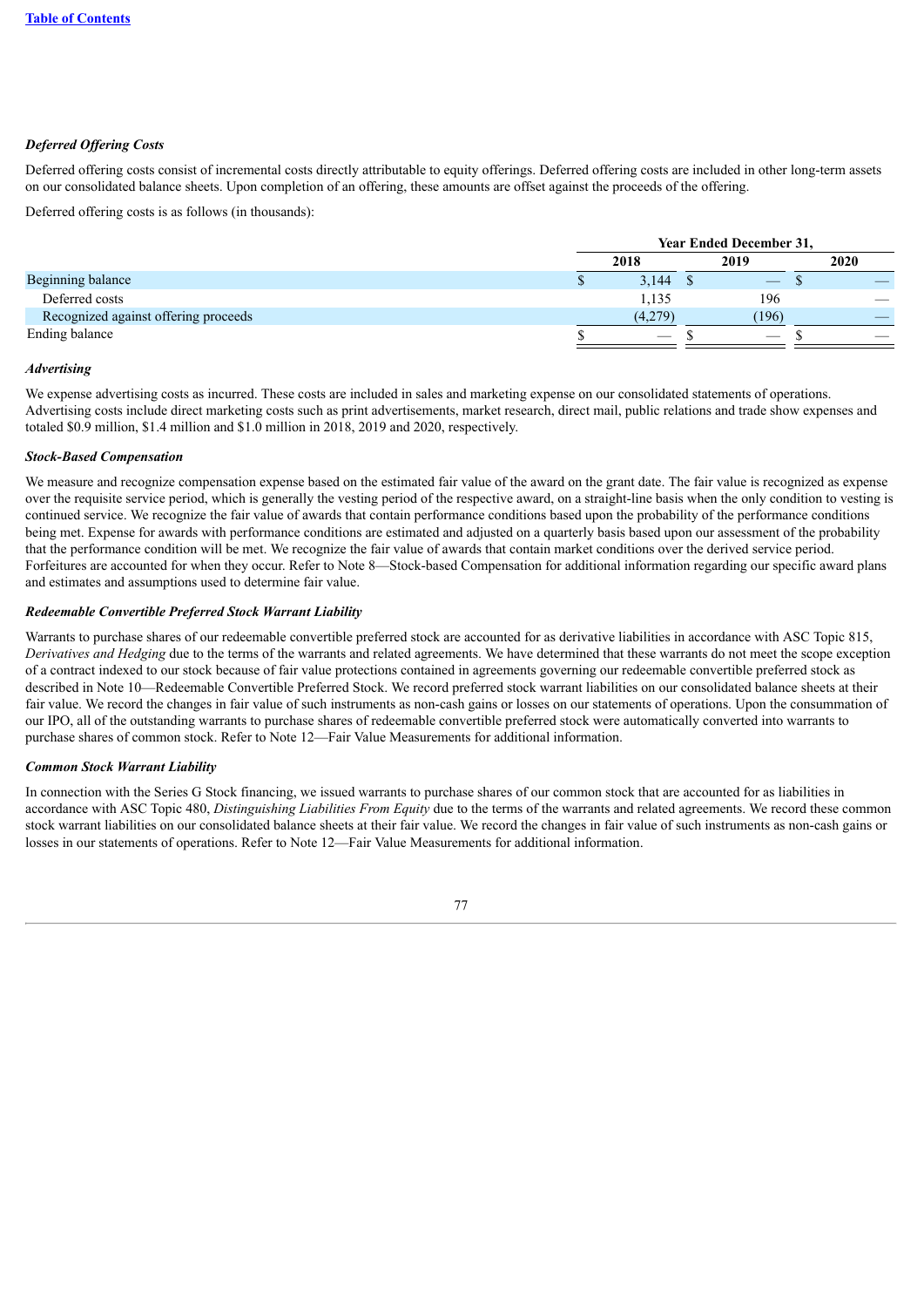# *Fair Value of Financial Instruments*

When required by GAAP, assets and liabilities are reported at fair value on our consolidated financial statements. Fair value is defined as the price that would be received to sell an asset or paid to transfer a liability in an orderly transaction between market participants at the measurement date. Valuation techniques used to measure fair value must maximize the use of observable inputs and minimize the use of unobservable inputs. Valuation inputs are arranged in a hierarchy that consists of the following levels:

- Level 1 inputs are quoted prices (unadjusted) in active markets for identical assets or liabilities that the reporting entity has the ability to access at the measurement date.
- Level 2 inputs are inputs other than Level 1 inputs such as quoted prices for similar assets or liabilities; quoted prices in markets with insufficient volume or infrequent transactions (less active markets); or model-derived valuations in which all significant inputs are observable or can be derived principally from or corroborated by observable market data for substantially the full term of the assets or liabilities.
- Level 3 inputs are unobservable inputs for the asset or liability.

Our nonfinancial assets that we recognize or disclose at fair value on our consolidated financial statements on a nonrecurring basis include property and equipment, intangible assets, capitalized software development costs and deferred FI implementation costs. The fair values for these assets are evaluated when events or changes in circumstances indicate the carrying value may not be recoverable. Refer to Note 12—Fair Value Measurements for information regarding the fair value of our financial instruments.

#### *Income Taxes*

Income taxes are accounted for using the asset and liability method. Under this method, deferred tax assets and liabilities are recognized for the future tax consequences attributable to differences between the financial statement carrying amounts of existing assets and liabilities and their respective income tax bases, and operating loss and tax credit carryforwards. Valuation allowances are provided when we determine that it is more likely than not that all of, or a portion of, deferred tax assets will not be utilized in the future.

Significant judgment is required in determining any valuation allowance recorded against deferred tax assets. In assessing the need for a valuation allowance, we consider all available evidence, including past operating results, estimates of future taxable income and the feasibility of tax planning strategies. In the event that we change our determination as to the amount of deferred tax assets that can be realized, we will adjust our valuation allowance with a corresponding impact to the provision for income taxes in the period in which such determination is made.

Estimates of future taxable income are based on assumptions that are consistent with our plans. Assumptions represent management's best estimates and involve inherent uncertainties and the application of management's judgment. If actual amounts differ from our estimates, the amount of our tax expense and liabilities could be materially impacted.

We have recorded a full valuation allowance related to our net deferred tax assets due to the uncertainty of the ultimate realization of the future benefits of those assets.

We recognize the tax effects of an uncertain tax position only if it is more likely than not to be sustained based solely on its technical merits as of the reporting date, and then, only in an amount more likely than not to be sustained upon review by the tax authorities. Where applicable, we classify associated interest and penalties as income tax expense. The total amounts of interest and penalties were not material. We consider many factors when evaluating and estimating our tax positions and tax benefits, which may require periodic adjustments and which may not accurately anticipate actual outcomes.

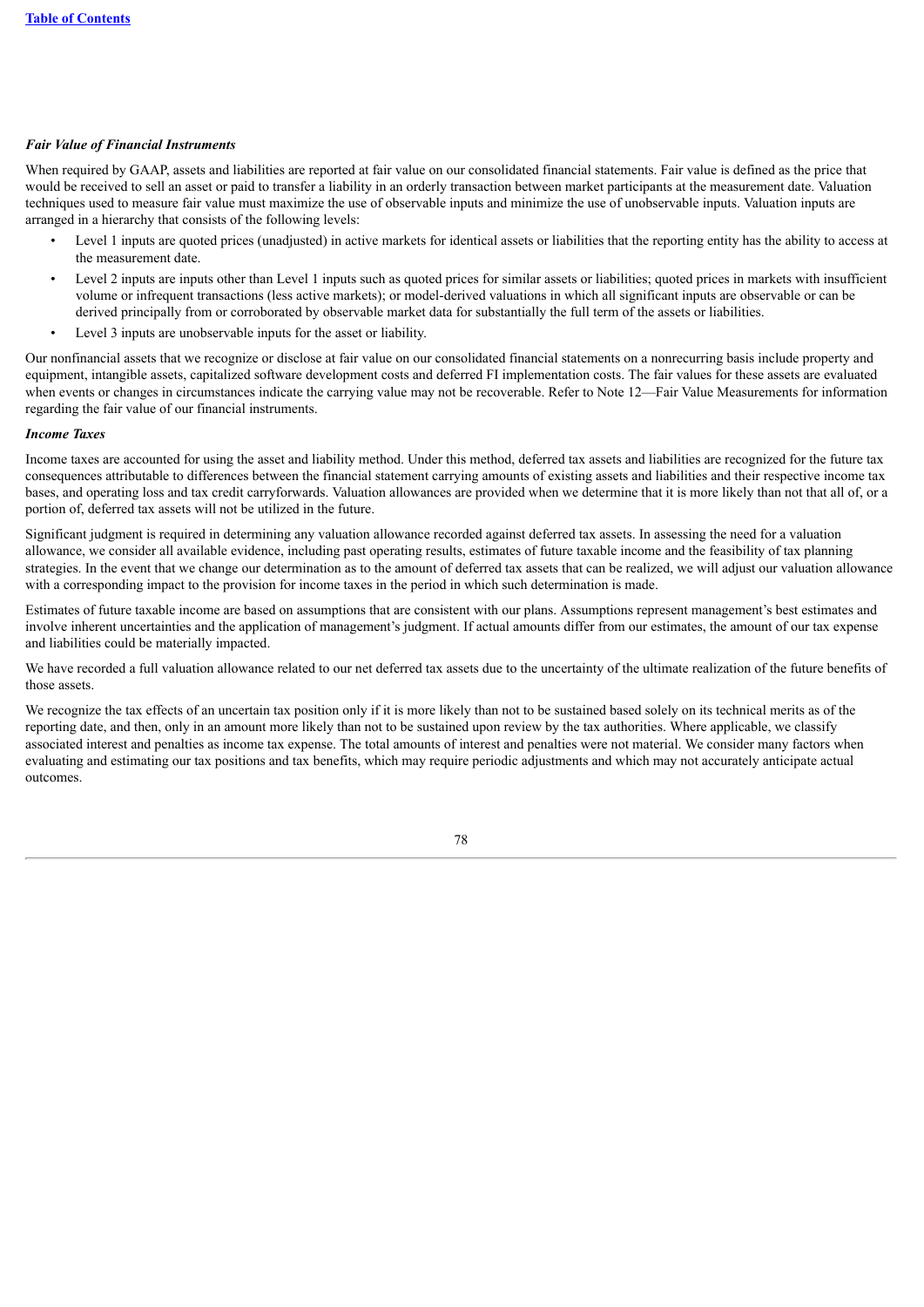# **3. ACCOUNTING STANDARDS**

#### *Recently Adopted Accounting Pronouncements*

In February 2016, the Financial Accounting Standards Board ("FASB") issued Accounting Standards Update ("ASU") 2016-02, *Leases (Topic 842)* to increase the transparency and comparability among organizations as it relates to lease assets and lease liabilities, by requiring lessees to recognize a rightof-use asset and lease liability for all leases with terms of more than 12 months, with exceptions. Effective January 1, 2020, we early adopted this guidance using a modified retrospective approach, which was required for all leases that exist at or commence after the date of the initial application with an option to use certain practical expedients. We have elected to use these practical expedients, which allow us to treat all components of our leases as a single component, not to reassess lease classification or whether an arrangement is or contains a lease and not to reassess its initial accounting for direct lease costs. During the first quarter of 2020, we recorded right-of-use assets of \$10.3 million, lease liabilities of \$13.5 million and eliminated deferred rent liabilities of \$3.2 million. These amounts represent right-of-use assets of \$7.4 million, lease liabilities of \$10.6 million and deferred rent liabilities of \$3.2 million as of the adoption date of ASU 2016-02 and right-of-use assets and lease liabilities of \$2.9 million, respectively, for office space entered into during the quarter. The adoption of this guidance did not have a significant impact on our consolidated statements of operations or cash flows.

In June 2016, the FASB issued ASU 2016-13, Financial Instruments-Credit Losses (Topic 326): Measurement of Credit Losses on Financial Instruments, which is intended to provide more decision-useful information about expected credit losses on financial instruments and other commitments to extend credit held by a reporting entity at each reporting date. ASU 2016-13 revises the impairment model to utilize an expected loss methodology in place of the currently used incurred loss methodology, which will result in more timely recognition of losses on financial instruments, including, but not limited to, available for sale debt securities and accounts receivable. In November 2018, the FASB issued ASU 2018-19, *Codification Improvements to Topic 326, Financial Instruments - Credit Losses*, and in April 2019, the FASB issued ASU No. 2019-04, C*odification Improvements to Topic 326, Financial* Instruments – Credit Losses, Topic 815, Derivatives and Hedging, and Topic 825, Financial Instruments. These ASUs provide supplemental guidance and clarification to ASU 2016-13 and must be adopted concurrently with the adoption of ASU 2016-13, cumulatively referred to as "Topic 326." Effective January 1, 2020, we adopted this guidance. The adoption of this guidance did not have a material effect on our consolidated financial statements.

On January 1, 2020, we adopted ASU 2015-05, *Intangibles—Goodwill and Other—Internal-Use Software (Subtopic 350-40): Customer's Accounting for Fees Paid in a Cloud Computing Arrangement*, to help entities evaluate the accounting for fees paid by a customer in a cloud computing arrangement (hosting arrangement) by providing guidance for determining when the arrangement includes a software license. The adoption of this guidance did not have a material effect on our consolidated financial statements.

On January 1, 2020, we adopted ASU 2018-15, *Intangibles—Goodwill and Other—Internal-Use Software (Subtopic 350-40): Customer's Accounting for* Implementation Costs Incurred in a Cloud Computing Arrangement that is a Service Contract, which addresses the accounting for implementation, setup and other upfront costs incurred in a hosting arrangement. The adoption of this guidance did not have a material effect on our consolidated financial statements.

On January 1, 2019, we early adopted ASU 2014-09, *Revenue from Contracts with Customers (Topic 606)*, using the modified retrospective method, as permitted under ASU 2014-09. The adoption of ASU 2014-09 did not result in a material change in the timing or amount of revenue recognized, nor did it result in the capitalization of incremental contract costs. Accordingly, there was no cumulative effect adjustment recorded in the consolidated financial statements upon adoption.

On January 1, 2019, we adopted ASU 2016-01, *Financial Instruments-Overall (Subtopic 825-10): Recognition and Measurement of Financial Assets and Financial Liabilities,* which is intended to enhance the reporting model for financial instruments to provide users of financial statements with more decision-useful information. The adoption of this guidance had no impact on our consolidated financial statements.

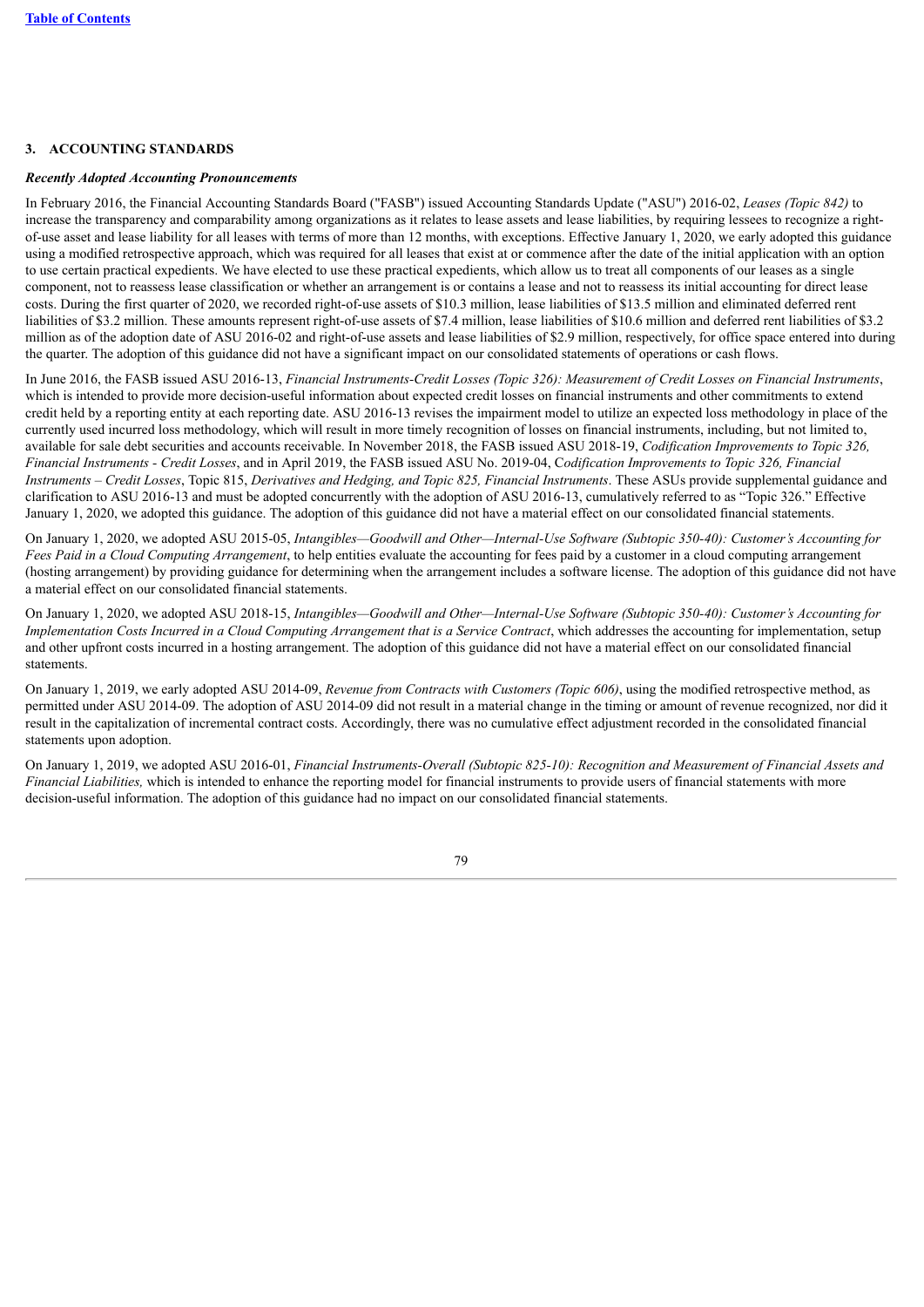#### *Recently Issued Accounting Pronouncements*

In August 2020, the FASB issued ASU 2020-06, *Debt—Debt with Conversion Options ("Subtopic 470-20") and Derivatives and Hedging—Contracts in Entity's Own Equity ("Subtopic 815-40")*, which simplifies the accounting for certain financial instruments with characteristics of liabilities and equity, including convertible instruments and contracts on an entity's own equity. ASU 2020-06 also improves and amends the related Earnings Per Share guidance for both Subtopics. The ASU is part of the FASB's simplification initiative, which aims to reduce unnecessary complexity in U.S. GAAP. ASU 2020-06 will be effective for annual reporting periods beginning after December 15, 2021. Early adoption is permitted, but not before annual reporting periods beginning after December 15, 2020. We are currently evaluating the impact of the new guidance on our consolidated financial statements.

# **4. REVENUE**

We have generated revenue through the sale of two categories of solutions that leverage our intelligence platform: (1) our proprietary native banking channel, the Cardlytics platform, and (2) our Other Platform Solutions. We have generated substantially all of our revenue from sales of the Cardlytics platform since inception.

Our Other Platform Solutions enabled marketers and marketing service providers to leverage the power of purchase intelligence outside the bank channel. We have shifted the majority of our efforts and resources to support the growth of the Cardlytics platform. As a result, we have not and do not expect to generate substantial, if any, revenue from Other Platform Solutions for the foreseeable future.

# *The Cardlytics Platform*

The Cardlytics platform is our proprietary native bank advertising channel that enables marketers to reach consumers through the FIs' trusted and frequently visited digital banking channels. Working with the marketer, we design a campaign that targets customers based on their purchase history. The consumer is offered an incentive to make a purchase from the marketer within a specified period. We use a portion of the fees that we collect from marketers to provide these consumer incentives to our FIs' customers after they make qualifying purchases ("Consumer Incentives").

The Cardlytics platform is priced predominantly in two ways: (1) Cost per Served Sale ("CPS"), and (2) Cost per Redemption ("CPR").

- **CPS.** Our primary pricing model is CPS, which we created to meet the media buying preferences of marketers. We generate revenue by charging a percentage, which we refer to as the CPS Rate, of all purchases from the marketer by consumers (1) who are served marketing and (2) subsequently make a purchase from the marketer during the campaign period, regardless of whether consumers select the marketing and thereby becomes eligible to earn the applicable Consumer Incentive. We set CPS Rates for marketers based on our expectation of the marketer's return on spend for the relevant campaign. Additionally, we set the amount of the Consumer Incentives payable for each campaign based on our estimation of our ability to drive incremental sales for the marketer. We seek to optimize the level of Consumer Incentives to retain a greater portion of billings. However, if the amount of Consumer Incentives exceeds the amount of billings that we are paid by the applicable marketer we are still responsible for paying the total Consumer Incentive. This has occurred infrequently and has been immaterial in amount for each of the periods presented. In some instances, we may also charge the marketer the Consumer Incentive, in which case the marketer determines the level of Consumer Incentive for the campaign.
- **CPR.** Under our CPR pricing model, marketers specify and fund the Consumer Incentive and pay us a separate negotiated, fixed marketing fee, which we refer to as the CPR Fee, for each purchase that we generate. We generate revenue if the consumer (1) is served marketing, (2) selects the marketing and thereby becomes eligible to earn the applicable Consumer Incentive and (3) makes a qualifying purchase from the marketer during the campaign period. We set the CPR Fee for marketers based on our estimation of the marketers' return on spend for the relevant campaign. The CPR Fee is either a percentage of qualifying purchases or a flat amount. In some instances, we may solely charge the marketer the CPR Fee, in which case we determine the level of Consumer Incentive for the campaign.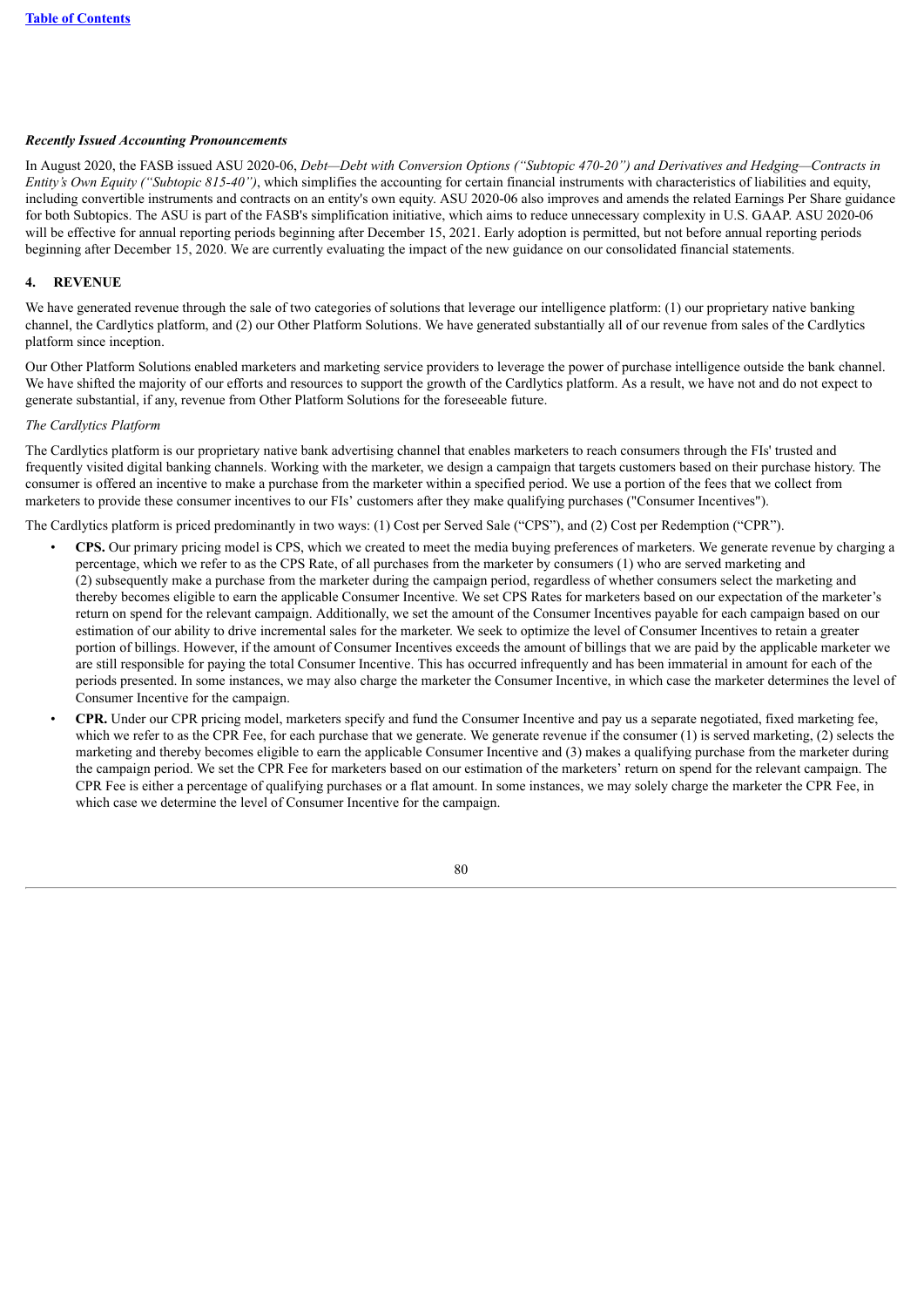The following table summarizes revenue by pricing model (in thousands):

|                      | <b>Year Ended December 31,</b> |      |         |      |         |  |  |
|----------------------|--------------------------------|------|---------|------|---------|--|--|
|                      | 2018                           | 2019 |         | 2020 |         |  |  |
| Cost per Served Sale | 101,087                        |      | 143.754 |      | 131,045 |  |  |
| Cost per Redemption  | 43,389                         |      | 63,295  |      | 53,838  |  |  |
| Other                | 6.208                          |      | 3,381   |      | 2,009   |  |  |
| Revenue              | 150.684                        |      | 210.430 |      | 186.892 |  |  |
|                      |                                |      |         |      |         |  |  |

#### *Revenue Recognition*

Our revenue generated from our platform consist of transaction-based fees made up of a significant volume of low-dollar transactions, sourced from multiple databases. The processing and recording of revenue is highly automated and is based on contractual terms with marketers, FIs, and other parties. Because of the nature of our transaction-based fees, we use automated systems to process and record our revenue transactions.

We determine revenue recognition through the following steps:

- identification of a contract with a customer
- identification of the performance obligation(s) in the contract,
- determination of the transaction price,
- allocation of the transaction price to the performance obligation(s) in the contract, and
- recognition of revenue when or as the performance obligation(s) are satisfied.

We sell our solutions by entering into agreements directly with marketers or their marketing agencies, generally through the execution of insertion orders. The agreements state the terms of the arrangement, the negotiated fee, payment terms and the fixed period of time of the campaign. We consider a contract to exist when a campaign, which typically lasts 45 days, is published to an FI partner under the terms of an insertion order.

With respect to our Cardlytics platform service, our performance obligation is to offer incentives to FIs' customers to make purchases from the marketer within a specified period. This performance obligation is a series that represents a stand ready obligation to provide a targeted campaign for the marketer to FIs' customers. The Cardlytics platform fees represent variable consideration that is resolved when FIs' customers make qualifying purchases during the marketing campaign term.

Subsequent to a qualifying purchase, the associated fees are generally not subject to refund or adjustment unless the fees from the marketing campaign exceed a contractual maximum (marketer budget). We have not constrained our revenue because adjustments have historically been immaterial and given the short duration of our marketing campaigns, any adjustments are recognized during the period of the marketing campaign. We recognize revenue for the Cardlytics platform fees over time using the right to invoice practical expedient because the amount billed is equal to the value delivered to marketers through qualified purchases by FIs' customers during that period.

#### *Consumer Incentives*

We report our revenue on our consolidated statements of operations net of Consumer Incentives. We do not provide the goods or services that are purchased by our FIs' customers from the marketers to which the Consumer Incentives relate. Accordingly, the marketer is deemed to be the principal in the relationship with the customer and, therefore, the Consumer Incentive is deemed to be a reduction in the purchase price paid by the customer for the marketer's goods or services. While we are responsible for remitting Consumer Incentives to our FI partners for further payment to their customers, we function solely as an agent of marketers in these arrangements.

We invoice marketers monthly based on the qualifying purchases of FIs' customers as reported by our FI partners during the month. Invoice payment terms, negotiated on a marketer-by-marketer basis, are typically between 30 to 60 days. However, for certain marketing agencies with sequential liability terms, payments are not due to us until such marketing agency has received payment from its marketer client. Accounts receivable is recorded at the amount of gross billings to marketers, net of allowances, for the fees and Consumer Incentives that we are responsible to collect. Our accrued liabilities also include the amount of Consumer Incentives due to FI partners. As a result, accounts receivable and accrued liabilities may appear large in relation to revenue, which is reported on a net basis. During 2018, 2019 and 2020, Consumer Incentives totaled \$68.3 million, \$105.6 million and \$76.5 million, respectively.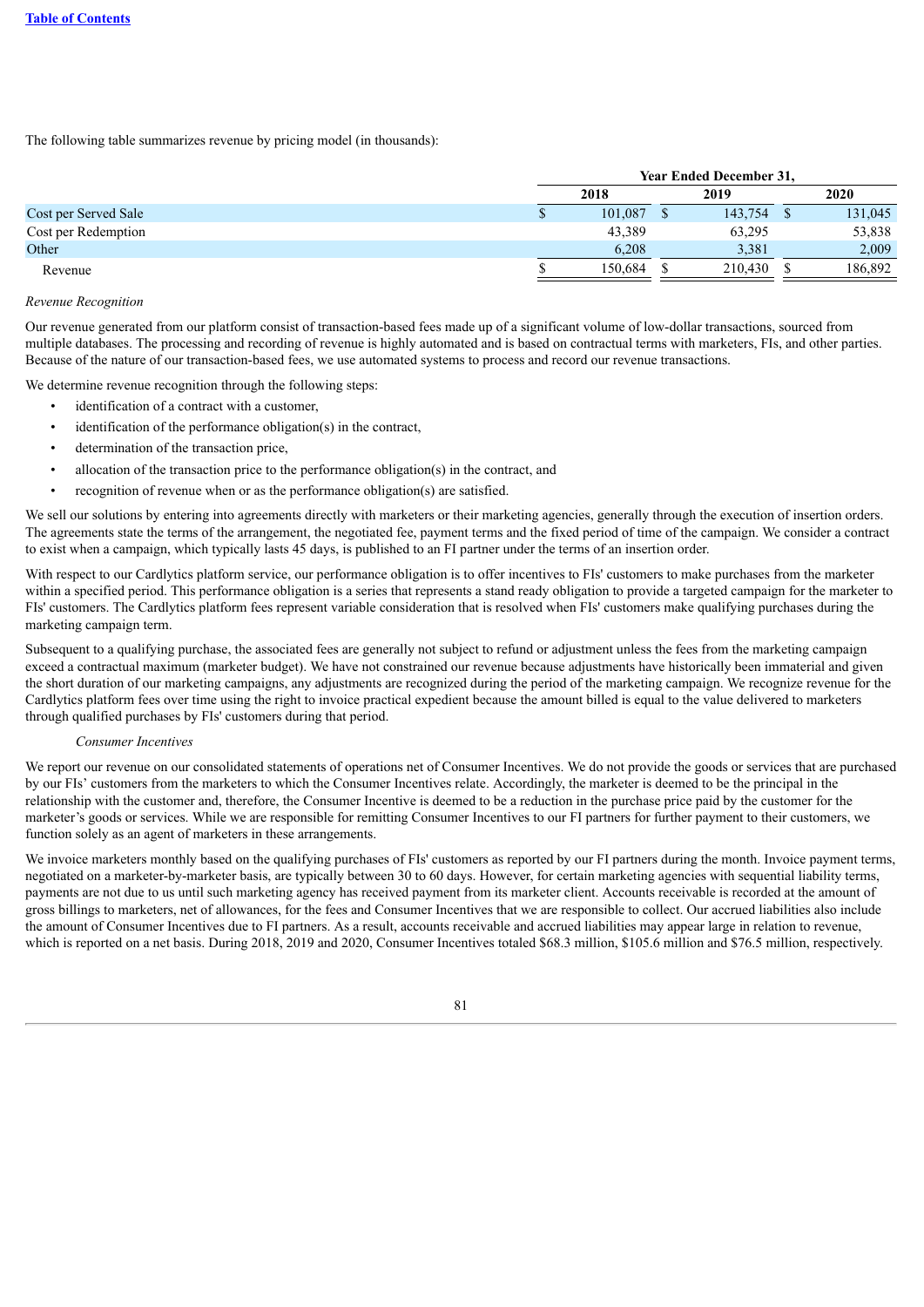# *FI Share and Other Third-Party Costs*

We report our revenue on our consolidated statements of operations gross of FI Share. FI Share costs are included in FI Share and other third-party costs in our consolidated statements of operations, rather than as a reduction of revenue, because we and not our FI partners act as the principal in our arrangements with marketers. We are responsible for the fulfillment and acceptability of the services purchased by marketers. We also have latitude in establishing the price of our services, have discretion in supplier selection and earn variable amounts. FI partners only supply consumer purchase data and digital marketing space and generally have no involvement in the marketing campaigns or contractual relationship with marketers.

# *Contract Costs*

Given the short-term nature of our marketing campaigns, all contract costs are expensed as incurred since the expected period of benefit is less than one year. Costs to fulfill a contract include immaterial costs to set up a campaign that we expense as incurred due to the short-term nature of our marketing campaigns

### **5. LEASES**

Effective January 1, 2020, we early adopted ASU 2016-02, *Leases (Topic 842)*. This standard requires us to recognize a right-of-use asset and a lease liability for all leases with an initial term in excess of twelve months. The asset reflects the present value of unpaid fixed lease payments coupled with initial direct costs, prepaid lease payments, and lease incentives. The amount of the lease liability is calculated as the present value of unpaid fixed lease payments. We evaluate each of our lease and service arrangements at inception to determine if the arrangement is, or contains, a lease and the appropriate classification of each identified lease. A lease exists if we obtain substantially all of the economic benefits of and have the right to control the use of an asset for a period of time. Right-of-use assets represent our right to use an underlying asset for the lease term, and lease liabilities represent our obligation to make lease payments arising from the lease agreement. Lease costs are recognized as expense on a straight-line basis over the lease term. We consider a termination or renewal option in the determination of the lease term when it is reasonably certain that we will exercise that option. We adopted ASU 2016- 02 using a modified retrospective approach and did not restate comparative periods. We elected to take the package of practical expedients allowing us to not reassess (i) whether any expired or existing contracts are or contain leases, (ii) the lease classification for any expired or existing leases and (iii) initial direct costs for any existing leases. We have elected to account for all components in a contract as part of the single lease component to which they are related. Significant assumptions and judgments in calculating the right-of-use assets and lease liability include the determination of the applicable borrowing rate for each lease. Because our leases generally do not provide a readily determinable implicit interest rate, we use an incremental borrowing rate to measure the lease liability and associated right-of-use asset at the lease commencement date. The incremental borrowing rate used is a fully collateralized rate that considers our credit rating, market conditions and the term of the lease at the lease commencement date.

During the first quarter of 2020, we recorded right-of-use assets of \$10.3 million, lease liabilities of \$13.5 million and eliminated deferred rent liabilities of \$3.2 million. These amounts represent right-of-use assets of \$7.4 million, lease liabilities of \$10.6 million and deferred rent liabilities of \$3.2 million as of the adoption date of ASU 2016-02 and right-of-use assets and lease liabilities of \$2.9 million, respectively, for office space entered into during the quarter. As of the adoption date, our office and data center leases have remaining lease terms ranging from one to six years.

During 2020, we recorded additional right-of-use assets and lease liabilities of \$1.0 million for data center equipment leases entered into during the year. We also renewed certain data center lease agreements resulting in a lease modification and the recognition of additional right-of-use assets and lease liabilities of \$2.2 million.

During 2020, we made cash payments of \$4.0 million for operating leases which are included in cash flows (used in) provided by operating activities in our consolidated statement of cash flows.

The following table summarizes activity related to our leases (in thousands):

|                          | <b>Year Ended</b><br><b>December 31, 2020</b> |
|--------------------------|-----------------------------------------------|
| Operating lease expense  | 4,078                                         |
| Variable lease expense   | 847                                           |
| Short-term lease expense | 232                                           |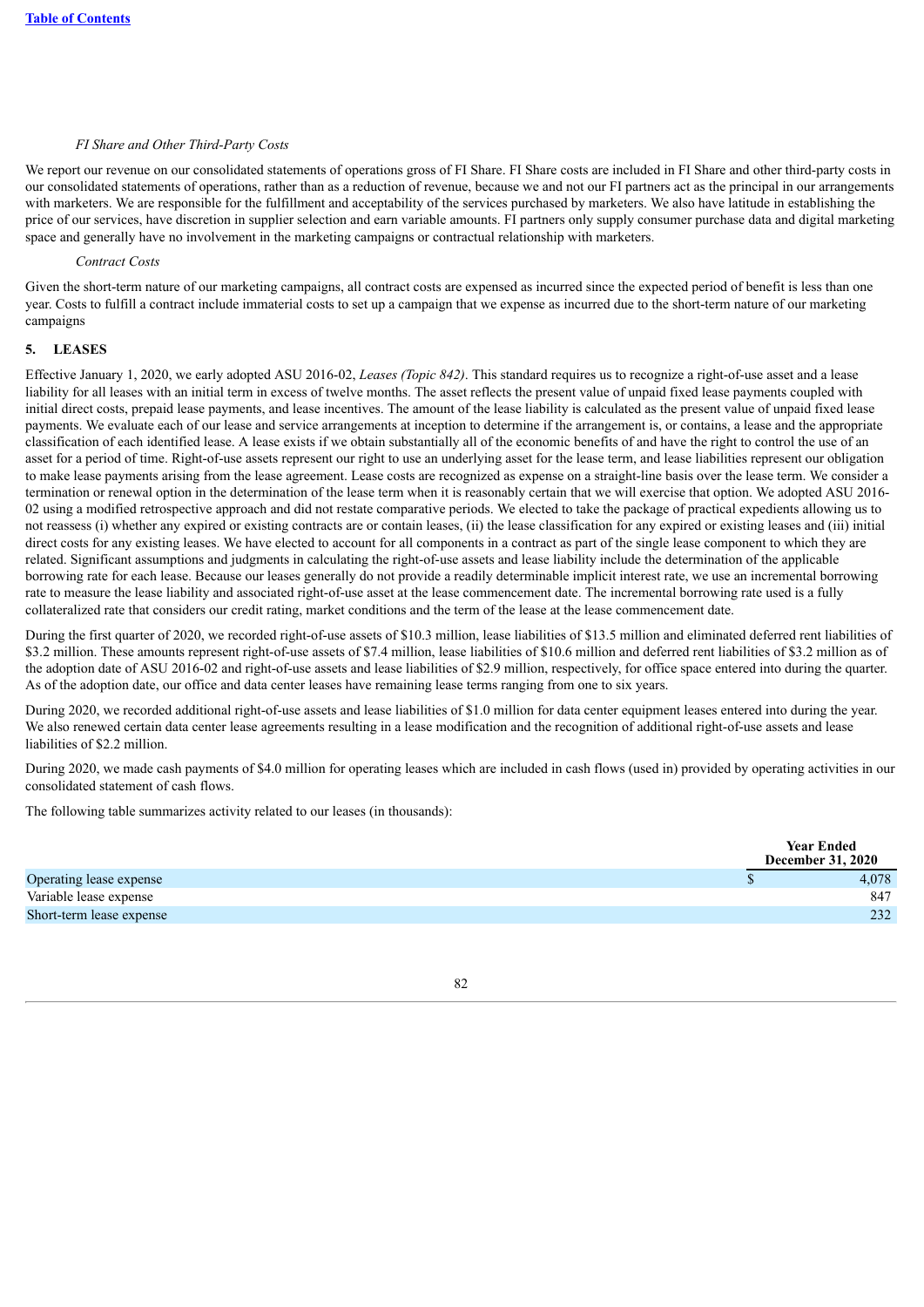The following table presents our weighted average borrowing rate and weighted average lease term:

|                                               | <b>December 31, 2020</b> |
|-----------------------------------------------|--------------------------|
| Weighted average borrowing rate               | $3.4 \%$                 |
| Weighted average remaining lease term (years) |                          |

The following table summarizes future maturities of lease liabilities as of December 31, 2020 (in thousands):

|                                   | Amount |
|-----------------------------------|--------|
| 2021                              | 5,097  |
| 2022                              | 4,681  |
| 2023                              | 2,692  |
| 2024                              | 1,807  |
| 2025                              | 611    |
| Total lease payments              | 14,888 |
| Imputed interest                  | 789    |
| Total operating lease liabilities | 14,099 |

The following table summarizes future payments for operating leases as of December 31, 2019, prior to our adoption of ASU 2016-02 (in thousands):

|            |  | <b>Minimum Lease</b><br><b>Payments</b> |
|------------|--|-----------------------------------------|
| 2020       |  | 3,040                                   |
| 2021       |  | 2,759                                   |
| 2022       |  | 2,808                                   |
| 2023       |  | 1,847                                   |
| 2024       |  | 1,807                                   |
| Thereafter |  | 611                                     |
| Total      |  | 12,872                                  |

# **6. PROPERTY AND EQUIPMENT**

Significant components of property and equipment are as follows (in thousands):

|                               | December 31, |           |  |  |
|-------------------------------|--------------|-----------|--|--|
|                               | 2019         | 2020      |  |  |
| Computer equipment            | 21,269       | 27,105    |  |  |
| Leasehold improvements        | 6,960        | 6,770     |  |  |
| Furniture and fixtures        | 1,557        | 1,112     |  |  |
| Construction in progress      | 1,125        | 125       |  |  |
| Property and equipment, gross | 30,911       | 35,112    |  |  |
| Less accumulated depreciation | (16,621)     | (21, 247) |  |  |
| Property and equipment, net   | 14,290       | 13,865    |  |  |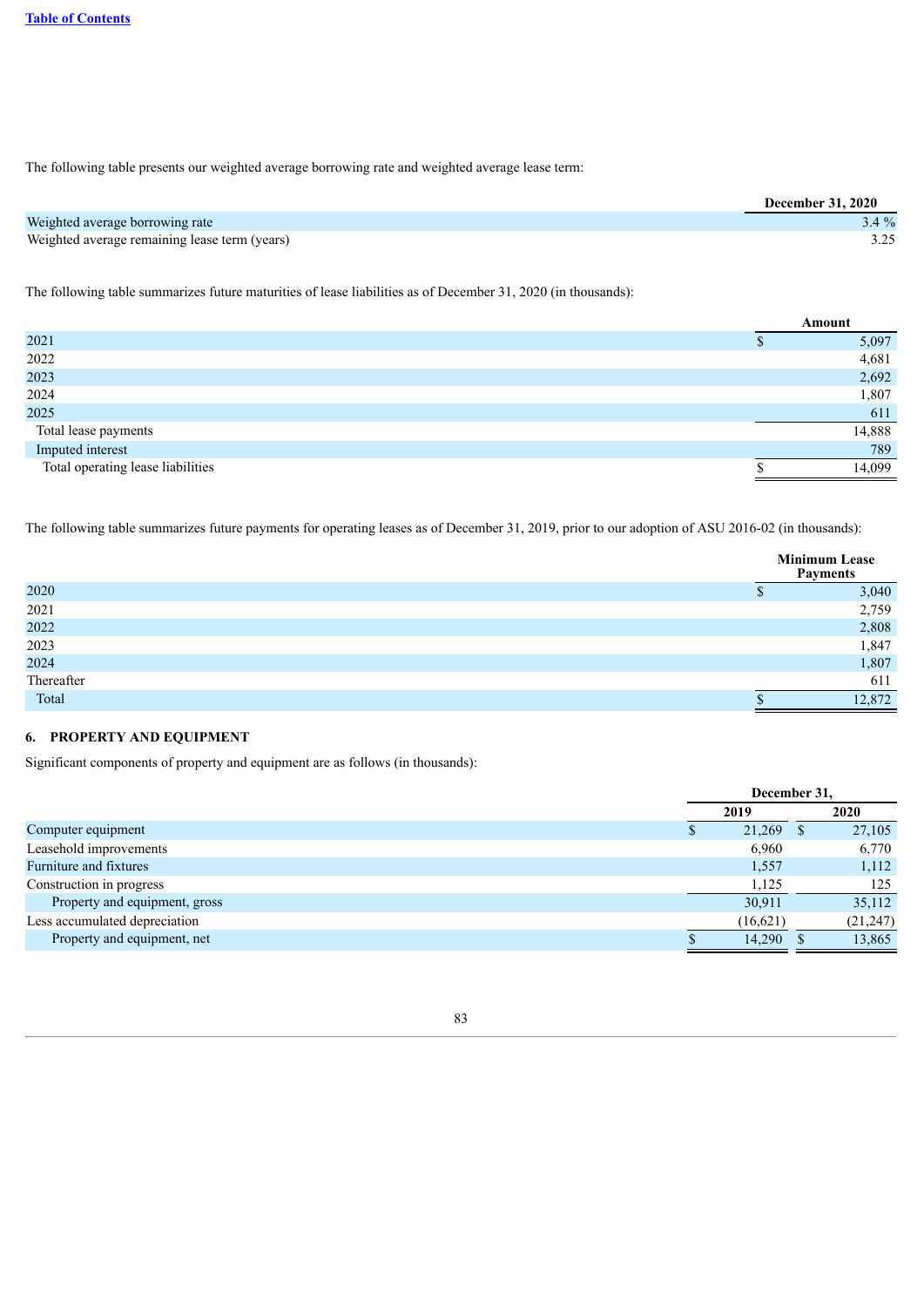Assets acquired under finance leases, included within computer equipment, are as follows (in thousands):

|                               | December 31, |  |       |
|-------------------------------|--------------|--|-------|
|                               | 2019         |  | 2020  |
| Finance lease assets, gross   | .096         |  | 557   |
| Less accumulated depreciation | (1,067)      |  | (548) |
| Finance lease assets, net     | 29           |  |       |

Depreciation expense was \$3.0 million, \$4.0 million and \$5.6 million in 2018, 2019 and 2020, respectively.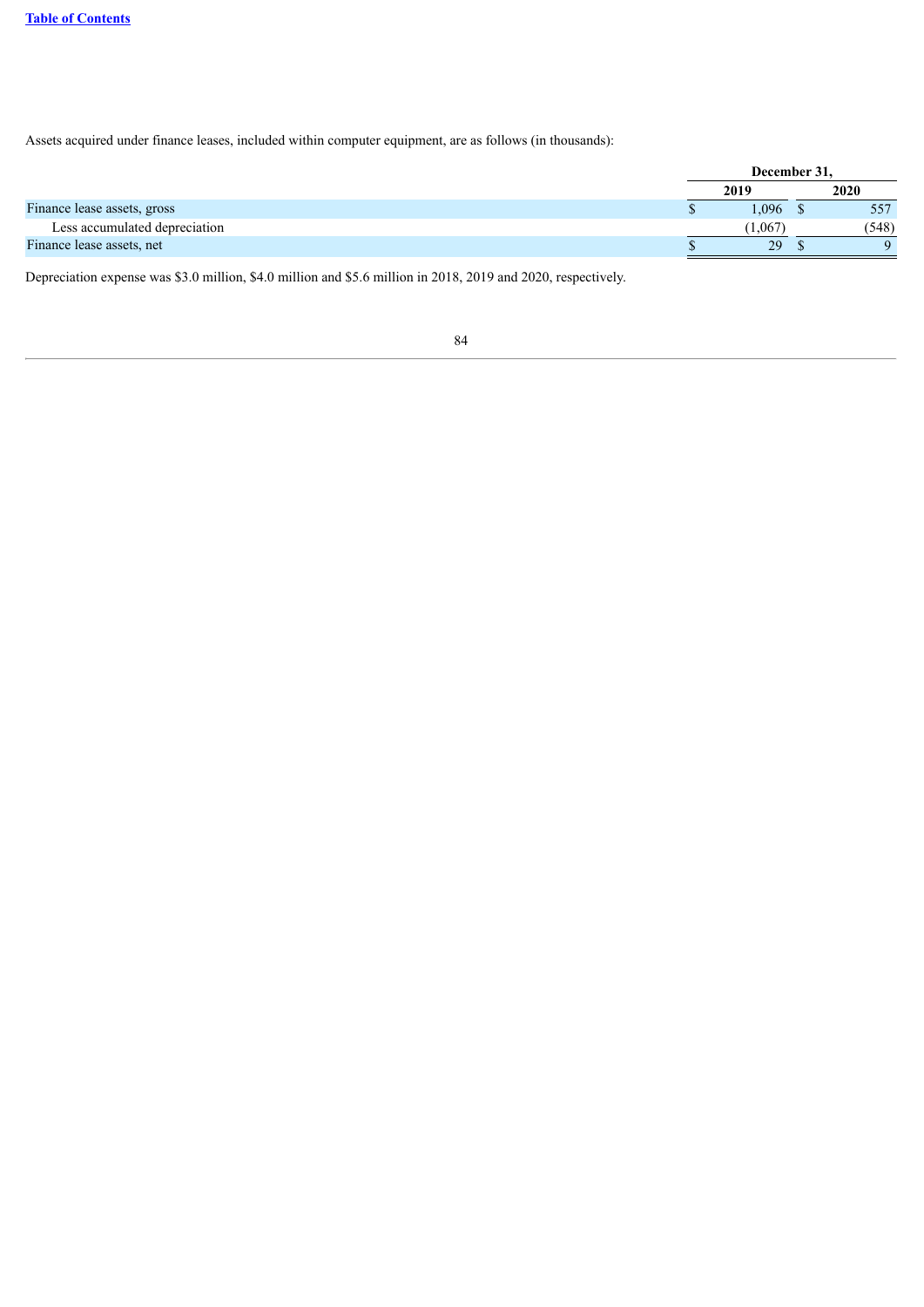# **7. DEBT AND FINANCING ARRANGEMENTS**

Our debt consists of the following (in thousands):

|                                        | December 31, |                          |  |         |
|----------------------------------------|--------------|--------------------------|--|---------|
|                                        |              | 2019                     |  | 2020    |
| Convertible senior notes, net          |              | $\overline{\phantom{0}}$ |  | 174,011 |
| Finance leases                         |              | 37                       |  |         |
| Total debt                             |              |                          |  | 174.024 |
| Less current portion of long-term debt |              | (24)                     |  | (13)    |
| Long-term debt, net of current portion |              | 13                       |  | 174.011 |

Accrued interest is included within accrued expenses in our consolidated balance sheet. We had no accrued interest on debt as of December 31, 2019 and \$0.6 million of accrued interest as of December 31, 2020.

# *2020 Convertible Senior Notes*

On September 22, 2020, we issued convertible senior notes with an aggregate principal amount of \$230.0 million bearing an interest rate of 1.00% due in 2025 (the "Notes"), including the exercise in full of the initial purchasers' option to purchase up to an additional \$30.0 million principal amount of the Notes. The Notes were issued pursuant to an indenture, dated September 22, 2020 (the "Indenture"), between us and U.S. Bank National Association, as trustee.

The Notes are general senior, unsecured obligations and will mature on September 15, 2025, unless earlier converted, redeemed or repurchased. The Notes bear interest at a rate of 1.00% per year, payable semiannually in arrears on March 15 and September 15 of each year, beginning on March 15, 2021. The Notes are convertible at the option of the holders at any time prior to the close of business on the business day immediately preceding June 15, 2025, only under the following circumstances: (1) during any calendar quarter commencing after the calendar quarter ending on December 31, 2020 (and only during such calendar quarter), if the last reported sale price of our common stock, for at least 20 trading days (whether or not consecutive) during a period of 30 consecutive trading days ending on, and including, the last trading day of the immediately preceding calendar quarter is greater than or equal to 130% of the conversion price for the Notes on each applicable trading day; (2) during the five business day period after any ten consecutive trading day period (the "measurement period") in which the trading price (as defined in the Indenture) per \$1,000 principal amount of the Notes for each trading day of the measurement period was less than 98% of the product of the last reported sale price of common stock and the conversion rate for the Notes on each such trading day; (3) if we call such Notes for redemption, at any time prior to the close of business on the scheduled trading day immediately preceding the redemption date; or (4) upon the occurrence of specified corporate events as set forth in the Indenture. On or after June 15, 2025 until the close of business on the second scheduled trading day immediately preceding the maturity date, holders of the Notes may convert all or any portion of their Notes at any time, regardless of the foregoing circumstances. Upon conversion, we may satisfy our conversion obligation by paying and/or delivering, as the case may be, cash, shares of common stock or a combination of cash and shares of common stock, at our election, in the manner and subject to the terms and conditions provided in the Indenture. We currently intend to settle the principal amount of the Notes with cash.

The conversion rate for the Notes will initially be 11.7457 shares of common stock per \$1,000 principal amount of Notes, which is equivalent to an initial conversion price of approximately \$85.14 per share of common stock. The conversion rate for the Notes is subject to adjustment under certain circumstances in accordance with the terms of the Indenture. In addition, following certain corporate events that occur prior to the maturity date of the Notes or if we deliver a notice of redemption in respect of the Notes, we will, in certain circumstances, increase the conversion rate of the Notes for a holder who elects to convert its Notes in connection with such a corporate event or convert its notes called for redemption during the related redemption period (as defined in the Indenture), as the case may be.

We may not redeem the Notes prior to September 20, 2023. We may redeem for cash all or any portion of the Notes, at our option, on or after September 20, 2023 and prior to the 36th scheduled trading day immediately preceding the maturity date, if the last reported sale price of our common stock has been at least 130% of the conversion price for the Notes then in effect for at least 20 trading days (whether or not consecutive) during any 30 consecutive trading day period (including the last trading day of such period) ending on, and including, the trading day immediately preceding the date on which we provide notice of redemption at a redemption price equal to 100% of the principal amount of the Notes to be redeemed, plus accrued and unpaid interest to, but excluding, the redemption date. No sinking fund is provided for the Notes. If we elect to redeem less than all of the Notes, at least \$75.0 million aggregate principal amount of Notes must be outstanding and not subject to redemption as of the relevant redemption notice date.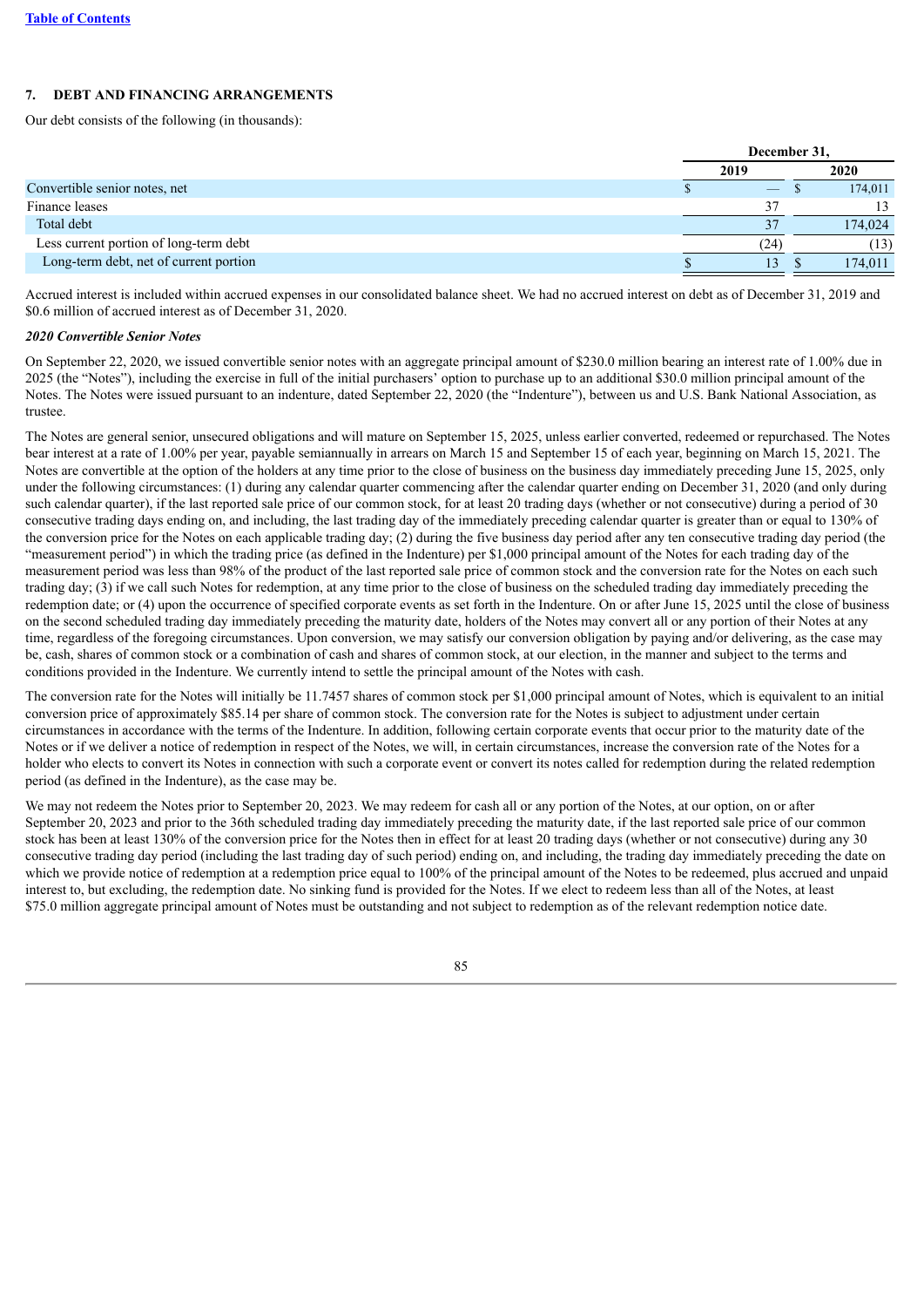If we undergo a Fundamental Change (as defined in the Indenture), then, except as set forth in the Indenture, holders may require, subject to certain exceptions, us to repurchase for cash all or any portion of their Notes at a fundamental change repurchase price equal to 100% of the principal amount of the Notes to be repurchased, plus accrued and unpaid interest to, but excluding, the fundamental change repurchase date.

The Indenture includes customary covenants and sets forth certain events of default after which the Notes may be declared immediately due and payable and sets forth certain types of bankruptcy or insolvency events of default involving us after which the Notes become automatically due and payable. The following events are considered "events of default" under the Indenture:

- default in any payment of interest on any Note when due and payable and the default continues for a period of 30 days;
- default in the payment of principal of any Note when due and payable at its stated maturity, upon optional redemption, upon any required repurchase, upon declaration of acceleration or otherwise;
- failure by us to comply with our obligation to convert the Notes in accordance with the Indenture upon exercise of a holder's conversion right, and such failure continues for three business days;
- failure by us to give a fundamental change notice, notice of a make-whole fundamental change or notice of a specified corporate event, in each case when due and such failure continues for one business day;
- failure by us to comply with its obligations in respect of any consolidation, merger or sale of assets;
- failure by us to comply with any of our other agreements in the Notes or the Indenture for 60 days after written notice of such failure from the trustee or the holders of at least 25% in principal amount of the Notes then outstanding;
- default by us or any of our significant subsidiaries (as defined in the Indenture) with respect to any mortgage, agreement or other instrument under which there may be outstanding, or by which there may be secured or evidenced, any indebtedness for money borrowed in excess of \$35,000,000 (or its foreign currency equivalent), in the aggregate of us and/or any such significant subsidiary, whether such indebtedness now exists or shall hereafter be created, (i) resulting in such indebtedness becoming or being declared due and payable prior to its stated maturity date or (ii) constituting a failure to pay the principal of any such indebtedness when due and payable (after the expiration of all applicable grace periods) at its stated maturity, upon required repurchase, upon declaration of acceleration or otherwise, and in the cases of clauses (i) and (ii), such acceleration shall not have been rescinded or annulled or such failure to pay or default shall not have been cured or waived, or such indebtedness is not paid or discharged, as the case may be, within 30 days after written notice to us by the trustee or to us and the trustee by holders of at least 25% in aggregate principal amount of the Notes then outstanding in accordance with the Indenture; and
- certain events of bankruptcy, insolvency or reorganization of us or any of our significant subsidiaries.

If certain bankruptcy and insolvency-related events of default with respect to us occur, the principal of, and accrued and unpaid interest on, all of the then outstanding Notes shall automatically become due and payable. If an event of default with respect to the Notes, other than certain bankruptcy and insolvency-related events of default with respect to us, occurs and is continuing, the trustee by notice to us or the holders of at least 25% in principal amount of the outstanding Notes by notice to us and the trustee, may, and the trustee at the request of such holders shall, declare the principal of, and accrued and unpaid interest on, all of the then-outstanding Notes to be due and payable. Notwithstanding the foregoing, the Indenture provides that, to the extent we so elect, the sole remedy for an event of default relating to certain failures by us to comply with certain reporting covenants in the Indenture will, for the first 365 days after the occurrence of such event of default, consist exclusively of the right to receive additional interest on the Notes at a rate equal to 0.25% per annum of the principal amount of the Notes outstanding for each day during the first 180 days after the occurrence of such an event of default and 0.50% per annum of the principal amount of the Notes outstanding from the 181st day to, and including, the 365th day following the occurrence of such event of default, as long as such event of default is continuing (in addition to any additional interest that may accrue as a result of a registration default (as set forth in the Indenture).

The Indenture provides that we shall not consolidate with or merge with or into, or sell, convey, transfer or lease all or substantially all of the consolidated properties and assets of our subsidiaries, taken as a whole, to, another person (other than any such sale, conveyance, transfer or lease to one or more of our direct or indirect wholly owned subsidiaries), unless: (i) the resulting, surviving or transferee person (if not us) is a corporation organized and existing under the laws of the United States of America, any State thereof or the District of Columbia, and such corporation (if not us) expressly assumes by supplemental indenture all of our obligations under the Notes and the Indenture; and (ii) immediately after giving effect to such transaction, no default or event of default has occurred and is continuing under the Indenture.

The net proceeds from this offering were \$222.7 million, after deducting the initial purchasers' discounts and commissions and the offering expenses payable by us. We used \$26.5 million of the net proceeds to pay the cost of the capped call transactions described below.

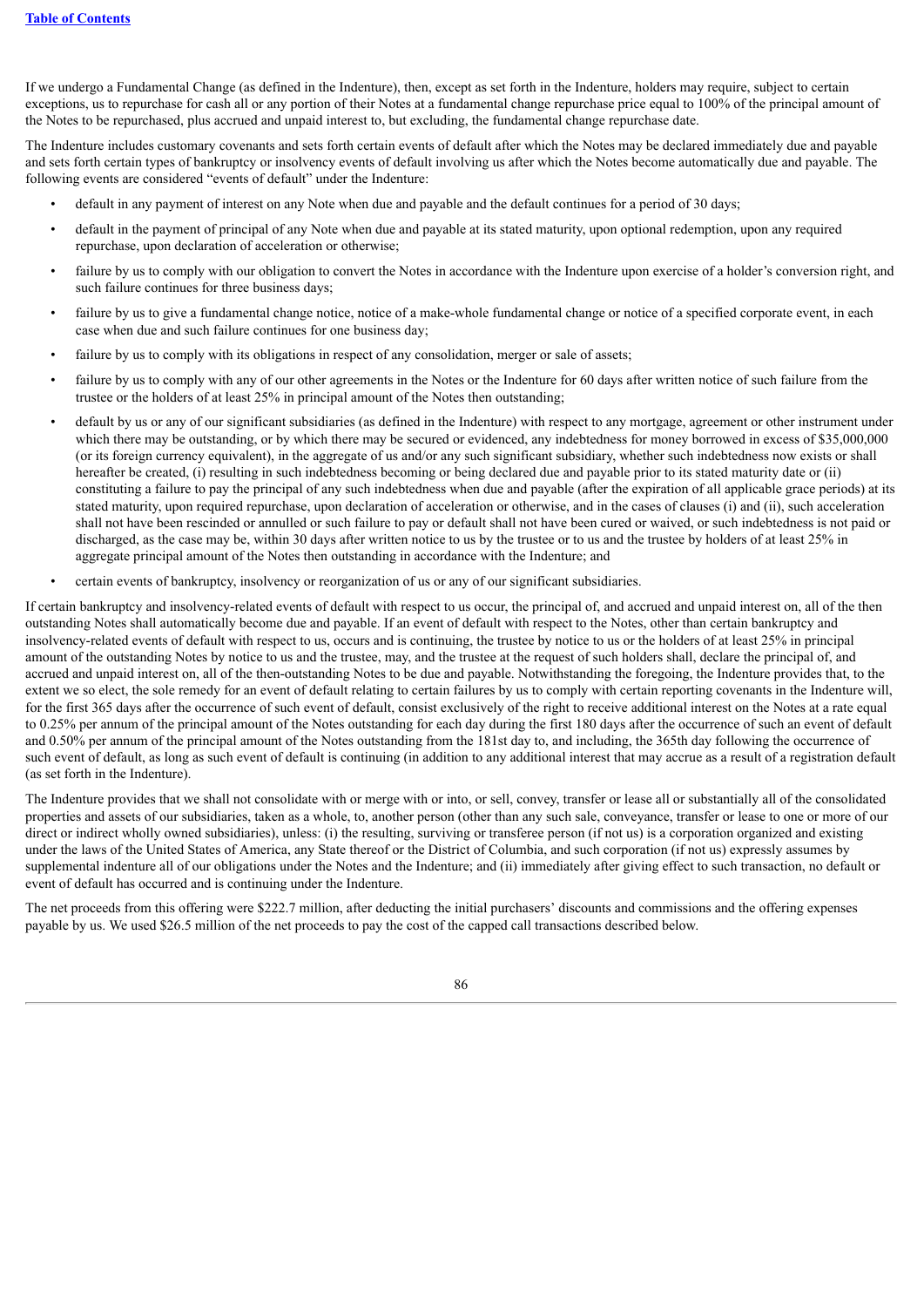The Notes are accounted for in accordance with FASB ASC Subtopic 470-20, *Debt with Conversion and Other Options*. Pursuant to ASC Subtopic 470-20, issuers of certain convertible debt instruments, such as the Notes, that have a net settlement feature and may be settled wholly or partially in cash upon conversion are required to separately account for the liability (debt) and equity (conversion option) components of the instrument. The carrying amount of the liability component of the instrument was computed using a discount rate of 6.50%, which was determined by estimating the fair value of a similar liability without the conversion option using Level 3 inputs. The amount of the equity component is then calculated by deducting the fair value of the liability component from the principal amount of the instrument. The difference between the principal amount and the liability component represents a debt discount that is amortized to interest expense over the respective term of the Notes using the effective interest rate method. The equity component is recorded in Additional Paid-in Capital and is not remeasured as long as it continues to meet the conditions for equity classification. In accounting for the issuance costs related to the Notes, the allocation of issuance costs incurred between the liability and equity components was based on their relative values.

The net carrying amount of the liability component of the Notes is as follows (in thousands):

|                                                |  | <b>December 31, 2020</b> |
|------------------------------------------------|--|--------------------------|
| Principal                                      |  | 230,000                  |
| Minus: Unamortized debt discount               |  | (50,610)                 |
| Minus: Unamortized issuance costs              |  | (5,379)                  |
| Net carrying amount of the liability component |  | 174.011                  |

The net carrying amount of the equity component of the Notes is as follows (in thousands):

|                                                              | <b>December 31, 2020</b> |
|--------------------------------------------------------------|--------------------------|
| Proceeds allocated to the conversion options (debt discount) | 53,096                   |
| Minus: Issuance costs                                        | (1,680)                  |
| Net carrying amount of the equity component                  | 51.416                   |
|                                                              |                          |

Interest expense recognized related to the Notes is as follows (in thousands):

|                                             | <b>Year Ended</b><br><b>December 31, 2020</b> |
|---------------------------------------------|-----------------------------------------------|
| Contractual interest expense (due in cash)  | 626                                           |
| Amortization of debt discount               | 2,486                                         |
| Amortization of debt issuance costs         | 217                                           |
| Total interest expense related to the Notes | 3.329                                         |

### *Capped Call Transactions*

In connection with the issuance of the Notes, we entered into privately negotiated capped call transactions (the "Capped Calls") with an affiliate of one of the initial Note purchasers and certain other financial institutions. The Capped Calls are intended to reduce potential dilution to our common stock upon any conversion of Notes and/or offset any cash payments we are required to make in excess of the principal amount of converted Notes, as the case may be. The Capped Calls are recorded in stockholders' equity and are not accounted for as derivatives. The cost of \$26.5 million incurred to purchase the Capped Calls was recorded as a reduction to additional paid-in capital in the accompanying consolidated balance sheet.

The Capped Calls each have an initial strike price of \$85.14 per share, subject to certain adjustments, which corresponds to the initial conversion price of the Notes. The Capped Calls have an initial cap price of \$128.51 per share, subject to certain adjustments.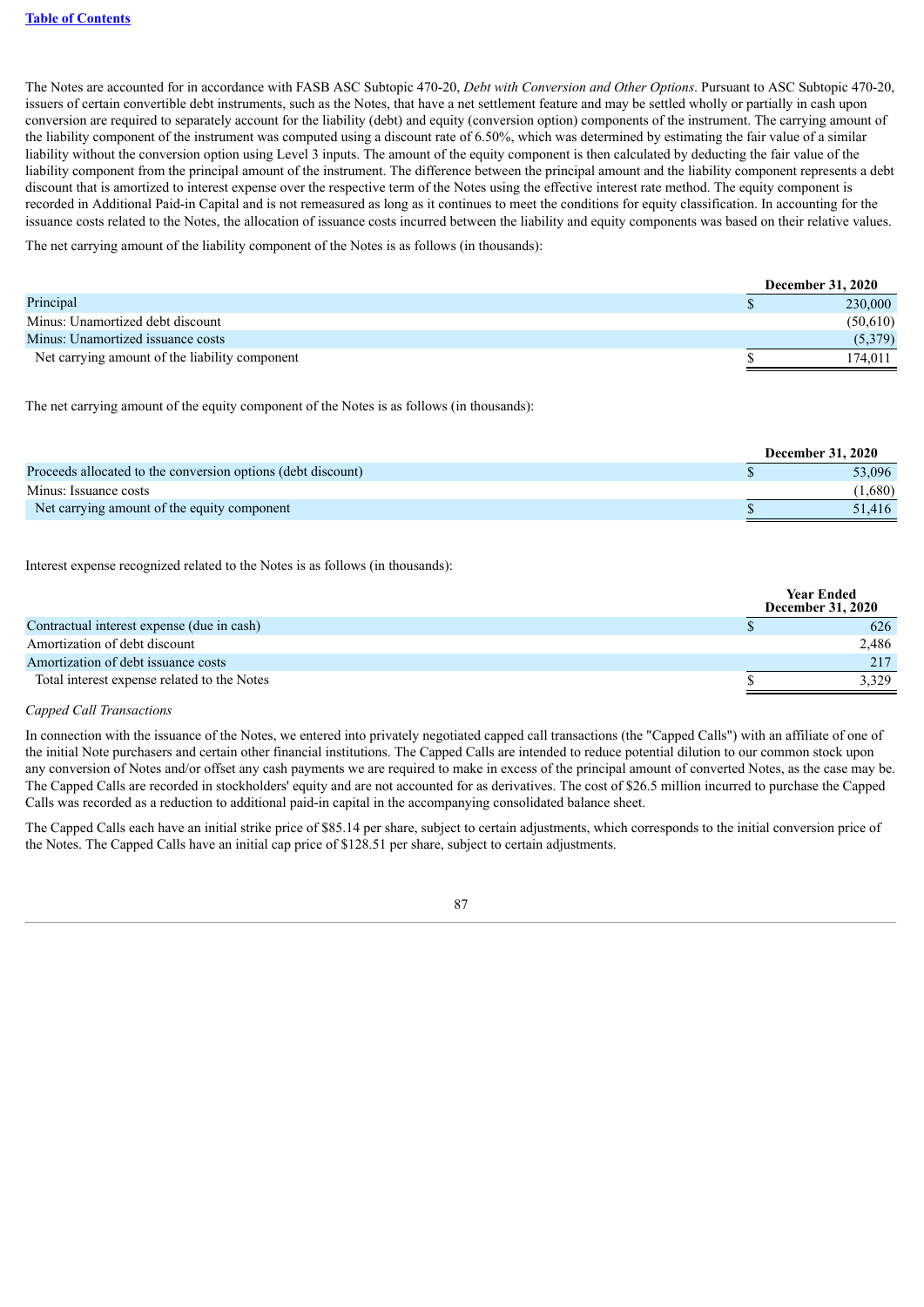# *2018 Loan Facility*

On May 21, 2018, we entered into a Loan and Security Agreement with Pacific Western Bank (the "Lender") consisting of a \$30.0 million asset–based revolving line of credit ("2018 Line of Credit") and a \$20.0 million term loan ("2018 Term Loan") (collectively, the "2018 Loan Facility"). We used the entire \$20.0 million in proceeds from the 2018 Term Loan and an advance of \$27.4 million under the 2018 Line of Credit to repay all outstanding obligations under our prior line of credit and term loan.

On May 14, 2019, we amended our 2018 Loan Facility to increase the capacity of our Line of Credit, from \$30.0 million to \$40.0 million, and decrease the capacity of our 2018 Term Loan from \$20.0 million to \$10.0 million. This amendment also extended the maturity date of the 2018 Loan Facility from May 21, 2020 to May 14, 2021. We repaid \$10.0 million of the principal balance of the 2018 Term Loan upon the execution of the amendment in May 2019 and repaid the remaining \$10.0 million principal balance in September 2019.

On September 17, 2020, we amended our 2018 Loan Facility to allow for the issuance of the Notes. On December 30, 2020, we amended our 2018 Loan Facility to increase the capacity of our Line of Credit, from \$40.0 million to \$50.0 million. This amendment also extended the maturity date of the 2018 Loan Facility from May 14, 2021 to December 31, 2022. As of December 31, 2020, we had \$50.0 million of unused borrowings available under our 2018 Line of Credit.

Prior to the December 2020 amendment, the 2018 Loan Facility contained moving trailing 12-month billing covenants, which ranged from \$210.0 million to \$255.0 million, during the term of the facility. The former terms of the 2018 Loan Facility also required us to maintain a total cash balance plus liquidity under the 2018 Line of Credit of not less than \$5.0 million. Effective with the December 2020 amendment, the former billings and liquidity covenants were removed and were replaced with a requirement to maintain a cash to funded senior debt ratio under the 2018 Line of Credit of 1.25:1.00.

Under the 2018 Loan Facility relating to the 2018 Line of Credit, we are able to borrow up to the lesser of \$50.0 million or 85% of the amount of our eligible accounts receivable. Interest on advances under the 2018 Line of Credit bears an interest rate equal to the prime rate minus 0.50%, or 2.75% as of December 31, 2020. In addition, we are required to pay an unused line fee of 0.15% per annum on the average daily unused amount of the \$50.0 million revolving commitment. Interest accrued on the 2018 Term Loan at an annual rate of interest equal to the prime rate minus 2.75%, or 2.00% at the date of repayment in September 2019.

The 2018 Loan Facility includes customary representations, warranties and covenants (affirmative and negative), including restrictive covenants that prohibits mergers, acquisitions and dispositions of assets, incurrence of indebtedness and encumbrances on our assets and the payment or declaration of dividends; in each case subject to specified exceptions.

The 2018 Loan Facility also includes standard events of default, including in the event of a material adverse change. Upon the occurrence of an event of default, the lender may declare all outstanding obligations immediately due and payable and take such other actions as are set forth in the 2018 Loan Facility and increase the interest rate otherwise applicable to advances under the 2018 Line of Credit by an additional 3.00%. All of our obligations under the 2018 Loan Facility are secured by a first priority lien on substantially all of our assets. The 2018 Loan Facility does not include any prepayment penalties.

We believe we were in compliance with all financial covenants as of December 31, 2020.

# *2016 Line of Credit*

In September 2016, we entered into a \$50.0 million loan and security agreement ("2016 Line of Credit") maturing on March 14, 2019. The 2016 Line of Credit facility was repaid and terminated in May 2018 in connection with obtaining our 2018 Loan Facility. We recognized a \$0.1 million loss on extinguishment of debt related to the unamortized debt issuance costs. This expense is included within other income (expense), net in our consolidated statements of operations and is presented in other non-cash expenses on our consolidated statement of statement of cash flows.

# *2016 Term Loan*

In July 2016, we entered into a \$24.0 million credit agreement ("2016 Term Loan") maturing on July 21, 2019. The 2016 Term Loan was repaid and terminated in May 2018 in connection with obtaining our 2018 Loan Facility. We recognized a \$0.8 million loss on extinguishment of debt related to the unamortized discount and unamortized debt issuance costs. This expense is included within other income (expense), net in our consolidated statements of operations and is presented in other non-cash expenses on our consolidated statement of statement of cash flows.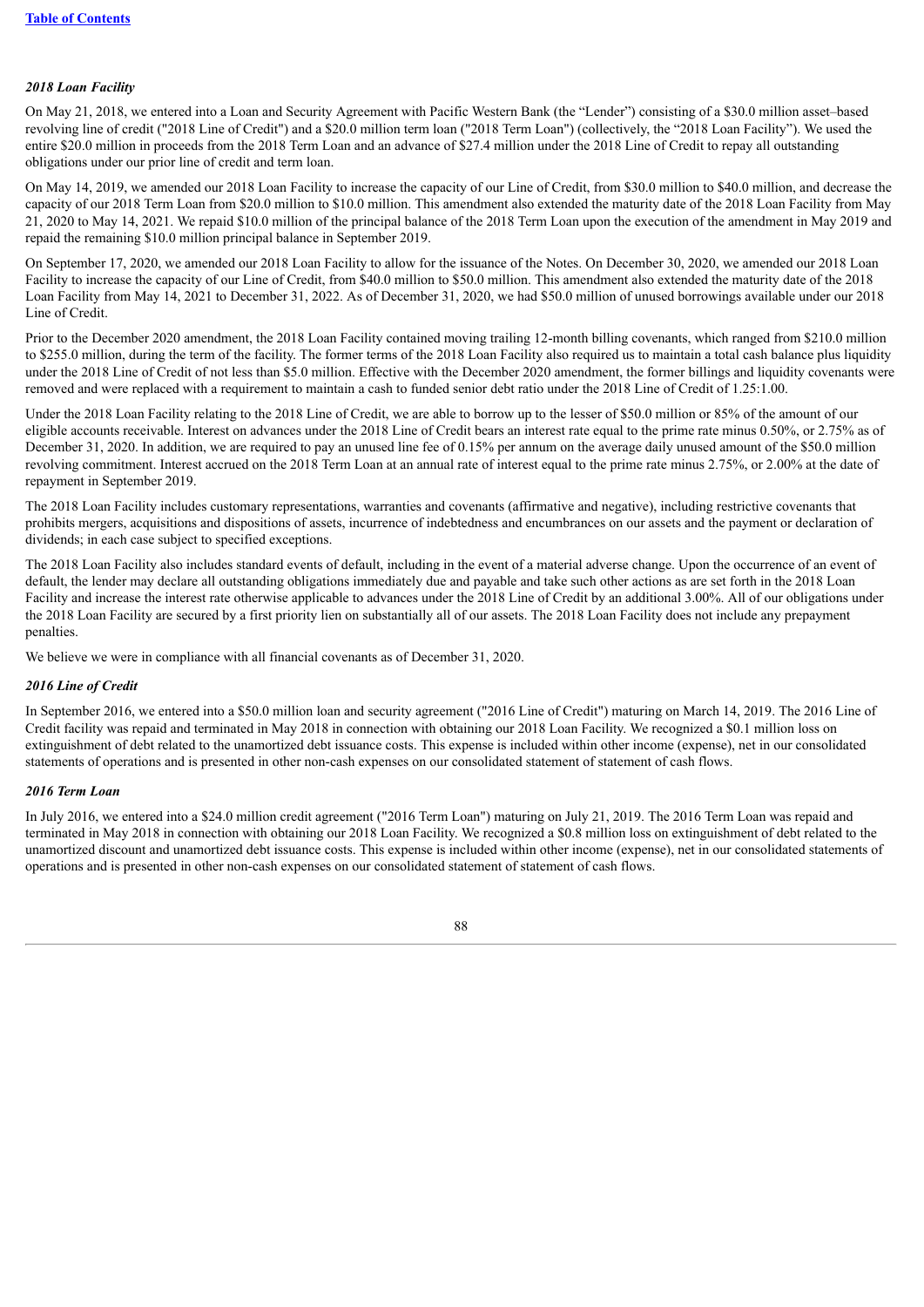# *Future Payments*

Aggregate future payments of principal due upon maturity are as follows (in thousands):

| <b>Years Ending December 31,</b> | <b>Finance leases</b> | <b>Convertible Senior</b><br><b>Notes</b> |  |  |
|----------------------------------|-----------------------|-------------------------------------------|--|--|
| 2021                             | 13                    |                                           |  |  |
| 2022                             |                       | __                                        |  |  |
| 2023                             |                       |                                           |  |  |
| 2024                             |                       |                                           |  |  |
| 2025                             |                       | 230,000                                   |  |  |
| Total debt                       | 3                     | 230,000                                   |  |  |
|                                  |                       |                                           |  |  |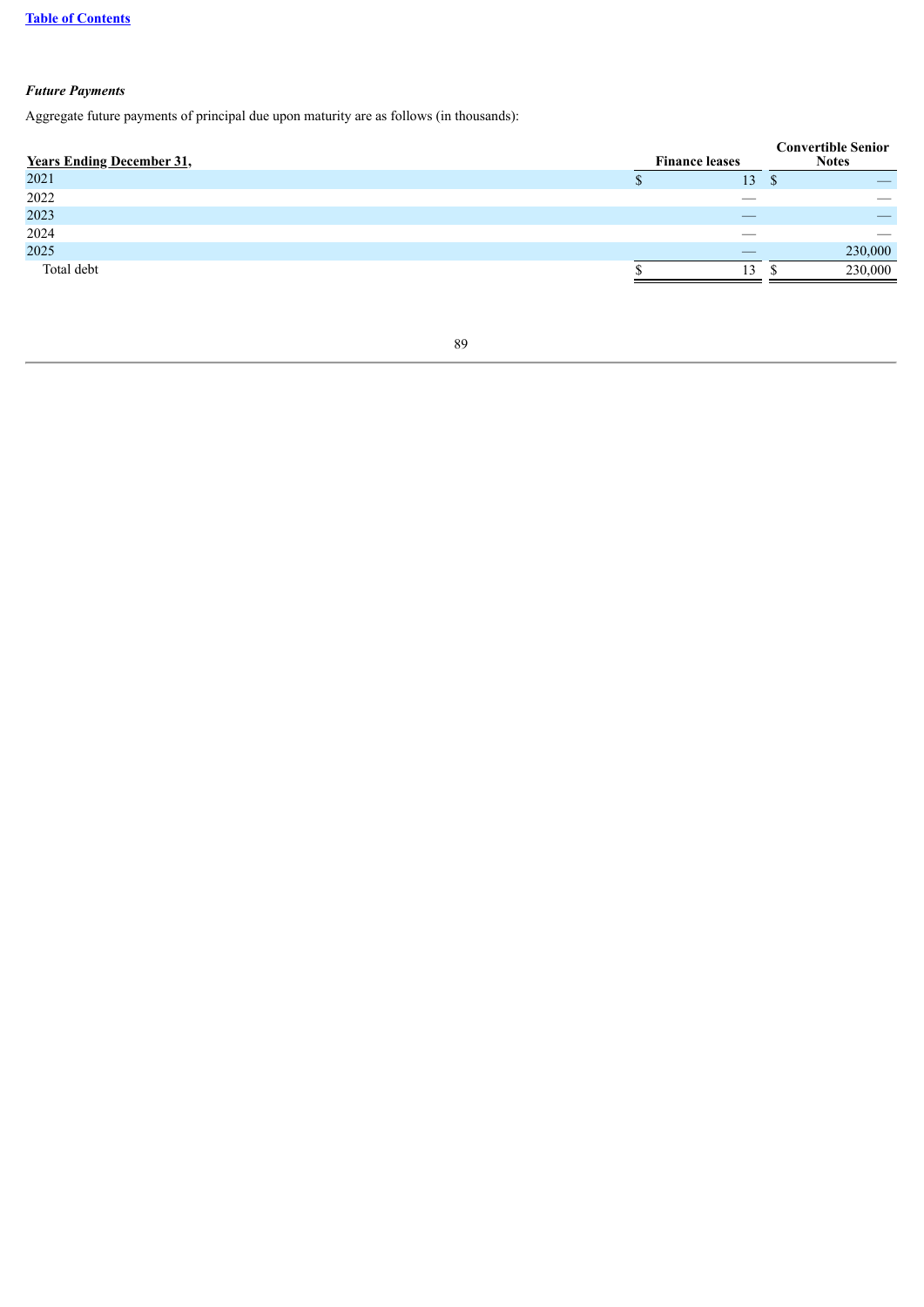# **8. STOCK-BASED COMPENSATION**

In January 2018, our board of directors and stockholders approved an increase in the total number of shares of common stock issuable under our 2008 Stock Plan ("2008 Plan") to 4,020,000 shares. Our board of directors has adopted and our stockholders have approved our 2018 Equity Incentive Plan ("2018 Plan"). Our 2018 Plan became effective on February 8, 2018, the date our registration statement in connection with our IPO was declared effective. We do not expect to grant any additional awards under the 2008 Plan. Any awards granted under the 2008 Plan will remain subject to the terms of our 2008 Plan and applicable award agreements.

Initially, the aggregate number of shares of our common stock that may be issued pursuant to stock awards under the 2018 Plan was the sum of (i) 1,875,000 shares plus (ii) 61,247 shares reserved, and remaining available for issuance, under our 2008 Plan at the time our 2018 Plan became effective and (iii) the number of shares subject to stock options or other stock awards granted under our 2008 Plan that would have otherwise returned to our 2008 Plan (such as upon the expiration or termination of a stock award prior to vesting). As of December 31, 2020, there were 1,222,316 shares of our common stock reserved for issuance under our 2018 Plan. The number of shares of our common stock reserved for issuance under our 2018 Plan will automatically increase on January 1 of each year, beginning on January 1, 2019 and continuing through and including January 1, 2028, by 5% of the total number of shares of our capital stock outstanding on December 31 of the preceding calendar year, or a lesser number of shares determined by our board of directors. Accordingly, the number of shares of our common stock reserved for issuance under our 2018 Plan increased by 1,393,040 shares on January 1, 2021.

The 2018 Plan provides for the grant of stock options, stock appreciation rights, restricted stock awards, restricted stock unit awards, performance-based stock awards and other forms of equity compensation, which are collectively referred to as stock awards. Additionally, the 2018 Plan provides for the grant of performance cash awards.

The following table summarizes the allocation of stock-based compensation on the consolidated statements of operations (in thousands):

|                                        | <b>Year Ended December 31,</b> |  |        |  |        |  |
|----------------------------------------|--------------------------------|--|--------|--|--------|--|
|                                        | 2018                           |  | 2019   |  | 2020   |  |
| Delivery costs                         | 633                            |  | 711    |  | 1,181  |  |
| Sales and marketing expense            | 9.358                          |  | 4.248  |  | 9,857  |  |
| Research and development expense       | 4,087                          |  | 1,619  |  | 4,713  |  |
| General and administration expense     | 12.712                         |  | 9.273  |  | 16,645 |  |
| Total stock-based compensation expense | 26,790                         |  | 15,851 |  | 32,396 |  |

During 2018, 2019 and 2020, we capitalized less than \$0.1 million, less than \$0.1 million and \$0.5 million, respectively, of stock-based compensation expense for software development.

#### *Common Stock Options*

The term of each option to purchase shares of our common stock pursuant to the Stock Plan is set by our board of directors or a committee thereof. Option awards are generally granted with an exercise price not less than the fair value per share of our common stock at the grant date. Option awards generally vest over four years and expire 10 years following the date of grant.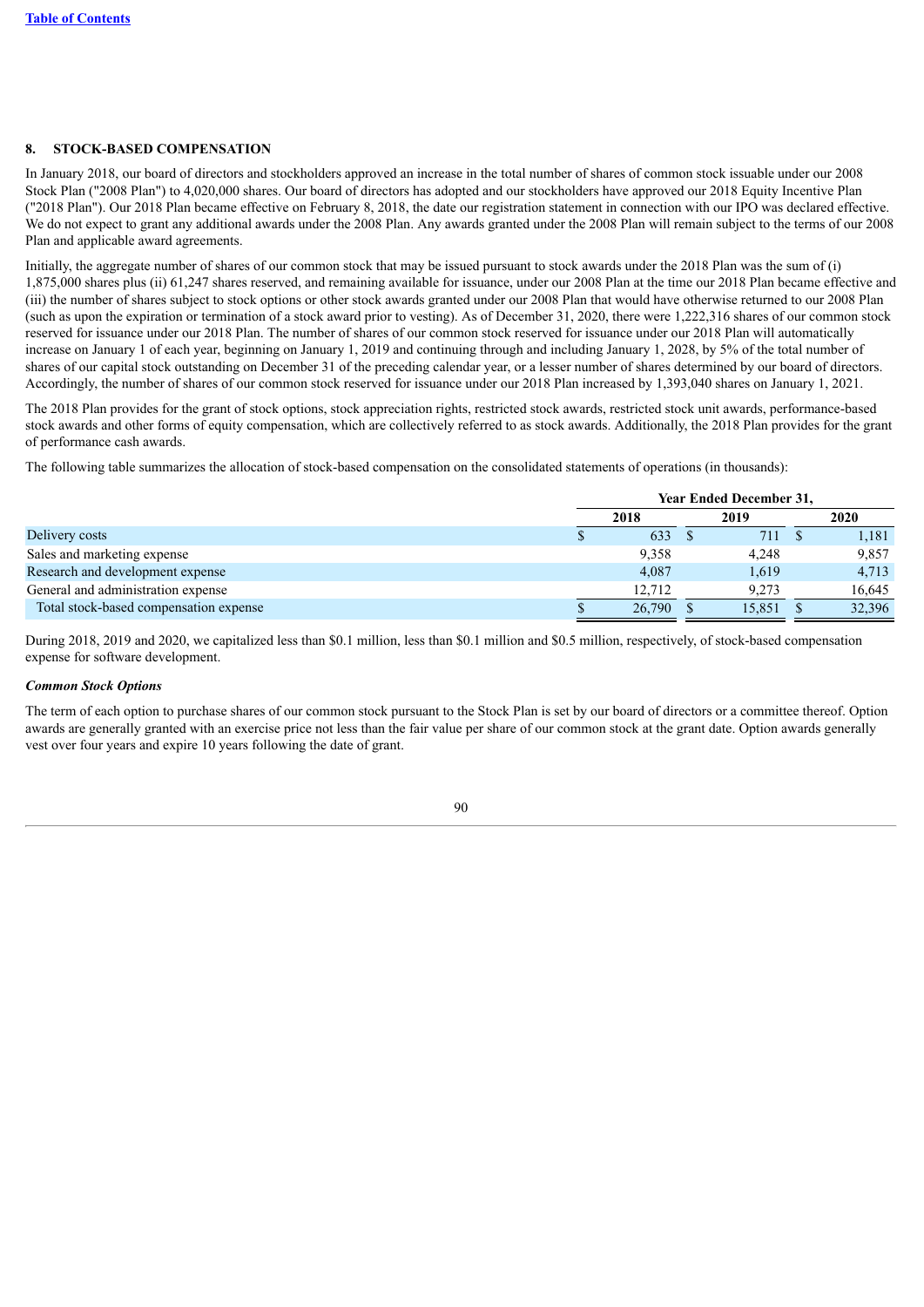A summary of common stock option activity is as follows (in thousands, except per share amounts):

|                                 | <b>Shares</b> |              | Weighted-Average<br><b>Exercise Price</b><br><b>Per Share</b> | <b>Weighted Average</b><br>Contractual Life (in<br>years) | <b>Aggregate Intrinsic</b><br>$\overline{\text{Value}}^{(1)}$<br>(in thousands) |
|---------------------------------|---------------|--------------|---------------------------------------------------------------|-----------------------------------------------------------|---------------------------------------------------------------------------------|
| Outstanding - December 31, 2017 | 2,514         | $\mathbb{S}$ | 18.42                                                         |                                                           |                                                                                 |
| Granted                         | 29            |              | 24.24                                                         |                                                           |                                                                                 |
| Exercised                       | (357)         |              | 6.25                                                          |                                                           |                                                                                 |
| Forfeited                       | (197)         |              | 24.10                                                         |                                                           |                                                                                 |
| Cancelled                       | (215)         |              | 16.60                                                         |                                                           |                                                                                 |
| Outstanding - December 31, 2018 | 1,774         | S.           | 20.55                                                         |                                                           |                                                                                 |
| Granted                         | 39            |              | 20.64                                                         |                                                           |                                                                                 |
| Exercised                       | (716)         |              | 16.84                                                         |                                                           |                                                                                 |
| Forfeited                       | (31)          |              | 23.95                                                         |                                                           |                                                                                 |
| Cancelled                       | (66)          |              | 22.37                                                         |                                                           |                                                                                 |
| Outstanding - December 31, 2019 | 1,000         | S.           | 22.99                                                         |                                                           |                                                                                 |
| Granted                         |               |              |                                                               |                                                           |                                                                                 |
| Exercised                       | (467)         |              | 21.78                                                         |                                                           | \$<br>29,523                                                                    |
| Forfeited                       | (19)          |              | 27.83                                                         |                                                           |                                                                                 |
| Cancelled                       | (1)           |              | 21.89                                                         |                                                           |                                                                                 |
| Outstanding - December 31, 2020 | 513           | \$.          | 23.91                                                         | 5.67 \$                                                   | 61,009                                                                          |
| Exercisable - December 31, 2020 | 480           | S            | 23.72                                                         | 5.62 $\sqrt{ }$                                           | 57,126                                                                          |

(1) For options exercised during the year, the aggregate intrinsic value represents the total pre-tax intrinsic value received by option holders based on the closing price of our common stock as reported on the Nasdaq Global Market on the exercise date. For options outstanding and exercisable at December 31, 2020, the aggregate intrinsic value represents the total pre-tax intrinsic value based on the \$142.77 closing price of our common stock as reported on the Nasdaq Global Market on December 31, 2020 that would have been received by option holders had all in-the-money options been exercised on that date.

The total fair value of options vested during 2018, 2019 and 2020 was approximately \$6.0 million, \$4.8 million and \$2.3 million respectively. As of December 31, 2020, \$0.3 million of unrecognized compensation expense related to unvested options will be recognized over a weighted-average period of 0.3 years. All stock option awards outstanding as of December 31, 2020 are expected to vest.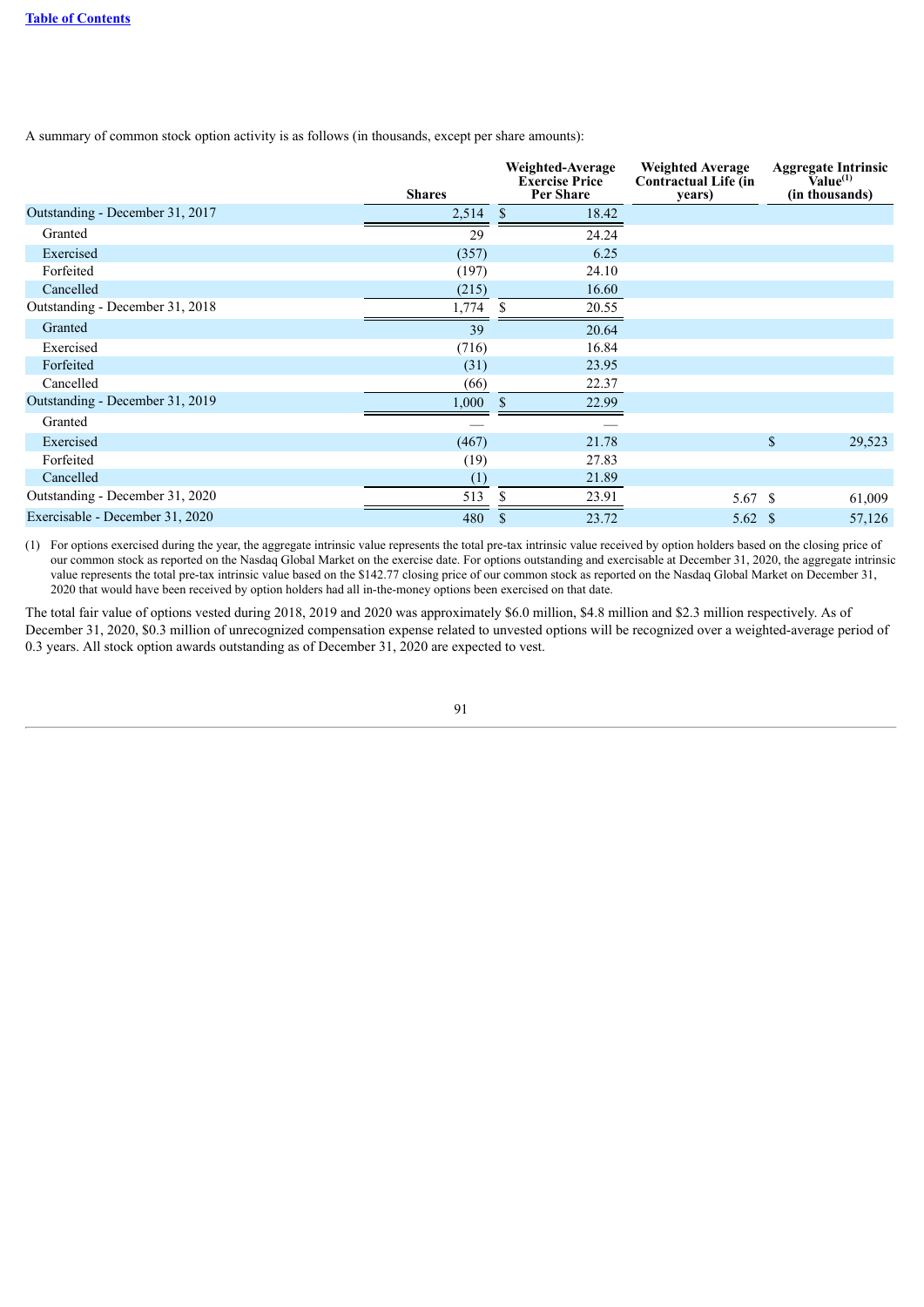# *Restricted Stock Units*

We grant restricted stock units ("RSUs") to employees and our non-employee directors. The following table summarizes changes in RSUs, inclusive of performance-based RSUs:

|                              | <b>Shares</b><br>(in thousands) | Weighted-Average<br><b>Grant Date Fair Value</b><br><b>Per Share</b> | Weighted-Average<br>Remaining<br><b>Contractual Term (in</b><br>years) | Unamortized<br><b>Compensation Costs</b><br>(in thousands) |
|------------------------------|---------------------------------|----------------------------------------------------------------------|------------------------------------------------------------------------|------------------------------------------------------------|
| Unvested - December 31, 2017 |                                 | S                                                                    |                                                                        |                                                            |
| Granted                      | 1,309                           | 20.58                                                                |                                                                        |                                                            |
| Vested                       | (850)                           | 21.93                                                                |                                                                        |                                                            |
| Forfeited/canceled           | (78)                            | 17.97                                                                |                                                                        |                                                            |
| Unvested - December 31, 2018 | 381                             | 18.11                                                                |                                                                        |                                                            |
| Granted                      | 1,978                           | 17.78                                                                |                                                                        |                                                            |
| <b>Vested</b>                | (486)                           | 14.97                                                                |                                                                        |                                                            |
| Forfeited/canceled           | (132)                           | 18.92                                                                |                                                                        |                                                            |
| Unvested - December 31, 2019 | 1,741                           | 18.55                                                                |                                                                        |                                                            |
| Granted                      | 1,758                           | 43.07                                                                |                                                                        |                                                            |
| <b>Vested</b>                | (779)                           | 28.56                                                                |                                                                        |                                                            |
| Forfeited                    | (286)                           | 23.34                                                                |                                                                        |                                                            |
| Unvested - December 31,2020  | 2,434                           | 32.49                                                                | 2.80                                                                   | \$<br>61,630                                               |

#### *Service-based Restricted Stock Units*

During 2018, we granted 434,377 RSUs to our employees and non-employee directors, which have annual vesting periods ranging from one to four years. As of December 31, 2018, there was approximately \$4.5 million of unrecognized compensation expense related to RSUs, which is expected to be recognized over a weighted-average period of 2.4 years.

During 2019, we granted 725,832 RSUs to employees and our non-employee directors, which have annual vesting periods ranging from one to four years. As of December 31, 2019, there was approximately \$20.4 million of unrecognized compensation expense related to RSUs, which is expected to be recognized over a weighted-average period of 3.1 years.

During 2020, we granted 1,233,617 RSUs to employees, executives, and our non-employee directors, which have annual vesting periods ranging from one to four years. During 2020, we granted 47,690 immediately vesting RSUs to employees in lieu of cash-based incentive compensation. As of December 31, 2020, there was approximately \$61.6 million of unrecognized compensation expense related to RSUs, which is expected to be recognized over a weightedaverage period of 2.8 years. The aggregate intrinsic value based on the \$142.77 closing price of our common stock as reported on the Nasdaq Global Market on December 31, 2020 of unvested RSUs is \$347.5 million as of December 31, 2020.

Subsequent to December 31, 2020, we granted 52,322 RSUs to employees, which have annual vesting periods ranging from one to four years. The unamortized stock-based compensation expense related to these RSUs is approximately \$6.4 million.

#### *Performance-based Restricted Stock Units*

During 2018, we granted two separate tranches of performance-based RSUs ("2018 PSUs"), each to receive 437,500 shares of common stock, to executives. The vesting of the 875,000 2018 PSUs was contingent upon the completion of our IPO and includes other performance-based conditions. The performance condition in the first tranche was to be satisfied when we attained 70.0 million of FI monthly active users ("FI MAUs") within three years of the grant date. The performance condition in the second tranche was to be satisfied when we attained 85.0 million of average FI MAUs within five years of the grant date. FI MAUs is a performance metric defined within "Management's Discussion and Analysis of Financial Condition and Results of Operations." We recognize stock compensation for these 2018 PSUs based upon the expected timing of the achievement of these FI MAU targets. During 2018, 25,000 of the 2018 PSUs were forfeited prior to the FI MAU targets being reached. During 2018, both average FI MAU targets were reached, resulting in the vesting of both tranches of the 2018 PSUs and the issuance of 850,000 shares of our common stock to fully settle the 2018 PSUs. During 2018, we recognized \$18.6 million of stock-based compensation expense related to these awards.

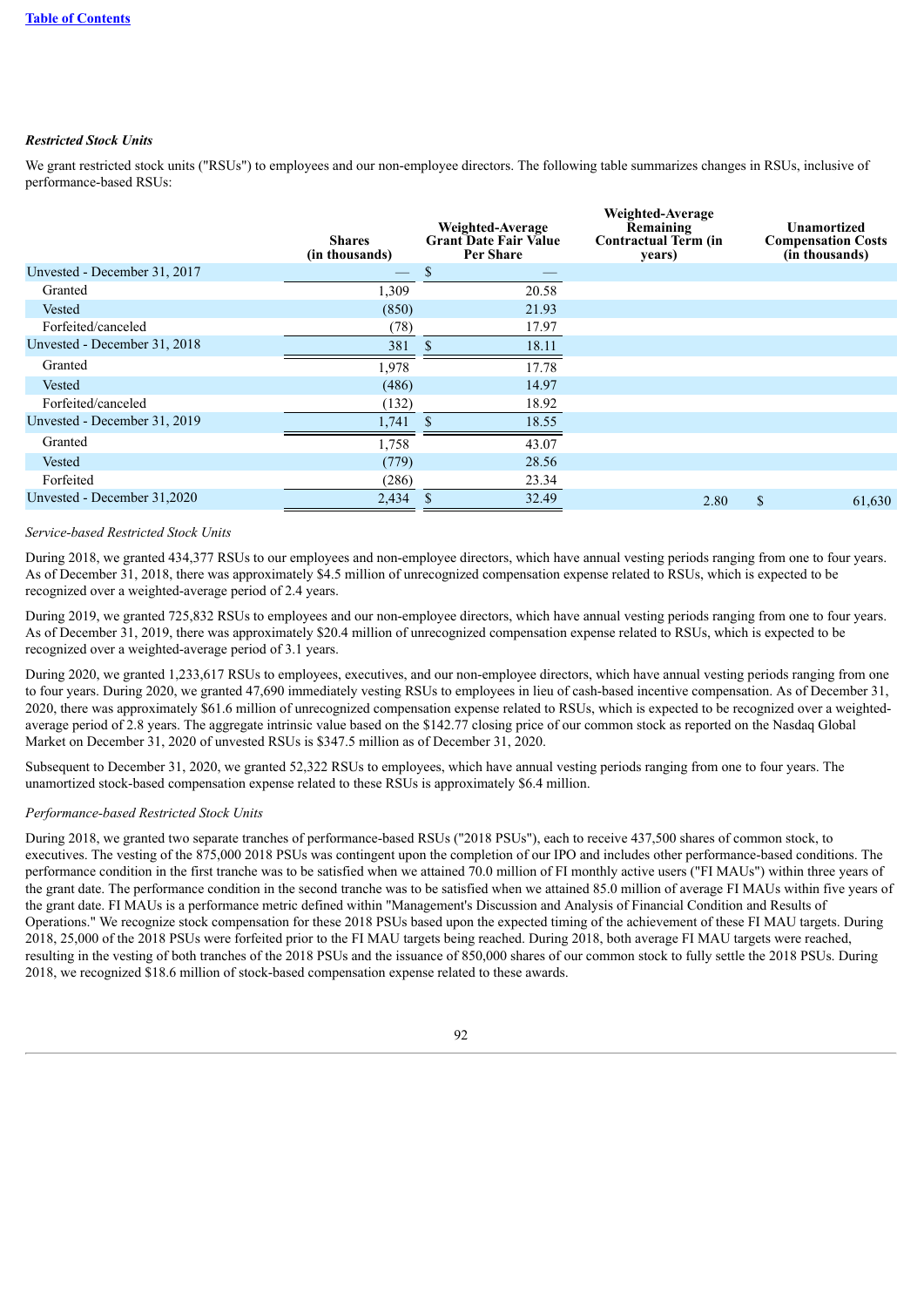During 2019, we granted 1,252,500 performance-based RSUs ("2019 PSUs"). The 2019 PSUs are composed of four equal tranches, each of which have an independent performance-based vesting condition. The vesting criteria for the four tranches are as follows:

- a minimum growth rate in adjusted contribution over a trailing 12-month period,
- a minimum number of advertisers that are billed above a specified amount over a trailing 12-month period,
- a minimum cumulative adjusted EBITDA target over a trailing 12-month period, and
- a minimum trailing 30-day average closing price of our common stock.

The vesting conditions of each of the four tranches must be achieved within four years of the grant date. Upon a vesting event, 50% of the related tranche vests immediately, 25% of the related tranche vests six months after the achievement date and 25% of the related tranche vests 12 months after the achievement date. Adjusted EBITDA and adjusted contribution are performance metrics defined within Item 2. "Management's Discussion and Analysis of Financial Condition and Results of Operations." In August and November 2019, the compensation committee of our board of directors certified that the target minimum trailing 30-day average closing price of our common stock and target minimum cumulative adjusted EBITDA over a trailing 12-month period, respectively, were achieved resulting in the immediate vesting of 50% of the related PSU tranches. In February 2020, 25% of the 30-day average closing price of our common stock PSU tranche vested upon the six-month anniversary of the tranche's achievement date and the remaining 25% of the tranche vested in August 2020 upon the twelve-month anniversary of the tranche's achievement date. In May 2020, 25% of the adjusted EBITDA tranche vested upon the six-month anniversary of the tranche's achievement date, and the remaining 25% of the tranche vested in November 2020 upon the twelvemonth anniversary of the tranche's achievement date.

In April 2020, we granted 476,608 performance-based restricted stock units ("2020 PSUs"), of which 443,276 units have a performance-based vesting condition based on a minimum average revenue per user ("ARPU") target over a trailing 12-month period and 33,332 units have the same performancebased vesting conditions as those that remain unmet under the 2019 PSUs described above. ARPU is a performance metric defined within Item 2. "Management's Discussion and Analysis of Financial Condition and Results of Operations." The ARPU vesting condition must be achieved within four years of the grant date. Upon the vesting event, 50% of the award vests immediately, 25% of the award vests six months after achievement date and 25% of the award vests 12 months after the achievement date.

# *Restricted Securities Units*

During 2016, we granted \$1.0 million of restricted securities units to certain executives in lieu of cash bonuses. Upon issuance, the restricted securities units were indexed to the 2016 convertible promissory notes. As a result of the Series G Stock financing in 2017, the restricted securities units became indexed to our Series G' Stock upon conversion of the 2016 convertible promissory notes. Upon the consummation of our IPO in February 2018, the restricted securities units became indexed to our common stock.

Vesting requirements included both a service-based condition and a performance-based condition. The service-based condition required each recipient to remain employed until the earlier of i) the date 6 months from the restricted securities unit grant date, ii) the date of a qualified liquidity event, or iii) date of termination without cause. The performance-based condition required a sale of the Company or IPO event within a fixed period of time not more than 5 years from the restricted securities units grant date. The restricted securities units were considered liability classified awards, but due to the performance condition relating to sale of the Company or IPO, no compensation cost was recognized until one of these events occurred. These units vested upon the consummation of our IPO in February 2018, resulting in a non-cash expense of \$0.5 million, and were settled upon the delivery of 37,406 shares of our common stock in August 2018.

# *Employee Stock Purchase Plan*

Our board of directors adopted and our stockholders have approved our 2018 Employee Stock Purchase Plan ("2018 ESPP"). Our 2018 ESPP became effective on February 8, 2018, the date our registration statement in connection with our IPO was declared effective and enables eligible employees to purchase shares of our common stock at a discount. Purchases will be accomplished through participation in discrete offering periods. On each purchase date, eligible employees will purchase our common stock at a price per share equal to 85% of the lesser of the fair market value of our common stock on the first trading day of the offering period or the date of purchase. During 2018, 2019 and 2020, a total of 177,238, 154,601 and 59,173 shares of common stock were purchased by employees under the 2018 ESPP, respectively.

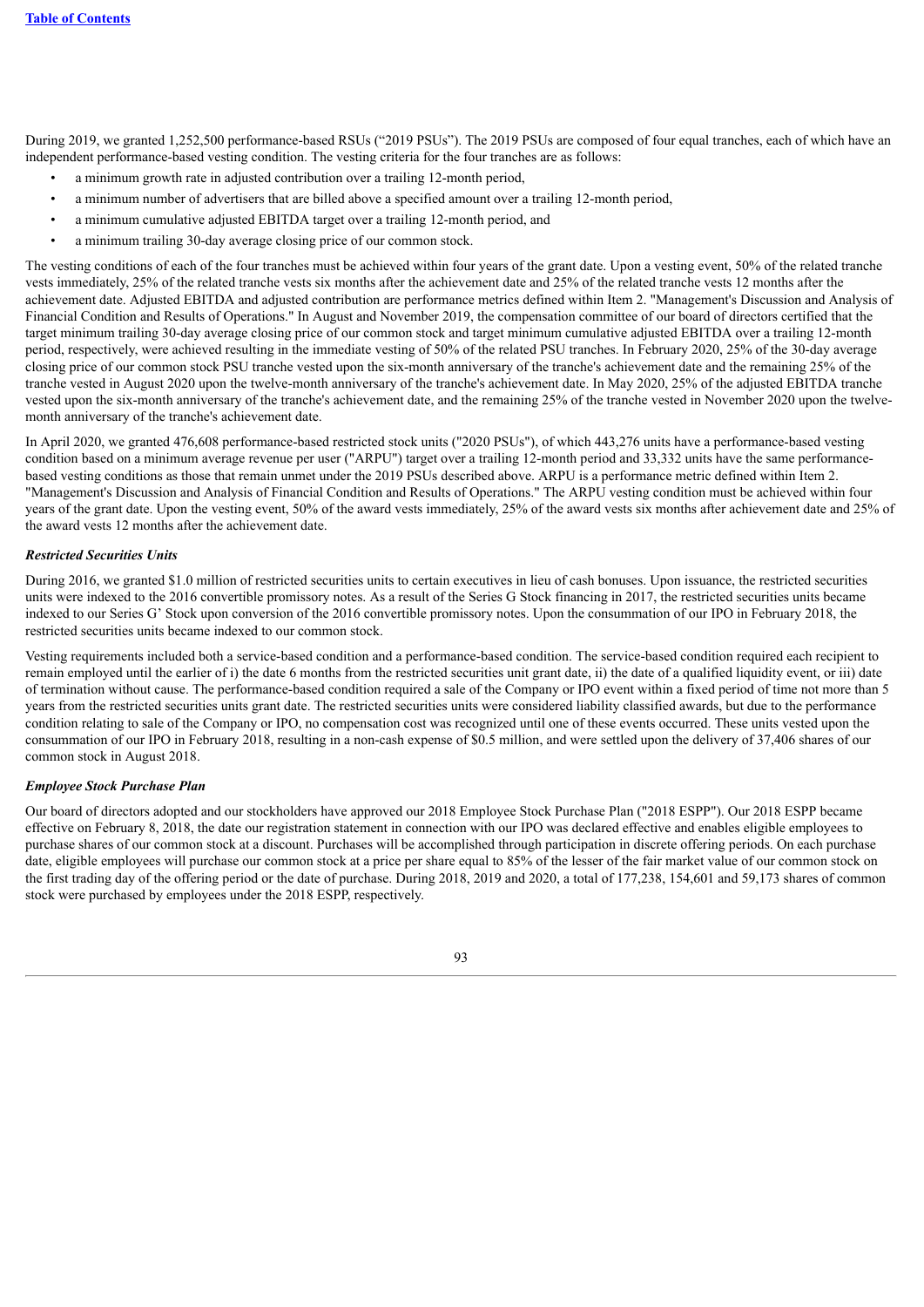As of December 31, 2020, 474,120 shares of common stock were reserved for issuance pursuant to our 2018 ESPP. Additionally, the number of shares of our common stock reserved for issuance under our 2018 ESPP will automatically increase on January 1 of each year, beginning on January 1, 2019 and continuing through and including January 1, 2026, by the lesser of (i) 1% of the total number of shares of our common stock outstanding on December 31 of the preceding calendar year, (ii) 500,000 shares of our common stock or (iii) such lesser number of shares of common stock as determined by our board of directors. Accordingly, the number of shares of our common stock reserved for issuance under our 2018 ESPP increased by 278,608 shares on January 1, 2021. Shares subject to purchase rights granted under our 2018 ESPP that terminate without having been issued in full will not reduce the number of shares available for issuance under our 2018 ESPP.

# **9. INCOME TAXES**

Domestic and foreign components of loss before income taxes are as follows (in thousands):

|                          | <b>Year Ended December 31,</b> |  |          |  |           |
|--------------------------|--------------------------------|--|----------|--|-----------|
|                          | 2018                           |  | 2019     |  | 2020      |
| Domestic                 | (48, 897)                      |  | (13.464) |  | (42, 613) |
| Foreign                  | (4,145)                        |  | (3,680)  |  | (12, 809) |
| Loss before income taxes | (53, 042)                      |  | (17.144) |  | (55, 422) |

The significant components of income tax (expense) benefit are as follows (in thousands):

|                                   | <b>Year Ended December 31,</b>     |                               |               |  |
|-----------------------------------|------------------------------------|-------------------------------|---------------|--|
|                                   | 2018                               | 2019                          | 2020          |  |
| <b>Current:</b>                   |                                    |                               |               |  |
| Federal                           | <sup>\$</sup><br>$\hspace{0.05cm}$ | S<br>$\overline{\phantom{0}}$ | <sup>\$</sup> |  |
| <b>State</b>                      |                                    |                               |               |  |
| Foreign <sup>(1)</sup>            |                                    |                               |               |  |
| Total current                     |                                    |                               |               |  |
| Deferred:                         |                                    |                               |               |  |
| Federal                           | 6,896                              | 1,326                         | 23,062        |  |
| State                             | 1,264                              | 622                           | 3,744         |  |
| Foreign                           | 916                                | 222                           | 1,713         |  |
| Change in uncertain tax positions | (105)                              | 598                           | (117)         |  |
| Change in valuation allowance     | (8,971)                            | (2,768)                       | (28, 402)     |  |
| Total deferred                    |                                    |                               |               |  |
| Income tax benefit                | _                                  | —                             |               |  |

(1) The current income tax (expense) during 2019 and 2020 excludes Indian income tax expense of less than \$0.1 million and \$0.3 million, respectively.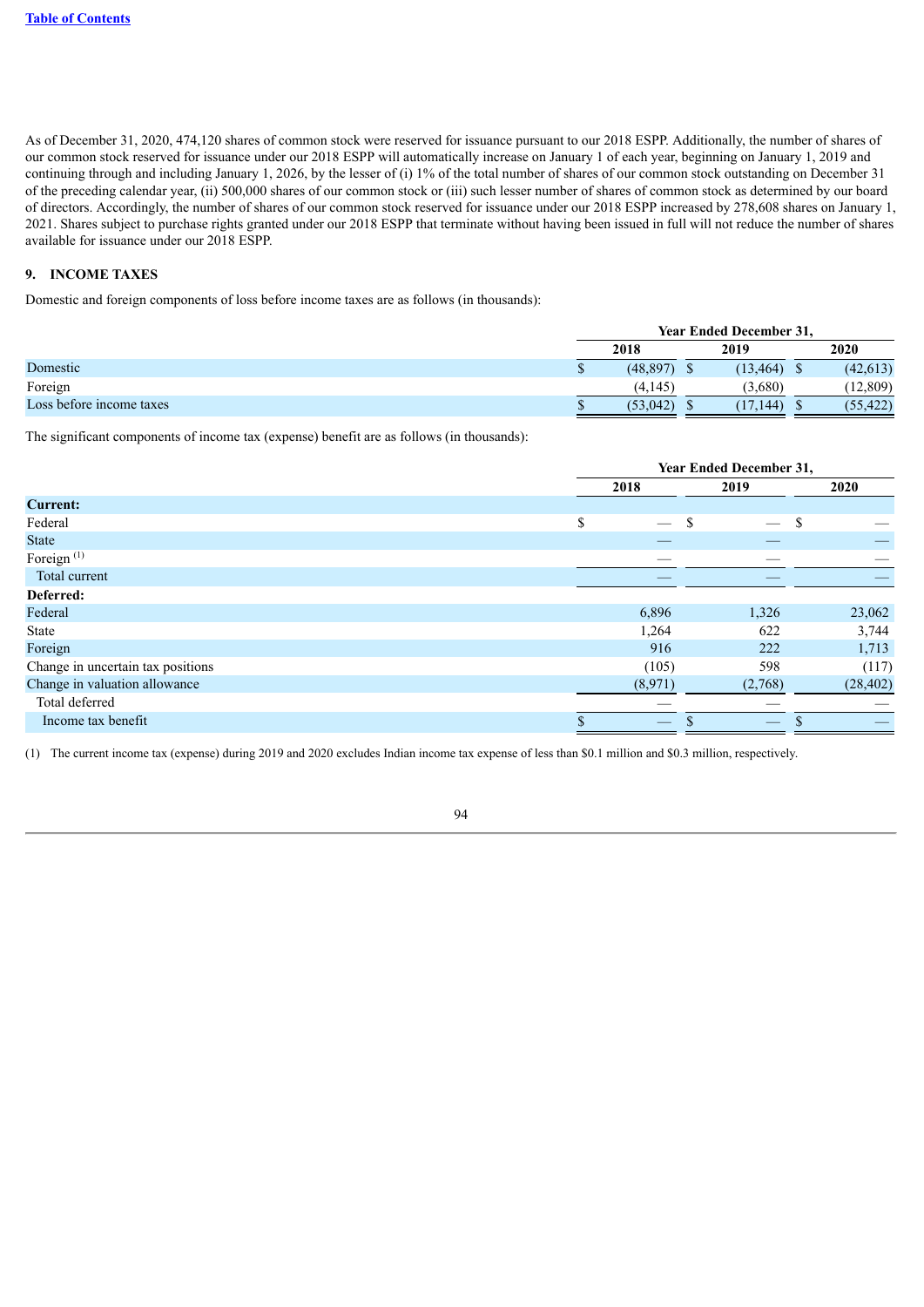The following table summarizes the significant differences between the U.S. federal statutory tax rate and our effective tax rate:

|                                            |                 | <b>Year Ended December 31,</b> |             |  |  |  |
|--------------------------------------------|-----------------|--------------------------------|-------------|--|--|--|
|                                            | 2018            | 2019                           | 2020        |  |  |  |
| Tax benefit at federal statutory rate      | $21.00\%$       | $21.00 \%$                     | 21.00 %     |  |  |  |
| State income taxes, net of federal benefit | $1.91\%$        | $-$ %                          | $-$ %       |  |  |  |
| Change in federal and state statutory rate | $0.03\%$        | $0.34\%$                       | $0.35 \%$   |  |  |  |
| Foreign rate differential                  | $(0.06)\%$      | $(0.20)\%$                     | $(0.62)\%$  |  |  |  |
| Other adjustments                          | $(5.97)\%$      | $(5.18)\%$                     | $7.36\%$    |  |  |  |
| Valuation allowance                        | $(16.91)\%$     | $(16.18)\%$                    | $(28.57)\%$ |  |  |  |
| Income tax benefit                         | $- \frac{9}{6}$ | $(0.22)\%$                     | $(0.48)\%$  |  |  |  |

The significant components of deferred income taxes are as follows (in thousands):

|                                                  |           | December 31, |
|--------------------------------------------------|-----------|--------------|
|                                                  | 2019      | 2020         |
| Net operating loss carry-forwards                | 64,348    | 92,387       |
| Allowance for credit losses                      | 28        | 94           |
| Depreciation and amortization                    | (1,321)   | (13,601)     |
| Stock-based compensation                         | 2,727     | 3,769        |
| Deferred costs                                   | 2,275     | 1,462        |
| IRC Section $163(j)$ interest expense limitation | 436       | 89           |
| Other tax credit carry-forward                   | 1,419     | 1,771        |
| Other temporary differences                      | 319       | 20           |
| Valuation allowance                              | (70, 231) | (85,991)     |
| Net long-term deferred tax asset                 |           |              |

On March 27, 2020, the Coronavirus Aid, Relief, and Economic Security Act ("CARES Act") was signed into law. Key provisions of the CARES Act include one-time payments to individuals, strengthened unemployment insurance, additional health-care funding, loans and grants to certain businesses, and temporary amendments to the Internal Revenue Code. The corporate income tax provisions of the CARES Act include allowing the carryback of NOLs generated in recent tax years, temporary removal of the 80% NOL usage limitation put in place under the Tax Cuts and Jobs Act ("TCJA"), temporary favorable adjustments to the business interest expense limitation calculated under Sec. 163(j), and the acceleration of refundable AMT credits.

We believe that the corporate income tax provisions of the CARES Act will not have a materially beneficial impact on the Company. Due to the Company's history of losses, there is no potential for the carryback of NOLs. The temporary removal of the 80% income limitation on NOL usage has no impact as the Company generated a taxable loss for 2020 and has substantial NOLs generated in years prior to the enactment of the TCJA not subject to this 80% limitation. The changes to Sec. 163(j) are not expected to have a beneficial impact as the Company's interest expense is limited under Sec. 163(j) due to taxable losses rather than the 30% ATI limit enacted under the TCJA. The Company did take advantage of payroll tax deferrals under the CARES Act and as a result has established a \$0.8 million deferred tax asset for nondeductible payroll tax accruals that are being deferred to the December 31, 2021 and December 31, 2022 payment dates.

We have generated historical net losses and recorded a full valuation allowance against our net deferred tax assets. We expect to maintain a full valuation allowance in the near term. Realization of any of our net deferred tax assets depends upon future earnings, the timing and amount of which are uncertain.

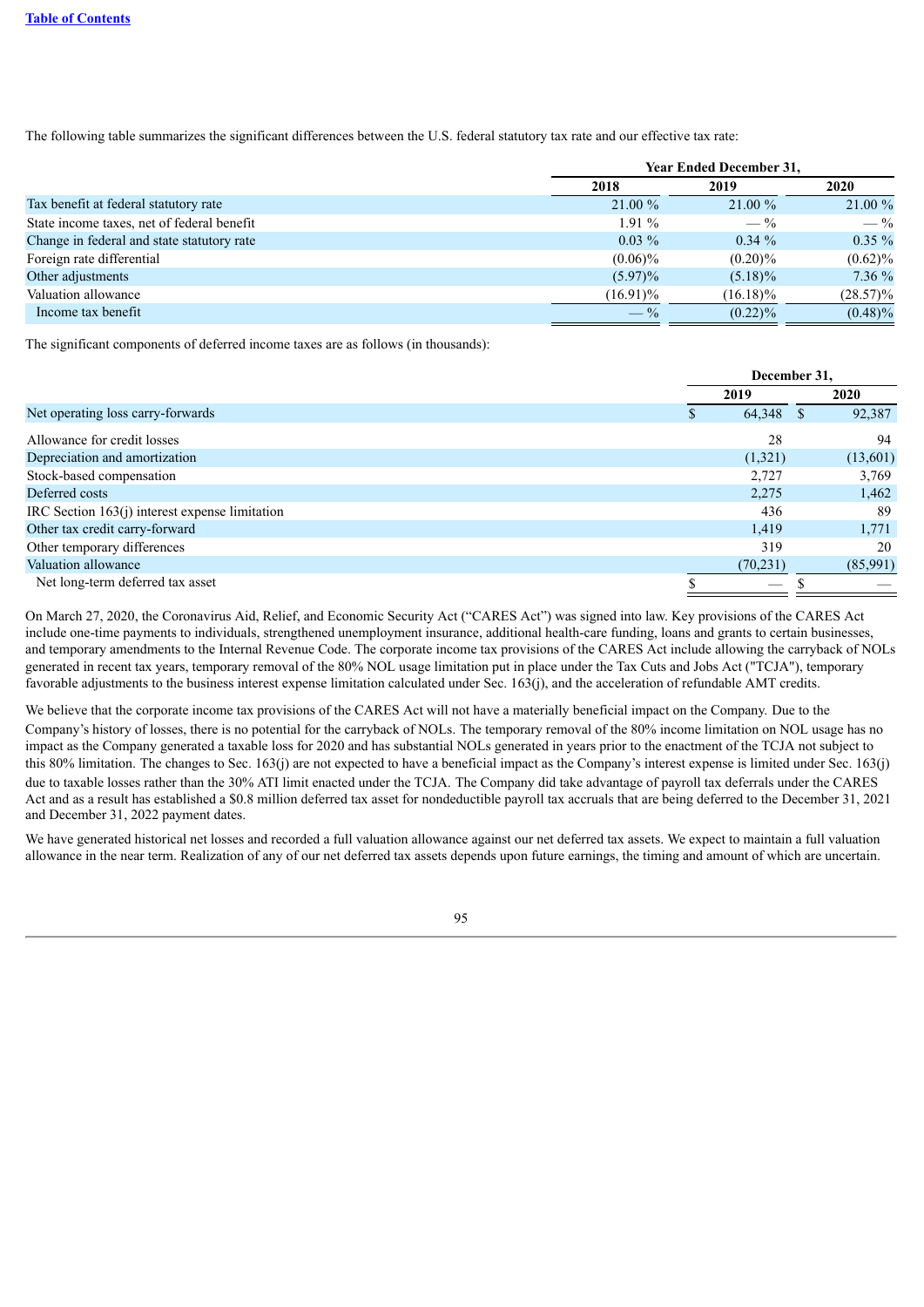The following table presents changes in our valuation allowance (in thousands):

|                                                                                         | <b>Year Ended December 31,</b> |           |  |                |  |           |
|-----------------------------------------------------------------------------------------|--------------------------------|-----------|--|----------------|--|-----------|
|                                                                                         |                                | 2018      |  | 2019           |  | 2020      |
| Beginning balance                                                                       |                                | (58, 649) |  | $(67, 463)$ \$ |  | (70, 231) |
| Allowance for domestic and foreign net operating loss carry-forwards                    |                                | (9,863)   |  | (3,598)        |  | (26, 277) |
| Rate change on domestic net operating loss carry-forwards                               |                                | (17)      |  | (32)           |  | (82)      |
| Change in foreign currency                                                              |                                | 157       |  |                |  |           |
| Convertible debt additional paid-in capital tax adjustment - valuation allowance impact |                                |           |  |                |  | 12,642    |
| Other changes                                                                           |                                | 909       |  | 862            |  | (2,043)   |
| Ending balance                                                                          |                                | (67, 463) |  | (70, 231)      |  | (85,991)  |

As of December 31, 2019 and 2020 we have \$266.8 million and \$371.2 million, respectively, of gross U.S. federal net operating loss carry forwards that will begin to expire in the 2028 tax year. Additionally, we have \$98.4 million and \$155.8 million of gross state net operating loss carry-forwards as of December 31, 2019 and 2020, respectively that will expire between the 2021 and 2040 tax years for states that do not have indefinite carry-forward periods for net operating losses generated in recent years.

Ownership changes, as defined by IRC Section 382, may limit the amount of net operating losses that a company may utilize to offset future taxable income and taxes payable. Pursuant to IRC Section 382, an ownership change occurs when the stock ownership of 5% stockholders increases by more than 50% over a testing period of three years. We have experienced ownership changes in the past, and it is possible that we have undergone ownership changes subsequent to December 5, 2018, the date of our most recent evaluation, or that we may undergo such a change in the future. Any such ownership change may limit our ability to utilize net operating losses.

Our results during 2018, 2019 and 2020 reflect state tax credits related to hiring and research activities that are utilized through the reduction of state payroll tax withholdings totaling \$0.7 million, \$1.3 million and \$1.4 million, respectively.

As of December 31, 2019 and 2020, Cardlytics UK had gross net operating losses of \$12.1 million and \$25.7 million, respectively. Foreign net operating loss carry-forwards expire according to the rules of each country. In the U.K., there is an indefinite carry-forward period. As of December 31, 2020, Cardlytics UK held cash and cash equivalents of \$3.9 million. While our investment in Cardlytics UK is not considered to be permanently invested, we do not plan to repatriate these funds. Further, although the tax basis of our investment in Cardlytics UK exceeds its book basis, we have not recorded a deferred tax asset since we do not believe that a reversal of this temporary difference will occur in the foreseeable future.

The following table summarizes the activity related to our gross unrecognized tax benefits that would affect our effective tax rate, if recognized (in thousands):

|                                               | <b>Year Ended December 31,</b> |      |  |       |  |      |
|-----------------------------------------------|--------------------------------|------|--|-------|--|------|
|                                               |                                | 2018 |  | 2019  |  | 2020 |
| Beginning balance                             |                                | 678  |  | 783   |  | 185  |
| Increase related to current year tax position |                                | 105  |  | (598) |  | 117  |
| Ending balance                                |                                | 783  |  | 185   |  | 302  |

All such positions, if recognized, would impact our effective tax rate. We do not currently anticipate any of our positions to change significantly in the next 12 months. Our tax filings from inception remain subject to income tax examinations.

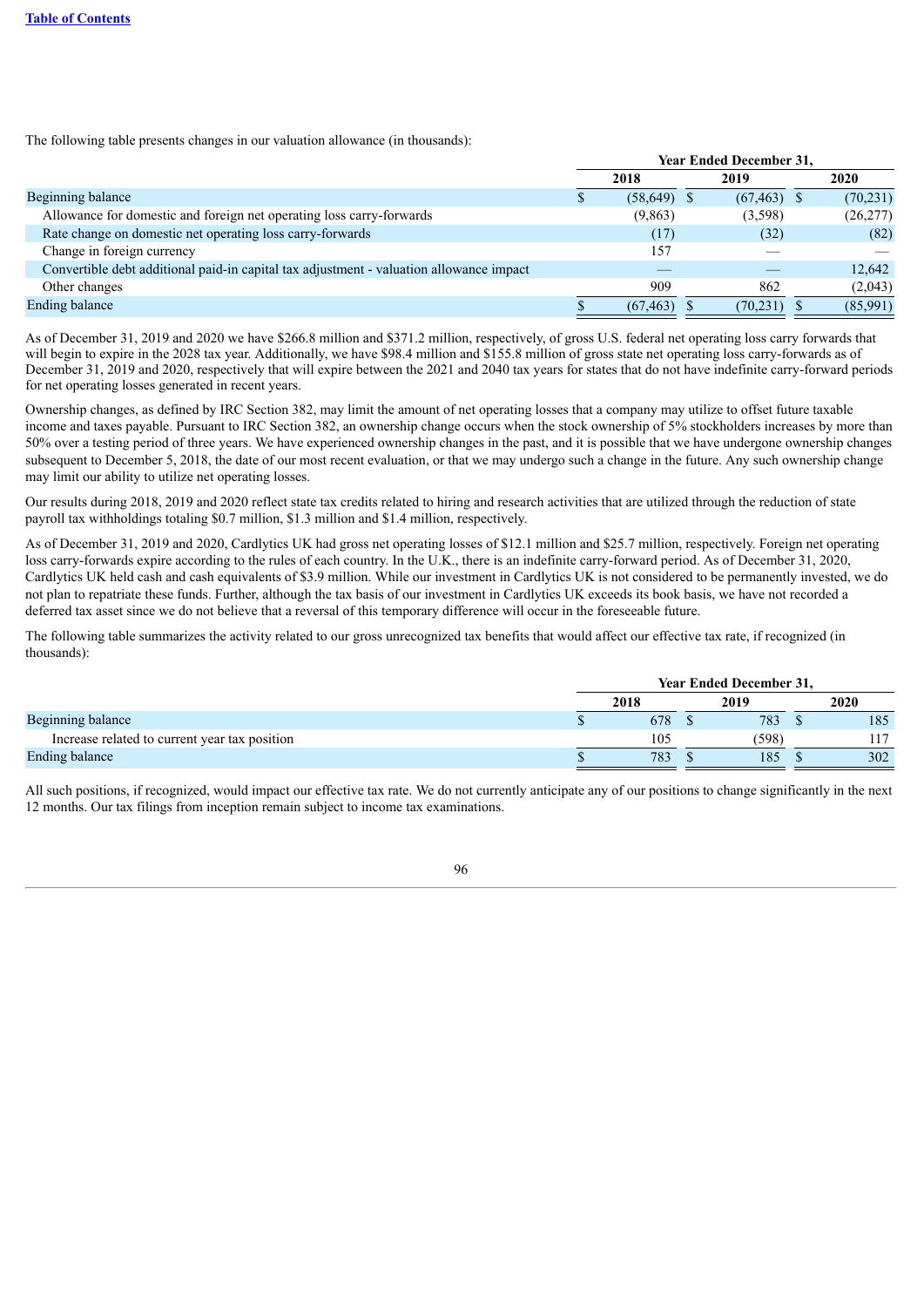# **10. REDEEMABLE CONVERTIBLE PREFERRED STOCK**

Upon the consummation of our IPO in 2018, all of the outstanding shares of redeemable convertible preferred stock were automatically converted into shares of common stock. Refer to Note 1—Nature of Operations for additional information regarding our IPO.

A summary of the change in carrying amount of the outstanding redeemable convertible preferred stock is as follows (in thousands):

|                                                     |                         |                         |                         | <b>Series G' Stock</b> | <b>Series G Stock</b>   |                        |  |  |
|-----------------------------------------------------|-------------------------|-------------------------|-------------------------|------------------------|-------------------------|------------------------|--|--|
|                                                     |                         |                         | <b>Shares</b>           | Amount                 | <b>Shares</b>           | Amount                 |  |  |
| Balance — December 31, 2017                         |                         |                         | 1,296                   | \$<br>44,672           | 346                     | <sup>\$</sup><br>5,110 |  |  |
| Accretion of redeemable convertible preferred stock |                         |                         |                         |                        |                         | 108                    |  |  |
| Conversion of preferred stock to common stock       |                         |                         | (1,296)                 | (44, 672)              | (346)                   | (5,218)                |  |  |
| Balance — December 31, 2018                         |                         |                         |                         |                        |                         |                        |  |  |
|                                                     |                         |                         |                         |                        |                         |                        |  |  |
|                                                     |                         | <b>Series F-R Stock</b> | <b>Series E-R Stock</b> |                        | <b>Series D-R Stock</b> |                        |  |  |
|                                                     | <b>Shares</b>           | Amount                  | <b>Shares</b>           | Amount                 | <b>Shares</b>           | Amount                 |  |  |
| Balance — December 31, 2017                         | 1,199                   | 58,449                  | 795                     | 29,972                 | 1,396                   | 32,728                 |  |  |
| Accretion of redeemable convertible preferred stock |                         | 38                      |                         |                        |                         |                        |  |  |
| Conversion of preferred stock to common stock       | (1,199)                 | (58, 487)               | (795)                   | (29, 973)              | (1,396)                 | (32, 735)              |  |  |
| Balance — December 31, 2018                         |                         |                         |                         |                        |                         |                        |  |  |
|                                                     |                         |                         |                         |                        |                         |                        |  |  |
|                                                     | <b>Series C-R Stock</b> |                         | <b>Series B-R Stock</b> |                        | <b>Series A-R Stock</b> |                        |  |  |
|                                                     | <b>Shares</b>           | Amount                  | <b>Shares</b>           | Amount                 | <b>Shares</b>           | Amount                 |  |  |
| Balance — December 31, 2017                         | 1,508                   | 18,366                  | 2,247                   | 5,288<br>\$.           | 1,857                   | 1,852<br>\$.           |  |  |
| Accretion of redeemable convertible preferred stock |                         |                         |                         |                        |                         |                        |  |  |
| Conversion of preferred stock to common stock       | (1,508)                 | (18,369)                | (2,247)                 | (5,288)                | (1, 857)                | (1, 852)               |  |  |
| Balance — December 31, 2018                         |                         |                         |                         |                        |                         |                        |  |  |
|                                                     |                         |                         |                         |                        |                         |                        |  |  |

### *Common Stock Warrants Issued in Connection with the Series G Stock Financing*

In connection with the Series G Stock financing in May 2017, we issued warrants to purchase an aggregate number of shares of common stock equal to the product obtained by multiplying 346,334 by a fraction, the numerator of which is the difference between \$68.9516 and the volume weighted average closing price of our common stock over the 30 trading days (or such lesser number of days as our common stock has been traded on the Nasdaq Global Market) prior to the date on which such warrants vest and become exercisable and the denominator of which is such volume weighted average closing price, which warrants vested and became exercisable on August 8, 2018, which was 180 days following the date of our IPO, at an exercise price of \$0.0004 per share. In August 2018, we issued warrants to purchase 792,434 shares of common stock at an exercise price of \$0.0004 per share to the cash investors of our Series G financing, pursuant to our Series G stock purchase agreement. The warrants had a valuation of \$15.3 million upon issuance and were immediately exercised. Refer to Note 12—Fair Value Measurements for additional information regarding the valuation of the warrants issued in connection with the Series G Stock financing.

#### *Redemption*

At any time on or after May 4, 2022, upon written request of the holders of not less than 66 2/3% of the shares of redeemable convertible preferred stock then-outstanding, voting together as a single class on an as-converted to common stock basis, we were required to redeem all outstanding shares of redeemable convertible preferred stock in eight quarterly installments. The Series A-R Stock, Series B-R Stock, Series C-R Stock, Series D-R Stock, Series E-R Stock, Series F-R Stock, Series G Stock and Series G' Stock were redeemable at prices equal to \$1.00, \$2.3567, \$12.2686, \$23.64, \$37.7344, \$58.40, \$34.4758 and \$34.4758 per share, plus any declared or accumulated but unpaid dividends, respectively.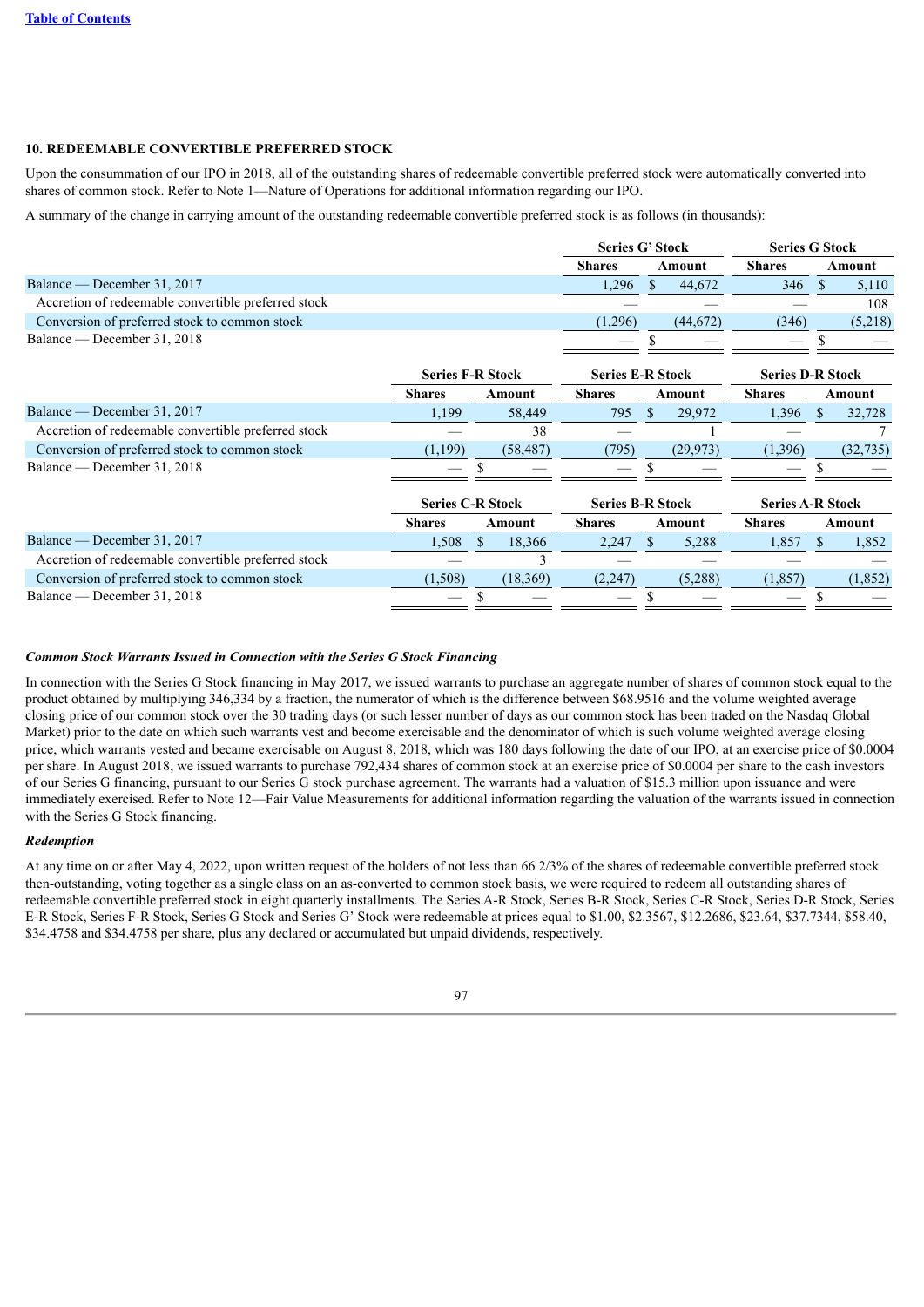To the extent that we had insufficient funds to redeem all outstanding shares of redeemable convertible preferred stock, we were required to first redeem shares of Series G Stock and Series G' Stock, then shares of Series F-R Stock, then shares of Series E-R Stock, then shares of Series D-R Stock, then shares of Series C-R Stock and then shares of Series B-R Stock and Series A-R Stock *pari passu*, in each case on a pro rata basis among the holders thereof.

The redeemable convertible preferred stock carrying amount was increased by periodic accretions, using the interest method, so that the carrying amount would equal the redemption amount at May 4, 2022. Accretion was recorded through a charge against additional paid-in capital.

# *Liquidation*

Upon us (i) selling or otherwise disposing of all or substantially all of our property or business or merging with or into or consolidation with any other corporation, limited liability company or other entity, (ii) a majority of the voting power of our outstanding capital stock being transferred or disposed of as a result of a transaction or series of related transactions that are not issuances of capital stock by us primarily for the purposes of raising equity capital or (iii) any dissolution or winding-up of our business, the holders of Series A-R Stock, Series B-R Stock, Series C-R Stock, Series D-R Stock, Series E-R Stock, Series F-R Stock, Series G Stock and Series G' Stock were entitled to receive payments in amounts per share equaling \$1.00, \$2.3567, \$21.4701, \$23.64, \$37.7344, \$58.40, \$68.9516, and \$34.4758, plus any declared but unpaid dividends, respectively. Holders of Series G Stock and Series G' Stock are *pari passu* and were to be paid prior, and in preference to, any distribution of assets to the holders of all other classes of capital stock. Holders of Series F-R Stock were to be paid prior, and in preference to, any distribution of assets to the holders of Series E-R Stock, Series D-R Stock, Series C-R Stock, Series B-R Stock and Series A-R Stock. Holders of Series E-R Stock were to be paid prior, and in preference to, any distribution of assets to the holders of Series D-R Stock, Series C-R Stock, Series B-R Stock and Series A-R Stock. Holders of Series D-R Stock were to be paid prior, and in preference to, any distribution of assets to the holders of Series C-R Stock, Series B-R Stock and Series A-R Stock. Holders of Series C-R Stock were to be paid prior, and in preference to, any distribution of assets to the holders of Series B-R Stock and Series A-R Stock. Holders of Series A-R Stock and Series B-R Stock are *pari passu* and were to be paid prior, and in preference to, any distribution of assets to the holders of common stock.

Upon completion of the distributions detailed above, any remaining assets were to be distributed to the holders of common stock, Series A-R Stock, Series B-R Stock, Series C-R Stock, Series D-R Stock, Series E-R Stock, Series F-R Stock, Series G Stock and Series G' Stock; such participation in the distribution of remaining assets would cease, however, when the amount that the holders of Series A-R Stock, Series B-R Stock, Series C-R Stock, Series D-R Stock, Series E-R Stock, Series F-R Stock, Series G Stock and Series G' Stock were entitled to receive upon liquidation equals \$2.00 per share, \$4.7134 per share, \$36.8058 per share, \$70.92 per share, \$113.2032 per share, \$175.20 per share, \$103.4274 per share and \$103.4274 per share, respectively, plus any declared but unpaid dividends thereon.

If, however, as a result of a conversion from redeemable convertible preferred stock to common stock, a holder would receive, in the aggregate, an amount greater than the amount that would be distributed to such holder if such holder did not convert such series of redeemable convertible preferred stock into shares of common stock, such holder would have been deemed to have converted such holder's shares of redeemable convertible preferred stock into shares of common stock for the purposes of determining the amount that such holder is entitled to receive upon liquidation and would not have been entitled to any distribution that would have otherwise been made to the holders of redeemable convertible preferred stock detailed above.

# *Dividends*

No dividends have been declared or paid as of December 31, 2020.

#### *Conversion*

The holders of our redeemable convertible preferred stock also had the right, at any time, to convert any or all of their shares into such number of shares of common stock as is determined by dividing \$1.00 in the case of Series A-R Stock, \$2.3567 in the case of the Series B-R Stock, \$12.2686 in the case of Series C-R Stock, \$23.64 in the case of Series D-R Stock, \$37.7344 in the case of Series E-R Stock, \$50.0568 in the case of Series F-R Stock, and \$34.4758 in the case of Series G Stock and Series G' Stock by the applicable conversion price. The initial conversion price was \$1.00 in the case of Series A-R Stock, \$2.3567 in the case of the Series B-R Stock, \$2.3567 in the case of Series C-R Stock, \$23.64 in the case of Series D-R Stock, \$37.7344 in the case of Series E-R Stock, \$50.0568 in the case of Series F-R Stock and \$34.4758 in the case of Series G Stock and Series G' Stock. If, at any time following the initial issuance of shares of Series G Stock, we had issued any additional shares of capital stock without consideration or for a consideration per share less than the then-effective conversion price for our redeemable convertible preferred stock, the conversion price for all series of outstanding redeemable convertible preferred stock would have been subject to adjustment.

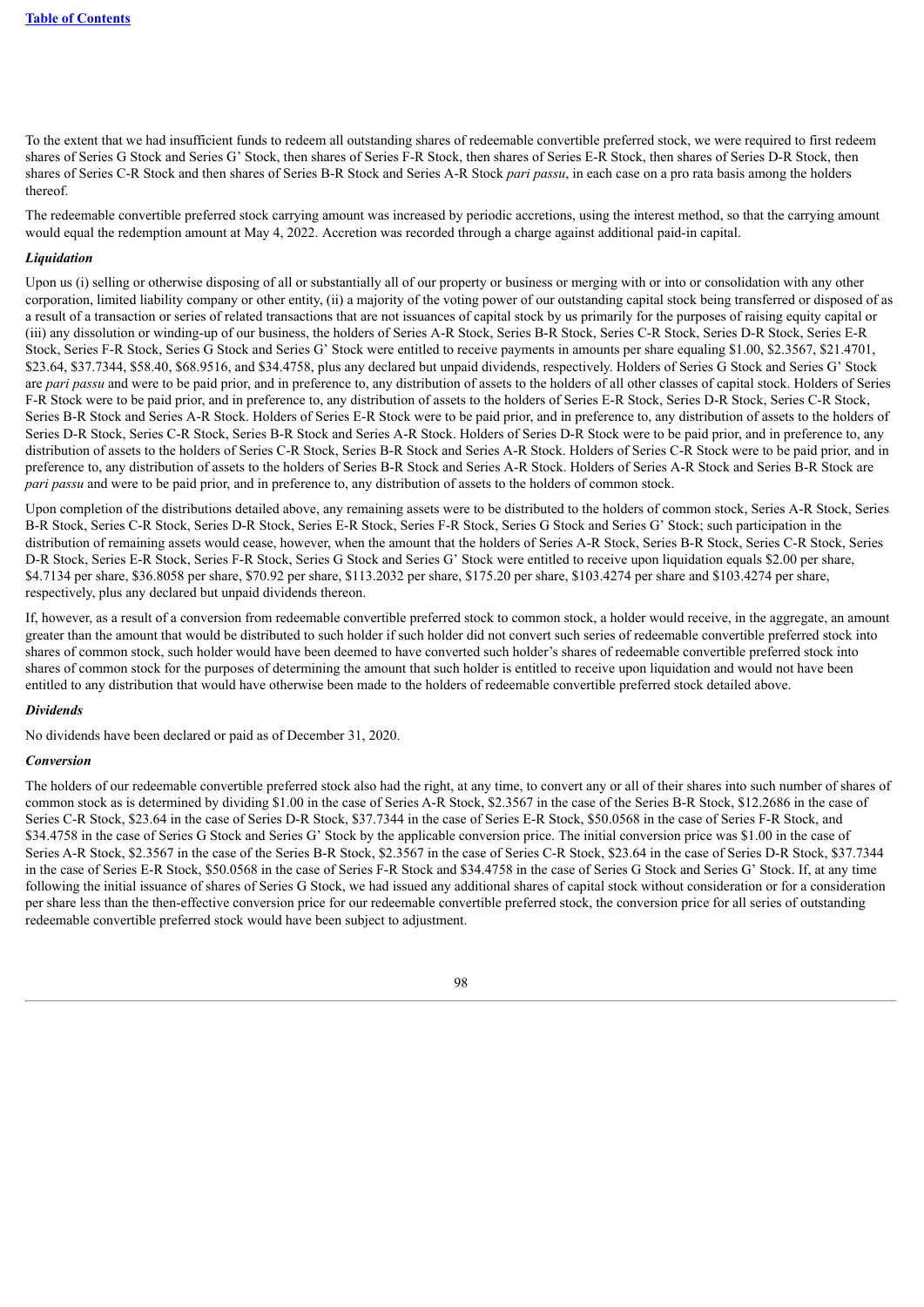# **11. COMMON STOCK WARRANTS**

We have granted warrants to purchase shares of our common stock to certain FI partners that include both time-based and performance-based vesting conditions. These warrants are accounted for under ASC Topic 505-50, *Equity-Based Payments to Non-Employees*. Since the performance conditions contained in these warrants are directly related to revenue-producing activities, we incur non-cash expense in FI Share and other third-party costs on our consolidated statements of operations based on the vesting-date fair value of our common stock underlying these warrants.

A summary of common stock warrant activity, exclusive of the common stock warrants issued in connection with our Series G financing is as follows (in thousands, except per share amounts):

|                                                                                    | <b>Shares</b> | Weighted-average<br>exercise price<br>per share |
|------------------------------------------------------------------------------------|---------------|-------------------------------------------------|
| Warrants Outstanding - December 31, 2017                                           | 600           | 8.11                                            |
| Granted                                                                            | 644           | 23.64                                           |
| Exercised                                                                          | (349)         | 4.69                                            |
| Redeemable convertible preferred stock warrants converted to common stock warrants | 110           | 12.16                                           |
| Forfeited/canceled                                                                 | (138)         | 5.85                                            |
| Warrants Outstanding - December 31, 2018                                           | 867           | 21.89                                           |
| Exercised                                                                          | (821)         | 21.89                                           |
| Forfeited/canceled                                                                 | (34)          | 21.29                                           |
| Warrants Outstanding - December 31, 2019                                           |               | 23.64                                           |
| Exercised                                                                          | (9)           | 23.64                                           |
| Forfeited/canceled                                                                 | (3)           | 23.64                                           |
| Warrants Outstanding - December 31, 2020                                           |               |                                                 |

The performance-based warrants to purchase 644,365 shares of our common stock vested upon the consummation of our IPO in February 2018 as discussed in Note 13—Related Parties. The conversion date fair value of the Series A Stock warrants and Series B Stock warrants, which were converted to common stock warrants upon our IPO, was reclassified from redeemable convertible preferred stock warrant liability to additional paid-in capital. See Note 12—Fair Value Measurements for more information.

# **12. FAIR VALUE MEASUREMENTS**

Financial assets and liabilities are classified in their entirety based on the lowest level of input that is significant to the fair value measurement. The following table summarizes our liabilities measured at fair value on a recurring basis by level within the fair value hierarchy (in thousands):

|                                           | December 31, 2017 |                   |  |                                 |  |                |              |
|-------------------------------------------|-------------------|-------------------|--|---------------------------------|--|----------------|--------------|
|                                           |                   | <b>Level 1</b>    |  | Level 2                         |  | <b>Level 3</b> | <b>Total</b> |
| Liabilities:                              |                   |                   |  |                                 |  |                |              |
| Preferred stock warrant liabilities $(1)$ |                   | $\hspace{0.05cm}$ |  | $\overline{\phantom{0}}$        |  | 2,285          | 2,285        |
| Common stock warrant liabilities $(1)$    |                   |                   |  |                                 |  | 7.945          | 7.945        |
| Total liabilities                         |                   |                   |  | $\hspace{0.1mm}-\hspace{0.1mm}$ |  | 10.230         | 10,230       |

(1) Warrant liabilities were zero as of December 31, 2018, 2019 and 2020.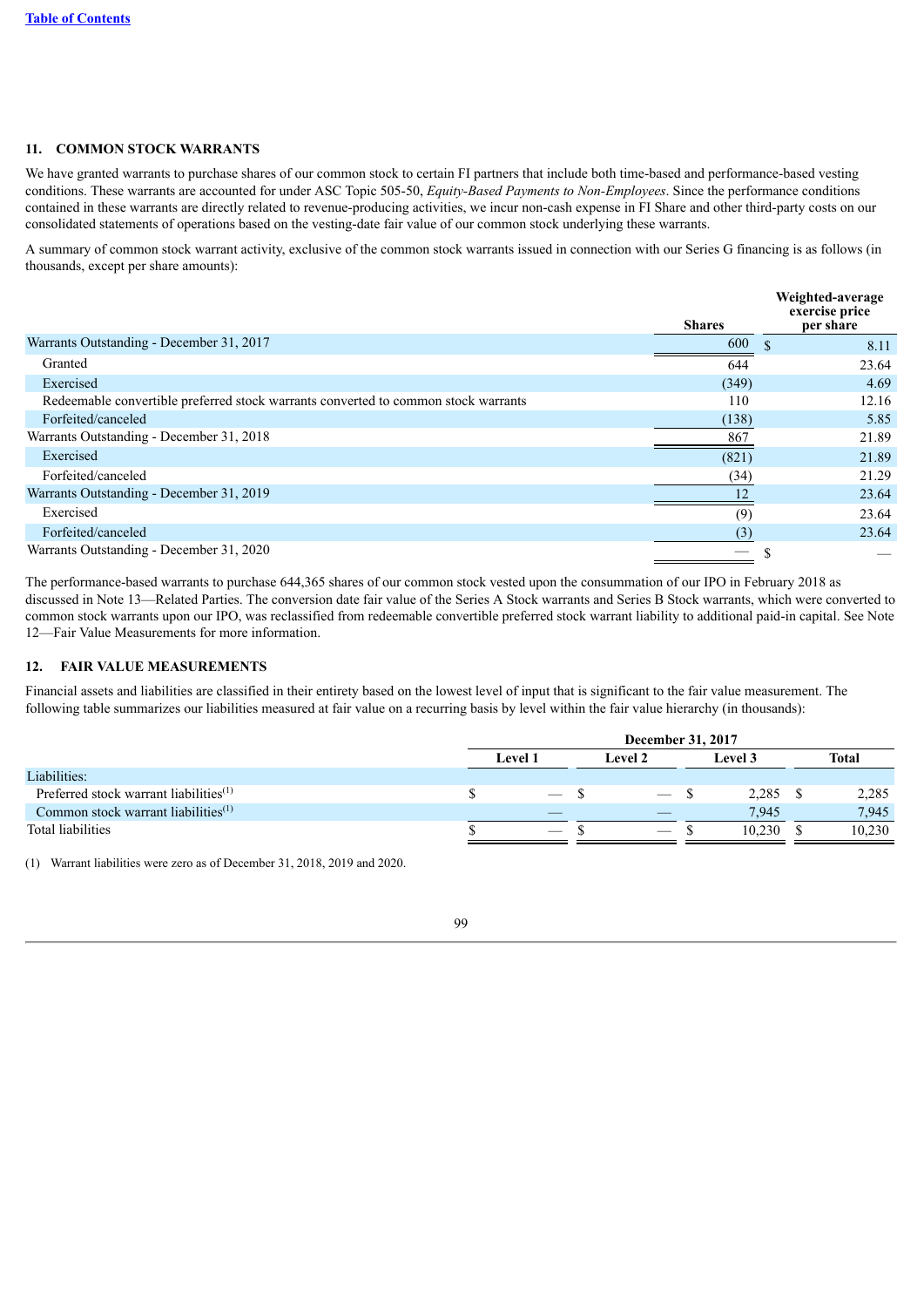### *Instruments Recorded at Fair Value Using Level 3 Inputs*

Our redeemable convertible preferred stock warrants and common stock warrants issued in connection with the Series G Stock financing are measured and recorded at fair value on a recurring basis using Level 3 inputs. The carrying amount of the liability component of the Convertible Senior Notes was determined by estimating the fair value of a similar liability without the conversion option using Level 3 inputs. See Note 7—Debt and Financing Arrangements for additional information about the Convertible Senior Notes. The table below provides a roll forward of the changes in fair value of our preferred stock warrant and common stock warrant financial instruments (in thousands):

|                                                                                        | Preferred<br>Stock<br>Warrant<br><b>Liabilities</b> | Common<br>Stock<br>Warrant<br>Liabilities |
|----------------------------------------------------------------------------------------|-----------------------------------------------------|-------------------------------------------|
| Balance at December 31, 2017                                                           | $2,285$ \$                                          | 7,945                                     |
| Conversion of redeemable convertible preferred stock warrants to common stock warrants | (1,736)                                             |                                           |
| Issuance of common stock warrants                                                      | (549)                                               | 7,309                                     |
| Changes in fair value                                                                  |                                                     | (15,254)                                  |
| Balance at December 31, 2018                                                           |                                                     |                                           |

Prior to our IPO, in valuing our instruments recorded at fair value using Level 3 inputs, our board of directors determined the equity value of our business generally using a combination of the income approach and the market approach valuation methods.

The income approach estimates value based on the expectation of future cash flows that a company will generate, such as cash earnings, cost savings, tax deductions and the proceeds from disposition. These future cash flows are discounted to their present values using a discount rate derived based on an analysis of the cost of capital of comparable publicly traded companies in similar lines of business, as of each valuation date, and is adjusted to reflect the risks inherent in our cash flows.

The market approach estimates the fair value of a company by applying market multiples of comparable publicly traded companies in a similar line of business. The market multiples are based on relevant metrics implied by the price that investors have paid for the equity of publicly traded companies. Given our significant focus on investing in and growing our business, we primarily utilized the forward-looking revenue multiple when performing valuation assessments under the market approach and considered both trading and transaction multiples. When considering which companies to include as our comparable industry peer companies, we focused on U.S.-based publicly traded companies that were broadly comparable to us based on consideration of industry, market and line of business. From the comparable companies, a representative market value multiple was determined and applied to our operating results to estimate the value of our company. The market value multiple was determined based on consideration of multiples of revenue to each of the comparable companies' historical and forecasted revenue. In addition, the market approach considers IPO and merger and acquisition transactions involving companies similar to the company's business being valued. Multiples of revenue are calculated for these transactions and then applied to the business being valued, after reduction by an appropriate discount.

Once an equity value was determined, we utilized probability-weighted expected return method ("PWERM") to allocate the overall value of equity to the various share classes. The PWERM relies on a forward-looking analysis to predict the possible future value of a company. Under this method, discrete future outcomes, including an IPO and non-IPO scenarios, are weighted based on the estimated the probability of each scenario. The PWERM is used when discrete future outcomes can be predicted with reasonable certainty based on a probability distribution. We relied on the PWERM to allocate the value of equity under a liquidity scenario. The projected equity value relied upon in the PWERM scenario was based on (i) guideline IPO transactions involving companies that were considered broadly comparable to us and (ii) our expectation of the pre-money valuation that we needed to achieve to consider an IPO as a viable exit strategy.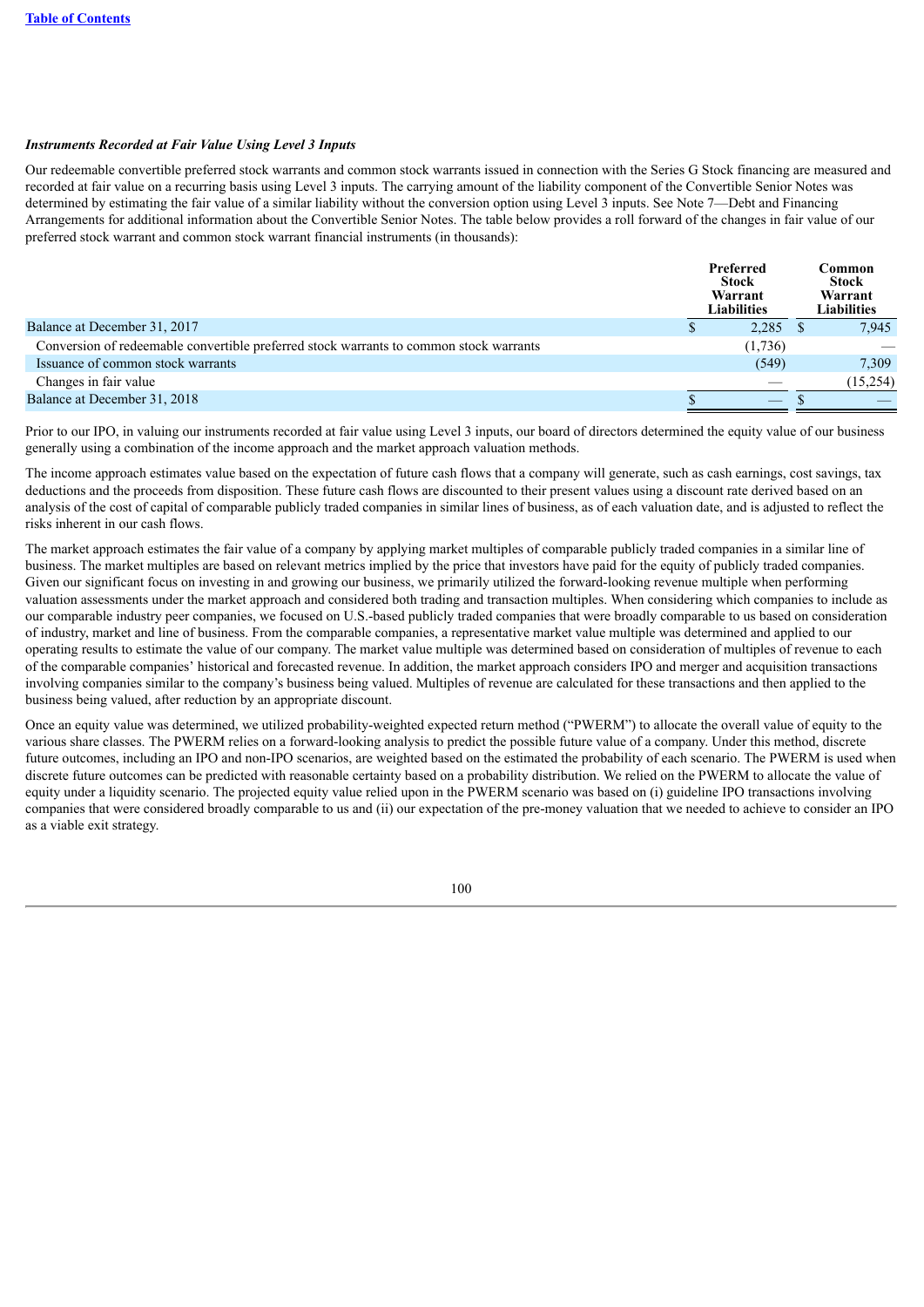# *Preferred Stock Warrants*

Upon the consummation of our IPO, all of the outstanding warrants to purchase shares of redeemable convertible preferred stock were automatically converted into warrants to purchase shares of common stock. Refer to Note 10—Redeemable Convertible Preferred Stock for additional information regarding our IPO.

A summary of our preferred stock warrants is as follows (in thousands, except per share amounts):

| <b>Preferred Series</b>        | Grant<br>date | <b>Expiration</b><br>date | <b>Exercise</b><br>price | <b>December 31, 2017</b> |
|--------------------------------|---------------|---------------------------|--------------------------|--------------------------|
| Series B-R                     | 2/26/2010     | $2/25/2020$ \$            | 2.36                     | 59                       |
| Series D-R                     | 9/21/2012     | $9/20/2022$ \$            | 23.64                    | 38                       |
| Series D-R                     | 9/21/2012     | $9/20/2022$ \$            | 23.64                    | 13                       |
| Total preferred stock warrants |               |                           |                          | 110                      |

The fair value of the warrants to purchase Series B-R Stock and Series D-R Stock decreased from \$26.80 per share and \$13.63 per share on December 31, 2017 to \$20.18 per share and \$10.57 per share on February 8, 2018, respectively, the date at which they converted to warrants to purchase shares of our common stock and were reclassified to additional paid-in capital on our consolidated balance sheet. The decrease in the fair value of the warrants to purchase Series B-R Stock and Series D-R Stock primarily resulted from the timing of future potential liquidity events, changes to our forecasted financial results and changes in the valuation of comparable companies. Warrant liabilities related to redeemable convertible preferred stock were zero as of December 31, 2018, 2019 and 2020.

### *Common Stock Warrants*

#### *Common Stock Warrants Issued in Connection with the Series G Stock Financing*

In connection with the Series G Stock financing in 2017, we issued warrants to purchase an aggregate number of shares of common stock equal to the product obtained by multiplying 346,334 by a fraction, the numerator of which is the difference between \$68.9516 and the volume weighted average closing price of our common stock over the 30 trading days (or such lesser number of days as our common stock has been traded on the Nasdaq Global Market) prior to the date on which such warrants vest and become exercisable and the denominator of which is such volume weighted average closing price, which warrants vested and became exercisable on August 8, 2018, which was 180 days following the date of our IPO, at an exercise price of \$0.0004 per share.

To determine the fair value of our common stock warrant liability issued in connection with our Series G Stock financing, we utilized a Monte Carlo simulation, which allows for the modeling of complex securities and evaluates many possible outcomes to forecast the stock price of the company post-IPO. As part of the valuation, we considered various scenarios related to the pricing, timing and probability of an IPO. We applied an annual equity volatility of 59% and a discount for lack of marketability of 11% to arrive at a valuation of \$7.5 million on the issuance date.

Subsequent to our IPO, the fair value of the common stock warrant liability was estimated based on the fair market value of our common stock at each reporting period, discounted from the date of settlement. In August 2018, we issued warrants to purchase 792,434 shares of common stock at an exercise price of \$0.0004 per share to the cash investors of our Series G financing, pursuant to our Series G stock purchase agreement. The warrants had a valuation of \$15.3 million upon issuance and were subsequently exercised, resulting in the issuance of 792,434 shares of our common stock. As a result of change in fair value of the common stock warrant liability, we recognized a non-cash loss of \$7.3 million in 2018.

# *Performance-based Warrants Issued to FIS*

In May 2013, we granted 10-year performance-based warrants to purchase up to 644,365 shares of Series E Stock at an exercise price of \$23.64 per share. Since FIS did not participate in the convertible promissory note financing in 2016, their warrants to purchase preferred stock were converted to warrants to purchase common stock. The warrants vested upon the completion of our IPO in February 2018 resulting in a non-cash expense of \$2.5 million. We determined the fair value of these common warrants on the date of IPO using the Black-Scholes option pricing model, which is affected by the fair value of our common stock as well as the following significant inputs: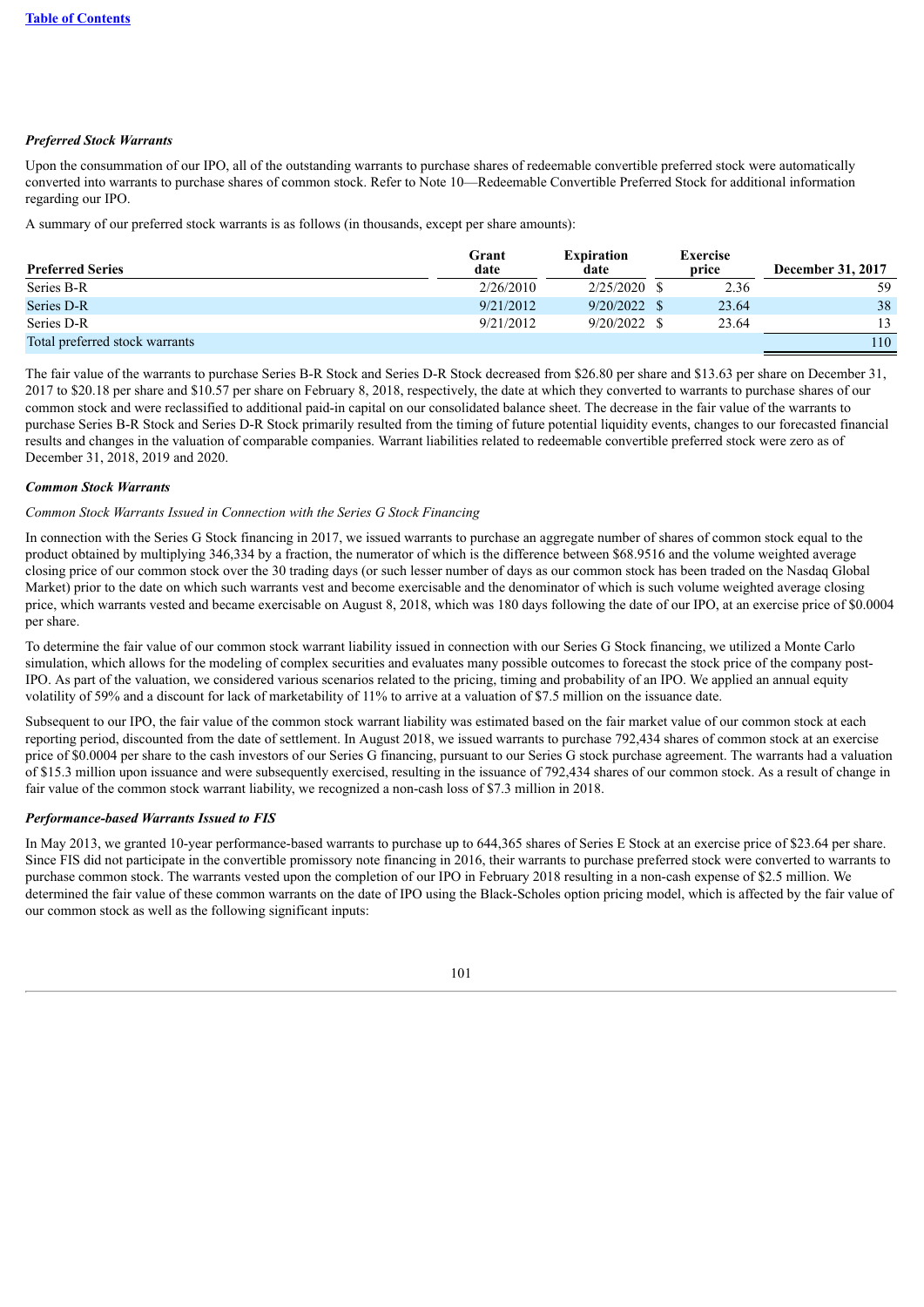|                                        | <b>February 8, 2018</b> |
|----------------------------------------|-------------------------|
| Weighted-average grant date fair value | \$3.91                  |
| Significant inputs:                    |                         |
| Value of common stock                  | \$13.00                 |
| Expected term                          | 5.3 years               |
| Volatility                             | 50%                     |
| Risk-free interest rate                | $2.0\%$                 |
| Dividend yield                         | $-$ %                   |

### **13. RELATED PARTIES**

#### *Common Stock Warrants Issued in Connection with the Series G Stock Financing*

In connection with the Series G Stock financing in 2017, we issued warrants to purchase an aggregate number of shares of common stock equal to the product obtained by multiplying 346,334 by a fraction, the numerator of which is the difference between \$68.9516 and the volume weighted average closing price of our common stock over the 30 trading days (or such lesser number of days as our common stock has been traded on the Nasdaq Global Market) prior to the date on which such warrants vest and become exercisable and the denominator of which is such volume weighted average closing price, which warrants vested and became exercisable on August 8, 2018, which was 180 days following the date of our IPO, at an exercise price of \$0.0004 per share. In August 2018, we issued warrants to purchase 792,434 shares of common stock at an exercise price of \$0.0004 per share to the cash investors of our Series G financing, pursuant to our Series G stock purchase agreement. The warrants had a valuation of \$15.3 million upon issuance and were subsequently exercised, resulting in the issuance of 792,434 shares of our common stock. The following table summarizes the participation in the common stock warrants issued in connection with the Series G Stock financing by our directors, executive officers and holders of more than 5% of any class of our capital stock as of the date of such transactions (in thousands):

| <b>Related Party</b>                                             | <b>Warrants to</b><br>Purchase<br>Common<br><b>Stock</b> |
|------------------------------------------------------------------|----------------------------------------------------------|
| Entities affiliated with Polaris Venture Partners <sup>(1)</sup> | 66                                                       |
| Canaan VIII $L.P(2)$                                             | 123                                                      |
| Entities affiliated with Mark A. Johnson <sup>(3)</sup>          | 80                                                       |
| John Klinck                                                      | 13                                                       |
| David Adams                                                      |                                                          |

(1) Consists of 64,038 warrants to purchase common stock issued to Polaris Venture Partners V, L.P. ("PVP V"), 1,247 warrants to purchase common stock issued to Polaris Venture Partners Entrepreneurs' Fund V, L.P. ("PVP EF V"), 438 warrants to purchase common stock issued to Polaris Venture Partners Founders' Fund V, L.P. ("PVP FF V"), and 641 warrants to purchase common stock issued to Polaris Venture Partners Special Founders' Fund V, L.P. ("PVP SFF V"). Polaris Venture Management Co. V, L.L.C. is a general partner of each of PVP V, PVP EF V, PVP FF V and PVP SFF V and may be deemed to have the sole voting and dispositive power over the shares held by PVP V, PVP EF V, PVP FF V and PVP SFF V. Bryce Youngren, an active member of our board of directors at the time of transaction, is a Managing Partner of Polaris Partners and may be deemed to share voting and dispositive power over the shares held by PVP V, PVP EF V, PVP FF V and PVP SFF V.

(2) John V. Balen, a member of our board of directors, is a managing member of Canaan Partners VIII LLC, the general partner of Canaan VIII L.P. Mr. Balen does not have voting or investment power over any shares held directly by Canaan VIII L.P.

(3) Consists of 66,365 warrants to purchase common stock issued to TTV Ivy Holdings, LLC, and 13,273 warrants to purchase common stock issued to Mr. Johnson. TTV Capital is a provider of management services to TTP GP II, LLC, which is a general partner of TTP Fund II, L.P. TTV Capital is the manager of TTV Ivy Holdings Manager, LLC, which is the general partner of TTV Ivy Holdings, LLC. Mark A. Johnson, a member of our board of directors, is a member of each of TTP GP II, LLC and TTV Ivy Holdings Managers, LLC and holds the title of partner of TTV Capital, and may be deemed to share voting and dispositive power over the shares held by TTP Fund II L.P. and TTV Ivy Holdings, LLC.

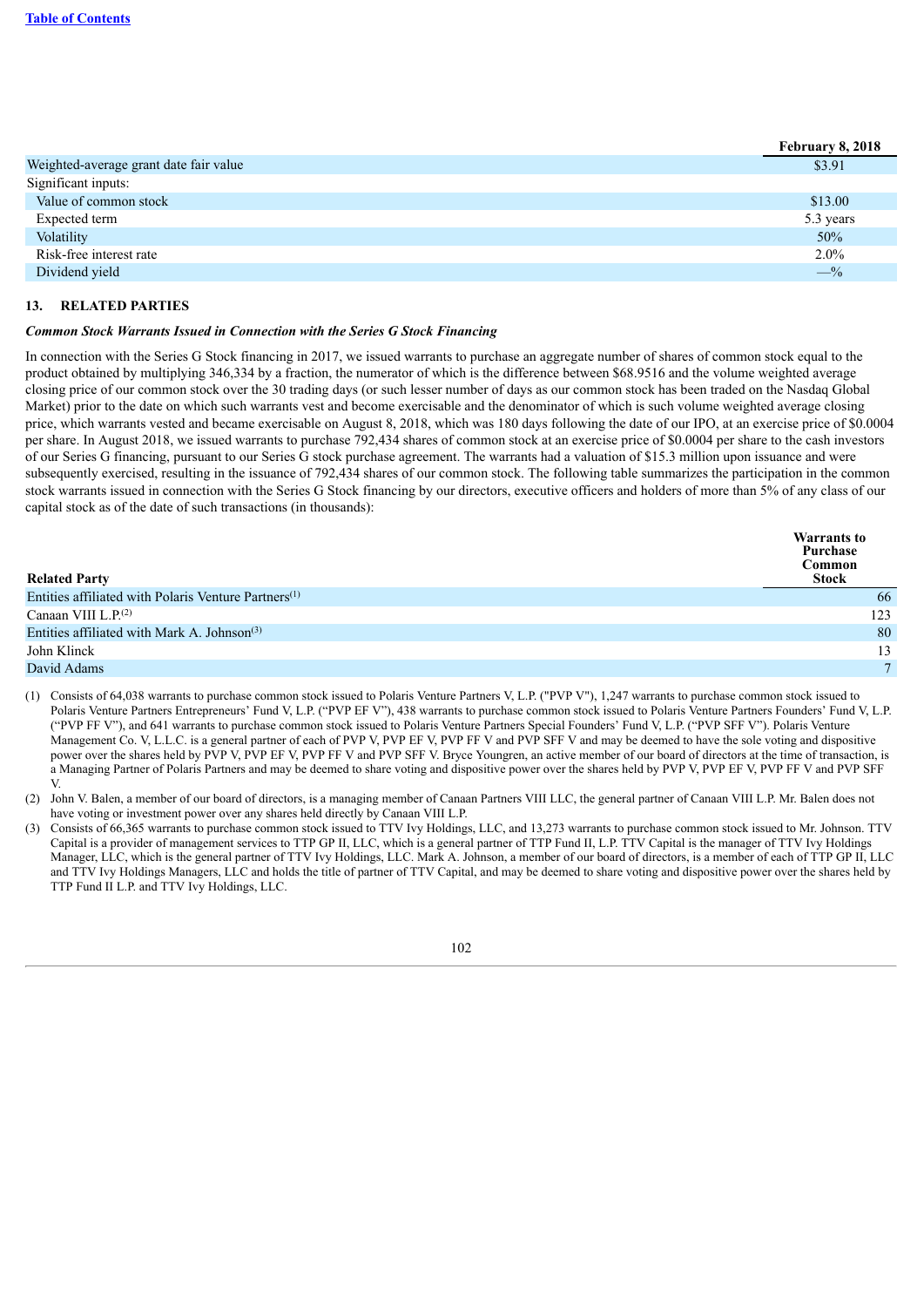# *Agreements with Fidelity Information Services, LLC*

We are party to a reseller agreement with Fidelity Information Services LLC ("FIS"). Pursuant to the reseller agreement, FIS markets and sells our services to financial institutions that are current or potential customers of FIS in exchange for a revenue share percentage. We are also obligated to make milestone payments to FIS related to the integration and deployment of our solutions. Prior to our IPO, FIS was entitled to elect a member of our board of directors, who was Robert Legters until his resignation immediately prior to our IPO in February 2018.

In May 2013, FIS purchased 397,515 shares of our Series E Stock. We also granted 10-year performance-based warrants to purchase up to 644,365 shares of Series E Stock at an exercise price of \$23.64 per share. The warrants were exercisable subject to the attainment of certain milestones related to the number of active accounts for which our solutions have been enabled with accelerated vesting upon an IPO. Since FIS did not participate in the convertible promissory note financing in 2016, their warrants to purchase preferred stock were converted to warrants to purchase common stock. The warrants vested upon the completion of our IPO in February 2018, resulting in a non-cash expense of \$2.5 million based on the vesting-date fair value of our common stock underlying these warrants. Since the performance conditions were directly related to revenue-producing activities, we recognized this expense in FI Share and other third-party costs on our consolidated statement of operations. This expense is presented in other non-cash expenses on our consolidated statement of cash flows. Refer to Note 12—Fair Value Measurements for additional information regarding the valuation of the performance-based warrants issued to FIS.

In September 2019, FIS exercised all of their warrants to purchase common stock, resulting in cash proceeds of \$15.2 million and the issuance of 644,365 shares of our common stock.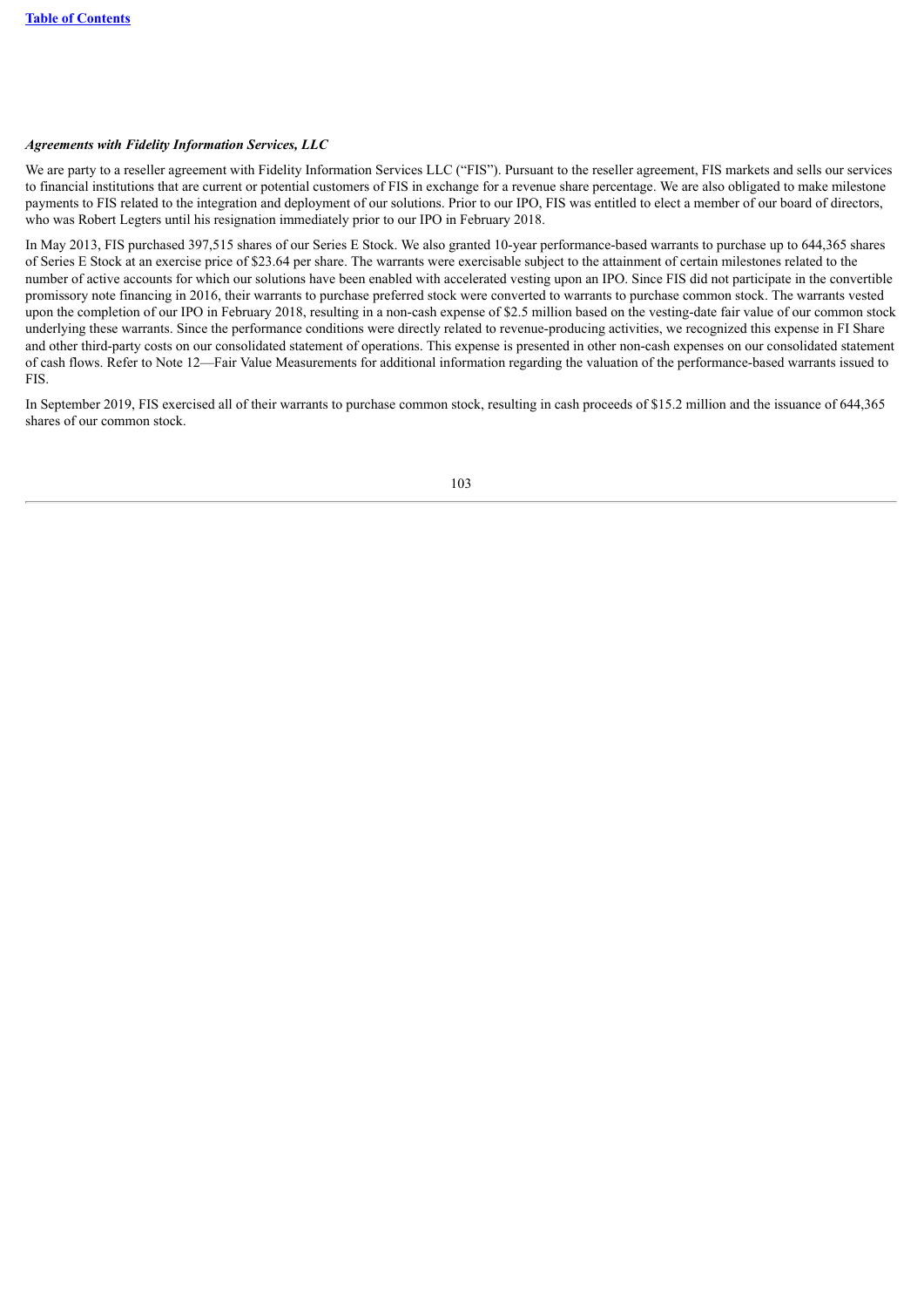# **14. COMMITMENTS AND CONTINGENCIES**

#### *FI Implementation Costs*

Agreements with certain FI partners require us to fund the development of specific enhancements, pay for certain implementation fees, or make milestone payments upon the deployment of our solution. Amounts paid to FI partners are included in deferred FI implementation costs on our consolidated balance sheets the earlier of when paid or earned and are amortized over the remaining term of the related contractual arrangements. Amortization and impairment is included in FI Share and other third-party costs on our consolidated statements of operations and is presented in amortization and impairment of deferred FI implementation costs on our consolidated statement of cash flows. Certain of these agreements provide for future reductions in FI Share due to the FI partner. These reductions in FI Share are recorded as a reduction to deferred implementation costs and also result in a cumulative adjustment to accumulated amortization. During 2018, development payments to a certain FI partner totaled \$9.3 million which was partially offset by recoveries through FI Share payment reductions of \$4.6 million in 2019.

During 2020, one of our FI partners notified us of plans to end the use of certain platform features prior to the end of our contractual arrangement with the FI partner. As a result, we recognized a write off of deferred FI implementation costs totaling \$0.7 million in FI Share and other third-party costs on our consolidated statements of operations.

The following table presents changes in deferred FI implementation costs (in thousands):

|                             | December 31, |         |  |         |  |         |  |
|-----------------------------|--------------|---------|--|---------|--|---------|--|
|                             |              | 2018    |  | 2019    |  | 2020    |  |
| Beginning balance           | Φ            | 13,625  |  | 15,877  |  | 8,383   |  |
| Deferred costs              |              | 9,250   |  |         |  |         |  |
| Recoveries through FI Share |              | (5,380) |  | (4,625) |  |         |  |
| Amortization                |              | (1,618) |  | (2,869) |  | (3,915) |  |
| Impairment                  |              |         |  |         |  | (683)   |  |
| Ending balance              |              | 15,877  |  | 8,383   |  | 3,785   |  |

Payments to FI partners for enhancements not yet placed in service totaled \$1.0 million as of December 31, 2020. Future amortization, based on the amounts earned as of December 31, 2020, is \$2.8 million in 2021.

We have a minimum FI Share commitment with a certain FI partner totaling \$10.0 million over a 12-month period following the completion of certain milestones, which were not met as of December 31, 2020. Any expected shortfall penalty will be accrued during the 12-month period following the completion of the milestones.

#### *Other Commitments*

We lease property and equipment under non-cancelable operating lease agreements. Refer to Note 5—Leases for further details. In September 2020, we issued convertible senior notes with an aggregate principal amount of \$230.0 million bearing an interest rate of 1.00% due in 2025. Refer to Note 7—Debt and Financing Arrangements for further details.

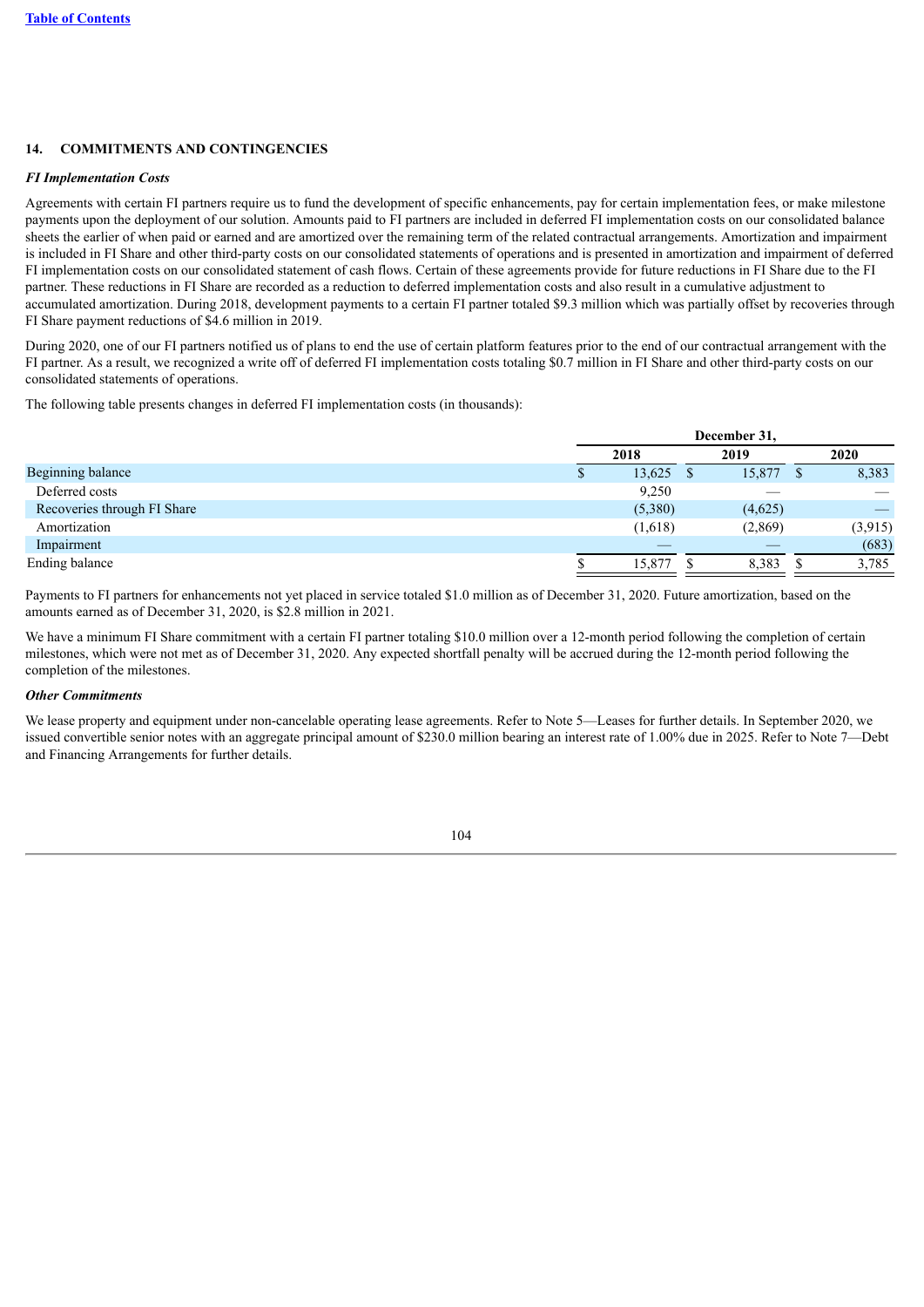# *Litigation*

From time to time, we may become involved in legal actions arising in the ordinary course of business including, but not limited to, intellectual property infringement and collection matters. We make assumptions and estimates concerning the likelihood and amount of any potential loss relating to these matters using the latest information available. We record a liability for litigation if an unfavorable outcome is probable and the amount of loss or range of loss can be reasonably estimated. If an unfavorable outcome is probable and a reasonable estimate of the loss is a range, we accrue the best estimate within the range. If no amount within the range is a better estimate than any other amount, we accrue the minimum amount within the range. If an unfavorable outcome is probable but the amount of the loss cannot be reasonably estimated, we disclose the nature of the litigation and indicates that an estimate of the loss or range of loss cannot be made. If an unfavorable outcome is reasonably possible and the estimated loss is material, we disclose the nature and estimate of the possible loss of the litigation. We do not disclose information with respect to litigation where an unfavorable outcome is considered to be remote or where the estimated loss would not be material. Based on current expectations, such matters, both individually and in the aggregate, are not expected to have a material adverse effect on our liquidity, results of operations, business or financial condition.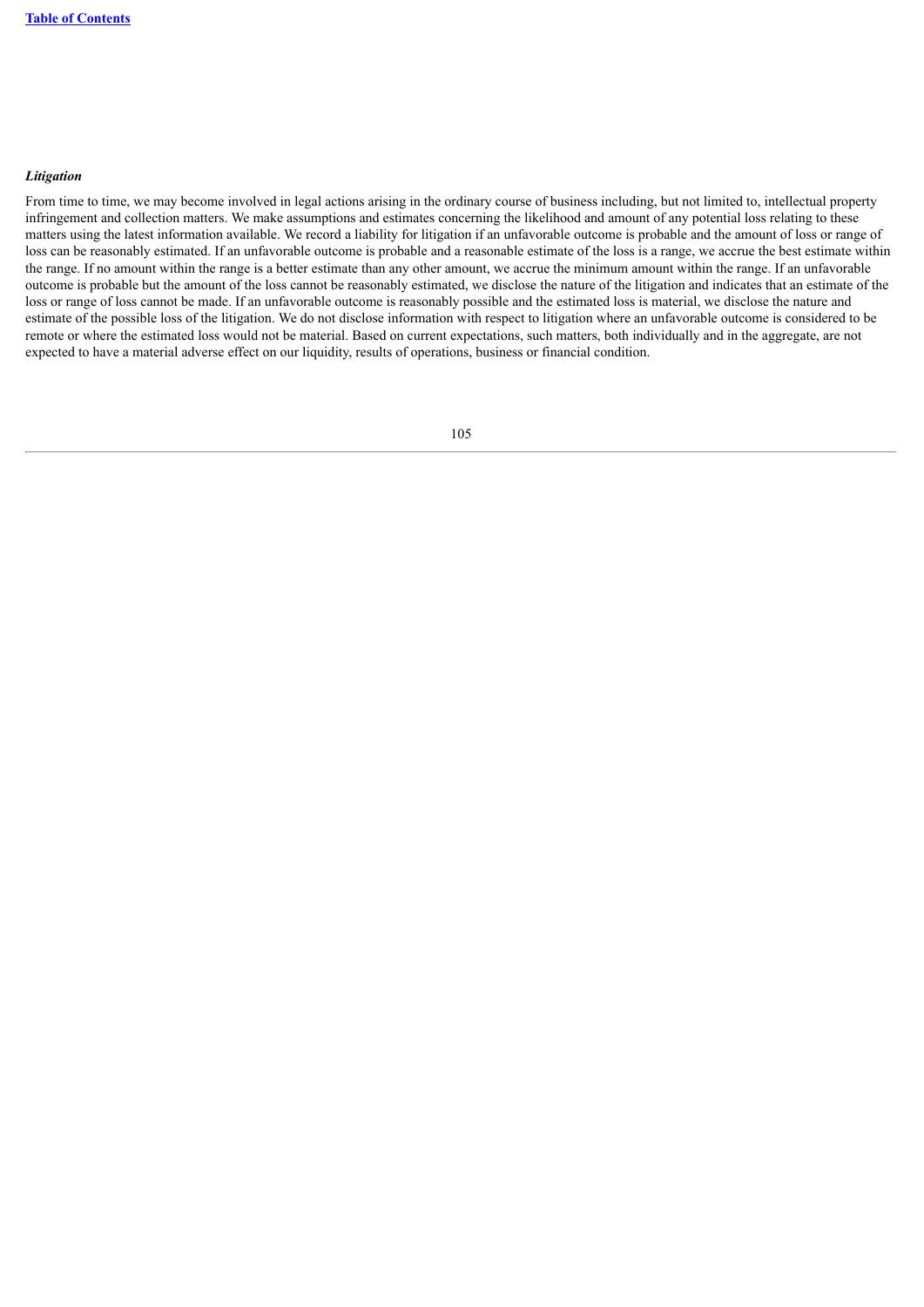# **15. EARNINGS PER SHARE**

Diluted net loss per share is the same as basic net loss per share for 2018, 2019 and 2020 because the effects of potentially dilutive items were anti-dilutive, given our net loss during these periods. The following securities have been excluded from the calculation of diluted weighted-average common shares outstanding because the effect is anti-dilutive (in thousands):

|                                            |       | December 31, |                |  |  |  |
|--------------------------------------------|-------|--------------|----------------|--|--|--|
|                                            | 2018  | 2019         | 2020           |  |  |  |
| Common stock options                       | 1,774 | 000.         | 513            |  |  |  |
| Common stock warrants                      | 867   | 12           |                |  |  |  |
| <b>Convertible Senior Notes</b>            |       |              | 2,701          |  |  |  |
| Restricted stock units                     | 381   | .741         | 2,434          |  |  |  |
| Common stock issuable pursuant to the ESPP | 36    |              | $\overline{4}$ |  |  |  |

#### **16. SEGMENTS**

As of December 31, 2020, we have three operating segments: the Cardlytics platform in the U.S. and U.K. and Other Platform Solutions, as determined by the information that our Chief Executive Officer, who we consider our chief operating decision-maker, uses to make strategic goals and operating decisions. Our Cardlytics platform operating segments in the U.S. and U.K. represent our proprietary native bank advertising channels and are aggregated into one reportable segment given their similar economic characteristics, nature of service, types of customers and method of distribution. Prior to the year ended December 31, 2020, we referred to the Cardlytics platform as Cardlytics Direct.

Our Other Platform Solutions enabled marketers and marketing service providers to leverage the power of purchase intelligence outside the bank channel. We have shifted the substantial majority of our efforts and resources to support the growth of Cardlytics platform. As a result, we no longer generate revenue from Other Platform Solutions and do not expect to generate revenue from Other Platform Solutions for the foreseeable future.

Revenue can be directly attributable to each segment. With the exception of a non-cash equity expense and deferred FI implementation costs, FI Share is also directly attributable to each segment. Our chief operating decision maker allocates resources to, and evaluate the performance of, our operating segments based on revenue and adjusted contribution. The accounting policies of each of our reportable segments are the same as those described in the summary of significant accounting policies.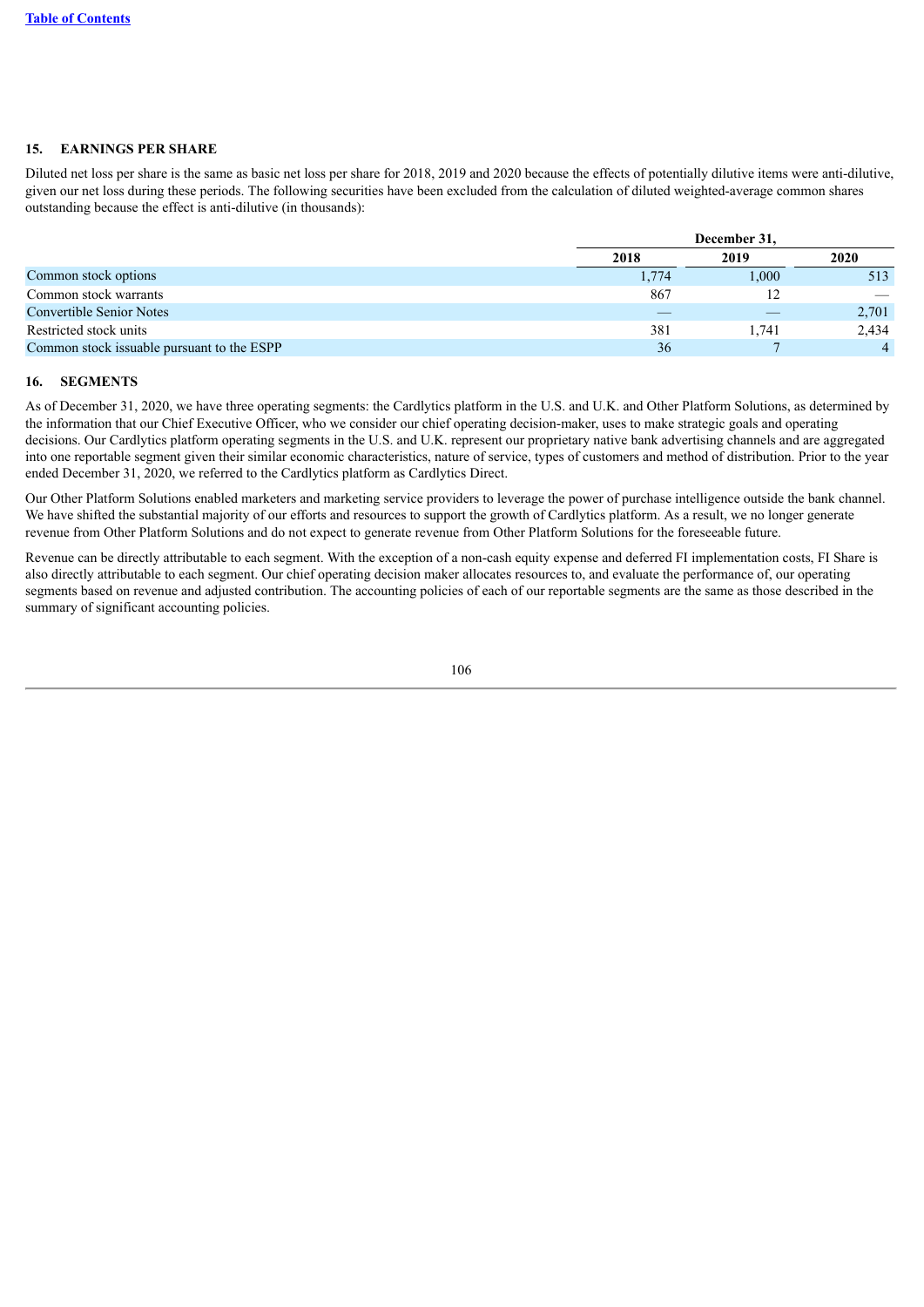The following table provides information regarding our reportable segments (in thousands):

| <b>Year Ended December 31,</b> |         |     |                          |      |         |  |
|--------------------------------|---------|-----|--------------------------|------|---------|--|
|                                | 2018    |     | 2019                     |      | 2020    |  |
|                                |         |     |                          |      |         |  |
| \$                             | 69,364  | -S  | 95,219                   | - \$ | 82,182  |  |
|                                | 79,959  |     | 115,211                  |      | 104,710 |  |
|                                | 149,323 |     | 210.430                  |      | 186,892 |  |
|                                |         |     |                          |      |         |  |
| \$                             | 86      |     | $\overline{\phantom{0}}$ |      |         |  |
|                                | 1,275   |     |                          |      |         |  |
|                                | 1,361   |     |                          |      |         |  |
|                                |         |     |                          |      |         |  |
| \$                             | 69,450  | \$. | 95,219                   | -S   | 82,182  |  |
|                                | 81,234  |     | 115,211                  |      | 104,710 |  |
|                                | 150,684 |     | 210.430                  |      | 186,892 |  |
|                                |         |     | - \$                     |      |         |  |

(1) Adjusted FI Share and other third-party costs presented above represents GAAP FI Share and other third-party data costs less a non-cash equity expense included in FI Share and deferred FI implementation costs, which are detailed below in our reconciliation of GAAP loss before income taxes to adjusted contribution.

(2) Adjusted contribution and FI Share and other third-party costs include the impact of a \$0.8 million gain during 2018 related to the renewal of our agreement with an FI partner, which contains certain amendments that are retroactively applied as of January 1, 2018.

#### *Adjusted Contribution*

Adjusted contribution measures the degree by which revenue generated from our marketers exceeds the cost to obtain the purchase data and the digital advertising space from our FI partners. Adjusted contribution demonstrates how incremental marketing spend on our platform generates incremental amounts to support our sales and marketing, research and development, general and administration and other investments. Adjusted contribution is calculated by taking our total revenue less our FI Share and other third-party costs exclusive of a non-cash equity expense and deferred FI implementation costs, which are non-cash costs. Adjusted contribution does not take into account all costs associated with generating revenue from advertising campaigns, including sales and marketing expenses, research and development expenses, general and administrative expenses and other expenses, which we do not take into consideration when making decisions on how to manage our advertising campaigns.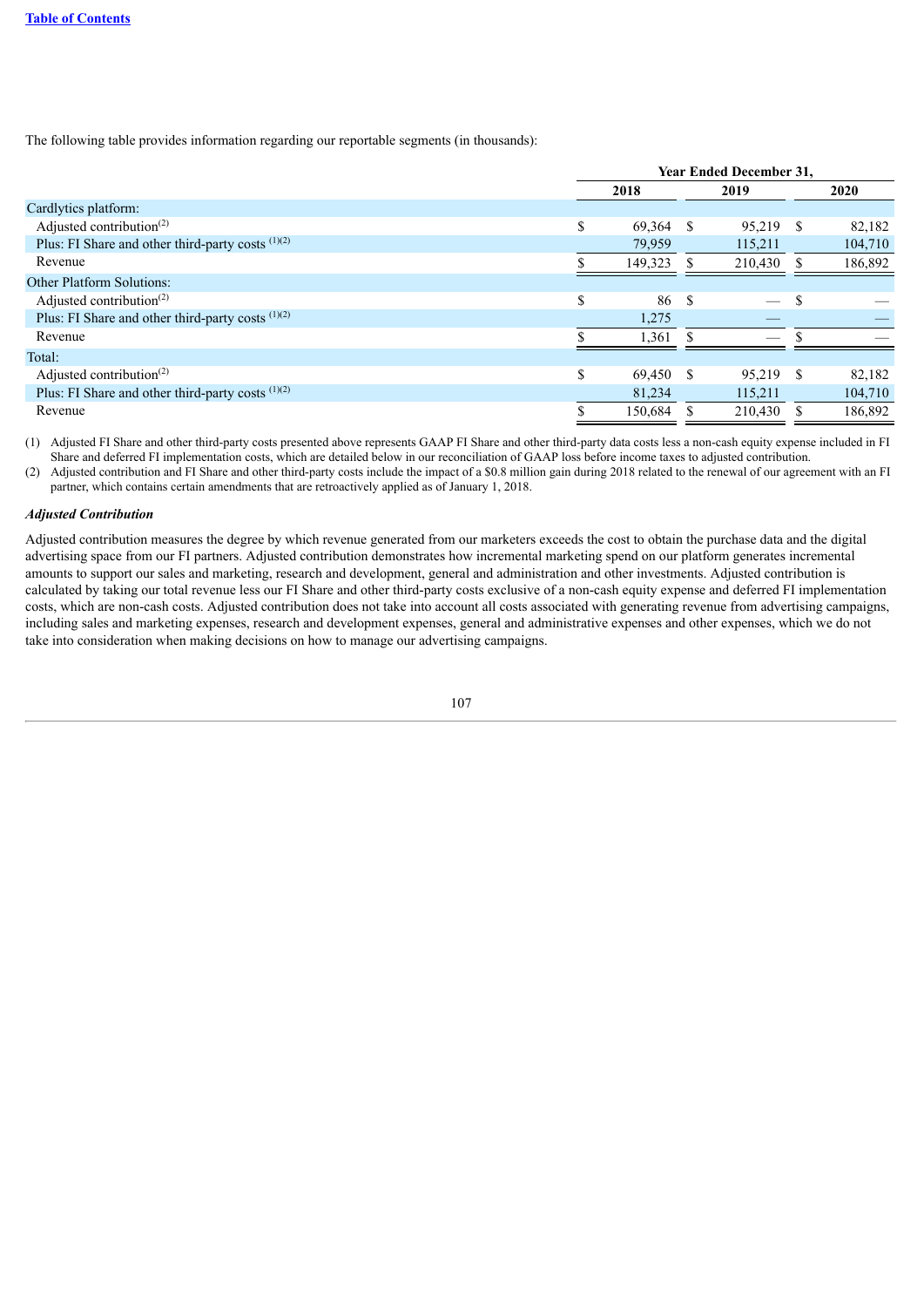The following table presents a reconciliation of loss before income taxes presented in accordance with GAAP to adjusted contribution (in thousands):

|                                                             | <b>Year Ended December 31,</b> |          |     |           |  |           |
|-------------------------------------------------------------|--------------------------------|----------|-----|-----------|--|-----------|
|                                                             |                                | 2018     |     | 2019      |  | 2020      |
| Adjusted contribution $(1)(2)(3)$                           |                                | 69,450   | \$. | 95,219    |  | 82,182    |
| Minus:                                                      |                                |          |     |           |  |           |
| Non-cash equity expense included in FI Share <sup>(1)</sup> |                                | 2,519    |     |           |  |           |
| Deferred FI implementation costs <sup>(3)</sup>             |                                | 1,618    |     | 2.869     |  | 4,598     |
| Delivery costs                                              |                                | 10,632   |     | 12,893    |  | 14,310    |
| Sales and marketing expense                                 |                                | 41.878   |     | 43,828    |  | 45,307    |
| Research and development expense                            |                                | 16,210   |     | 11.699    |  | 17,532    |
| General and administration expense                          |                                | 34.228   |     | 36,720    |  | 46,532    |
| Depreciation and amortization expense                       |                                | 3,282    |     | 4,535     |  | 7,826     |
| Total non-operating expense (income)                        |                                | 12,125   |     | (181)     |  | 1,499     |
| Loss before income taxes                                    |                                | (53,042) |     | (17, 144) |  | (55, 422) |

(1) Non-cash equity expense included in FI Share and deferred FI implementation costs are excluded from FI Share and other third-party costs, which is shown above in our reconciliation of GAAP revenue to non-GAAP adjusted contribution.

(2) Adjusted contribution includes the impact of a \$0.8 million gain during 2018 related to the renewal of our agreement with an FI partner, which contains certain amendments that are retroactively applied as of January 1, 2018.

(3) Deferred FI implementation costs for 2020 includes the impact of a \$0.7 million write off related to certain platform features.

The following tables provide geographical information (in thousands):

| <b>Year Ended December 31,</b> |  |         |         |
|--------------------------------|--|---------|---------|
| 2018                           |  | 2019    | 2020    |
|                                |  |         |         |
| 131,563                        |  | 186.864 | 172,808 |
| 19.121                         |  | 23,566  | 14,084  |
| 150,684                        |  | 210,430 | 186,892 |
|                                |  |         |         |

|                           | December 31, |  |        |
|---------------------------|--------------|--|--------|
| 2019                      |              |  | 2020   |
| Property and equipment:   |              |  |        |
| <b>United States</b><br>Ъ | $12,052$ \$  |  | 9,549  |
| United Kingdom            | 2,010        |  | 4,162  |
| India                     | 228          |  | 154    |
| Total                     | 14,290       |  | 13,865 |

Capital expenditures within the United Kingdom were \$0.1 million, \$2.0 million and \$2.8 million during 2018, 2019 and 2020, respectively.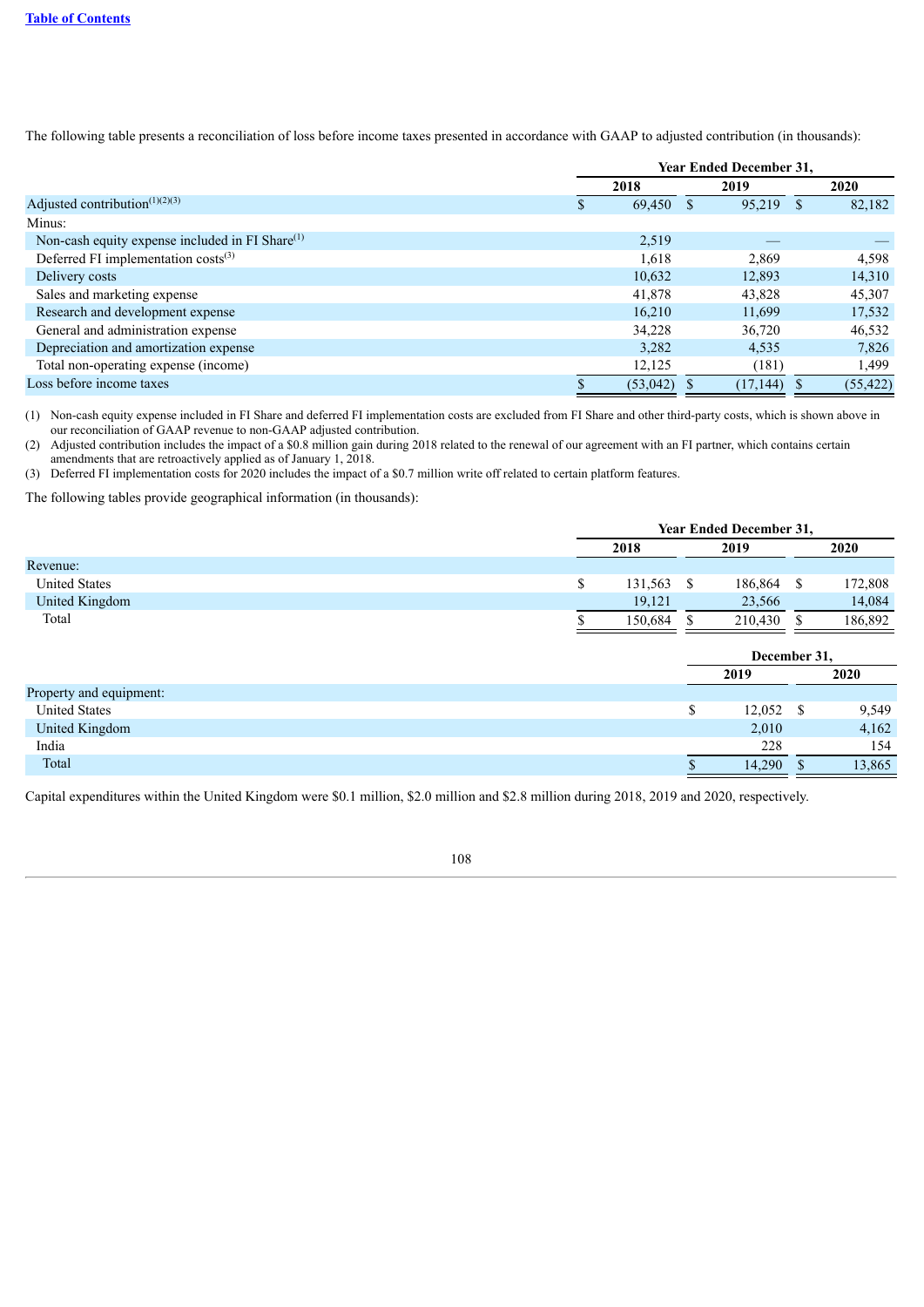#### *Concentrations of Risk*

#### *Cash and Cash Equivalents*

Financial instruments that potentially subject us to concentrations of credit risk consist primarily of cash and cash equivalents and accounts receivable. A majority of our cash and cash equivalents are held in fully FDIC–insured demand deposit accounts that distribute funds, and credit risk, over a vast number of financial institutions. Our remaining cash and cash equivalents are held in treasury obligation funds and money market accounts with three financial institutions, which we believe are of high credit quality.

#### *Marketers*

Our accounts receivable are diversified among a large number of marketers segregated by both geography and industry. During 2018, 2019 and 2020, our top five marketers accounted for 23%, 27% and 35% of our revenue. No marketer represented a significant concentration of our accounts receivable as of December 31, 2018. As of December 31, 2019 and December 31, 2020 our top five marketers accounted for 26% and 31% of our accounts receivable, respectively, with one marketer representing over 10% as of December 31, 2019 and December 31, 2020, respectively.

#### *FI Partners*

Our business is substantially dependent on a limited number of FI partners. We require participation from our FI partners in the Cardlytics platform and access to their purchase data in order to offer our solutions to marketers and their agencies. We must have FI partners with a sufficient number of customers and levels of customer engagement to ensure that we have robust purchase data and marketing space to support a broad array of incentive programs for marketers. Our agreements with a substantial majority of our FI partners have terms of three to seven years but are generally terminable by the FI partner on 90 days or less prior notice. If an FI partner terminates its agreement with us, we would lose that FI as a source of purchase data and online banking customers.

During 2018, Bank of America, National Association ("Bank of America") accounted for over 60% of the total FI Share we paid to all FIs. No other FI partner accounted for over 10% of FI Share during this period. For each year during 2019 and 2020, Bank of America and JPMorgan Chase Bank, National Association ("Chase") combined to account for over 75% of the total FI Share we paid to all FIs, with each representing over 25%. No other FI partner accounted for over 10% of FI Share during these periods.

#### **17. SUBSEQUENT EVENTS**

#### *Acquisition of Dosh*

On February 26, 2021, the Company entered into an Agreement and Plan of Reorganization (the "Merger Agreement") with DOSH Holdings, Inc., a Delaware corporation ("Dosh"), BSPEARS MERGER SUB I, INC., a Delaware corporation and a wholly owned subsidiary of the Company ("Merger Sub 1"), BSPEARS MERGER SUB II, LLC, a Delaware limited liability company and a wholly owned subsidiary of the Company ("Merger Sub 2"), and certain other parties named therein. The Merger Agreement provides for Merger Sub 1 to merge with and into Dosh ( "Merger 1"), with Dosh surviving Merger 1 as a wholly owned subsidiary of the Company, immediately followed by the merger of Dosh with and into Merger Sub 2, with Merger Sub 2 surviving Merger 2 as a wholly owned subsidiary of the Company, subject to the terms and conditions set forth in the Merger Agreement.

Pursuant to the Merger Agreement, and upon the terms and subject to the conditions thereof, at the closing, the Company is required to pay the former equityholders of Dosh (other than former holders of unvested options to purchase Dosh's common stock) (collectively, the "Dosh Equityholders") consideration of \$275.0 million, consisting of, and subject to adjustment with respect to, the following: (A) an amount in cash equal to \$150.0 million, subject to adjustments and subject to escrows; and (B) \$125.0 million million of shares of the Company's common stock at an agreed-upon price of \$136.33 per share. In addition, the Company will assume the unvested options held by the holders of unvested options to purchase Dosh's common stock and issue up to \$8.0 million in the Company's performance stock units to certain key Dosh executives.

The Merger Agreement contains customary representations, warranties, covenants and indemnities of each of the Company and Dosh. During the period from the date of the Merger Agreement to the closing, the Company and Dosh have agreed to carry on their respective businesses in the ordinary course and consistent with past practices and have agreed to certain other operating covenants.

The closing of the Mergers is subject to the satisfaction or waiver of a number of customary closing conditions in the Merger Agreement, including, among others, the absence of certain governmental restraints and the absence of a material adverse effect on Dosh.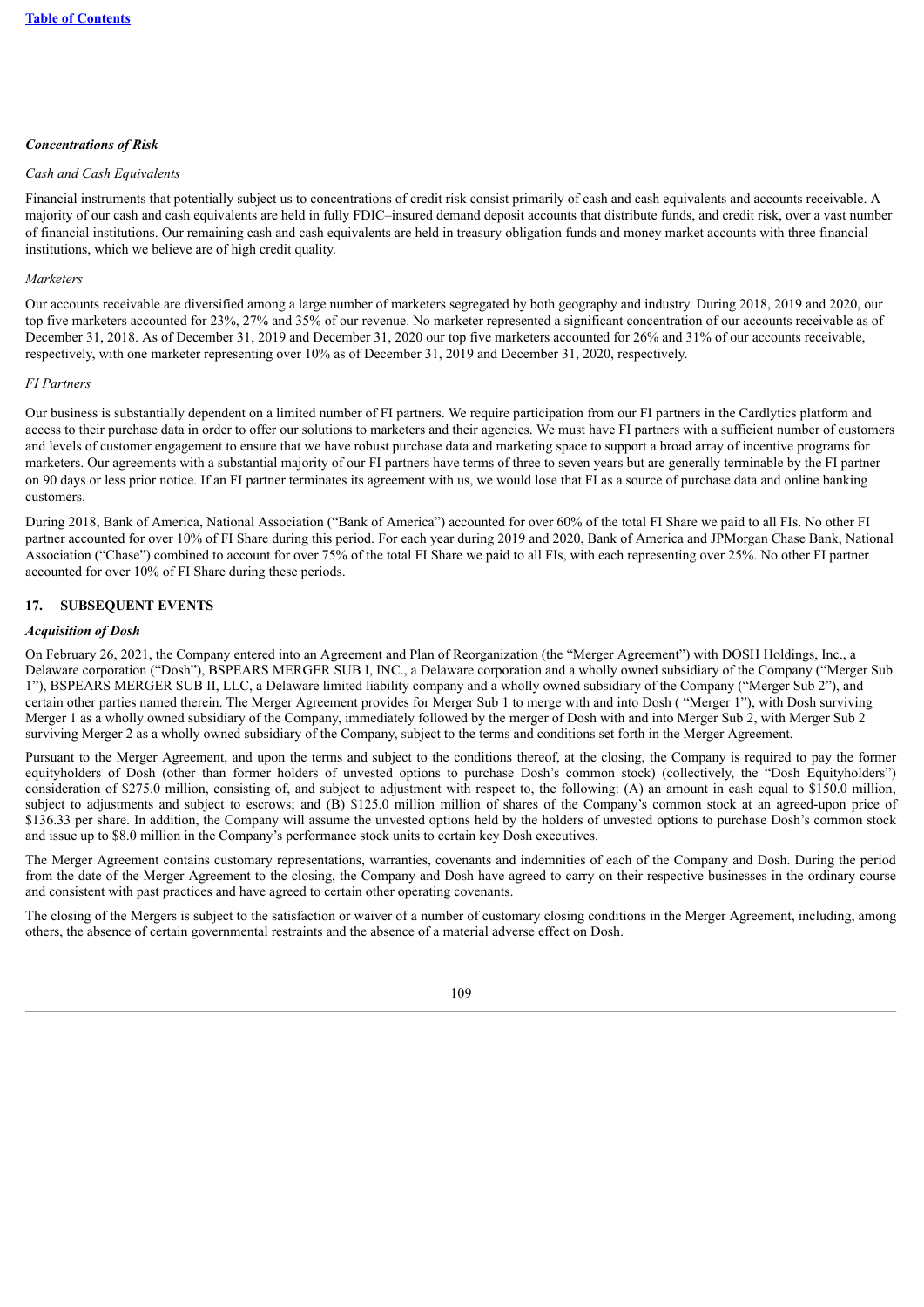The Merger Agreement may be terminated prior to the closing date by mutual written agreement of the Company and Dosh. In addition, the Merger Agreement may be terminated by either the Company or Dosh in certain circumstances, including if the Acquisition has not been closed on or before May 31, 2021, or if the other party has materially breached any representation, warranty, covenant, obligation or agreement such that certain of the conditions to closing cannot be satisfied.

# **ITEM 9. CHANGES IN AND DISAGREEMENTS WITH ACCOUNTANTS ON ACCOUNTING AND FINANCIAL DISCLOSURE.**

None.

#### **ITEM 9A. CONTROLS AND PROCEDURES**

#### *Evaluation of Disclosure Controls and Procedures*

We maintain "disclosure controls and procedures," as defined in Rules 13a-15(e) and 15d-15(e) under the Securities Exchange Act of 1934, as amended (the "Exchange Act"), that are designed to ensure that information required to be disclosed by a company in the reports that it files or submits under the Exchange Act is recorded, processed, summarized and reported, within the time periods specified in the SEC's rules and forms. Disclosure controls and procedures include, without limitation, controls and procedures designed to ensure that information required to be disclosed by a company in the reports that it files or submits under the Exchange Act is accumulated and communicated to the company's management, including its principal executive officer and principal financial officer, as appropriate to allow timely decisions regarding required disclosure. Management recognizes that any controls and procedures, no matter how well designed and operated, can provide only reasonable assurance of achieving their objectives and management necessarily applies its judgment in evaluating the cost-benefit relationship of possible controls and procedures.

Our management, with the participation of our Chief Executive Officer and our Chief Financial Officer, evaluated the effectiveness of our disclosure controls and procedures as of December 31, 2020. Based on the evaluation of our disclosure controls and procedures as of December 31, 2020, our Chief Executive Officer and Chief Financial Officer concluded that, as of such date, our disclosure controls and procedures were effective at the reasonable assurance level.

#### *Management's Report on Internal Controls Over Financial Reporting*

Our management is responsible for establishing and maintaining an adequate system of internal control over financial reporting, as defined in the Exchange Act Rule 13a-15(f). Management conducted an assessment of our internal control over financial reporting based on the framework established in 2013 by the Committee of Sponsoring Organizations of the Treadway Commission in Internal Control-Integrated Framework. Based on the assessment, management concluded that, as of December 31, 2020, our internal control over financial reporting was effective.

Our independent registered public accounting firm has issued at attestation report on the effectiveness of our internal control over financial reporting, which appears in this Annual Report.

#### *Changes in Internal Control Over Financial Reporting*

There was no change in our internal control over financial reporting (as defined in Rules 13a-15(f) and 15d-15(f) under the Exchange Act) that occurred during the three months ended December 31, 2020 that has materially affected, or is reasonably likely to materially affect, our internal control over financial reporting.

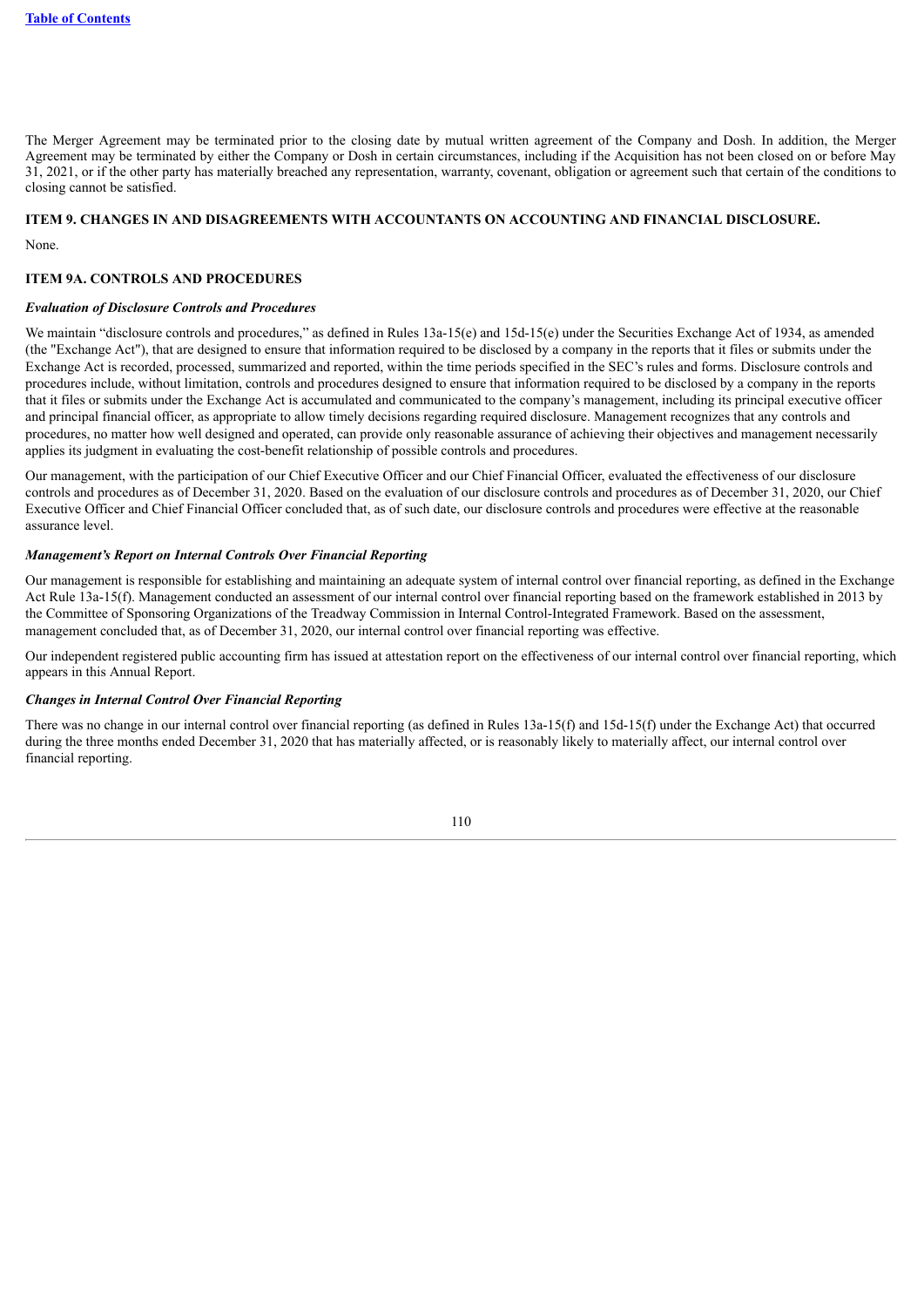# **REPORT OF INDEPENDENT REGISTERED PUBLIC ACCOUNTING FIRM**

To the stockholders and the Board of Directors of Cardlytics, Inc.

#### **Opinion on the Financial Statements**

We have audited the internal control over financial reporting of Cardlytics, Inc. and subsidiaries (the "Company") as of December 31, 2020, based on criteria established in Internal Control —Integrated Framework (2013) issued by the Committee of Sponsoring Organizations of the Treadway Commission (COSO). In our opinion, the Company maintained, in all material respects, effective internal control over financial reporting as of December 31, 2020, based on criteria established in *Internal Control — Integrated Framework (2013)* issued by COSO.

We have also audited, in accordance with the standards of the Public Company Accounting Oversight Board (United States) (PCAOB), the consolidated financial statements as of and for the year ended December 31, 2020, of the Company and our report dated March 1, 2021, expressed an unqualified opinion on those financial statements.

# **Basis for Opinion**

The Company's management is responsible for maintaining effective internal control over financial reporting and for its assessment of the effectiveness of internal control over financial reporting, included in the accompanying Report of Management on Internal Control over Financial Reporting. Our responsibility is to express an opinion on the Company's internal control over financial reporting based on our audit. We are a public accounting firm registered with the PCAOB and are required to be independent with respect to the Company in accordance with the U.S. federal securities laws and the applicable rules and regulations of the Securities and Exchange Commission and the PCAOB.

We conducted our audit in accordance with the standards of the PCAOB. Those standards require that we plan and perform the audit to obtain reasonable assurance about whether effective internal control over financial reporting was maintained in all material respects. Our audit included obtaining an understanding of internal control over financial reporting, assessing the risk that a material weakness exists, testing and evaluating the design and operating effectiveness of internal control based on the assessed risk, and performing such other procedures as we considered necessary in the circumstances. We believe that our audit provides a reasonable basis for our opinion.

#### **Definition and Limitations of Internal Control over Financial Reporting**

A company's internal control over financial reporting is a process designed to provide reasonable assurance regarding the reliability of financial reporting and the preparation of financial statements for external purposes in accordance with generally accepted accounting principles. A company's internal control over financial reporting includes those policies and procedures that (1) pertain to the maintenance of records that, in reasonable detail, accurately and fairly reflect the transactions and dispositions of the assets of the company; (2) provide reasonable assurance that transactions are recorded as necessary to permit preparation of financial statements in accordance with generally accepted accounting principles, and that receipts and expenditures of the company are being made only in accordance with authorizations of management and directors of the company; and (3) provide reasonable assurance regarding prevention or timely detection of unauthorized acquisition, use, or disposition of the company's assets that could have a material effect on the financial statements.

Because of its inherent limitations, internal control over financial reporting may not prevent or detect misstatements. Also, projections of any evaluation of effectiveness to future periods are subject to the risk that controls may become inadequate because of changes in conditions, or that the degree of compliance with the policies or procedures may deteriorate.

/s/ DELOITTE & TOUCHE LLP

Atlanta, Georgia March 1, 2021

# **ITEM 9B. OTHER INFORMATION.**

None.

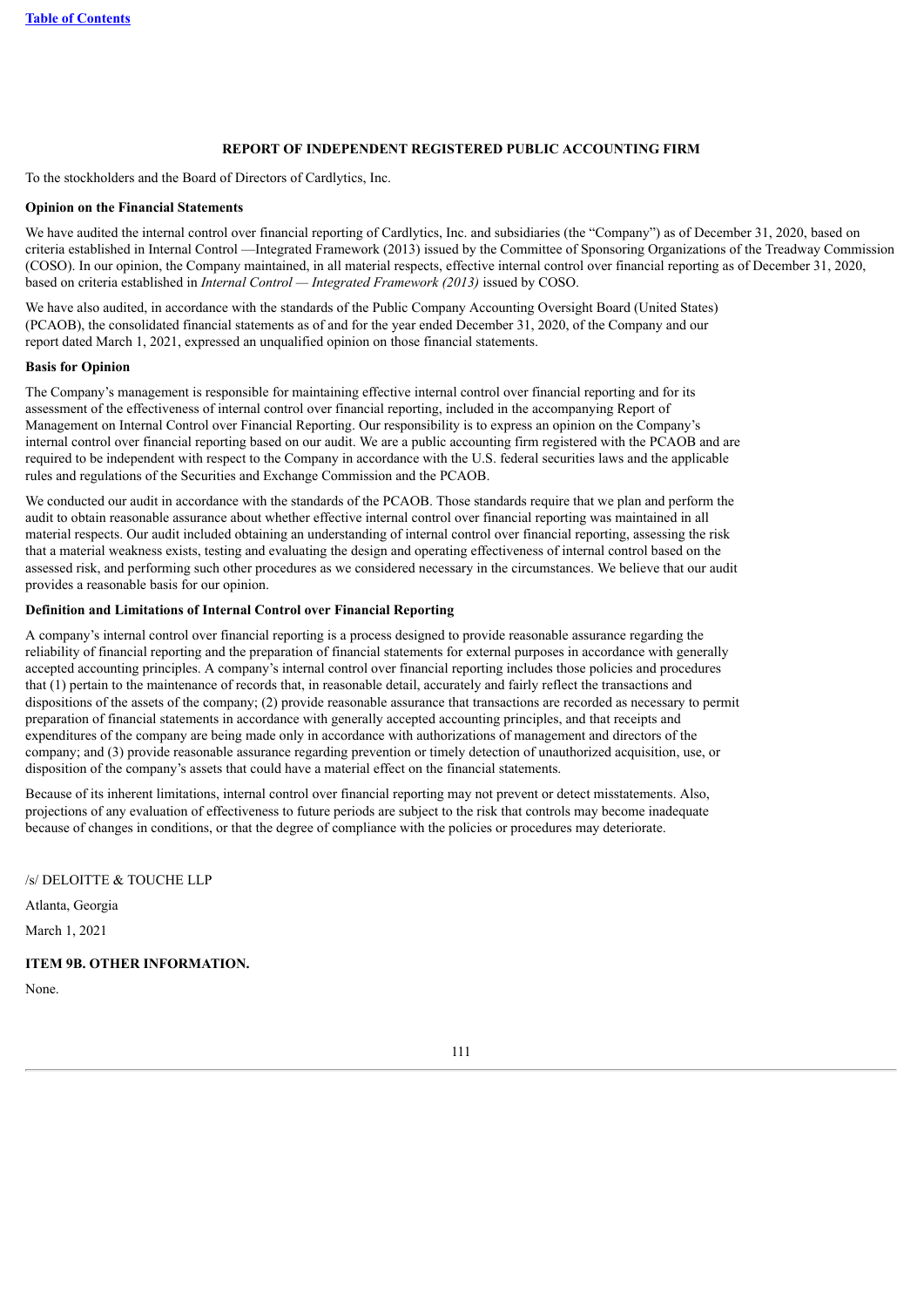### **PART III.**

# **ITEM 10. DIRECTORS, EXECUTIVE OFFICERS AND CORPORATE GOVERNANCE**

The information required by this item is incorporated by reference to our Proxy Statement for the 2021 Annual Meeting of Stockholders to be filed with the Securities and Exchange Commission ("SEC") within 120 days of the fiscal year ended December 31, 2020.

#### **ITEM 11. EXECUTIVE COMPENSATION**

The information required by this item is incorporated by reference to our Proxy Statement for the 2021 Annual Meeting of Stockholders to be filed with the SEC within 120 days of the fiscal year ended December 31, 2020.

# **ITEM 12. SECURITY OWNERSHIP OF CERTAIN BENEFICIAL OWNERS AND MANAGEMENT AND RELATED STOCKHOLDER MATTERS**

The information required by this item is incorporated by reference to our Proxy Statement for the 2021 Annual Meeting of Stockholders to be filed with the SEC within 120 days of the fiscal year ended December 31, 2020.

# **ITEM 13. CERTAIN RELATIONSHIPS AND RELATED TRANSACTIONS AND DIRECTOR INDEPENDENCE**

The information required by this item is incorporated by reference to our Proxy Statement for the 2021 Annual Meeting of Stockholders to be filed with the SEC within 120 days of the fiscal year ended December 31, 2020.

# **ITEM 14. PRINCIPAL ACCOUNTING FEES AND SERVICES**

The information required by this item is incorporated by reference to our Proxy Statement for the 2021 Annual Meeting of Stockholders to be filed with the SEC within 120 days of the fiscal year ended December 31, 2020.

**PART IV.**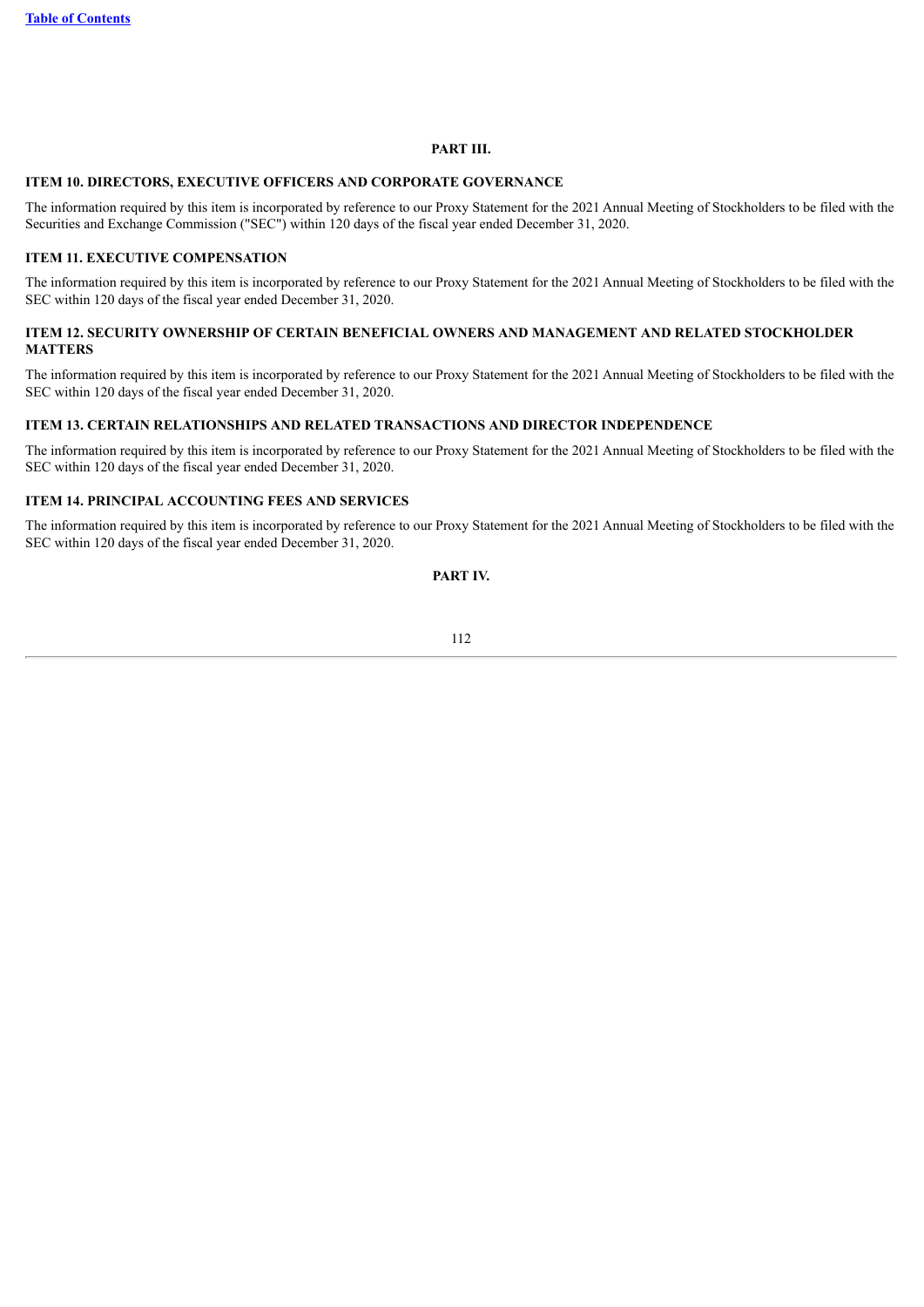# **ITEM 15. EXHIBITS, FINANCIAL STATEMENT SCHEDULES**

# **(a) The following documents are filed as part of this Annual Report:**

- (i) Consolidated Financial Statements and Reports of Independent Registered Public Accounting Firm are shown in the Index to Financial Statements included in Part II, Item 8 of this Annual Report on Form 10-K.
- (ii) All financial statement schedules are omitted because they are not applicable or the required information is shown in the financial statements or notes thereto.
- (iii) Exhibits are incorporated herein by reference or are filed with this Annual Report as indicated below.

# **(b) Exhibits:**

|                   |                                                                                                                                                                                                        |                 | <b>Incorporated by Reference</b> |         |                    |
|-------------------|--------------------------------------------------------------------------------------------------------------------------------------------------------------------------------------------------------|-----------------|----------------------------------|---------|--------------------|
|                   |                                                                                                                                                                                                        | <b>Schedule</b> | File                             |         |                    |
| <b>Exhibit</b>    | <b>Exhibit Description</b>                                                                                                                                                                             | /Form           | Number                           | Exhibit | <b>Filing Date</b> |
| 3.1               | Amended and Restated Certificate of Incorporation of<br>the Registrant                                                                                                                                 | $S-1$           | 333-222531                       | 3.2     | 1/12/2018          |
| 3.2               | Amended and Restated Bylaws of the Registrant                                                                                                                                                          | $S-1$           | 333-222531                       | 3.4     | 1/12/2018          |
| 4.1               | Form of Common Stock Certificate of the Registrant                                                                                                                                                     | $S-1/A$         | 333-222531                       | 4.1     | 1/29/2018          |
| 4.2               | <b>Amended and Restated Investors' Rights Agreement by</b><br>and among the Registrant and certain of its stockholders,<br>dated May $\overline{4,2017}$                                               | $S-1$           | 333-222531                       | 4.2     | 1/12/2018          |
| 4.3               | Description of Cardlytics, Inc. Common Stock                                                                                                                                                           | $10-K$          | 001-38386                        | 4.3     | 3/3/2020           |
| 4.4               | Indenture, dated as of September 22, 3030, by and<br>between the Registrant ant U.S. Bank National<br>Association, as Trustee.                                                                         | $8-K$           | 001-38386                        | 4.1     | 9/22/2020          |
| 4.5               | Form of Global Note, representing the Registrant's<br>1.00% Convertible Senior Notes due 2025 (included as<br>Exhibit A to the Indenture filed as Exhibit $\hat{A}$ . 4)                               | $8-K$           | 001-38386                        | 4.2     | 9/22/2020          |
| 10.1              | Office Lease Agreement, dated as of August 5, 2013, by<br>and between the Registrant and Jamestown Ponce City<br>Market, L.P., as amended to date                                                      | $S-1$           | 333-222531                       | 10.12   | 1/12/2018          |
| $10.2\dagger$     | 2008 Stock Plan and Forms of Option Agreement,<br>Notice of Stock Option Grant, Exercise Notice,<br>Restricted Stock Unit Notice and Restricted Stock Unit<br>Agreement thereunder, as amended to date | $S-1/A$         | 333-222531                       | 10.1    | 1/29/2018          |
| $10.3\dagger$     | 2018 Equity Incentive Plan and Forms of Stock Option<br>Agreement, Notice of Exercise and Stock Option Grant<br>Notice thereunder                                                                      | $S-1/A$         | 333-222531                       | 10.2    | 1/29/2018          |
| 10.4 <sup>†</sup> | 2018 Employee Stock Purchase Plan                                                                                                                                                                      | $S-1/A$         | 333-222531                       | 10.3    | 1/29/2018          |
| $10.5\dagger$     | 2017 Bonus Plan of the Registrant                                                                                                                                                                      | $S-1$           | 333-222531                       | 10.6    | 1/12/2018          |
| $10.6\dagger$     | 2018 Bonus Plan of the Registrant                                                                                                                                                                      | $S-1/A$         | 333-222531                       | 10.7    | 1/29/2018          |
| 10.7 <sup>†</sup> | Form of restricted securities unit award of the Registrant                                                                                                                                             | $S-1$           | 333-222531                       | 10.8    | 1/12/2018          |
| 10.8†             | Form of Indemnity Agreement by and between the<br>Registrant and each of its directors and executive<br>officers                                                                                       | $S-1$           | 333-222531                       | 10.9    | 1/12/2018          |
| 10.9†             | Offer Letter Agreement, dated as of June 11, 2014, by<br>and between the Registrant and David T. Evans                                                                                                 | $S-1$           | 333-222531                       | 10.1    | 1/12/2018          |
| $10.10\dagger$    | Form of Amended and Restated Separation Pay<br>Agreement by and between the Registrant and each of<br>Scott D. Grimes, Lynne M. Laube, David T. Evans and<br>Kirk L. Somers                            | $S-1/A$         | 333-222531                       | 10.11   | 1/29/2018          |

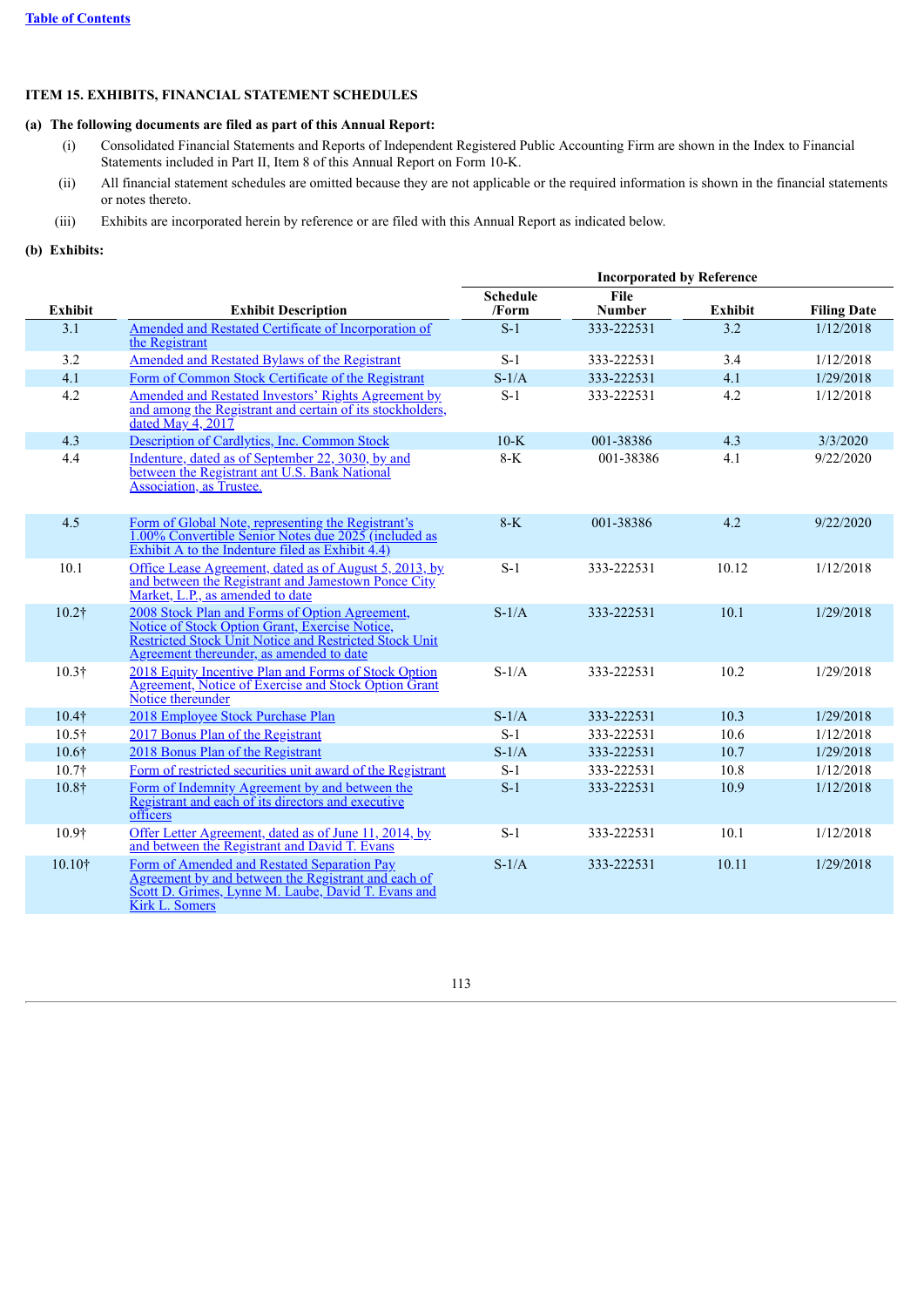| 10.12#    | General Services Agreement, dated as of November 5,<br>2010 by and between the Registrant and Bank of<br>America, N.A., as amended to date                                                   | $S-1$  | 333-222531 | 10.15 | 1/12/2018  |
|-----------|----------------------------------------------------------------------------------------------------------------------------------------------------------------------------------------------|--------|------------|-------|------------|
| 10.13#    | Software License, Customization and Maintenance<br>Agreement, dated as of November 4, 2010 by and<br>between the Registrant and Bank of America, N.A., as<br>amended to date                 | $S-1$  | 333-222531 | 10.16 | 1/12/2018  |
| 10.14#    | Master Agreement and Schedule #1 to the Master<br>Agreement, dated May 3, 2018 and May 7, 2018,<br>respectively, by and between the Company and JPMorgan<br>Chase Bank, National Association | $10-Q$ | 001-38386  | 10.1  | 8/14/2018  |
| 10.15     | Loan and Security Agreement, dated as of May 21, 2018,<br>among Cardlytics, Inc., as Borrower and Pacific Western<br>Bank, as Lender                                                         | $10-Q$ | 001-38386  | 10.2  | 8/14/2018  |
| 10.16     | 2019 Bonus Plan of the Registrant                                                                                                                                                            | $10-Q$ | 001-38386  | 10.1  | 5/9/2019   |
| 10.17     | First Amendment to Loan and Security Agreement, dated<br>March 27, 2019, among Cardlytics, Inc., as Borrower and<br>Pacific Western Bank, as Lender                                          | $10-Q$ | 001-38386  | 10.2  | 5/9/2019   |
| 10.18     | <b>Non-Employee Director Compensation Plan</b>                                                                                                                                               | $10-o$ | 001-38386  | 10.1  | 8/8/2019   |
| 10.19     | Second Amendment to Loan and Security Agreement,<br>dated May 14, 2019, among Cardlytics, Inc., as Borrower<br>and Pacific Western Bank, as Lender                                           | $10-Q$ | 001-38386  | 10.2  | 8/8/2019   |
| 10.20     | Third Amendment to Loan and Security Agreement, dated<br>September 24, 2019, among Cardlytics, Inc., as Borrower<br>and Pacific Western Bank, as Lender                                      | $10-Q$ | 001-38386  | 10.1  | 11/12/2019 |
| 10.21     | 2019 Amendment to General Services Agreement, dated<br>December 20, 2019, by and between the Registrant and<br>Bank of America, N.A.                                                         | $10-K$ | 001-38386  | 10.21 | 3/3/2020   |
| 10.22     | 2018 Amendment to Schedule #1 to the Master<br>Agreement, dated October 23, 2018, by and between the<br>Registrant and JPMorgan Chase Bank, N.A.                                             | $10-K$ | 001-38386  | 10.22 | 3/3/2020   |
| 10.23     | Fourth Amendment to Loan and Security Agreement,<br>dated February 27, 2020, among Cardlytics, Inc., as<br>Borrower and Pacific Western Bank, as Lender                                      | $10-o$ | 001-38386  | 10.1  | 5/11/2020  |
| 10.24     | Second Amendment to Schedule #1, dated June 4, 2020,<br>among Cardlytics, Inc. and JPMorgan Chase Bank,<br>National Association                                                              | $10-Q$ | 001-38386  | 10.1  | 8/4/2020   |
| 10.25     | Fifth Amendment to Loan and Security Agreement, dated<br>September 17, 2020, amount Cardlytics, Inc., as Borrower<br>and Pacific Western Bank, as Lender                                     | $10-Q$ | 001-38386  | 10.1  | 11/2/2020  |
| 10.26     | Separation and Release Agreement between David T.<br>Evans and Cardlytics, Inc.                                                                                                              | $10-Q$ | 001-38386  | 10.2  | 11/2/2020  |
| $10.27**$ | 2020 Amendment to General Services Agreement, dated<br>December 2, 2020, by and between the Registrant and<br>Bank of America, N.A.                                                          |        |            |       |            |
| $10.28*$  | <b>Sixth Amendment to Loan and Security Agreement, dated</b><br>December 30, 2020, amount Cardlytics, Inc., as Borrower<br>and Pacific Western Bank, as Lender                               |        |            |       |            |
| 10.29     | Form of Confirmation for Capped Call Transactions                                                                                                                                            | $8-K$  | 001-38386  | 10.1  | 9/22/2020  |
|           |                                                                                                                                                                                              |        |            |       |            |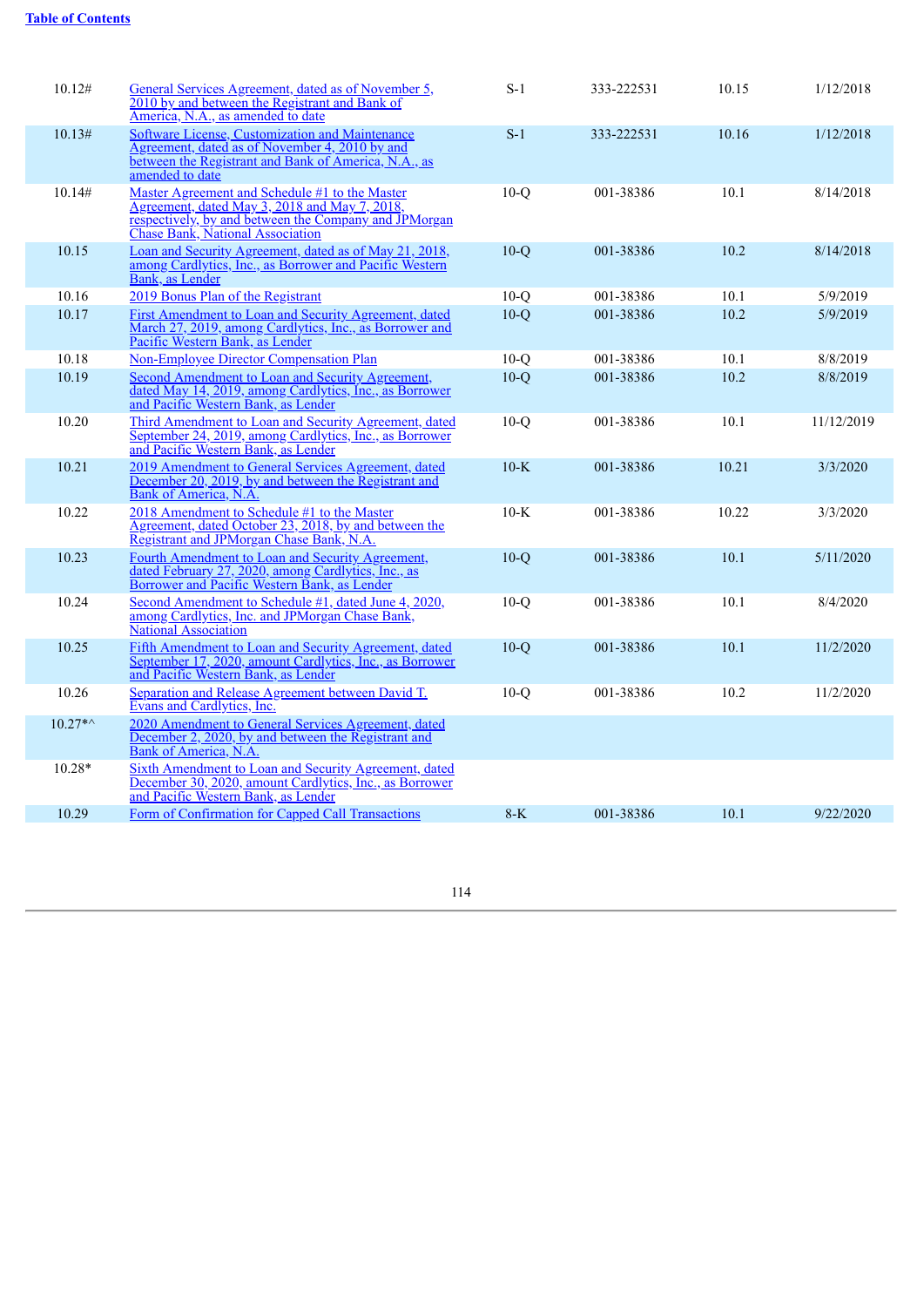| 21.1       | Subsidiaries of the Registrant                                                                                                                                                                                             | $10$ -O | 001-38386 | 21.1 | 8/14/2018 |
|------------|----------------------------------------------------------------------------------------------------------------------------------------------------------------------------------------------------------------------------|---------|-----------|------|-----------|
| $23.1*$    | Consent of Deloitte & Touche LLP, independent<br>registered public accounting firm                                                                                                                                         |         |           |      |           |
| $31.1*$    | <b>Certification of Principal Executive Officer Pursuant to</b><br>Rules $13a-14(a)$ and $15d-14(a)$ under the Securities<br>Exchange Act of 1934, as Adopted Pursuant to<br>Section 302 of the Sarbanes-Oxley Act of 2002 |         |           |      |           |
| $31.2*$    | Certification of Principal Financial Officer Pursuant to<br>Rules $13a-14(a)$ and $15d-14(a)$ under the Securities<br>Exchange Act of 1934, as Adopted Pursuant to<br>Section 302 of the Sarbanes-Oxley Act of 2002        |         |           |      |           |
| $32.1**$   | <b>Certification of Principal Executive Officer and Principal</b><br>Financial Officer Pursuant to 18 U.S.C. Section 1350, as<br>Adopted Pursuant to Section 906 of the Sarbanes-Oxley<br><b>Act of 2002</b>               |         |           |      |           |
| $101$ ins  | XBRL Instance Document - the instance document does<br>not appear in the Interactive Data File because its XBRL<br>tags are embedded within the Inline XBRL document                                                       |         |           |      |           |
| $101$ .sch | XBRL Taxonomy Schema Linkbase Document                                                                                                                                                                                     |         |           |      |           |
| $101$ cal  | XBRL Taxonomy Calculation Linkbase Document                                                                                                                                                                                |         |           |      |           |
| $101.$ def | XBRL Taxonomy Definition Linkbase Document                                                                                                                                                                                 |         |           |      |           |
| $101$ .lab | XBRL Taxonomy Label Linkbase Document                                                                                                                                                                                      |         |           |      |           |
| $101$ .pre | XBRL Taxonomy Presentation Linkbase Document                                                                                                                                                                               |         |           |      |           |
| 104.0      | Cover page formatted as Inline XBRL and contained in<br>Exhibit 101                                                                                                                                                        |         |           |      |           |

\* Filed herewith

\*\* Furnished herewith

 $^{\circ}$  Certain portions of this exhibit, indicated by asterisks, have been omitted pursuant to Item 601(b)(10) of Regulation S–K because they are not material and would likely cause competitive harm to the registrant if publicly disclosed.

† Indicated management contract or compensatory plan

# Confidential treatment has been granted from the Securities and Exchange Commission as to certain portions of this document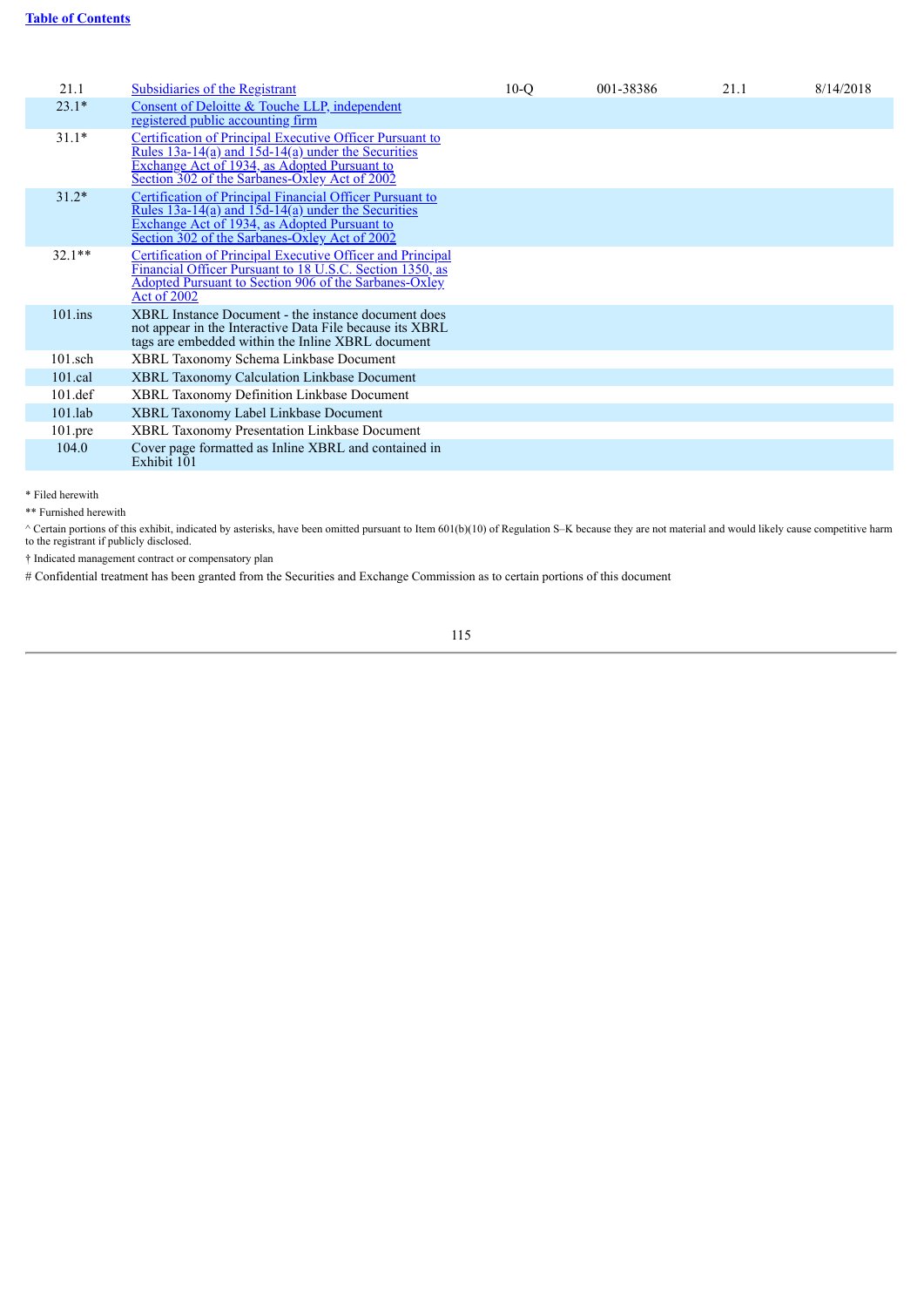# **ITEM 16. FORM 10-K SUMMARY**

None.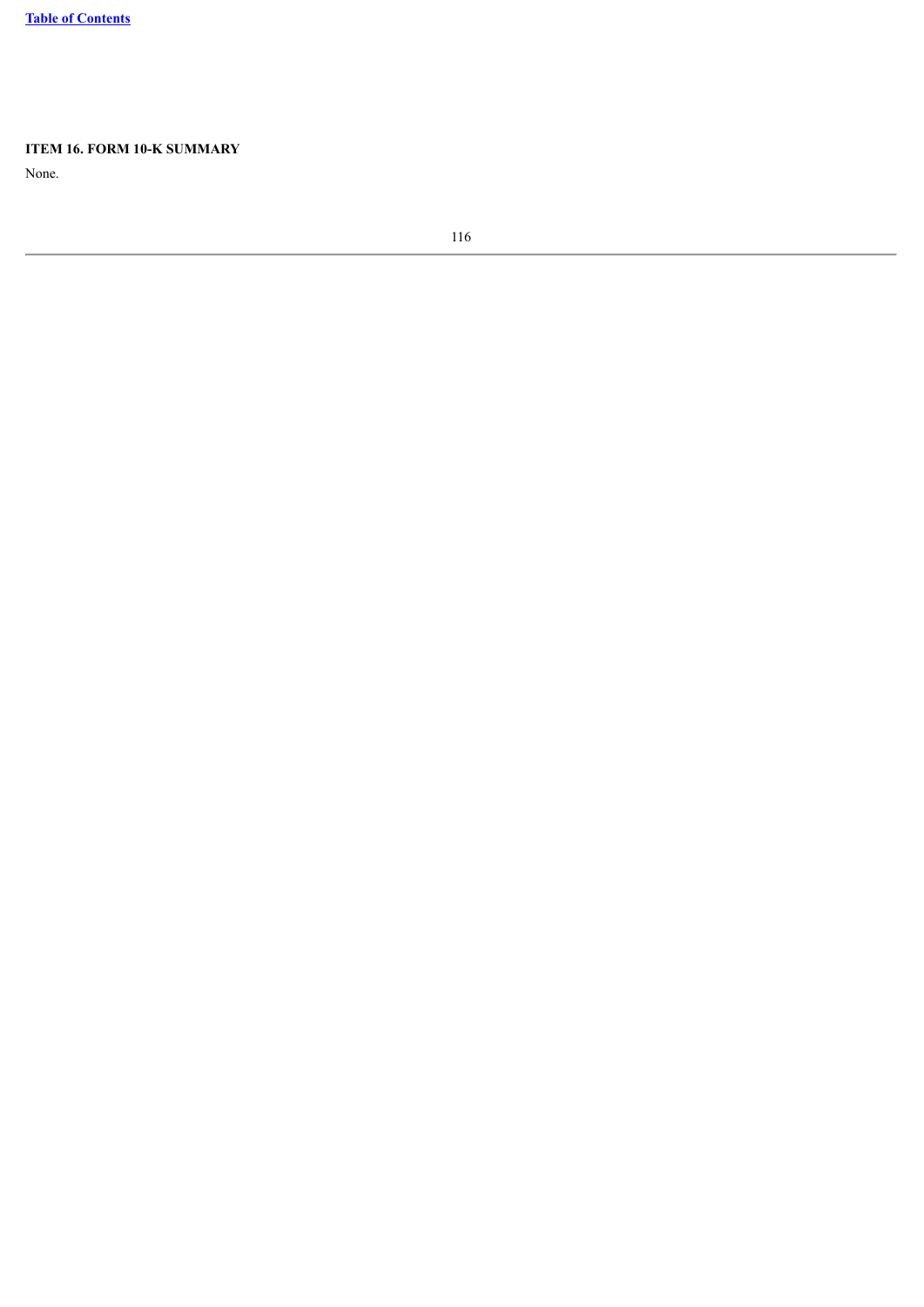# **SIGNATURES**

Pursuant to the requirements of Section 13 or 15(d) of the Securities Exchange Act of 1934, the registrant has duly caused this report to be signed on its behalf by the undersigned, thereunto duly authorized.

**Cardlytics, Inc.**

Date: March 1, 2021 By: /s/ Lynne M. Laube

Lynne M. Laube Chief Executive Officer (*Principal Executive Of icer*)

Pursuant to the requirements of the Securities Exchange Act of 1934, this report has been signed below by the following persons on behalf of the registrant and in the capacities and on the dates indicated.

| Signature               | Title                                        | Date          |
|-------------------------|----------------------------------------------|---------------|
| /s/ Lynne M. Laube      | Chief Executive Officer and Director         | March 1, 2021 |
| Lynne M. Laube          | (Principal Executive Officer)                |               |
| /s/ Andrew Christiansen | Chief Financial Officer                      | March 1, 2021 |
| Andrew Christiansen     | (Principal Financial and Accounting Officer) |               |
| /s/ Scott D. Grimes     | <b>Executive Chairman</b>                    | March 1, 2021 |
| Scott D. Grimes         |                                              |               |
| /s/ David L. Adams      | Director                                     | March 1, 2021 |
| David L. Adams          |                                              |               |
| /s/ John V. Balen       | Lead Independent Director                    | March 1, 2021 |
| John V. Balen           |                                              |               |
| /s/ Jessica Jensen      | Director                                     | March 1, 2021 |
| Jessica Jensen          |                                              |               |
| /s/ Mark A. Johnson     | Director                                     | March 1, 2021 |
| Mark A. Johnson         |                                              |               |
| /s/ John Klinck         | Director                                     | March 1, 2021 |
| John Klinck             |                                              |               |
| /s/ Aimée Lapic         | Director                                     | March 1, 2021 |
| Aimée Lapic             |                                              |               |
| /s/ Tony Weisman        | Director                                     | March 1, 2021 |
| Tony Weisman            |                                              |               |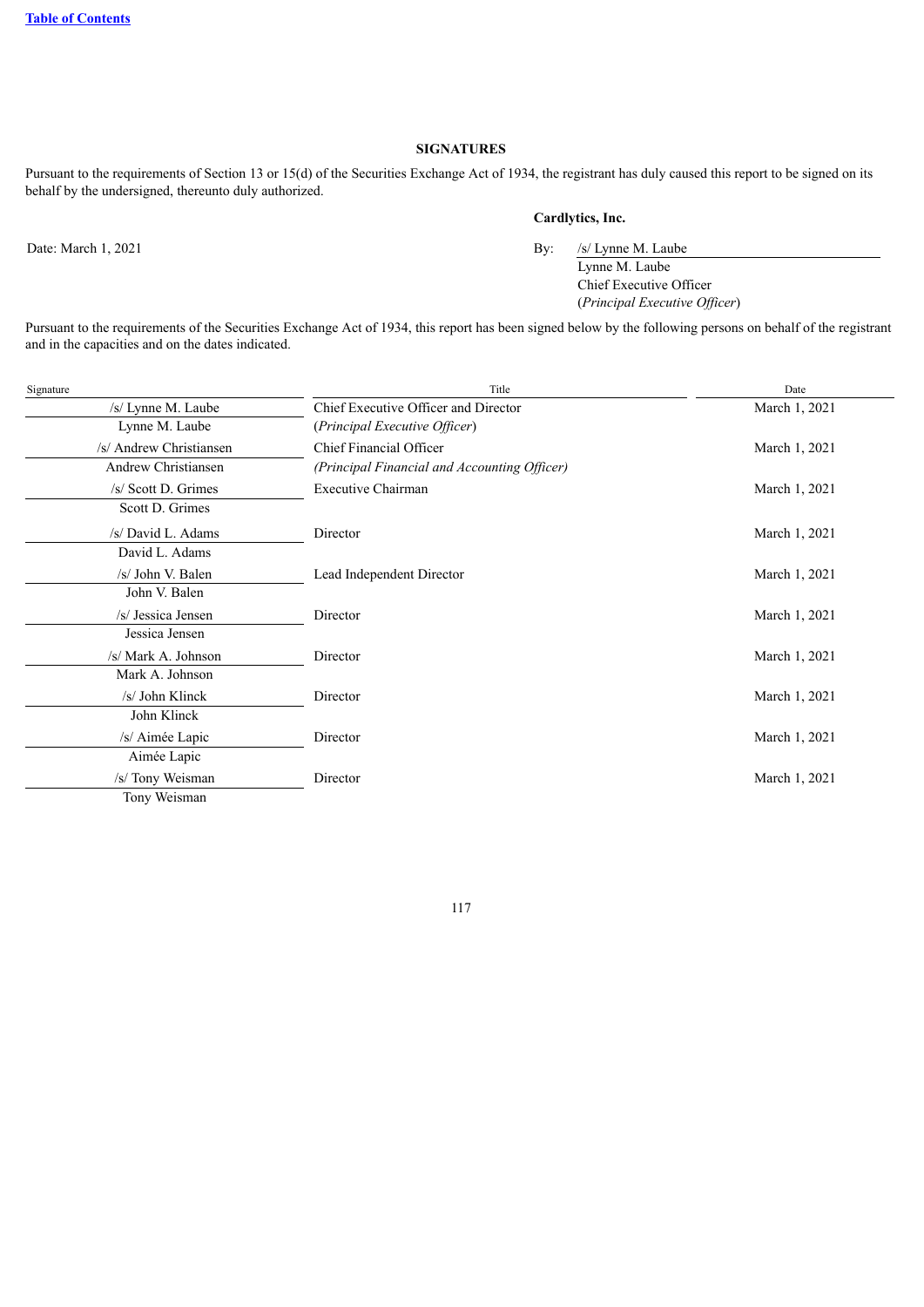<span id="page-118-0"></span>

# **2020 Amendment to General Services Agreement**

**Supplier Address:** 675 Ponce de Leon NE Suite 6000<br>Atlanta, GA 30308 **Supplier**

**Supplier Name:** Cardlytics, Inc. **Master Agreement Number:** CW251208

**Amendment Number: CW1569602** 

**Telephone:** 888.798.5802 **Effective Date:** Upon Execution

Certain information has been excluded from this agreement (indicated by "[\*\*\*]") because such information (i) is not material and (ii) would be competitively harmful if publicly disclosed.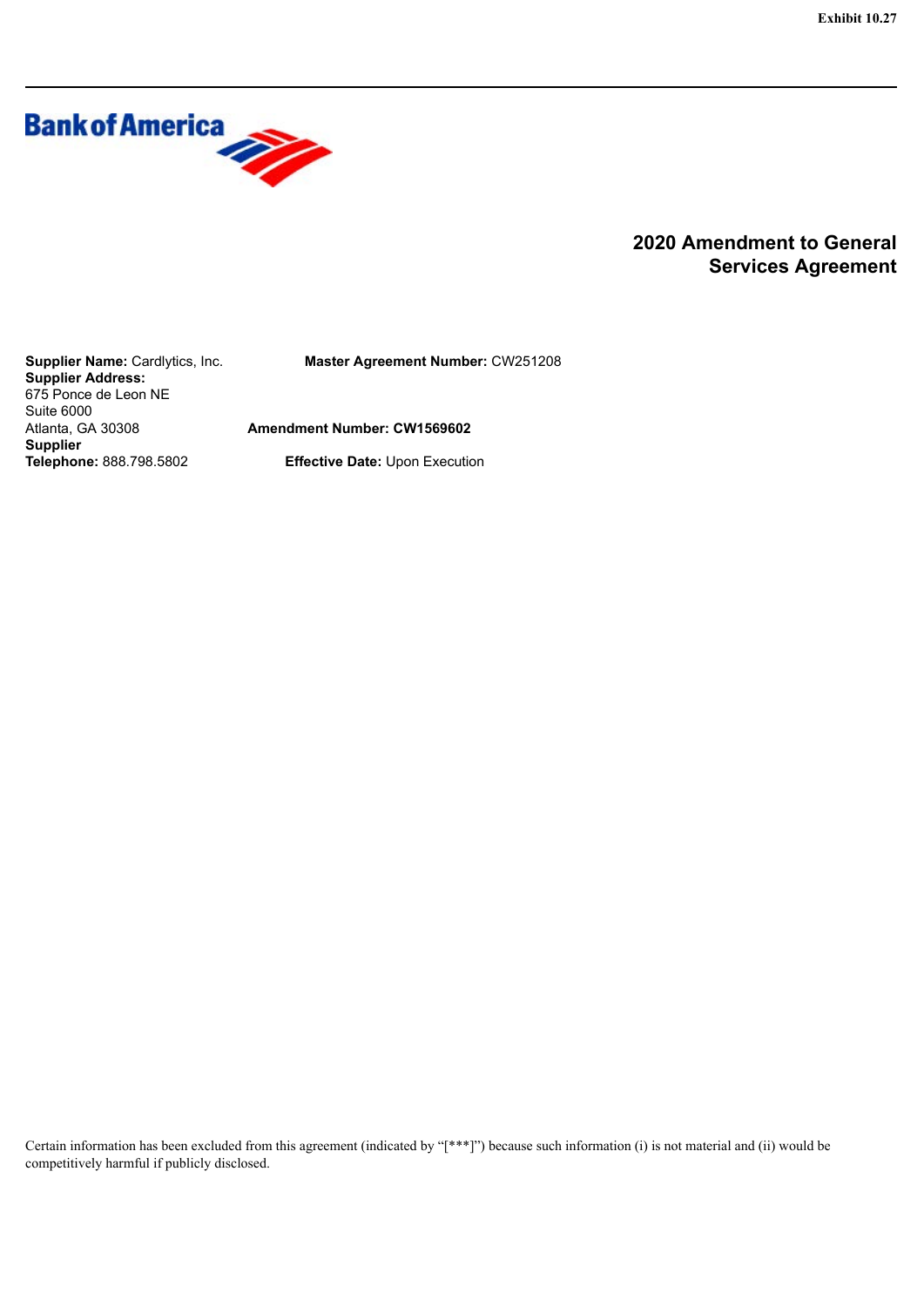This 2020 Amendment serves to amend the General Services Agreement executed by and between Bank of America, N.A. ("Bank of America") and Cardlytics, Inc. ("Supplier") dated November 5, 2010, as previously amended by CW967765 on August 16, 2017 and other amendments (the "Agreement"). No terms of the Agreement shall be altered or negated as a result of this Amendment except as stated herein. Capitalized terms not specifically defined herein shall have the meaning set forth in the Agreement.

WHEREAS, Bank of America and Supplier entered into the Agreement in order to set forth the terms and conditions pursuant to which Supplier provides certain Services to Bank of America; and

WHEREAS, the Parties desire to amend the Agreement;

NOW THEREFORE, in consideration of the promises and accords made herein, and the exchange of such good and valuable consideration, the receipt and sufficiency of which is hereby acknowledged, Bank of America and Supplier agree as follows:

- 1. The expiration date of the Agreement is hereby extended to December 31, 2021.
- 2. Bank of America shall [\*\*\*] and [\*\*\*] no later than [\*\*\*] ("Milestone 1"). Additionally, Bank of America shall [\*\*\*] no later than [\*\*\*] ("Milestone 2").
- 3. Notwithstanding anything to the contrary in the Agreement, including without limitation Schedule B of the Agreement, in [\*\*\*], the Bank of America Revenue Share Percentage and the Supplier Revenue Share Percentage for Supplier Secured Merchants as of the National Launch Date shall [\*\*\*].
- 4. Notwithstanding anything to the contrary in the Agreement, including without limitation Schedule B of the Agreement, and subject to Section 7 below, on or before [\*\*\*], Supplier shall [\*\*\*].
- 5. Notwithstanding anything to the contrary in the Agreement, including without limitation Schedule B of the Agreement, upon the conclusion of [\*\*\*], Supplier and Bank of America shall [\*\*\*]. In the event the [\*\*\*], Supplier shall [\*\*\*].
	- By way of example, in the event that Bank of America [\*\*\*], Supplier shall [\*\*\*]. By way of another example, in the event that Bank of *America [\*\*\*], Supplier shall [\*\*\*].*

In the event [\*\*\*], Bank of America or Cardlytics, as applicable, shall [\*\*\*].

- By way of example, in the event that Bank of America [\*\*\*], Supplier shall [\*\*\*]. By way of another example, in the event that Bank of *America [\*\*\*], Bank of America shall [\*\*\*].*
- 6. [\*\*\*] are premised on the assumption that [\*\*\*]. In the event that the [\*\*\*], Supplier and Bank of America shall [\*\*\*].
- 7. In the event that Bank of America is not able to meet Milestone 1 by [\*\*\*], Cardlytics shall [\*\*\*]. Additionally, in the event that Bank of America is not able to meet Milestone 2 by [\*\*\*], Cardlytics shall [\*\*\*].

| <b>CARDLYTICS, INC.</b> |                                                           | <b>BANK OF AMERICA N.A.</b>    |                        |
|-------------------------|-----------------------------------------------------------|--------------------------------|------------------------|
| ("Supplier")            |                                                           | ("Bank of America")            |                        |
| /s/ Andrew Christiansen | Date: December 2, 2020                                    | /s/ James E. Englehart         | Date: December 2, 2020 |
| Andrew Christiansen     |                                                           | James E. Englehart             |                        |
|                         | Chief Financial Officer and Head of Corporate Development | VP, Sr. Procurement Specialist |                        |

Certain information has been excluded from this agreement (indicated by " $[***]$ ") because such information (i) is not material and (ii) would be competitively harmful if publicly disclosed.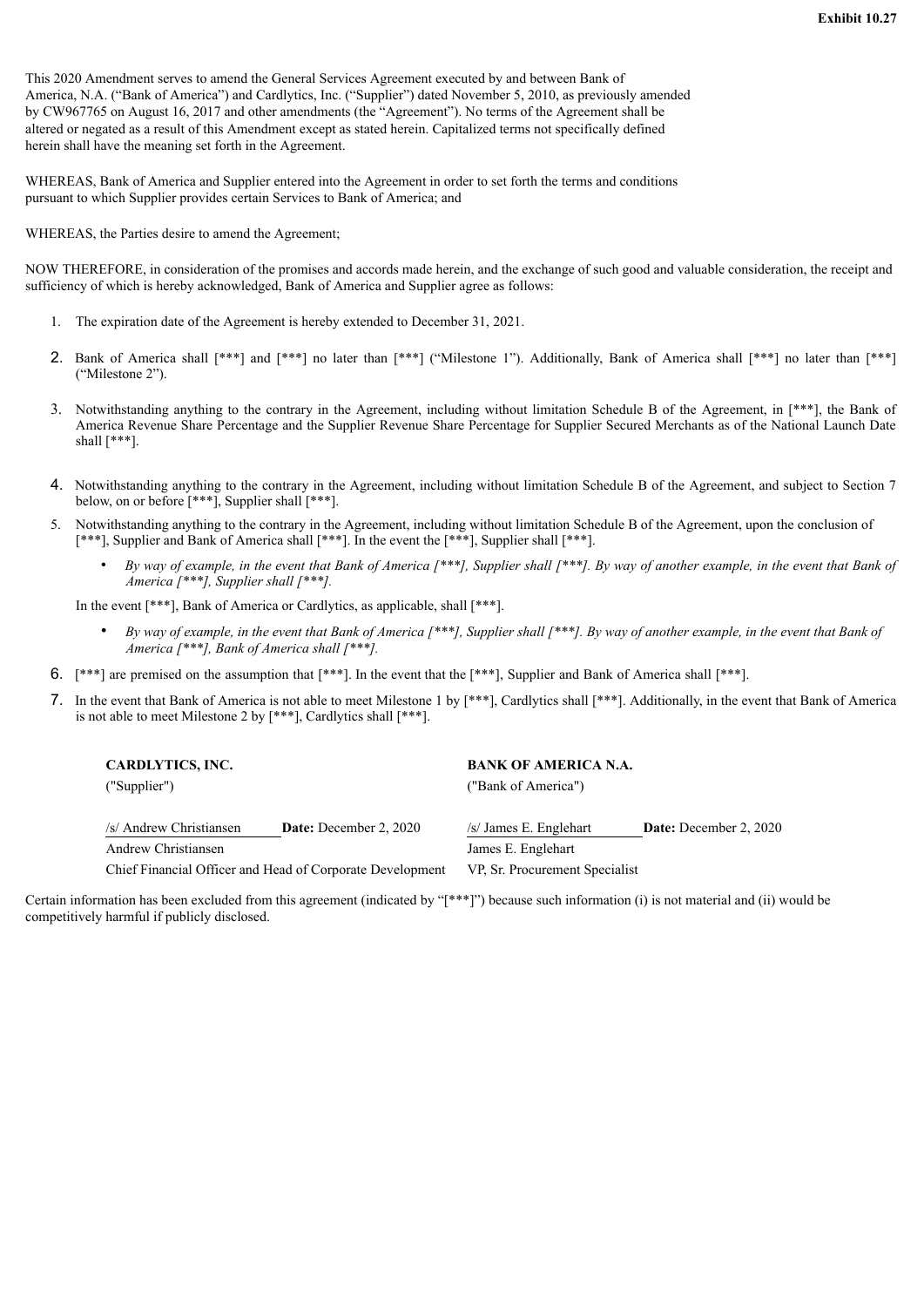# **Sixth Amendment to Loan and Security Agreement**

#### <span id="page-120-0"></span>**Borrower: Cardlytics, Inc.**

#### **Date: September 15, 2020**

This **SIXTH AMENDMENT TO LOAN AND SECURITY AGREEMENT** (this "Amendment") is entered into between PACIFIC WESTERN BANK, a California state-chartered bank ("PWB"), as Agent and Lender, the other lenders from time to time party to the Loan Agreement, and the borrower named above ("Borrower"). PWB and lenders that may hereafter join as lenders under the Loan Agreement (as defined below) are herein sometimes collectively referred to as "Lenders" and individually as a "Lender". PWB, in its capacity as administrative and collateral Agent for the Lenders, is referred to herein as the "Agent" (which term shall include any successor Agent in accordance with terms hereof).

Agent, Lenders and Borrower agree to amend the Loan and Security Agreement between them, dated May 21, 2018 (as amended, the "Loan Agreement"), as follows, effective as of the date hereof except as otherwise provided below. (Capitalized terms used but not defined in this Amendment shall have the meanings set forth in the Loan Agreement.)

#### **1. Amendments to Loan Agreement.**

1.1 The following definition is added to Section 8 of the Loan Agreement, in the appropriate alphabetical order, to read as follows:

" 'Sixth Amendment Effective Date' means December [\_\_], 2020."

1.2 Clause (a)(1)(a) of Section 1 of the Schedule to the Loan Agreement is amended and restated to read as follows:

"(a) an amount equal to \$50,000,000 (the "Maximum Revolving Loan Amount")."

1.3 The portion of Section 1 of the Schedule to the Loan Agreement which reads as follows:

#### "Ancillary Services Limit: \$1,350,800.

"Overall Credit Limit: Notwithstanding any provisions herein to the contrary, in no event shall the total Obligations (including without limitation the Term Loan, the Revolving Loans, and Obligations relating to Ancillary Services) at any time outstanding exceed \$51,350,800 (the 'Overall Credit Limit')."

is amended and restated to read as follows:

"Ancillary Services Limit: \$850,000.

"Overall Credit Limit: Notwithstanding any provisions herein to the contrary, in no event shall the total Obligations (including without limitation the Term Loan, the Revolving Loans, and Obligations relating to Ancillary Services) at any time outstanding exceed \$50,850,000 (the 'Overall Credit Limit')."

1.4 The \$75,000 Success Fee and \$50,000 Success Fee provided for in the Loan Agreement as in effect prior to the Sixth Amendment Effective Date have been paid. The following is hereby added to Section 3 of the Schedule to the Loan Agreement:

"6th Amendment Success Fee:

In the event Borrower realizes Billings of \$316,000,000 or more during any twelve-month period ending at the end of any month after the Sixth Amendment Effective Date, Borrower shall pay Agent for the benefit of the Lenders a one-time success fee (the "Success Fee") in the amount of \$100,000 within 30 days after the end of such month. Borrower's obligation to pay the Success Fee shall continue as long as this Agreement remains in effect or any Loans or other Obligations remain outstanding, provided that if this Agreement is terminated and the Loans and other Obligations are paid in full prior to the date that is the one year anniversary of the Sixth Amendment Effective Date (such anniversary, the "Cut Off Date"), then Borrower's obligation to pay the Success Fee shall survive until the Cut Off Date. If (a) for any applicable twelve-month period, Borrower's Billings exceed \$316,000,000, and (b) (i) this Agreement is still in effect or any Loans or Obligations remain outstanding; or (ii) the Cut Off Date has not yet occurred, then Borrower shall promptly notify Lender of the same and make payment of the Success Fee when due.

As used herein, 'Billings' means with respect to any fiscal period, on a consolidated basis, the amounts billed by Borrower to its customers in such period in accordance with its agreements with its customers."

1.5 Section 4 of the Schedule to the Loan Agreement is amended and restated to read as follows:

"Maturity Date (Section 6.1): December 31, 2022."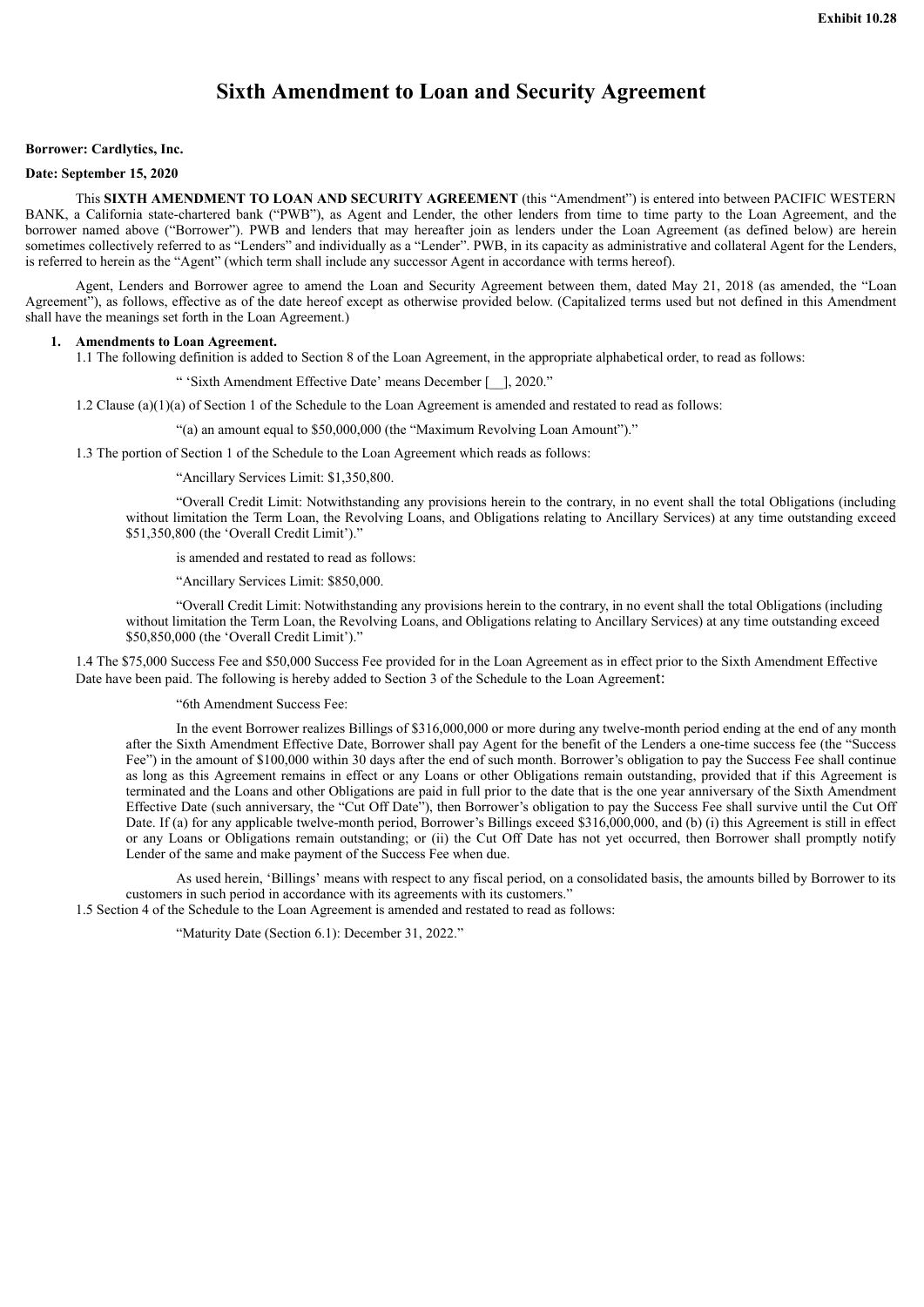1.6 Section 5 of the Schedule to the Loan Agreement is amended and restated to read as follows:

"Minimum Cash to Funded Senior Debt Ratio:

Borrower shall at all times maintain a Cash to Funded Senior Debt Ratio of not less than 1.25:1.00

As used herein, "Cash to Funded Senior Debt Ratio" means, on any day, the ratio of (i) Borrower'sunrestricted cash maintained in demand deposit accounts with Agent on such day to (ii) Revolving Loans outstanding on such day."

1.7 Commencing with respect to Borrower's monthly reporting for the month ending December 31, 2020, and thereafter Exhibit D to the Loan Agreement (the Form of Compliance Certificate) is replaced in its entirety with Exhibit D attached hereto.

**2. Representations True**. Borrower represents and warrants to Agent and Lenders that all representations and warranties set forth in the Loan Agreement, as amended hereby, are true and correct in all material respects, except as to representations and warranties that relate to a different date, in which case said representations and warranties continue to be true in all material respects as of said date and those representations and warranties that are conditioned by materiality, which shall be true and correct in all respects.

**3. Facility Fee**. In consideration for Agent and Lenders entering into this Amendment, Borrower shall concurrently pay to Agent for the benefit of Lenders a fee in the amount of \$25,000, which shall be non-refundable and in addition to all interest and other fees payable to Agent for benefit of Lenders under the Loan Documents. Agent is authorized to charge said fee to Borrower's loan account or any of Borrower's deposit accounts with Agent.

**4. General Release**. In consideration for Agent and Lenders entering into this Amendment, Borrower hereby irrevocably releases and forever discharges Agent, Lenders, and their successors, assigns, agents, shareholders, directors, officers, employees, agents, attorneys, parent corporations, subsidiary corporations, affiliated corporations, affiliates, participants, and each of them (collectively, the "Releasees"), from any and all claims, debts, liabilities, demands, obligations, costs, expenses, actions and causes of action, of every nature and description, known and unknown, which Borrower now has or at any time may hold, by reason of any matter, cause or thing occurred, done, omitted or suffered to be done prior to the date of this Amendment arising under or in any way related to the Loan Agreement, this Amendment or any other Loan Document or any of the transactions contemplated herein or therein (collectively, the "Released Claims"). Borrower hereby irrevocably waives the benefits of any and all statutes and rules of law to the extent the same provide in substance that a general release does not extend to claims which the creditor does not know or suspect to exist in its favor at the time of executing the release. Borrower represents and warrants that it has not assigned to any other Person any Released Claim, and agrees to indemnify Agent and Lenders against any and all actions, demands, obligations, causes of action, decrees, awards, claims, liabilities, losses and costs, including but not limited to reasonable attorneys' fees of counsel of Lenders' choice and costs, which Lenders may sustain or incur as a result of a breach or purported breach of the foregoing representation and warranty.

**5. No Waiver**. Nothing herein constitutes a waiver of any default or Event of Default under the Loan Agreement or any other Loan Documents, whether or not known to Agent.

**6. General Provisions**. Borrower hereby ratifies and confirms the continuing validity, enforceability and effectiveness of the Loan Agreement and all other Loan Documents. This Amendment, the Loan Agreement, any prior written amendments to the Loan Agreement signed by Agent, Lenders and Borrower, and the other written documents and agreements between Agent, Lenders and Borrower set forth in full all of the representations and agreements of the parties with respect to the subject matter hereof and supersede all prior discussions, representations, agreements and understandings between the parties with respect to the subject hereof. Except as herein expressly amended, all of the terms and provisions of the Loan Agreement, and all other documents and agreements between Agent and Lenders on the one hand and Borrower on the other hand shall continue in full force and effect and the same are hereby ratified and confirmed. This Amendment may be executed in multiple counterparts, by different parties signing separate counterparts, and all of the same taken together shall constitute one and the same agreement.

**7. Mutual Waiver of Jury Trial. AGENT AND LENDERS AND BORROWER EACH ACKNOWLEDGE THAT THE RIGHT TO** TRIAL BY JURY IS A CONSTITUTIONAL RIGHT, BUT THAT IT MAY BE WAIVED. EACH OF THE PARTIES, AFTER CONSULTING **OR HAVING HAD THE OPPORTUNITY TO CONSULT, WITH COUNSEL OF THEIR CHOICE, KNOWINGLY, VOLUNTARILY AND** INTENTIONALLY WAIVES ANY RIGHT IT MAY HAVE TO A TRIAL BY JURY IN ANY LITIGATION BASED UPON OR ARISING OUT **OF THIS AMENDMENT, THE LOAN AGREEMENT, OR ANY RELATED INSTRUMENT OR LOAN DOCUMENT OR ANY OF THE TRANSACTIONS CONTEMPLATED BY THIS AGREEMENT OR ANY COURSE OF CONDUCT, DEALING, STATEMENTS (WHETHER** ORAL OR WRITTEN), ACTION OR INACTION OF ANY OF THEM. THESE PROVISIONS SHALL NOT BE DEEMED TO HAVE BEEN **MODIFIED IN ANY RESPECT OR RELINQUISHED BY ANY PARTY HERETO, EXCEPT BY A WRITTEN INSTRUMENT EXECUTED BY EACH OF THEM. IF FOR ANY REASON THE PROVISIONS OF THIS SECTION ARE VOID, INVALID OR**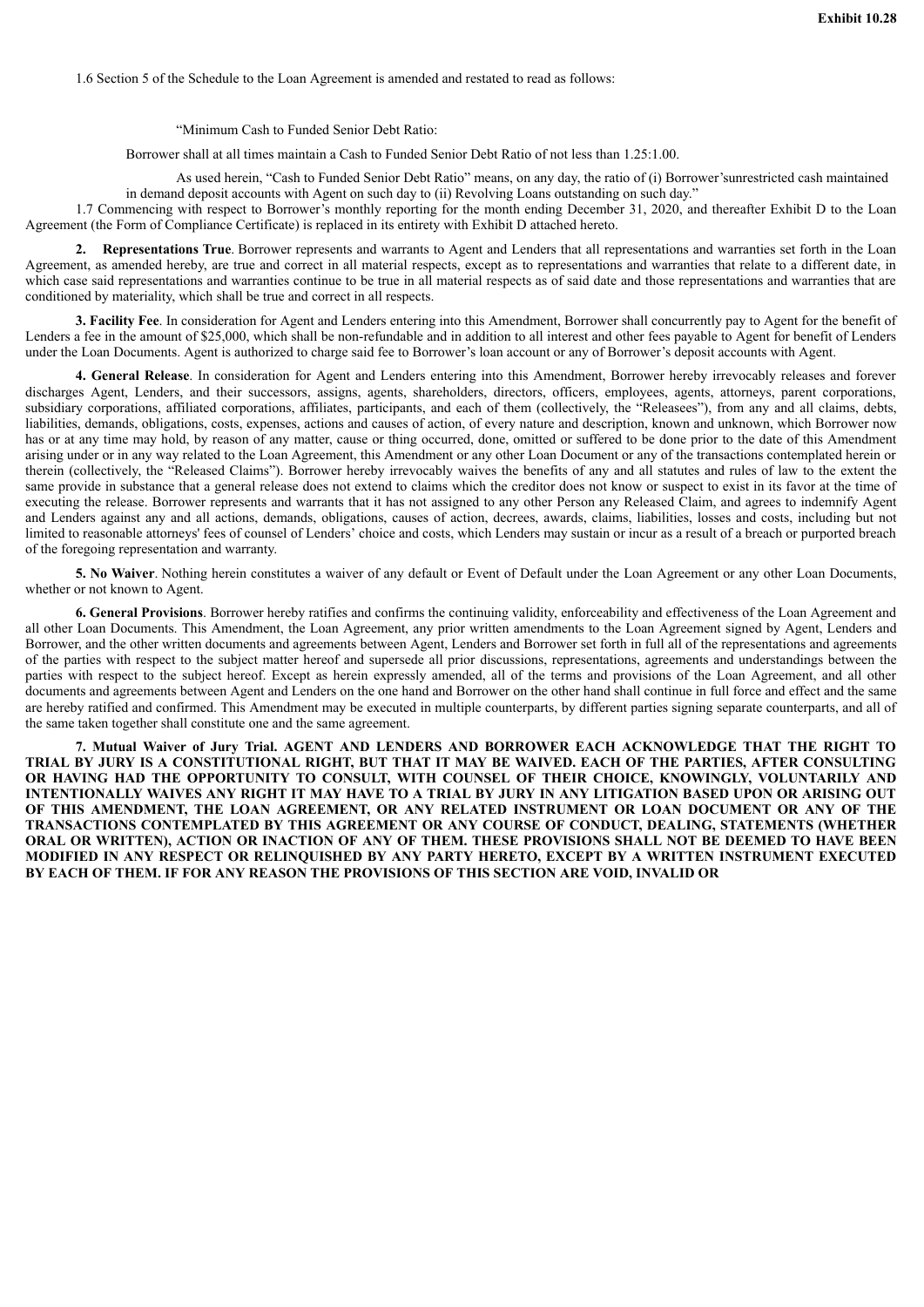#### **UNENFORCEABLE, THE SAME SHALL NOT AFFECT ANY OTHER TERM OR PROVISION OF THIS AGREEMENT, AND ALL OTHER** TERMS AND PROVISIONS OF THIS AGREEMENT SHALL BE UNAFFECTED BY THE SAME AND CONTINUE IN FULL FORCE AND **EFFECT.**

**Borrower: Agent and Lender:** CARDLYTICS, INC. PACIFIC WESTERN BANK

/s/ Andrew Christiansen /s/ Mykas Degesys

Andrew Christiansen Mykas Degesys *Chief Financial Officer (Principal Financial and Accounting Officer) SVP*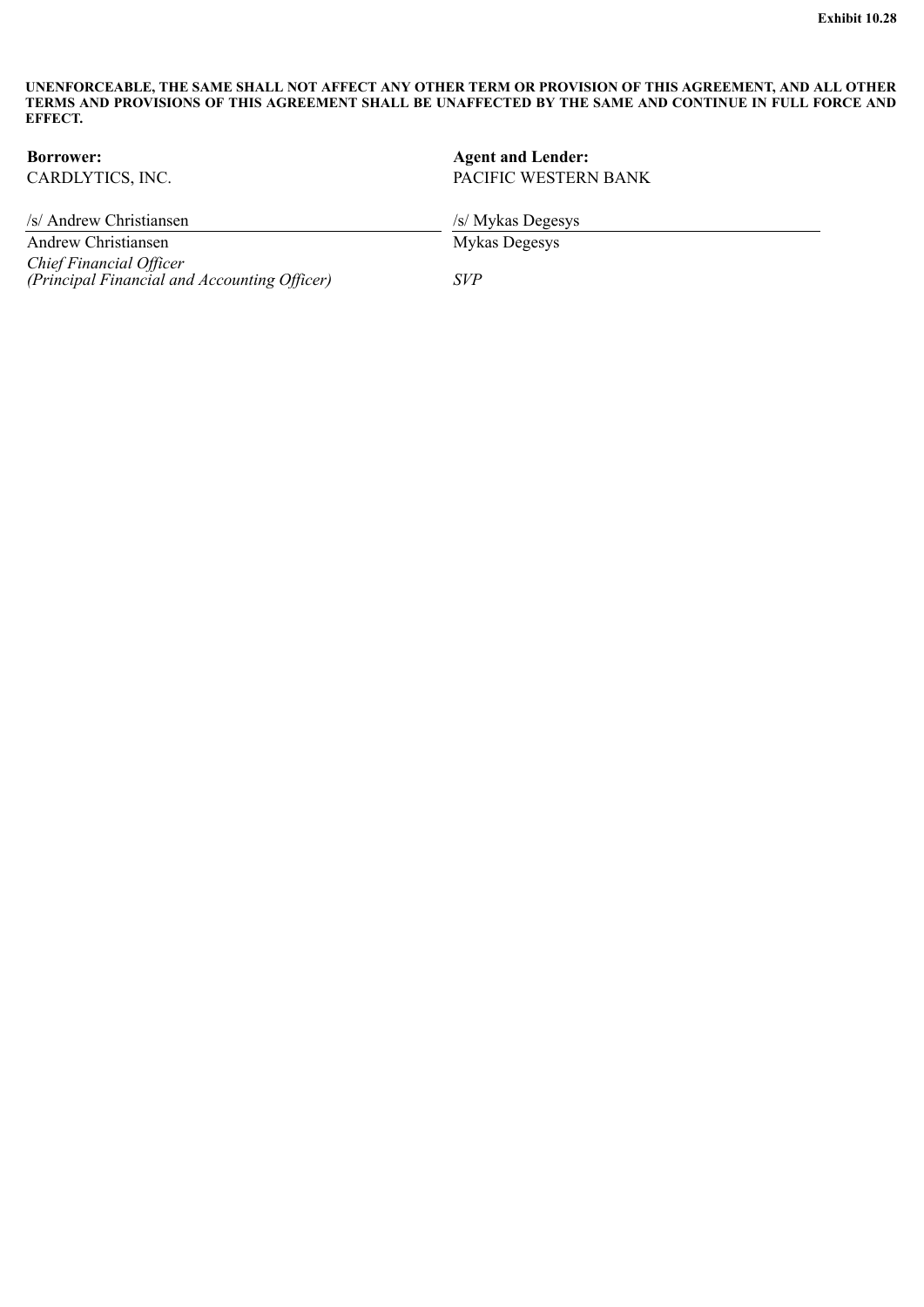#### <span id="page-123-0"></span>**CONSENT OF INDEPENDENT REGISTERED PUBLIC ACCOUNTING FIRM**

We consent to the incorporation by reference in Registration Statement Nos. 333-222965, 333-231640 and 333-236869 on Form S-8, and Registration Statement No. 333-232861 on Form S-3 of our reports dated March 1, 2021, relating to the consolidated financial statements of Cardlytics, Inc. and subsidiaries, and the effectiveness of Cardlytics, Inc. and subsidiaries' internal control over financial reporting, appearing in this Annual Report on Form 10-K of Cardlytics, Inc. for the year ended December 31, 2020.

/s/ DELOITTE & TOUCHE LLP Atlanta, Georgia March 1, 2021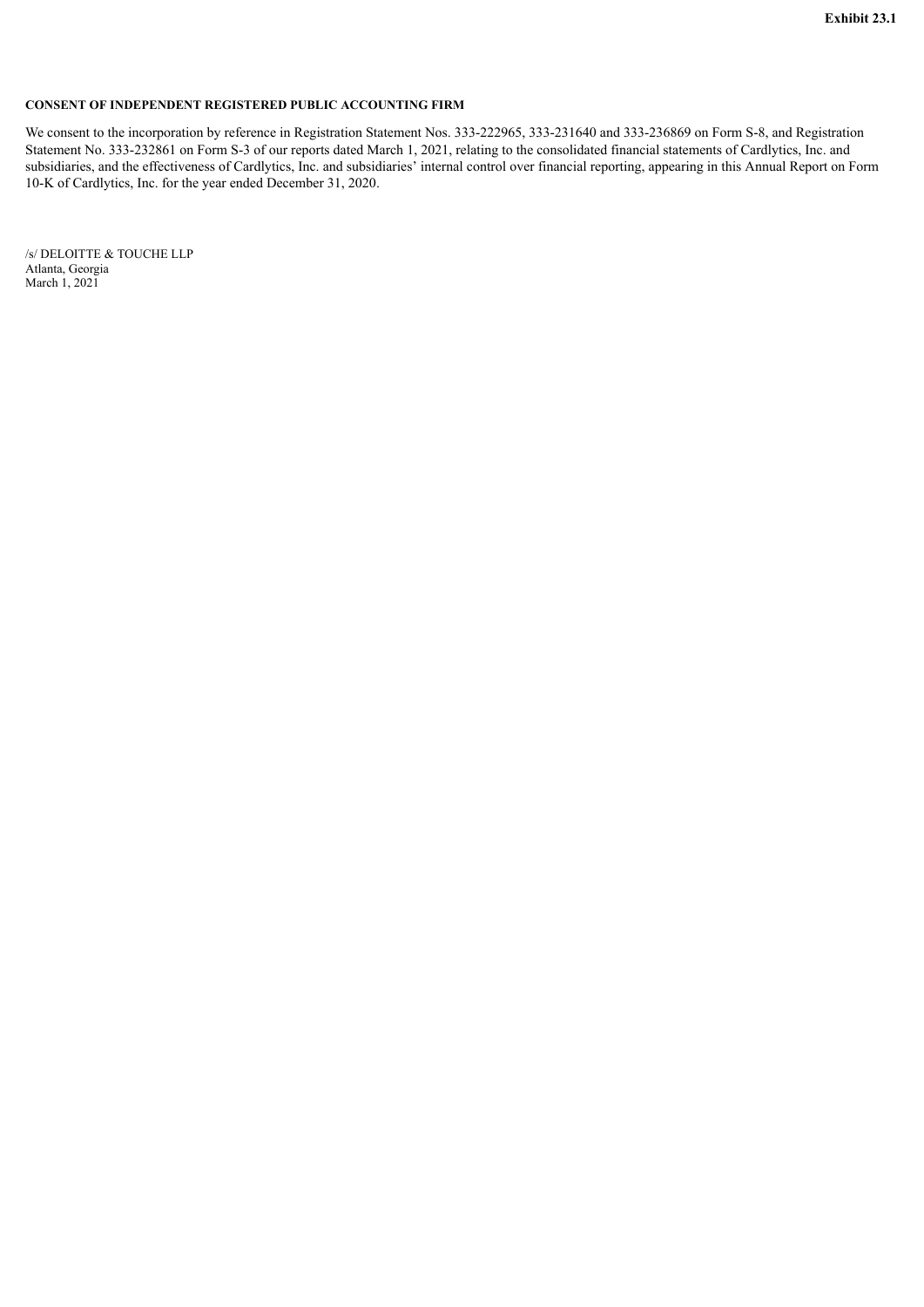# **CERTIFICATION OF PRINCIPAL EXECUTIVE OFFICER PURSUANT TO SECTION 302 OF THE SARBANES-OXLEY ACT OF 2002**

<span id="page-124-0"></span>I, Lynne M. Laube, certify that:

- 1. I have reviewed this Annual Report on Form 10-K for the year ended December 31, 2020 of Cardlytics, Inc. (the "registrant");
- 2. Based on my knowledge, this report does not contain any untrue statement of a material fact or omit to state a material fact necessary to make the statements made, in light of the circumstances under which such statements were made, not misleading with respect to the period covered by this report;
- 3. Based on my knowledge, the financial statements, and other financial information included in this report, fairly present in all material respects the financial condition, results of operations and cash flows of the registrant as of, and for, the periods presented in this report;
- 4. The registrant's other certifying officer(s) and I are responsible for establishing and maintaining disclosure controls and procedures (as defined in Exchange Act Rules 13a-15(e) and 15d-15(e)) and internal control over financial reporting (as defined in Exchange Act Rules 13a-15(f) and 15d-15(f) for the registrant and have:
	- a. Designed such disclosure controls and procedures, or caused such disclosure controls and procedures to be designed under our supervision, to ensure that material information relating to the registrant, including its consolidated subsidiaries, is made known to us by others within those entities, particularly during the period in which this report is being prepared;
	- b. Designed such internal control over financial reporting, or caused such internal control over financial reporting to be designed under our supervision, to provide reasonable assurance regarding the reliability of financial reporting and the preparation of financial statements for external purposes in accordance with generally accepted accounting principles;
	- c. Evaluated the effectiveness of the registrant's disclosure controls and procedures and presented in this report our conclusions about the effectiveness of the disclosure controls and procedures, as of the end of the period covered by this report based on such evaluation; and
	- d. Disclosed in this report any change in the registrant's internal control over financial reporting that occurred during the registrant's most recent fiscal quarter (the registrant's fourth fiscal quarter in the case of an annual report) that has materially affected, or is reasonably likely to materially affect, the registrant's internal control over financial reporting; and
- 5. The registrant's other certifying officer(s) and I have disclosed, based on our most recent evaluation of internal control over financial reporting, to the registrant's auditors and the audit committee of the registrant's board of directors (or persons performing the equivalent functions):
	- a. All significant deficiencies and material weaknesses in the design or operation of internal control over financial reporting which are reasonably likely to adversely affect the registrant's ability to record, process, summarize and report financial information; and
	- b. Any fraud, whether or not material, that involves management or other employees who have a significant role in the registrant's internal control over financial reporting.

Date: March 1, 2021 By: /s/ Lynne M. Laube

Lynne M. Laube Chief Executive Officer *(Principal Executive Of icer)*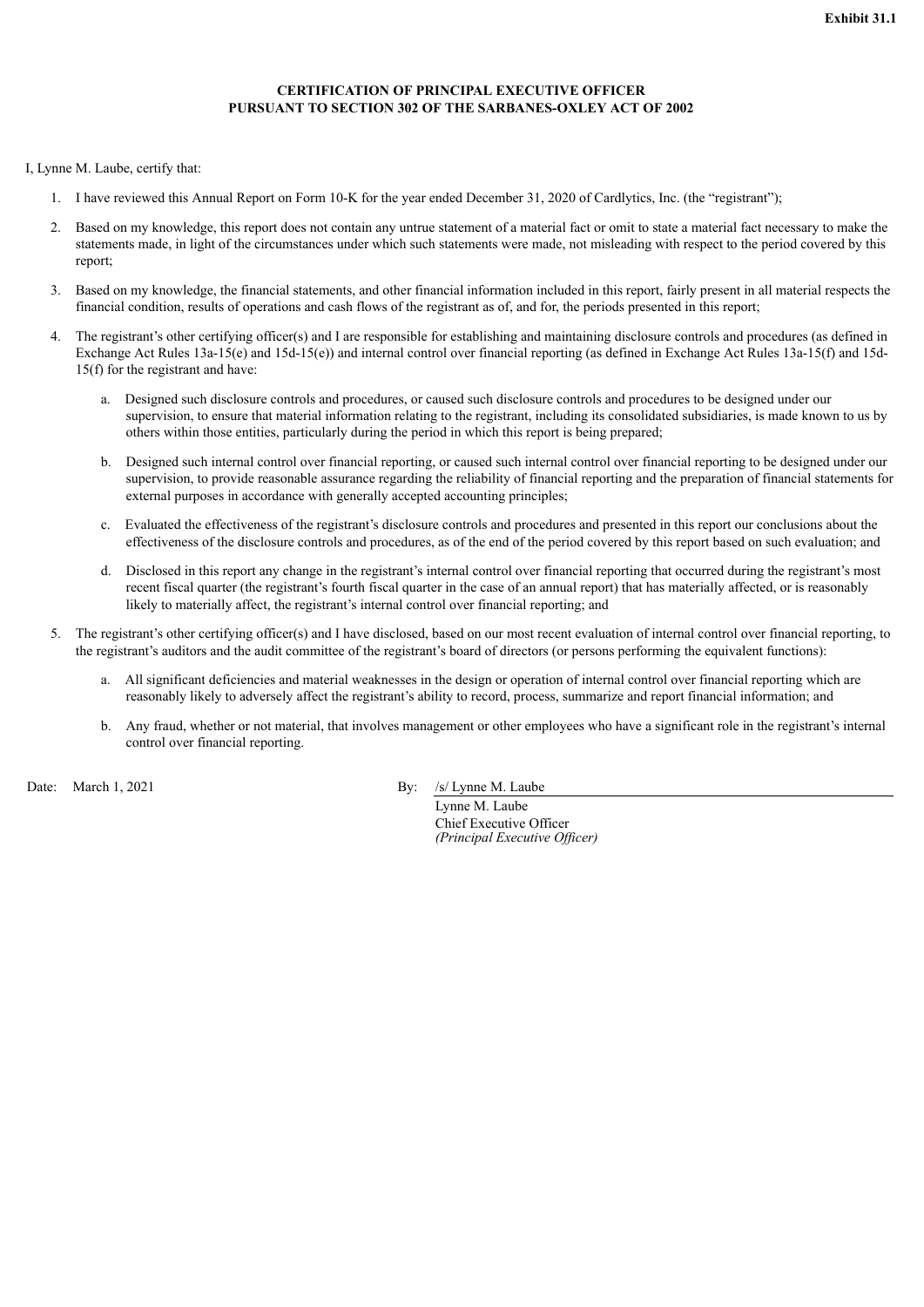# **CERTIFICATION OF PRINCIPAL FINANCIAL OFFICER PURSUANT TO SECTION 302 OF THE SARBANES-OXLEY ACT OF 2002**

<span id="page-125-0"></span>I, Andrew Christiansen, certify that:

- 1. I have reviewed this Annual Report on Form 10-K for the year ended December 31, 2020 of Cardlytics, Inc. (the "registrant");
- 2. Based on my knowledge, this report does not contain any untrue statement of a material fact or omit to state a material fact necessary to make the statements made, in light of the circumstances under which such statements were made, not misleading with respect to the period covered by this report;
- 3. Based on my knowledge, the financial statements, and other financial information included in this report, fairly present in all material respects the financial condition, results of operations and cash flows of the registrant as of, and for, the periods presented in this report;
- 4. The registrant's other certifying officer(s) and I are responsible for establishing and maintaining disclosure controls and procedures (as defined in Exchange Act Rules 13a-15(e) and 15d-15(e)) and internal control over financial reporting (as defined in Exchange Act Rules 13a-15(f) and 15d-15(f) for the registrant and have:
	- a. Designed such disclosure controls and procedures, or caused such disclosure controls and procedures to be designed under our supervision, to ensure that material information relating to the registrant, including its consolidated subsidiaries, is made known to us by others within those entities, particularly during the period in which this report is being prepared;
	- b. Designed such internal control over financial reporting, or caused such internal control over financial reporting to be designed under our supervision, to provide reasonable assurance regarding the reliability of financial reporting and the preparation of financial statements for external purposes in accordance with generally accepted accounting principles;
	- c. Evaluated the effectiveness of the registrant's disclosure controls and procedures and presented in this report our conclusions about the effectiveness of the disclosure controls and procedures, as of the end of the period covered by this report based on such evaluation; and
	- d. Disclosed in this report any change in the registrant's internal control over financial reporting that occurred during the registrant's most recent fiscal quarter (the registrant's fourth fiscal quarter in the case of an annual report) that has materially affected, or is reasonably likely to materially affect, the registrant's internal control over financial reporting; and
- 5. The registrant's other certifying officer(s) and I have disclosed, based on our most recent evaluation of internal control over financial reporting, to the registrant's auditors and the audit committee of the registrant's board of directors (or persons performing the equivalent functions):
	- a. All significant deficiencies and material weaknesses in the design or operation of internal control over financial reporting which are reasonably likely to adversely affect the registrant's ability to record, process, summarize and report financial information; and
	- b. Any fraud, whether or not material, that involves management or other employees who have a significant role in the registrant's internal control over financial reporting.

Date: March 1, 2021 By: /s/ Andrew Christiansen

Andrew Christiansen Chief Financial Officer *(Principal Financial and Accounting Of icer)*